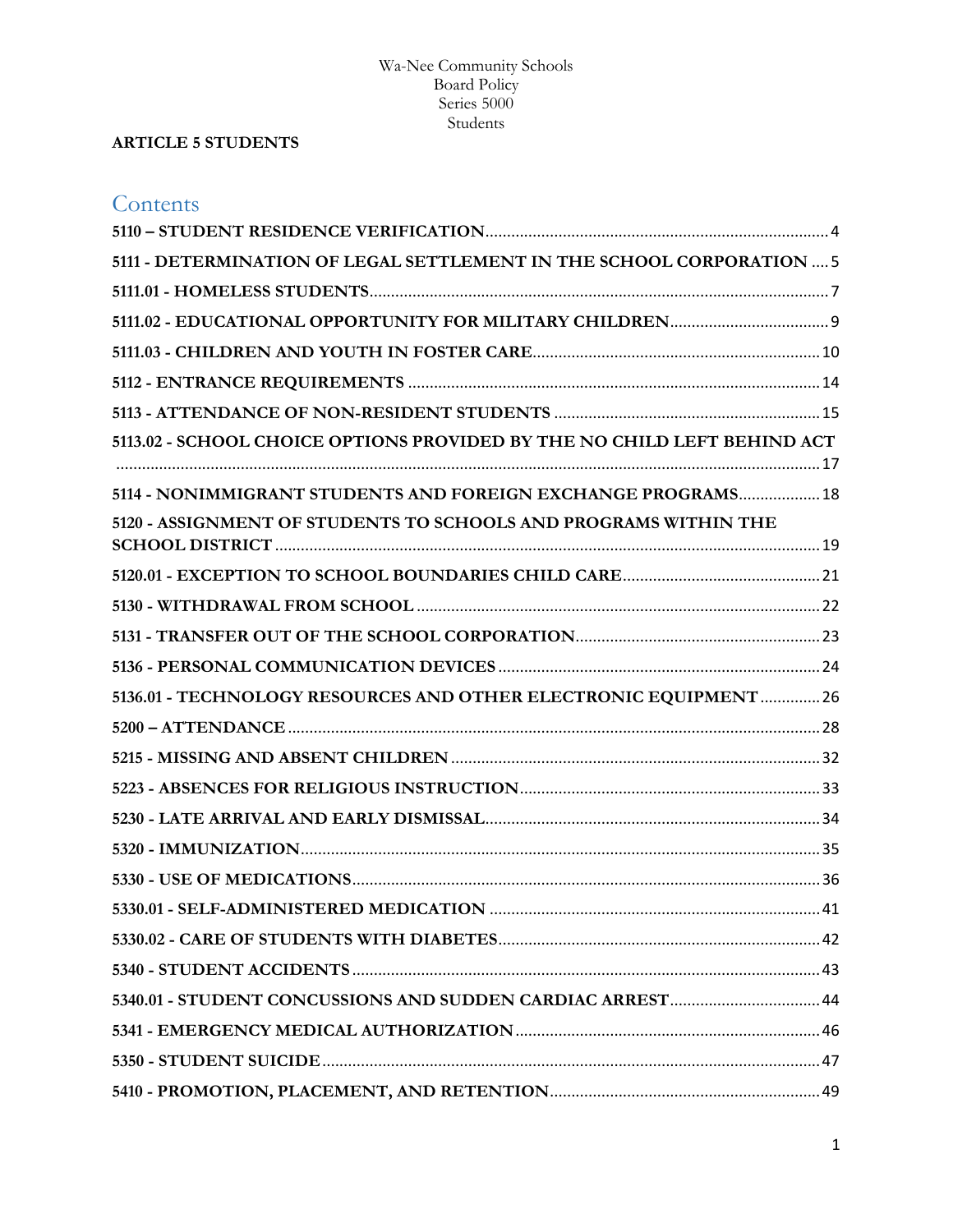# Wa-Nee Community Schools<br>Board Policy<br>Series 5000

| Students                                                              |  |
|-----------------------------------------------------------------------|--|
|                                                                       |  |
|                                                                       |  |
|                                                                       |  |
|                                                                       |  |
|                                                                       |  |
|                                                                       |  |
|                                                                       |  |
| 5461 - CREDIT FOR COURSES COMPLETED BEFORE STUDENTS ENTER GRADE 9  60 |  |
|                                                                       |  |
| 5463 - CREDITS AND PLACEMENT FROM NONACCREDITED SCHOOLS  64           |  |
|                                                                       |  |
|                                                                       |  |
|                                                                       |  |
|                                                                       |  |
|                                                                       |  |
|                                                                       |  |
|                                                                       |  |
|                                                                       |  |
|                                                                       |  |
|                                                                       |  |
|                                                                       |  |
|                                                                       |  |
|                                                                       |  |
| 5530.01 - EXTRA-CURRICULAR ACTIVITIES AND STUDENT DRIVER DRUG AND/OR  |  |
|                                                                       |  |
|                                                                       |  |
| 5540.01 - INTERVIEWS OF STUDENTS BY CHILD PROTECTIVE SERVICES  96     |  |
|                                                                       |  |
| 5605 - SUSPENSION AND EXPULSION OF STUDENTS WITH DISABILITIES  99     |  |
|                                                                       |  |
|                                                                       |  |
|                                                                       |  |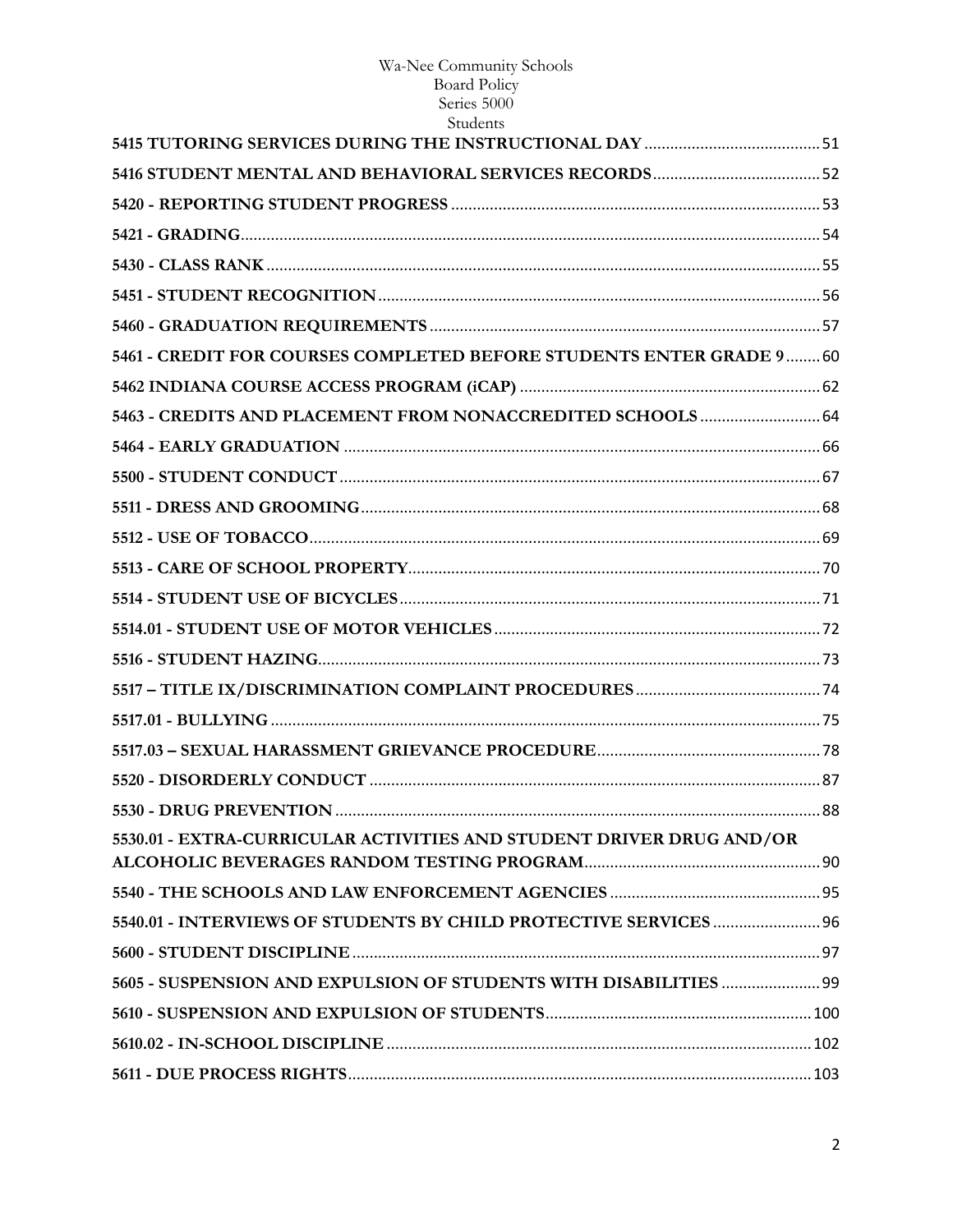| 5630 - USE OF FORCE AND CORPORAL PUNISHMENT IN THE COURSE OF STAFF   |  |
|----------------------------------------------------------------------|--|
|                                                                      |  |
|                                                                      |  |
|                                                                      |  |
|                                                                      |  |
|                                                                      |  |
| 5730 - EQUAL ACCESS FOR NONCORPORATION-SPONSORED, STUDENT CLUBS AND  |  |
|                                                                      |  |
|                                                                      |  |
|                                                                      |  |
|                                                                      |  |
|                                                                      |  |
|                                                                      |  |
| 5840 - CRIMINAL ORGANIZATIONS AND CRIMINAL ORGANIZATION ACTIVITY 121 |  |
|                                                                      |  |
|                                                                      |  |
|                                                                      |  |
|                                                                      |  |
|                                                                      |  |
|                                                                      |  |
|                                                                      |  |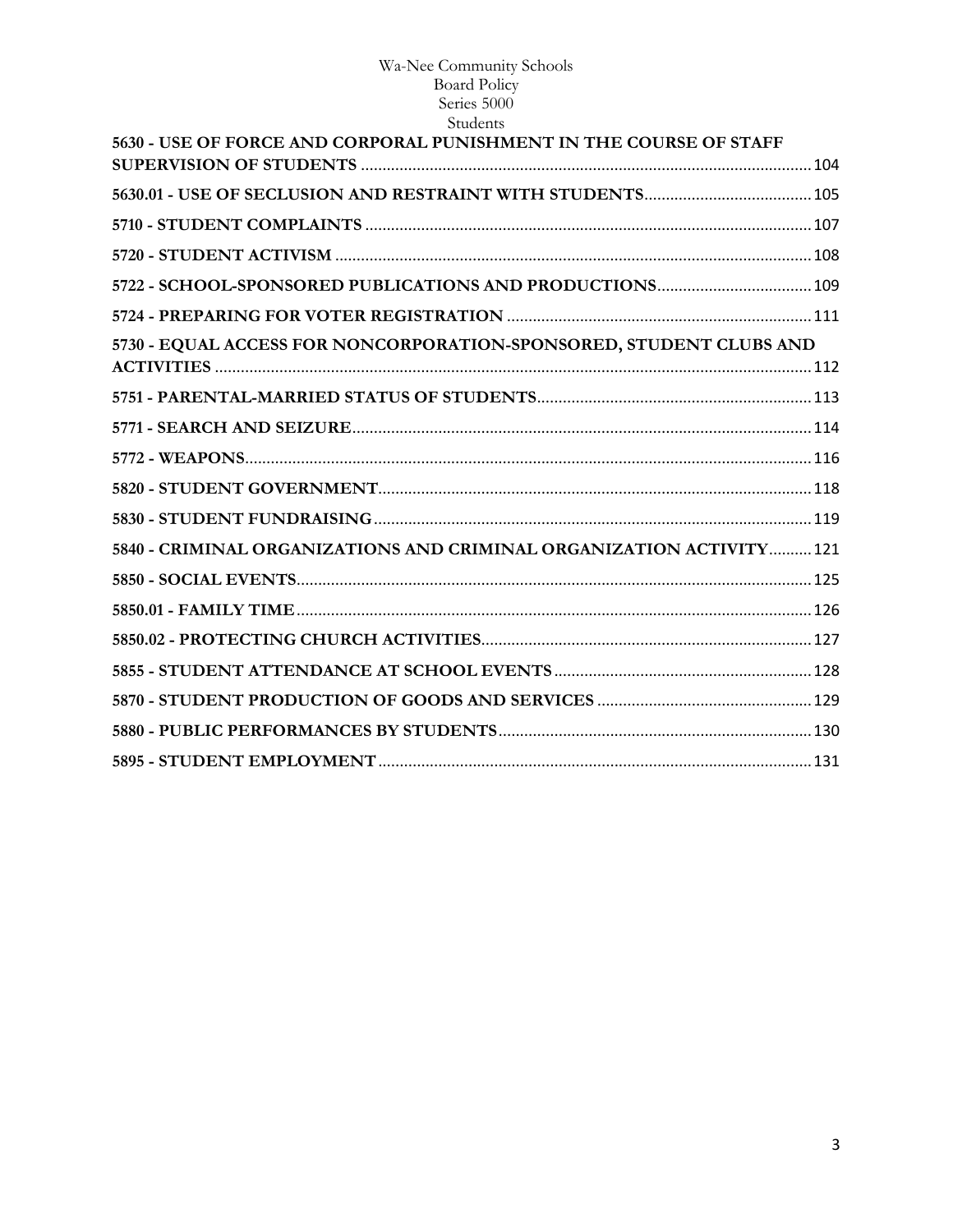# <span id="page-3-0"></span>**5110 – STUDENT RESIDENCE VERIFICATION**

"Residence" for purposes of this policy means the place where an individual has his or her principal and permanent home, at which he or she remains when not called elsewhere for labor, studies, or other temporary purposes. It is the place a person has voluntarily fixed as a permanent habitation for himself or herself with an intent to remain in such place for an indefinite period.

A student shall be classified as a "resident student" if he or she resides in the school corporation. "Resident student" means legal settlement has been established within the school corporation, transfer tuition will not be assessed, and expulsion will not be sought.

A student will be classified as a resident student when his or her parents establish their residence within the school corporation.

The residence of an unemancipated student follows the parents or a legal guardian who has actual custody of such student. In the case of divorce or separation, the custodial parent's residence determines the status of the student unless a court order or written agreement provides otherwise.

If an unemancipated student moves independent of his or her parents from another school corporation for any purpose he or she shall be admitted and given resident student status upon the basis of a legally appointed guardian's residence if the student is living with the guardian.

A student must show by clear evidence that he or she is a resident of the school corporation at the time of the student's enrollment. The following documents will be considered relevant in evaluating whether a student is a resident student in the school corporation.

- a. Current driver's license
- b. Bank statements dated within the last four (4) weeks.
- c. Utility bills dated within the last four (4) weeks.
- d. Current property tax statement.
- e. Current mortgage statement or lease/rental agreement.
- f. Voter registration card Parent or student if applicable.
- g. Federal or state income tax returns most recent tax year.
- h. Medical bill dated within last 30 days.
- i. Student's tax returns -- when emancipation is claimed.

The Superintendent may develop administrative guidelines to implement this policy at the building level.

Approved: 11/22/21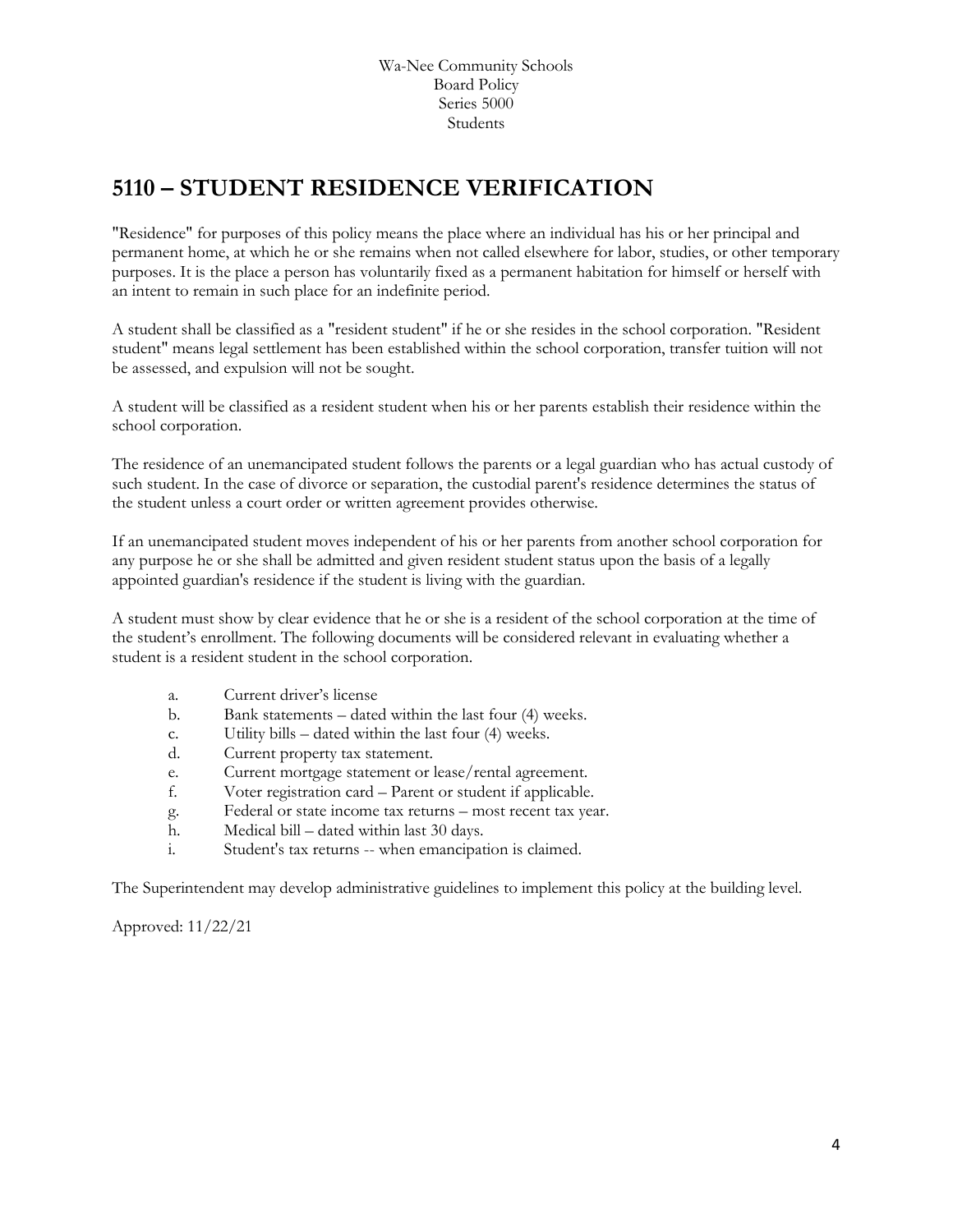# <span id="page-4-0"></span>**[5111](http://www.neola.com/wanee-in/search/ag/ag5111.htm) - DETERMINATION OF LEGAL SETTLEMENT IN THE SCHOOL CORPORATION**

The Board establishes the following policy for determining student eligibility to attend the schools of this Corporation.

- A. The Board will educate, tuition free, students who have legal settlement in the Corporation, and students enrolled according to the requirements of I.C. 20-26-11.
- B. Where the legal settlement of a student cannot reasonably be determined by reference to the residence of the student's parent or legal guardian and the student is being supported by and living with a person whose residence is within the Corporation, the student may be enrolled without payment of tuition if the parents have placed the student in the home of another person other than primarily for the purpose of attending school in this Corporation.
- C. Foreign students participating in a foreign-exchange program approved by the Indiana State Board of Education and living with a resident host family.
- D. Students who have completed the eleventh grade and have changed legal settlement to another school corporation may complete the twelfth grade in this Corporation.
- E. A married student living with a spouse or a married or unmarried emancipated minor is eligible to attend school if the student resides in the Corporation.

Children of Divorced Parents

Children of divorced parents may attend school in this Corporation if one (1) parent resides in this Corporation and an election is made utilizing the "Custodial Statement and Agreement: Divorce, Separation, or Abandonment" form provided by the Indiana Department of Education.

A student who has been expelled from another school corporation or who is expelled from a nonpublic school or withdraws from a public or a nonpublic school to avoid expulsion may be enrolled in the Corporation during the actual or proposed expulsion if:

- 1. the student's parent informs the Corporation of the student's expulsion or withdrawal to avoid expulsion;
- 2. the Corporation consents to the student's enrollment;
- 3. the student agrees to the terms and conditions of enrollment established by the Corporation.

If a student's parent fails to inform the Corporation of the expulsion or withdrawal to avoid expulsion or the student fails to follow the terms and conditions established for enrollment, the Corporation may withdraw consent and prohibit the student's enrollment during the period of the actual or proposed expulsion.

I.C. 20-18-2-11 (legal settlement defined) I.C. 20-26-11-2.5 (divorced parent election) Revised 3/02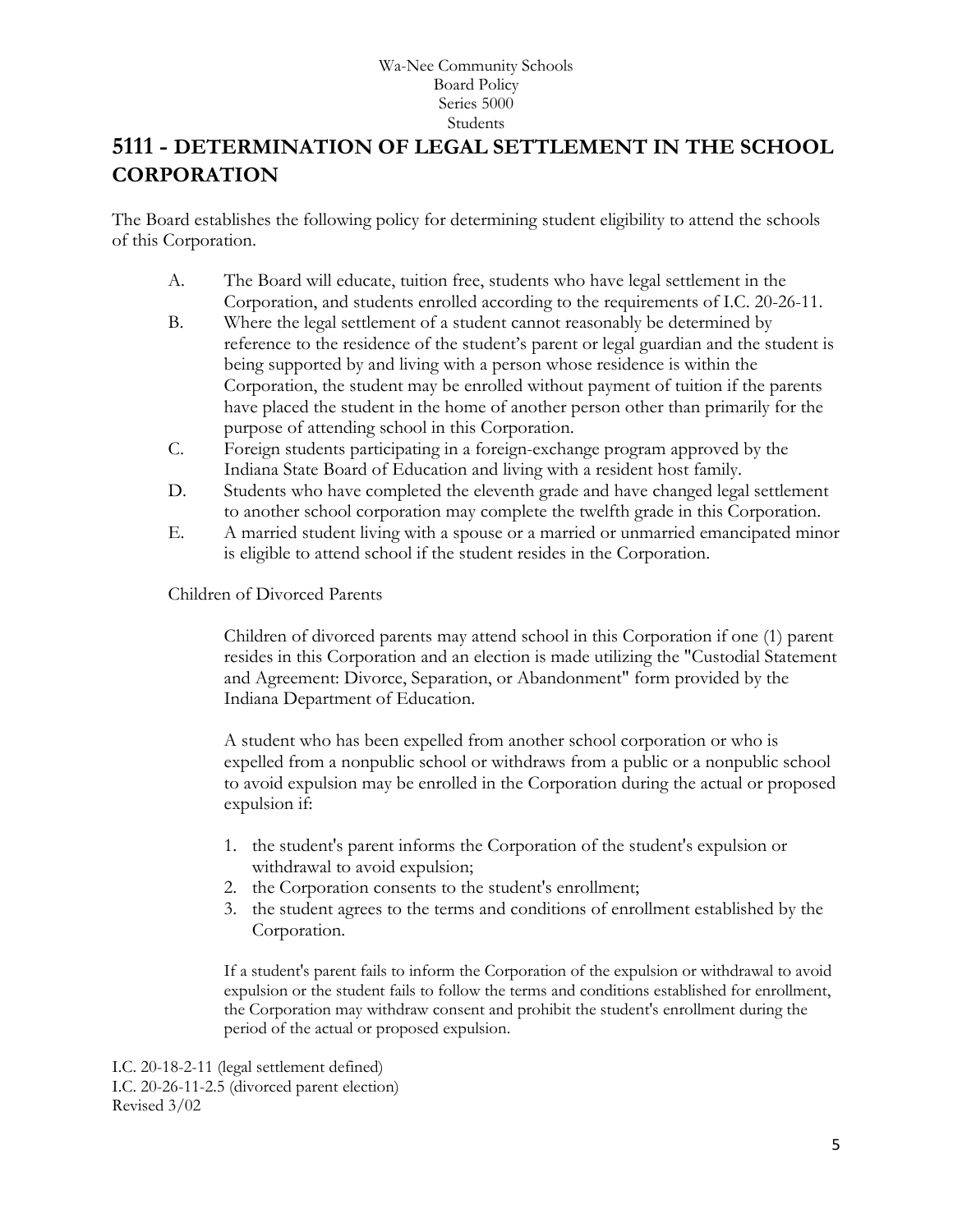Revised 11/04 Revised 8/28/06 Revised 12/11/06 Revised 3/9/09 Revised 5/9/11 Revised 10/14/13 Revised 4/28/14 Revised 2/8/16 Revised 11/14/16 Revised 8/28/17 Revised 10/15/19 Revised 2/8/21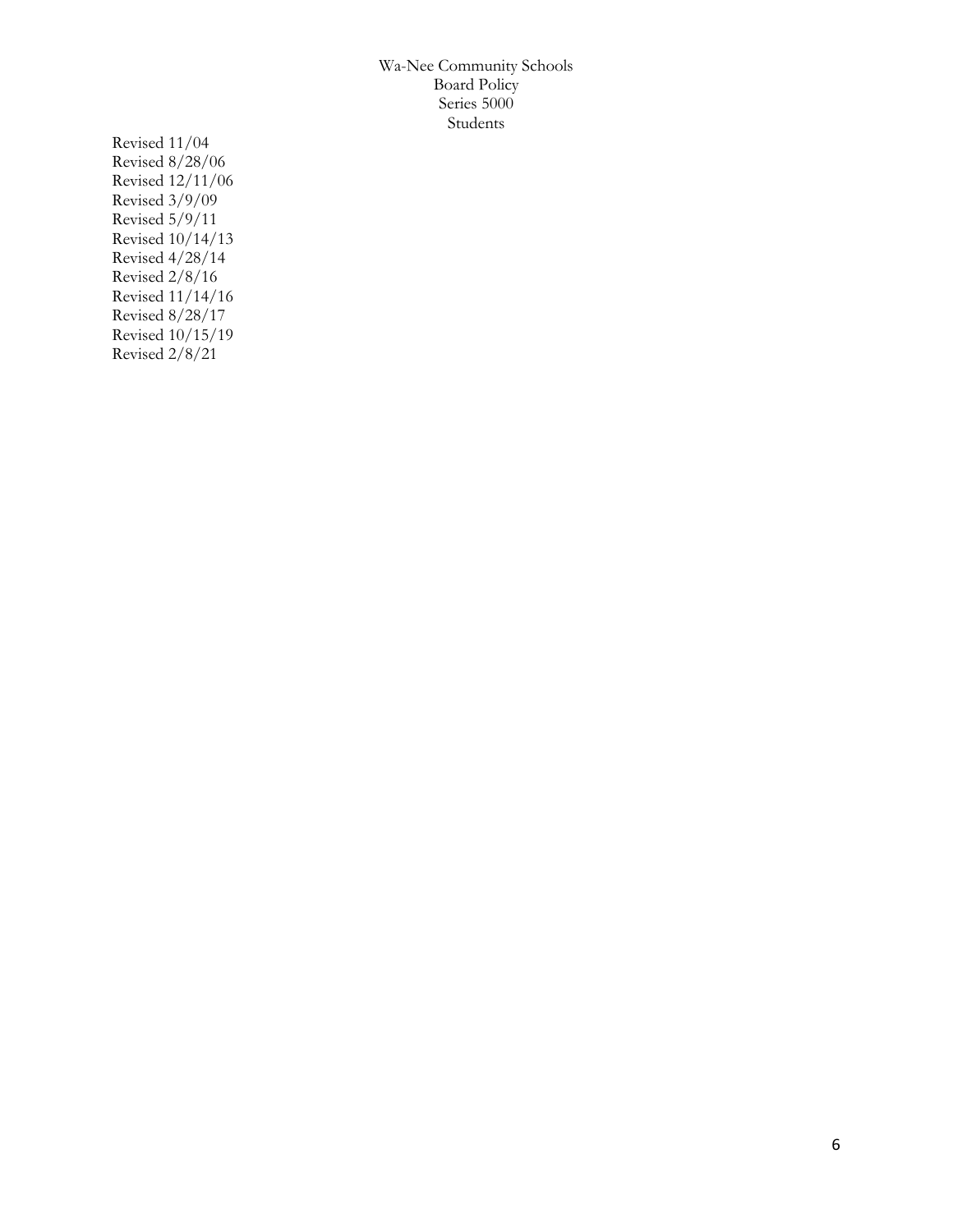## <span id="page-6-0"></span>**[5111.01](http://www.neola.com/wanee-in/search/ag/ag5111.01.htm) - HOMELESS STUDENTS**

To the extent practical and as required by law, the corporation will work with homeless students and their families to provide stability in school attendance and other services. Special attention will be given to ensuring the enrollment and attendance of homeless students not currently attending school. Homeless students will be provided corporation services for which they are eligible, including Head Start, Title I, special education, bilingual education, vocational and technical education programs, gifted and talented programs and school nutrition programs.

Homeless students are defined as lacking a fixed, regular and adequate nighttime residence, including:

- 1. Sharing the housing of other persons due to loss of housing, economic hardship, or a similar reason;
- 2. Living in motels, hotels, trailer parks or camping grounds due to the lack of alternative adequate accommodations;
- 3. Living in emergency or transitional shelters;
- 4. Are abandoned in hospitals;
- 5. Living in public or private places not designed for or ordinarily used as regular sleeping accommodations for human beings;
- 6. Living in cars, parks, public spaces, abandoned buildings, substandard housing, bus or train stations or similar settings; or
- 7. Are migratory children living in conditions described in the previous examples.

An unaccompanied youth is a homeless student who is not in the physical custody of a parent or guardian.

The superintendent shall designate an appropriate staff person to be the corporation's liaison for homeless students and their families.

Homeless students will continue to be enrolled in their school of origin while they remain homeless or until the end of the academic year in which they obtain permanent housing. Instead of remaining in the school of origin, parents or guardians of homeless students may request enrollment in the school in the attendance area the student is actually living. Attendance rights by living in attendance areas, other student assignment or student choice or transfer policies are available to homeless families on the same terms as families who are resident in the school corporation.

If there is an eligibility or enrollment dispute, the student shall be immediately enrolled in the school in which enrollment is sought, pending resolution of the dispute. The parent, guardian, or unaccompanied youth shall be informed of the corporation's decision and their appeal rights in writing. The corporation's liaison will carry out the dispute resolution as provided by state rule.

Once the enrollment decision is made, the school shall immediately enroll the student, pursuant to corporation policies. If the student does not have immediate access to immunization records, the student shall be admitted under a personal exception. Students and families should be encouraged to obtain current immunization records or immunizations as soon as possible, and the corporation liaison is to assist in this process. Records from the student's previous school shall be requested from the previous school pursuant to corporation policies. Emergency contact information is required at the time of enrollment consistent with corporation policies.

Homeless students are entitled to transportation to their school of origin or the school where they are to be enrolled. If the school of origin is in a different school corporation, or a homeless student is living in another school corporation but will attend his or her school of origin in this corporation, the two school corporations will coordinate to determine the responsibilities and costs of each corporation to provide the transportation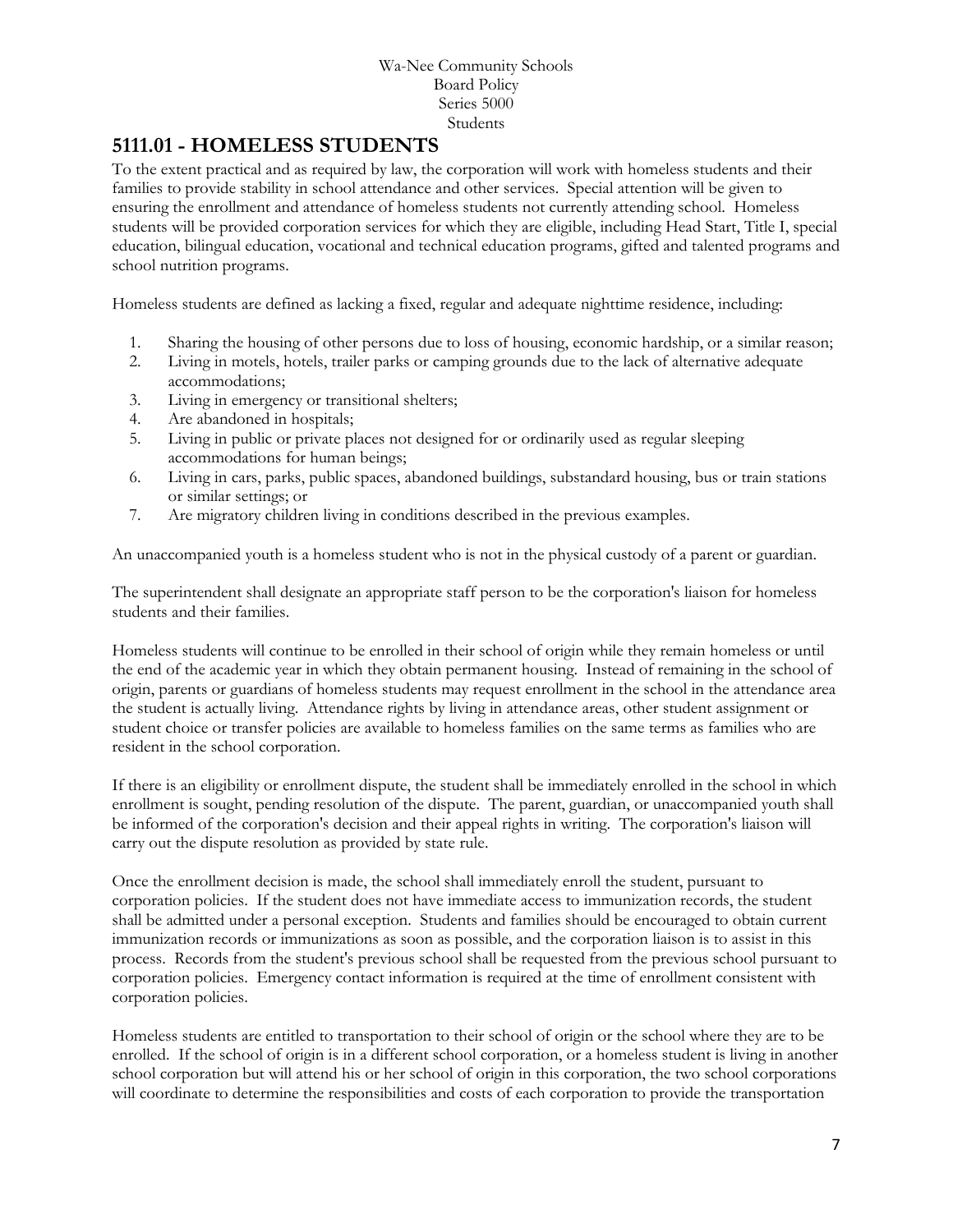services necessary for the student. If the two school corporations do not agree upon an arrangement, the responsibilities and costs for the transportation services will be shared equally by the two school corporations.

The corporation's liaison for homeless students and their families shall coordinate with local social service agencies that provide services to homeless children and youths and their families; other school corporations on issues of transportation and records transfers; and state and local housing agencies responsible for comprehensive housing affordability strategies and other duties required by state and federal law. This coordination includes providing public notice of the education and appeal rights of homeless students in a manner understandable to the homeless students, their parents or guardians, and unaccompanied youth. The notice shall be disseminated in locations frequented by homeless students, their parents or guardians, and unaccompanied youth.

The corporation's liaison will be responsible to review and recommend amendments to corporation policies that may act as barriers to the enrollment of homeless students.

42 U.S.C. 11431 et seq. (McKinney - Vento Homeless Assistance Act) 42 U.S.C. Section 11432(g) 42 U.S.C. Section 11434a IC 20-50-1

Adopted 10/11/04 Revised 3/9/09 Revised 5/9/11 Revised 8/28/17 Revised 7/18/19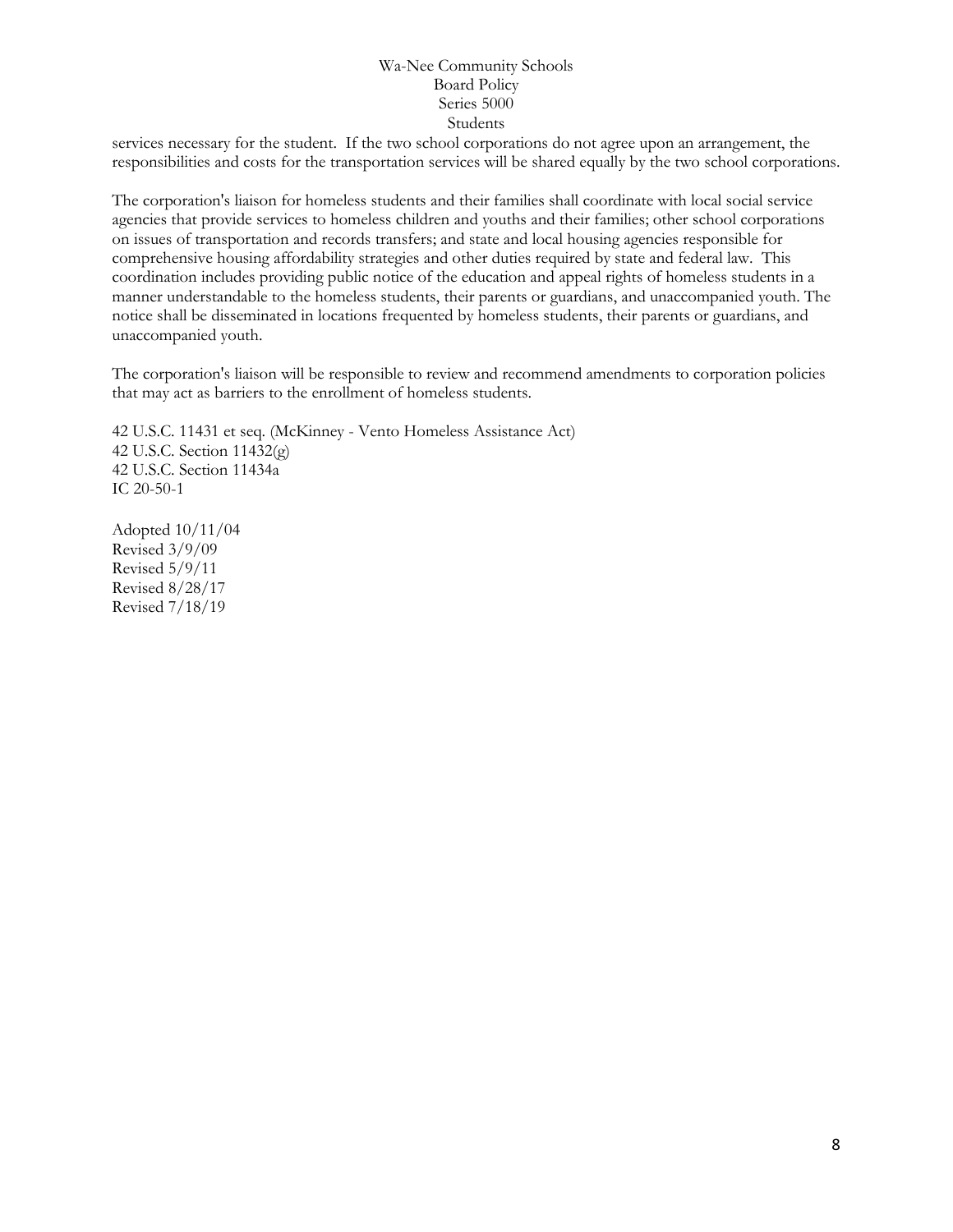# <span id="page-8-0"></span>**[5111.02](http://www.neola.com/wanee-in/search/ag/ag5111.02.htm) - EDUCATIONAL OPPORTUNITY FOR MILITARY CHILDREN**

Children of an active duty member of the United States armed services shall be entitled to all of the rights and protections afforded under the Interstate Compact on Educational Opportunity for Military Children (Compact).

The intent of this policy is to minimize the potential challenges to educational success for children because of frequent moves and deployment of their parents by:

- A. facilitating the timely enrollment and placement of children of military families in educational and other school programs and activities;
- B. facilitating the on-time graduation of children of military families; and
- C. providing for the uniform collection and sharing of information between and among schools and military families.

The Superintendent shall be responsible for maintaining guidelines for implementation of this policy which are consistent with the Compact and State law.

The guidelines shall apply to children of military families within the state as well as between participating states.

Interstate Compact on Educational Opportunity for Military Children I.C. 20-38-3

Adopted 5/9/11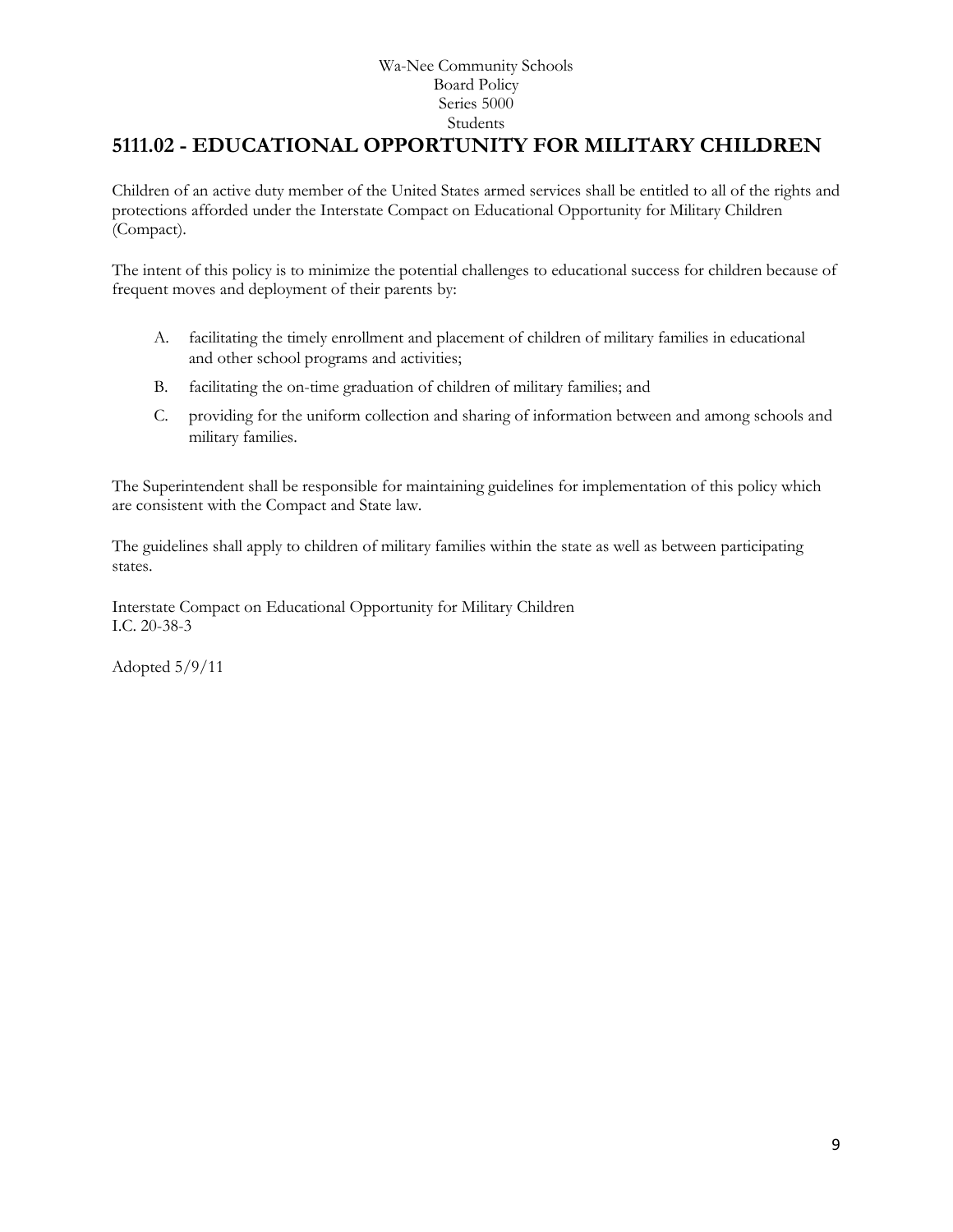## Wa-Nee Community Schools Board Policy Series 5000 Students **5111.03 - CHILDREN AND YOUTH IN FOSTER CARE**

<span id="page-9-0"></span>The School Board recognizes the importance of educational stability for children and youth in foster care. Further, the Board recognizes these children and youth as a vulnerable subgroup of students in need of safeguards and supports in order to facilitate a successful transition through elementary and secondary education and into college and/or careers. To that end, the School Corporation will collaborate with the Indiana Department of Education (IDOE), other school corporations, and the appropriate child welfare agencies to provide educational stability for children and youth in foster care.

## **Definitions**

Children who meet the Federal definition of "in foster care" will be provided a free, appropriate public education (FAPE) in the same manner as all other students of the Corporation. To that end, students in foster care will not be stigmatized or segregated on the basis of their status. The Corporation shall establish safeguards that protect foster care students from discrimination on the basis of their foster care status or other of the recognized Protected Classes (Policy **[2260](http://www.neola.com/wanee-in/search/policies/po2260.htm)**). The Corporation shall regularly review and revise its policies, including school discipline policies that may impact students in foster care.

Consistent with the Fostering Connections Act, "foster care" means twenty-four (24) hour substitute care for children placed away from their parents or guardians and for whom the child welfare agency has placement and care responsibility. This includes, but is not limited to, placements in:

- A. foster family homes;
- B. foster homes of relatives;
- C. group homes;
- D. emergency shelters;
- E. residential facilities;
- F. child care institutions; and
- G. pre-adoptive homes.

A child is in foster care in accordance with this definition regardless of whether the foster care facility is licensed and payments are made by the State, tribal or local agency for the care of the child, whether adoption subsidy payments are being made prior to the finalization of an adoption, or whether there is Federal matching of any payments that are made. (45 C.F.R. 1355.20(a)).

## **School Stability**

The Corporation shall remove barriers to the enrollment and retention of children and youth in foster care in schools in the Corporation. Foster care students shall be enrolled immediately, even if they do not have the necessary enrollment documentation such as immunization and health records, proof of residency or guardianship, birth certificate, school records, and other documentation.

The Corporation shall meet the Title I requirements for educational stability for children and youth in foster care, including those awaiting foster care placement. The Corporation shall identify which students are in foster care and shall collaborate with State and tribal child welfare agencies to provide educational stability for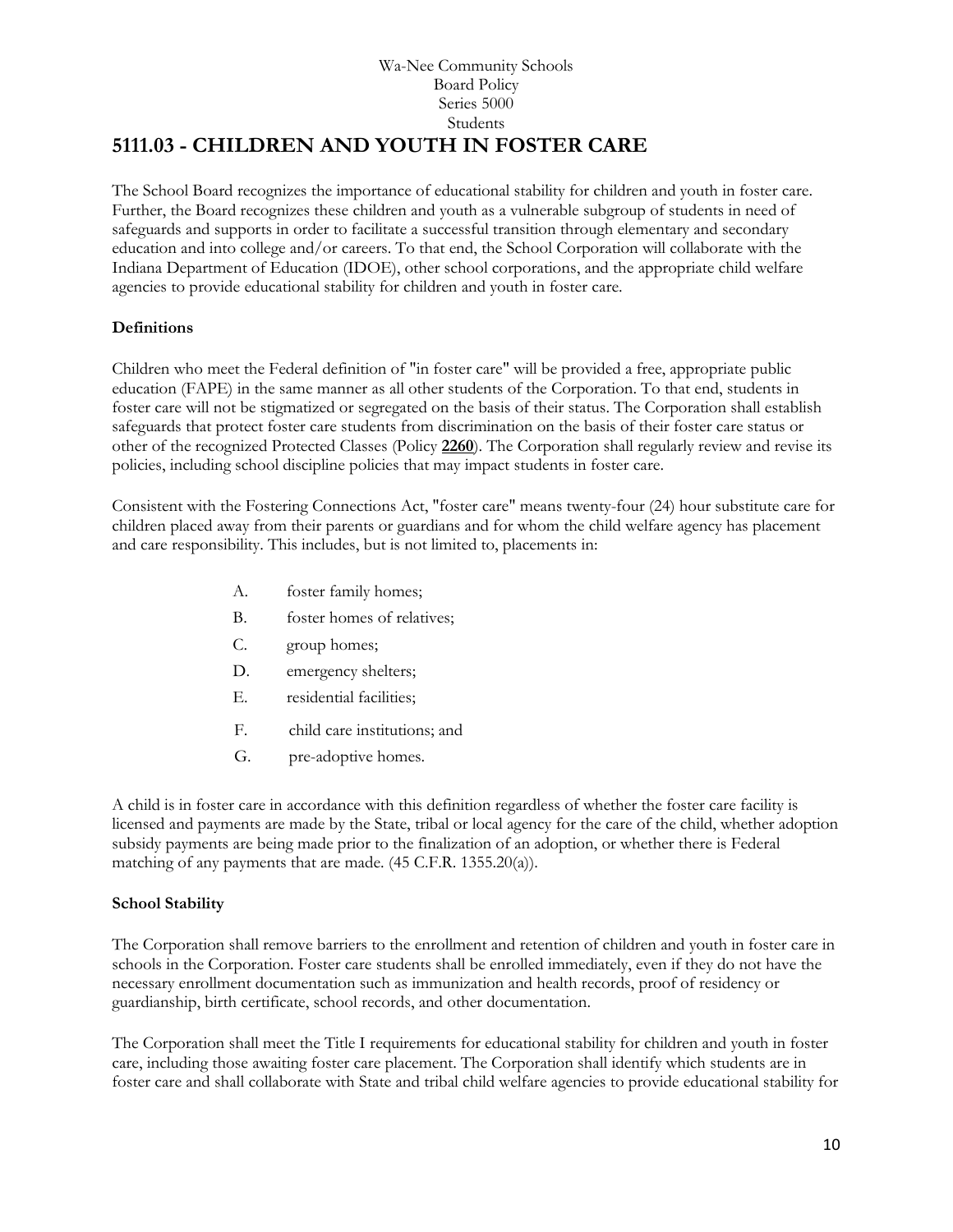these children and youth. Corporation staff will work closely with child welfare agency personnel to develop and implement processes and procedures that include these enrollment safeguards:

- A. a child/youth in foster care shall remain in his/her school of origin, unless it is determined that remaining in the school of origin is not in that child's best interest;
- B. if it is not in the child's best interest to stay in his/her school of origin, the child shall be enrolled immediately in the determined new school even if the child is unable to produce records normally required for enrollment; and
- C. the new (enrolling) school shall contact the school of origin immediately to obtain relevant academic and other records, including the student's Individualized Education Program (IEP), if applicable. (ESEA Section  $1111(g)(1)(E)(i)-(iii)).$

## **Best Interest Determination**

In making the best interest determination, the Corporation will follow the guidelines established by IDOE and the State/Tribal or local child welfare agencies. The Corporation shall utilize the prescribed process in conjunction with local child welfare agencies in making best interest determinations. Once a determination is made the Corporation shall provide the decision in writing to all relevant parties in collaboration with the appropriate child welfare agency. When making decisions regarding educational placement of students with disabilities under IDEA and Section 504, the Corporation shall provide all required special education and related services and supports provided in the least restrictive placement where the child's unique needs, as described in the student's IEP or Section 504 plan, can be met.

#### **Dispute Resolution**

If there is a dispute regarding whether the educational placement of a child in foster care is in the best interest of that child, the dispute resolution process established by the child welfare agency shall be used.

The Corporation's representatives shall collaborate fully in this process, considering relevant information regarding academic programming and related service needs of the child, and advocating for what the Corporation believes is in the best interest of the child.

To the extent feasible and appropriate, the child will remain in his/her school of origin while disputes are being resolved in order to minimize disruption and reduce the possible number of moves between schools. (ESEA Section 1111(g)(1)(E)(i)).

Since the State/Tribal or local child welfare agency holds ultimate legal responsibility for making the best interest determination for the foster child in their care, if the dispute cannot be resolved, the child welfare agency will make the final determination.

All notifications and reports regarding foster care placement, changes in school enrollment, transportation services, and changes in the child's living arrangements shall be provided to the affected parties, in writing, in accordance with the forms, procedures, and requirements of Federal and State law or State/Tribal or local child welfare agencies.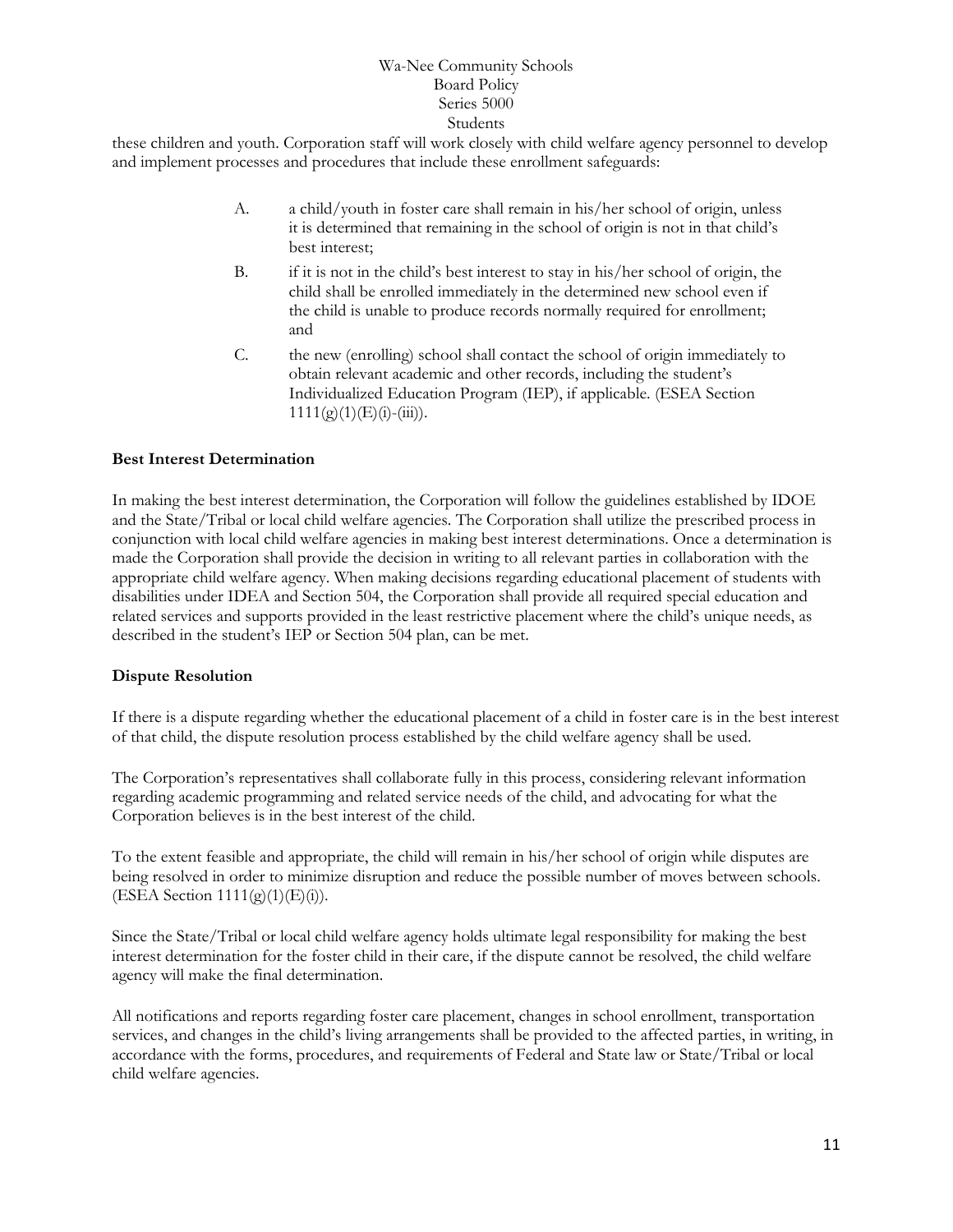## **Local Point of Contact**

The Superintendent shall designate and make public a local point of contact who will perform the duties as assigned by the Superintendent. The point of contact shall serve as a liaison to coordinate with child welfare agencies, lead the development of a process for making the best determination for a student, facilitate the transfer of records, and oversee the enrollment and regular school attendance of students in foster care.

## **Services to Children and Youth in Foster Care**

Foster care children and their families shall be provided equal access to the educational services for which they are eligible that are comparable to those provided to other students in the Corporation including:

- A. educational services for which the student in foster care meets eligibility criteria, including services provided under Title I of the Elementary and Secondary Education Act or similar State and local programs, educational programs for children with disabilities, and educational programs for students with limited English proficiency;
- B. preschool programs;
- C. programs in vocational and technical education;
- D. programs for gifted and talented students;
- E. school nutrition programs; and
- F. before- and after-school programs.

#### **Transportation Services**

The Corporation shall provide transportation services for children in foster care who reside within the Corporation.

Transportation services shall be provided in the most cost-effective manner possible.

For purposes of this section:

- A. "original school corporation" means the school corporation in which the school of origin of a student in foster care is located;
- B. "school of origin" means the school
	- 1. that a student in foster care attended when the student last had a permanent residence; or
	- 2. in which a student in foster care was last enrolled; and
- C. "transitional school corporation" means the school corporation in which a student in foster care temporarily stays.

When it is determined to be in the best interest of a student in foster care to remain in his/her school of origin and that school of origin is in the attendance zone where the student now lives, transportation shall be provided for the student in foster care even if other students who are not in foster care but who live in the same school attendance area are ineligible for transportation.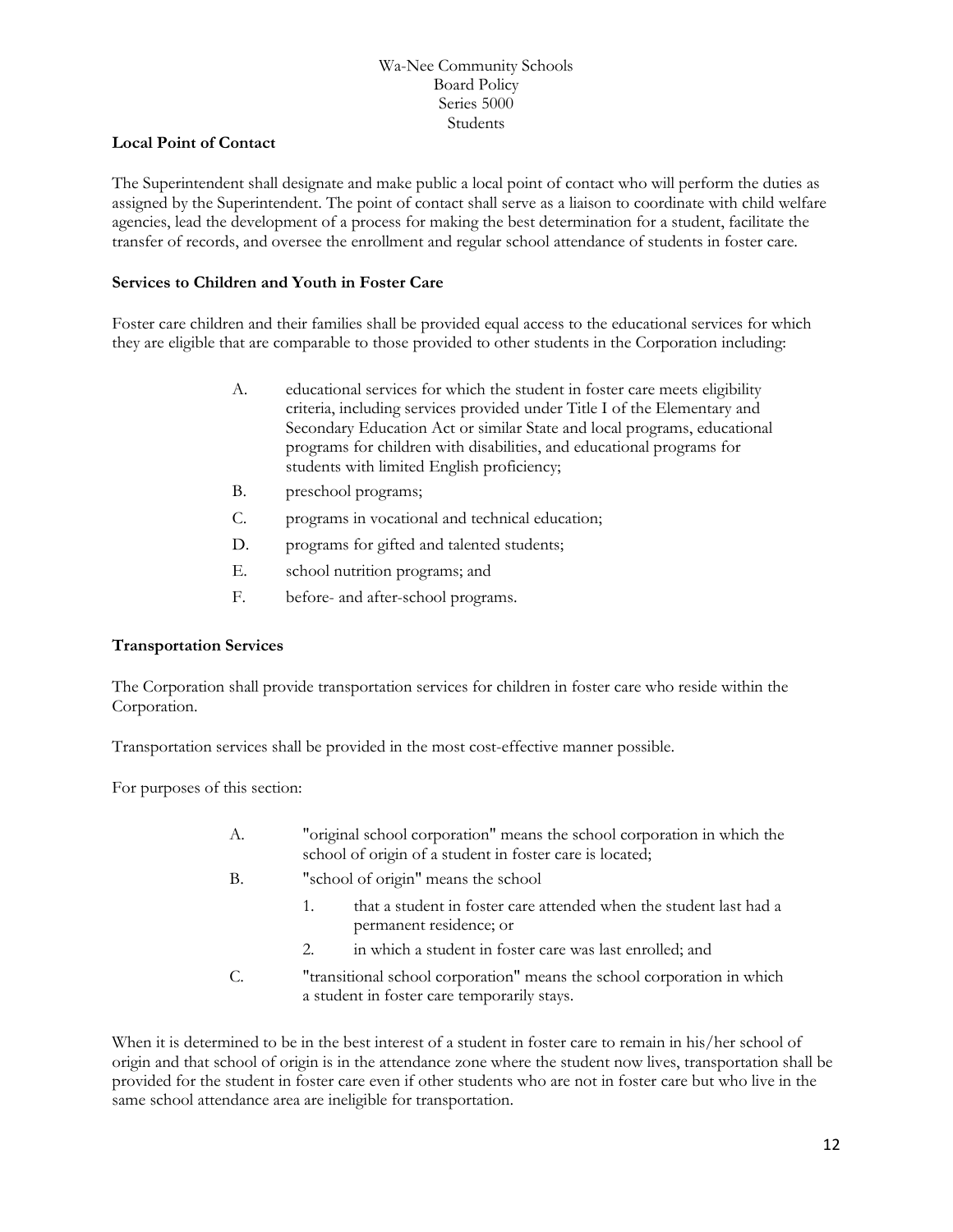When it is determined to be in the best interest of a student in foster care to remain in his/her school of origin, which is in the Corporation, and the student now lives in another school corporation, the Superintendent local point of contact shall meet with the local point of contact from the transitional school corporation to determine how transportation services will be provided. The original school corporation and the Corporation will share the responsibility for and the cost of transportation of the student in foster care to the school of origin.

Transportation services shall be arranged and implemented within five instructional days upon the completion and notification of the final Best Interest Determination finding. Transportation may be provided using vehicles pursuant IC 20-27-12-5 such as a school bus, special purpose bus or appropriate vehicle. Other transportation options may be explored and may include collaboration with the school of origin or transition school, foster parent transportation with reimbursement, staff member transportation with reimbursement, third party transportation provision or other means as arranged and implemented with the foster parent.

Transportation services shall be funded by the by Operation funds, Title I part A, shared costs with school or origin or transitional school corporation, partial reimbursement from DCS, or other means and continue, if needed, for the duration of the school year in which they are reunified with their family or permanency is achieved.

## **Coordination of Service**

Since foster care placements may occur across the School Corporation, county, or State boundary lines, coordination among multiple agencies may be necessary. The Corporation will work with appropriate State and local agencies to address such placement and transportation issues that arise. The Corporation shall provide or arrange for adequate and appropriate transportation to and from the school of origin while any disputes are being resolved.

No Board policy, administrative procedure, or practice will be interpreted or applied in such a way as to inhibit the enrollment, attendance, or school success of children and youth in foster care.

## **I.C. 20-50-3**

42 U.S.C. 675 45 C.F.R. 1355.20 et seq.

Adopted 2/10/2020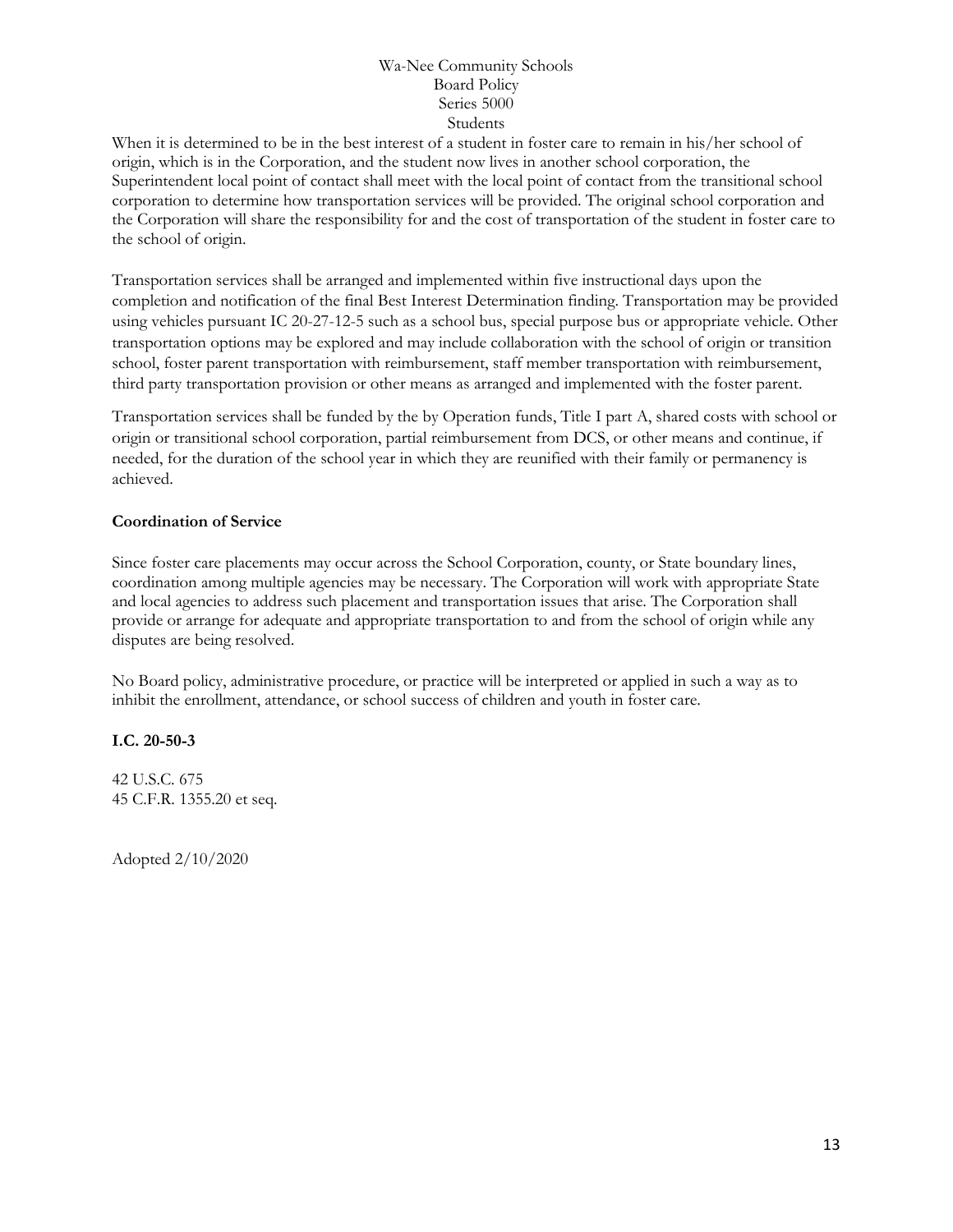## <span id="page-13-0"></span>**5112 - ENTRANCE REQUIREMENTS**

The Board shall establish student entrance requirements which are consistent with Indiana law and sound educational practice and which ensure equitable treatment and proper placement.

## A. **Kindergarten**

Each child of legal settlement shall be eligible for Kindergarten providing that s/he has attained the age of five (5) on or before August 1st. This requirement also shall apply to children who transfer into the School Corporation and who may have attended private or public kindergarten in another locality.

## B. **First Grade**

If a child seeking to enroll in first grade has not attended kindergarten, the Superintendent shall make a determination as to whether the student will enroll in kindergarten or first grade based upon the assessment model found in the administrative guidelines (see AG **[5112C](http://www.neola.com/wanee-in/search/ag/ag5112c.htm)**).

The Superintendent shall establish administrative guidelines which ensure compliance with State law, proper documentation of birth as well as a certified copy of any custody order or decree, appropriate screening, placement, and periodic assessment of children in kindergarten and first grade programs, certification that proper immunization is completed or in process, and the prompt transfer of records. Any indication that a student might be a missing child should be reported immediately to the Superintendent who, in turn, shall communicate with the appropriate authorities.

I.C. 20-33-2-7

Revised 3/02 Revised 8/28/06 Revised 2/8/16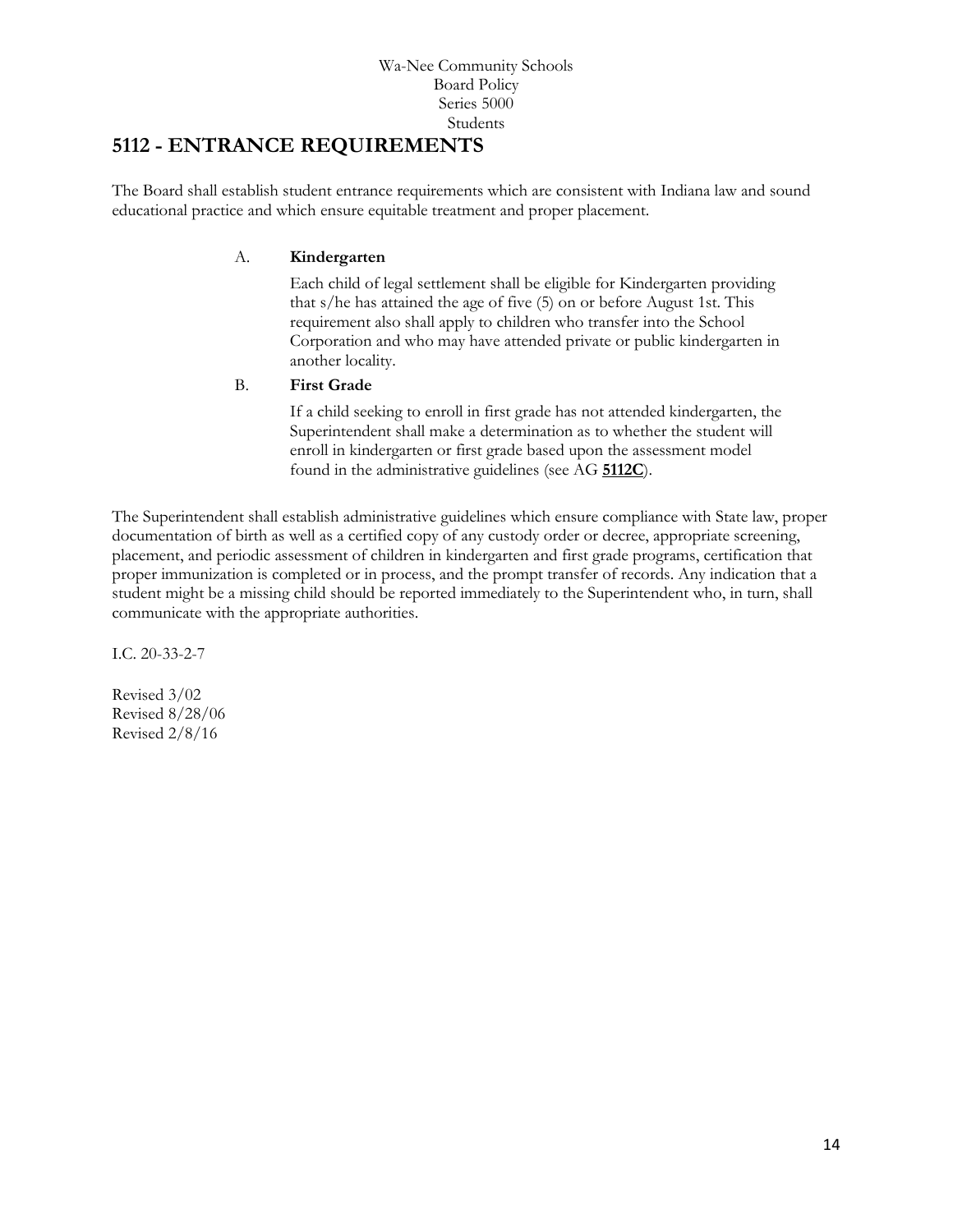## Wa-Nee Community Schools Board Policy Series 5000 Students **5113 - ATTENDANCE OF NON-RESIDENT STUDENTS**

<span id="page-14-0"></span>The Board of School Trustees recognizes that a parent of a child must be a legal resident of the Wa-Nee Community School Corporation in order for the child to attend its schools. The Board recognizes it has the authority to accept transfer students and it is the intent of the Board that all applicable laws in regard to student transfers shall be strictly followed. A transfer student is one whose legal settlement is not within the boundaries of the Wa-Nee Community School Corporation.

## **School Employee Requests**

Requests for transfer made by any school employee for his or her own child(ren) will be accepted prior to any other requests for student transfer provided there is capacity in the grade level in the building as determined annually by the Board of School Trustees and the employee meets the following criteria:

- 1. The employee resides in Indiana.
- 2. The employee's annual salary is at least \$8000 or the employee earns at least \$3000 as an employee in an extracurricular activity.

If there is not adequate capacity in a grade level to accept all of the transfer students, a publicly verifiable random selection process will be conducted in a public meeting of the school board to determine who will be accepted.

## **Other Transfer Student Requests**

If there is capacity remaining after the acceptance of school corporation employees' transfer requests, parents, guardians, or custodians who are not school corporation employees of Indiana students who do not reside in the Wa-Nee Community School Corporation but who wish to enroll their child in the school corporation may request a transfer and will be considered for enrollment under the following conditions:

- 1. A student requesting transfer shall complete the Application for Transfer of Non-Resident Student and submit it to the Wa-Nee Community School Corporation Superintendent's Office prior to the end of the school year*.* Transfers will be considered on a yearly basis.
- 2. The parent, guardian, custodian, or student agrees to provide his/her own transportation to and from the school.
	- a. Transportation may be made available to non-resident transfer students so long as the following conditions are met:
		- i. Space is available on an existing route
		- ii. Pick up/drop off must occur at an existing bus stop
		- iii. Parents/guardians agree that if capacity no longer exists on the route due to residential students, the non-resident transfer student will be not be eligible to use school transportation removed from the route
- 3. Capacity for each grade level in each building as determined annually by the Board of School Trustees will be a consideration as to whether the student will be admitted or a publicly verifiable random selection process will be necessary to determine who will be accepted. The random selection process will take place in a public meeting of the school board when the number of eligible transfer applicants exceeds the capacity of the grade level. When determining capacity, space needed for resident students, current transfer students, siblings of such students, and employees' children will be taken into consideration.
- 4. When applicable, the parents, guardians, or custodians agree to pay the transfer tuition in a timely manner as established by the Superintendent.

Under no circumstances will a transfer student be accepted for athletic reasons.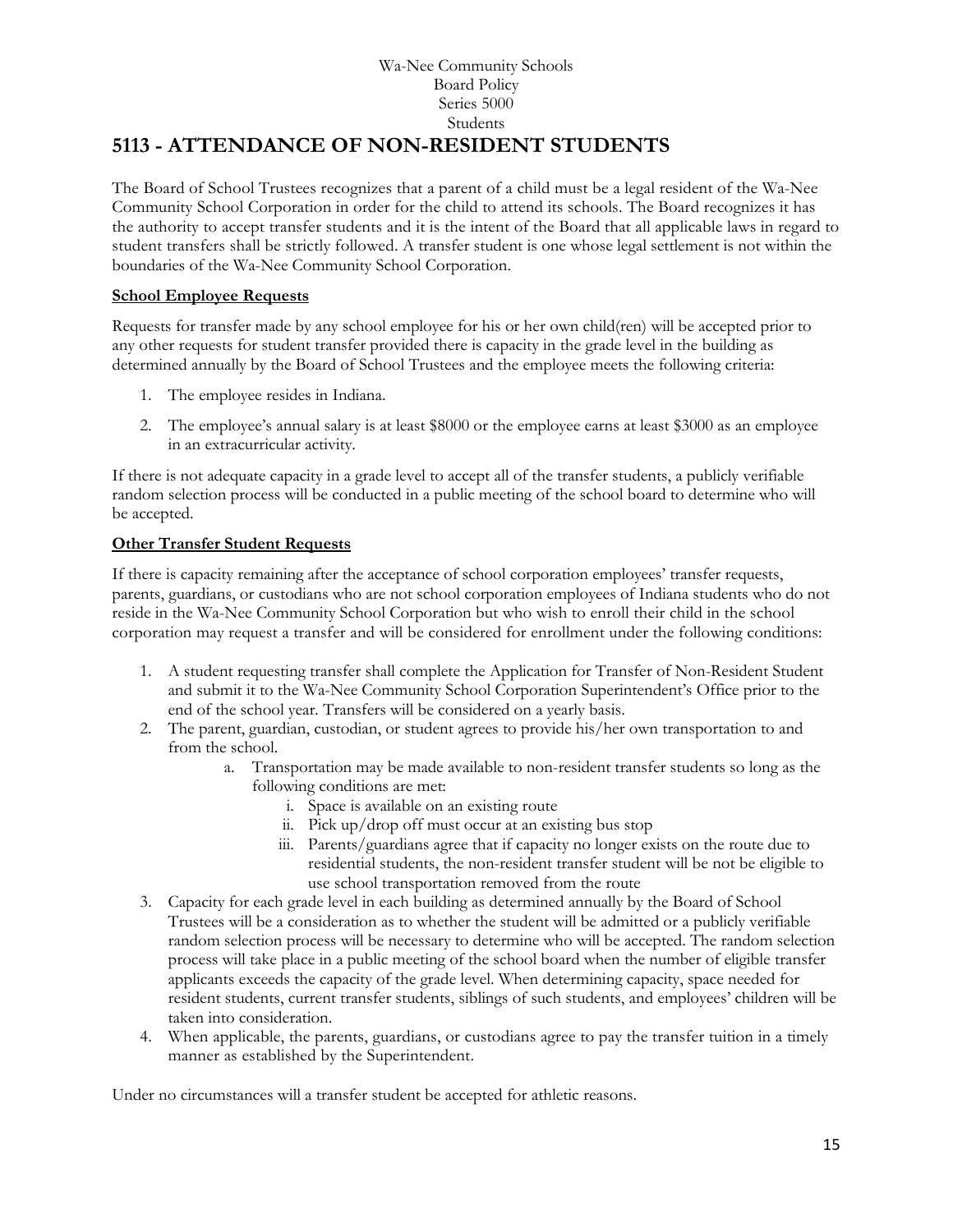The building principal and superintendent shall deny a transfer request based on one or more of the following criteria:

- 1. The student has been suspended or expelled for 10 or more school days in the 12 months preceding the request for transfer.
- 2. The student was suspended or expelled for possessing a firearm, deadly weapon, or destructive device in the preceding 12 months.
- 3. The student was suspended or expelled for causing physical injury to a student, school employee, or visitor to the school.
- 4. The student was suspended or expelled for violating a drug or alcohol rule.
- 5. The student has a history of unexcused absences and based upon the location of the student's residence; attendance of the student would be a problem if enrolled in the school corporation.

Students transferring to this Corporation from other schools or school corporations shall be placed in those classes or at those grade levels for which their previous educational experiences appear to qualify them. The School Corporation reserves the right to change or modify such placements on the basis of later information, testing, or investigation.

The Superintendent shall develop the operational procedures and forms necessary for the implementation of this policy.

| Legal References: | I.C. $20-26-11-2$  |
|-------------------|--------------------|
|                   | L.C. 20-26-11-6    |
|                   | L.C. 20-26-11-6.5  |
|                   | I.C. $20-26-11-32$ |

Adopted 3/02 T.C. 12/3/15 Revised 11/14/16 Revised 7/28/20 Revised 2/8/21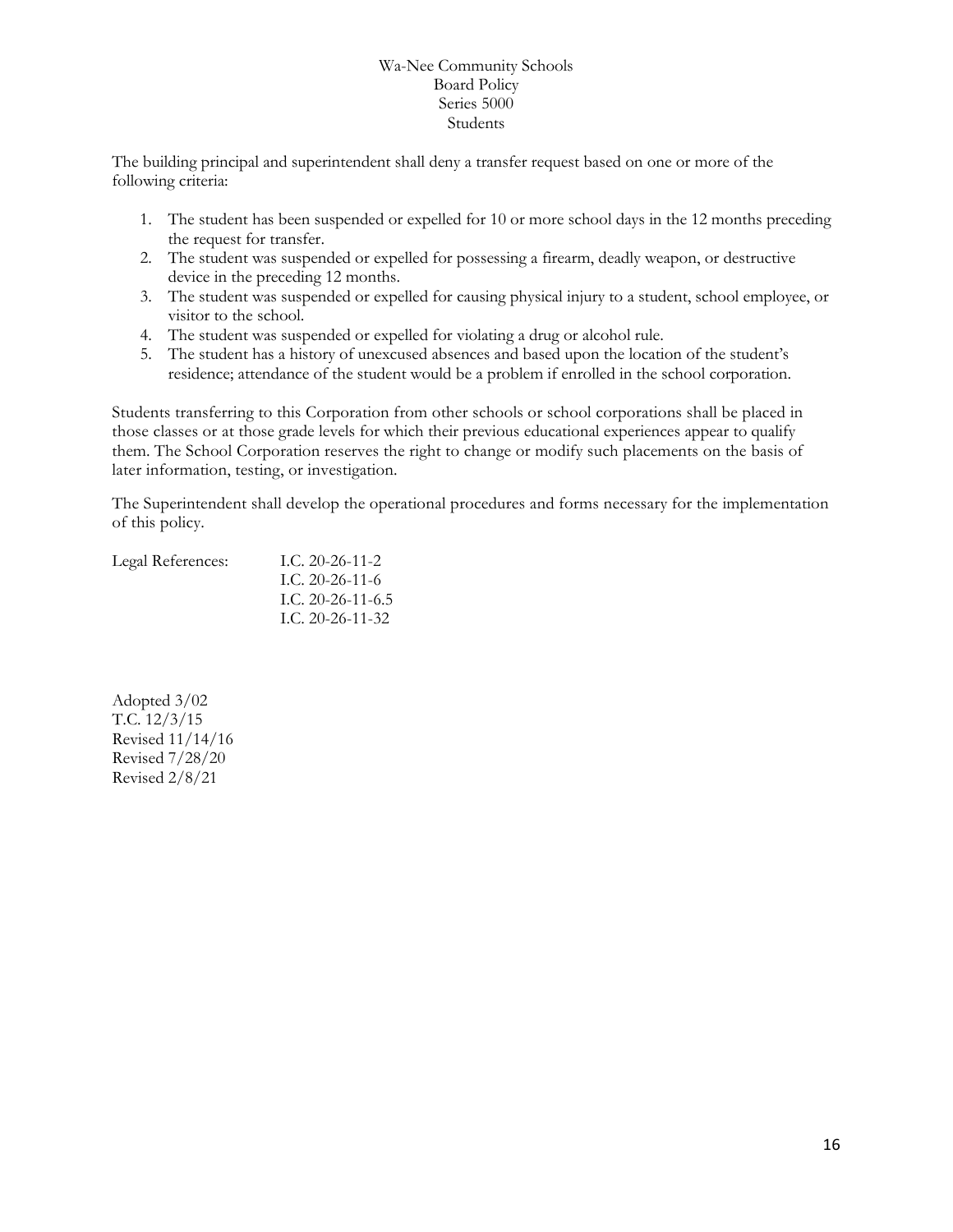# <span id="page-16-0"></span>**[5113.02](http://www.neola.com/wanee-in/search/ag/ag5113.02.htm) - SCHOOL CHOICE OPTIONS PROVIDED BY THE NO CHILD LEFT BEHIND ACT**

The Board acknowledges that the Federal *No Child Left Behind Act of 2001 ("NCLBA")* provides that the parents/guardians of students enrolled in a Title I school that has been listed for "school improvement" for two (2) or more years, have the right to transfer their children to another school in the Corporation, provided there is a school that provides instruction at the students' grade level(s) and such school has not been identified as being in the process of school improvement, corrective action, or restructuring. If there is not another school in the Corporation offering instruction at the students' grade level(s) that has not been identified as needing improvement, the Superintendent shall contact neighboring corporations and request that they permit students to transfer to a school in one of those corporations. The Superintendent shall also offer Supplemental Educational Services (SES) if a transfer within the Corporation is not possible.

Additionally, students attending a "persistently dangerous" school, as defined by State law have the right to transfer to another "safe" school in the Corporation. If there is not another "safe" school in the Corporation providing instruction at the students' grade level(s), the Superintendent shall contact neighboring corporations and request that they permit students to transfer to a school in one (1) of those corporations.

Furthermore, a student who is a victim of a "violent crime" on school property also has the right to transfer to another school. If there is not another school in the Corporation providing instruction at the student's grade level, the Superintendent shall contact neighboring corporations and request that they permit that student to transfer to a school in one of those corporations providing instruction at the student's grade level.

The Board authorizes such transfers in accordance with AG 5113.02.

Children who transfer in accordance with this policy will be permitted to remain at the school of transfer until completing the highest grade at the school.

Title I, Section 1116(b)(1)(E) of the No Child Left Behind Act of 2001 Title I, Section 1116(e) of the No Child Left Behind Act of 2001 Title IX, Section 9532 of the No Child Left Behind Act of 2001

Adopted 11/04 T.C. 12/3/15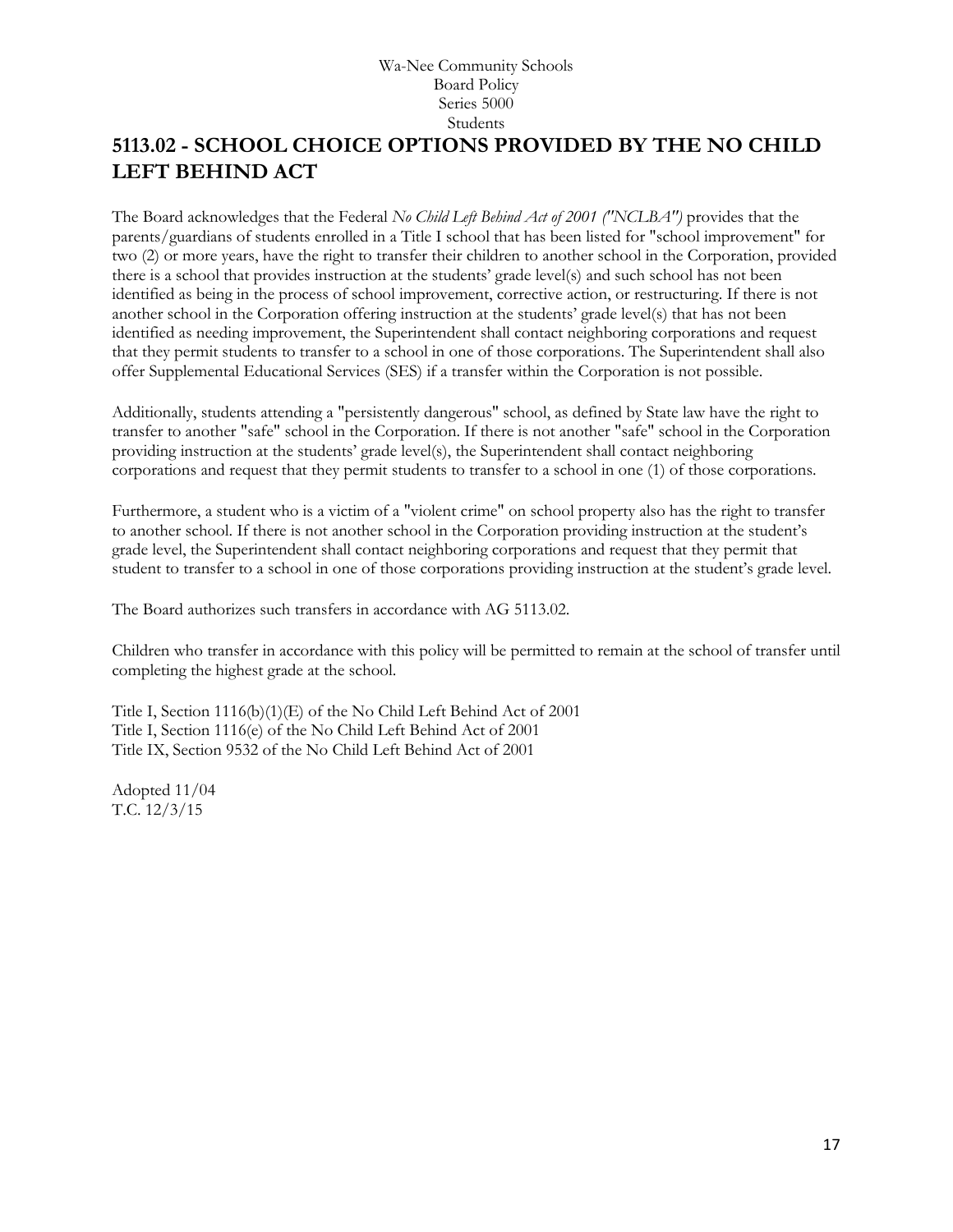# <span id="page-17-0"></span>**[5114](http://www.neola.com/wanee-in/search/ag/ag5114.htm) - NONIMMIGRANT STUDENTS AND FOREIGN EXCHANGE PROGRAMS**

The Board recognizes the positive cultural benefits to the students, staff, and the community in meeting students from other countries and in having nonimmigrant students as members of the student body of this Corporation.

## **Nonimmigrant Students with J-1 Visas**

The Board will permit the admission of nonimmigrant students with citizenship in countries other than the United States as foreign-exchange students if they are participating in a Student and Exchange Visitor Program (SEVP) that is offered in a Corporation school that has petitioned for and received status as SEVPcertified by the U.S. Immigration and Customs Enforcement (ICE). Further, the Board requires that foreignexchange students be selected and sponsored by a sponsoring exchange organization that has been so designated by the U.S. Department of State.

These sponsoring exchange organizations, not the Corporation, issue certificates of eligibility for J-1 Visas to nonimmigrant students with citizenship in countries other than the United States who meet the criteria established for participation in the SEVP by Federal law and this policy.

## **Other Nonimmigrant Students**

This policy does not apply to nonimmigrant students with citizenship in countries other than the United States who are not participating in an approved Student and Exchange Visitor Program at a Corporation school.

All other nonimmigrant students with citizenship in countries other than the United States who seek to enroll in the Corporation's schools are subject to State law and the Corporation's policies regarding enrollment, legal settlement and tuition.

I.C. 20-26-11-10 8 C.F.R. 214 et seq. 8 U.S.C. 1101 (Immigration Reform and Control Act)

Revised 3/02 Revised 10/27/14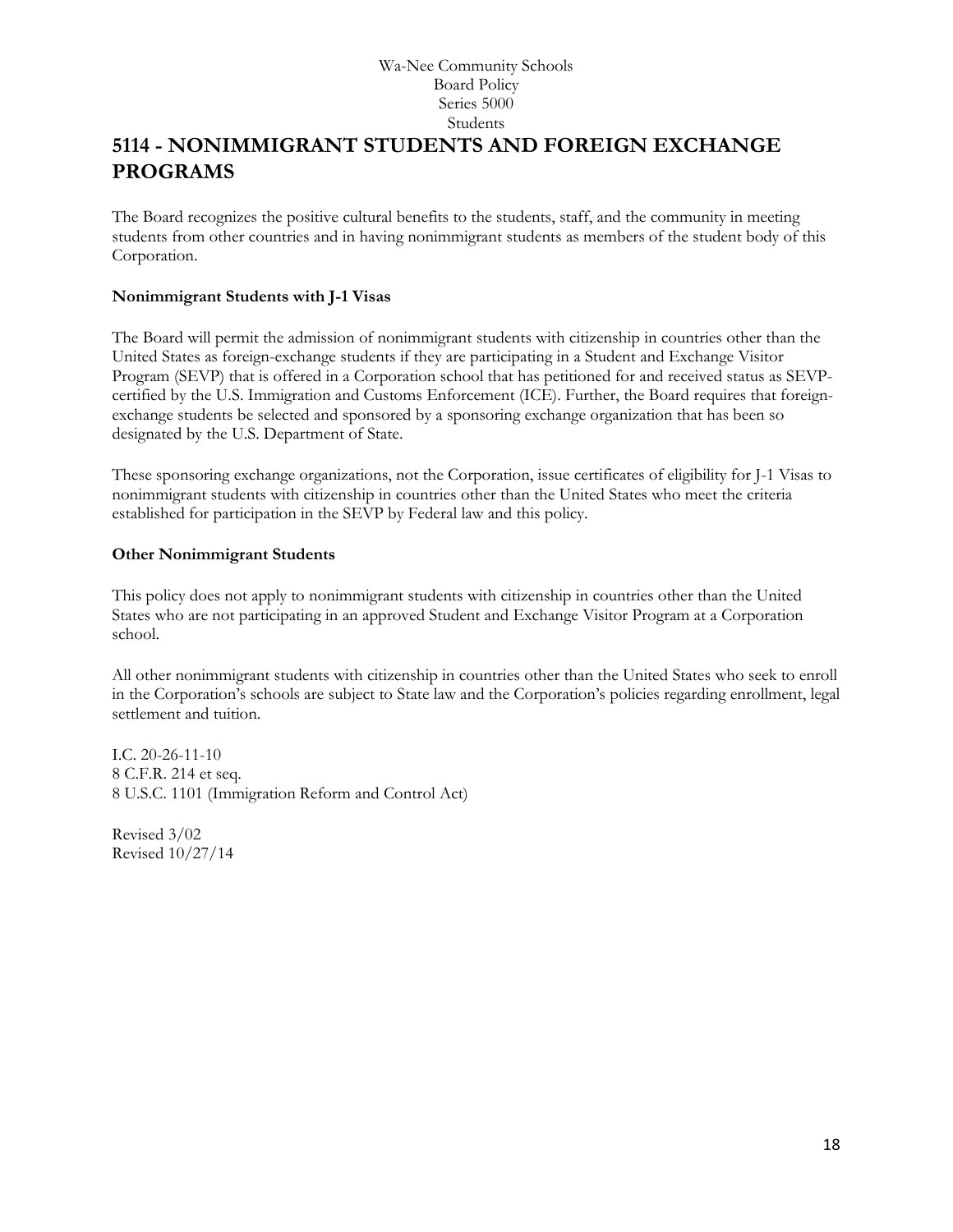# <span id="page-18-0"></span>**[5120](http://www.neola.com/wanee-in/search/ag/ag5120.htm) - ASSIGNMENT OF STUDENTS TO SCHOOLS AND PROGRAMS WITHIN THE SCHOOL DISTRICT**

Article 8, Section 1 of the Indiana Constitution establishes a right to a tuition free education in an Indiana public school district. The Indiana Student Legal Settlement statute, I.C. 20-26-11 establishes which Indiana public school district a student has a right to attend. Attendance at a particular school or program is established by Board Policy **[5120](http://www.neola.com/wanee-in/search/policies/po5120.htm)** and the administrative guideline that implements this policy.

The Board directs that the assignment of students to schools and programs within the School District be consistent with the effectiveness of the instruction of students and the best use of the Board's resources.

The Board shall determine the school attendance areas in the Corporation and the students in each attendance area shall attend the school or program designated by the Board.

When directed by the Board, the Superintendent shall review attendance areas and recommend changes as may be justified by:

- A. student safety, transportation, distance, and travel time;
- B. the academic and career interests of students;
- C. financial and administrative efficiency;
- D. the effectiveness of the instructional program or the opportunity to bring together students who would benefit from a curricular component that can only be offered at a single or limited number of sites in the School District.

The Superintendent may assign a student to a school or program other than the school serving the attendance area established by the Board if the exception is consistent with the interests of the student and Board. A decision to assign a student to a school or program other than the school or program that serves the attendance area in which a student resides shall be based upon academic, safety or family considerations and shall not be made solely for participation in extracurricular activities.

Absent substantial considerations to the contrary, a student shall be permitted to complete their elementary, middle school, junior high, or high school education in the same school.

When consistent with the interests of the students and the Board, students living in the same household shall be assigned to the same school or program.

The Superintendent shall assign incoming students to schools, grades, classes, and programs that meet the student's educational needs.

A principal shall assign students in a school to grades, classes, groups, and programs based on the needs of the students and the Board.

If a transfer between buildings or programs is initiated by a Principal or a designee, the student's parent/guardian or a student 18 years of age or older shall be advised of the reason for the proposed change. A parent/guardian of a student or a student 18 years of age or older may appeal the transfer to the Superintendent, whose decision shall be final unless the Superintendent elects to submit the proposed change for consideration by the Board.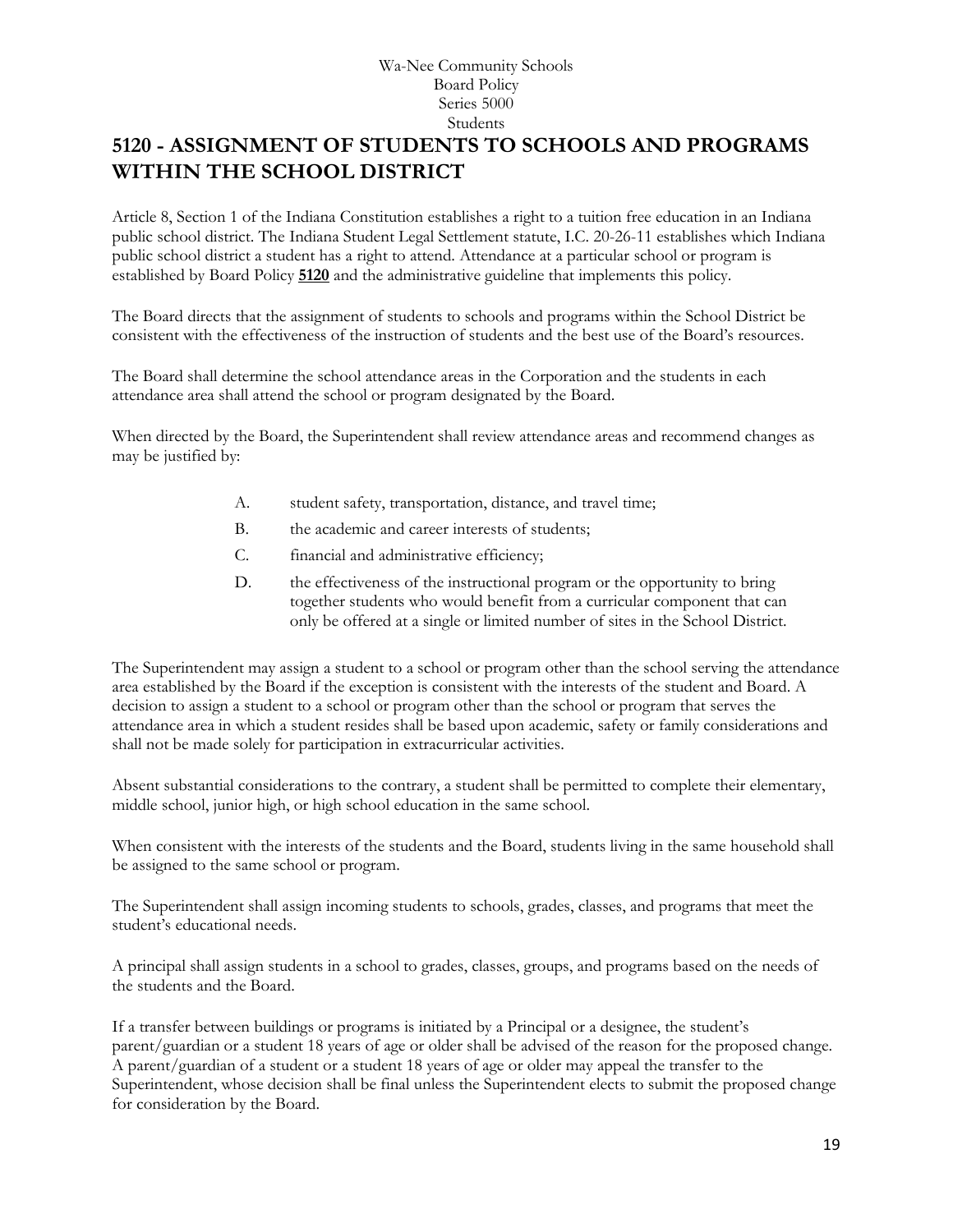Article 8, Section 1 Indiana Constitution I.C. 20-26-5-4(2), (13) and (18) I.C. 20-26-11 Parents Involved in Community Schools v Seattle, 551 U.S. 701 (2007)

Revised 9/26/12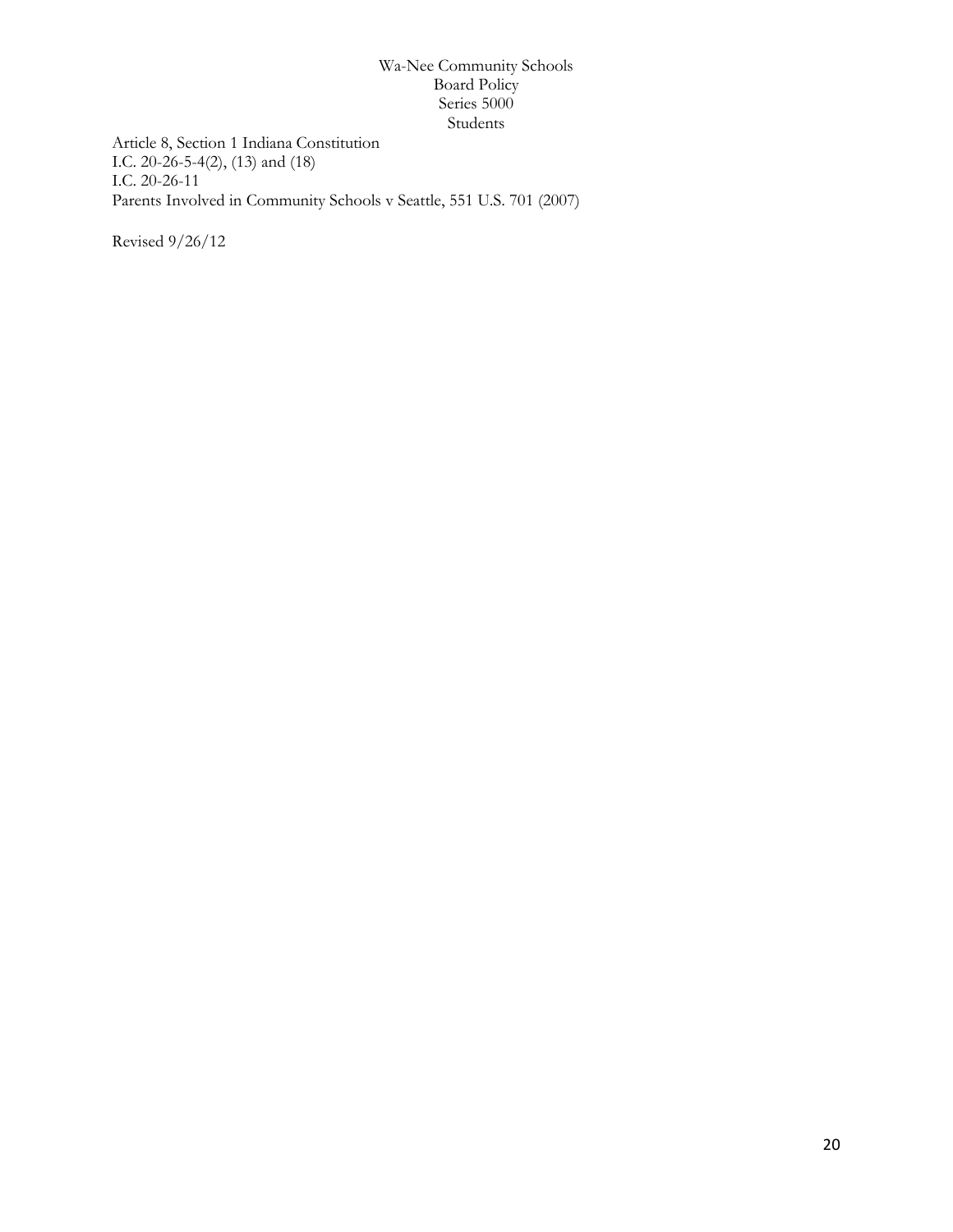# <span id="page-20-0"></span>**5120.01 - EXCEPTION TO SCHOOL BOUNDARIES CHILD CARE**

All students within the boundaries of Wa-Nee Community Schools are to attend the elementary school within the boundaries of their legal residence.

If parents request to place their child, due to child care, in an elementary school other than their legal residence the following policy applies:

Students may attend the elementary school as determined by the location of their child care under the following provisions:

- A. A parent request form for an exception to school boundaries due to child care must be completed each year.
- B. Parent request forms for an exception to school boundaries are available in each elementary school office and the administration office.
- C. Requests for a child care exception to school boundaries are completed from May to August, annually.
	- 1. Requests are held until after elementary school registration is complete in August.
	- 2. Request forms are approved or denied after elementary school registration and before school begins in August.
- D. In August, parents register their child at the elementary school of their legal residence and complete the request form, if one has not yet been completed for the upcoming school year.
- E. Approval for school attendance exceptions due to child care are made on a **yearly** basis:
	- 1. Class size is a determining factor in approval of these requests.
	- 2. Approval for one (1) school year does not necessarily mean approval for additional years.
	- 3. Every effort is made to accommodate child care needs, but decisions on school attendance are based on the following educational factors:
		- a. programs available (special services)
		- b. class size
		- c. transportation
- F. Transportation is provided only if the child care facility is located within the elementary school district attended by the student.
- G. Moving of students from one (1) school to another in the Corporation during the school year is strongly discouraged, and will only be considered for extreme circumstances.

Adopted 1/26/04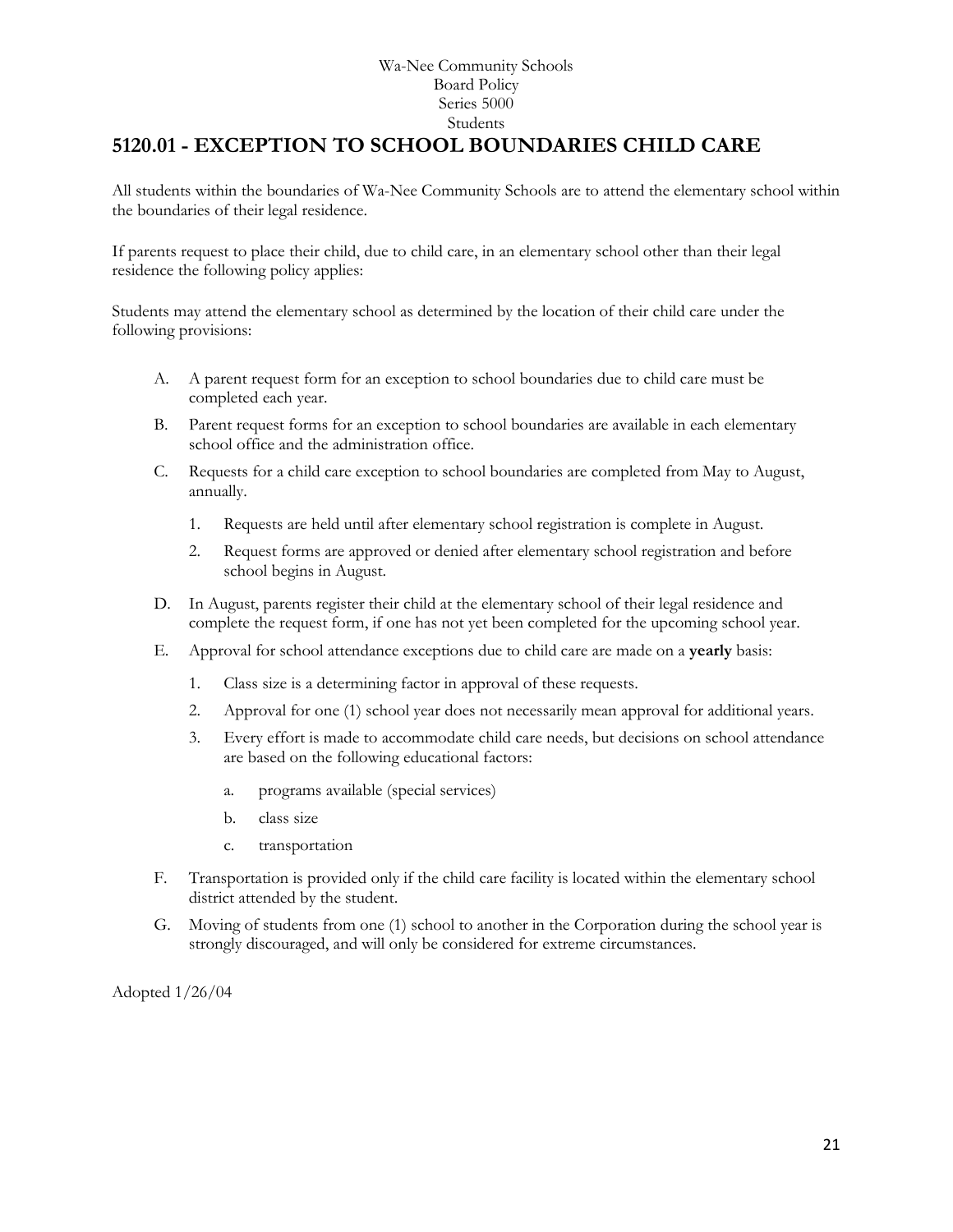## <span id="page-21-0"></span>**[5130](http://www.neola.com/wanee-in/search/ag/ag5130.htm) - WITHDRAWAL FROM SCHOOL**

The School Board affirms that, while Indiana Law requires attendance of each student until eighteen (18) years of age, it is in the best interests of both the students and the community that they complete the educational program that will equip them with skills and increase their chances for a successful and fulfilling life beyond the schools.

The Board directs that whenever a student, sixteen (16) to eighteen (18) years of age, wishes to withdraw from school, an exit interview will be conducted with the student, his/her parents, and the principal. The exit interview will include a determination of whether or not the student is withdrawing for reason of financial hardship, requiring the student to be employed to support the student's family or a dependent, illness, or an order by a court that has jurisdiction over the student.

During the exit interview, the principal shall provide the student and the student's parent(s) a copy of statistics concerning the likely consequences of life without a high school diploma.

The student may not withdraw from school unless the student, the student's parent or guardian, and the principal agree to the withdrawal and the parent or guardian and the principal provide written consent for the student to withdraw from school. If the principal (this duty may not be delegated to a designee) does not consent to the student's withdrawal, the student's parent may appeal the denial to the Board.

At least five (5) days before holding an exit interview, the School Corporation shall give notice by certified mail and personal delivery to the student, the student's parent(s), or the student's guardian. The student's failure to attend an exit interview or return to school if the student does not meet the requirements to withdraw from the school will result in the revocation or denial of the student's drivers license or learner's permit and employment certificate.

The Superintendent shall develop a withdrawal form [\(Form 5130 F4\)](http://www.neola.com/wanee-in/search/forms/fm5130F4.pdf) which is to be signed by the student, his/her parent, and the principal in accordance with this policy.

I.C. 9-24-2-1 I.C. 20-33-2-28.5

Revised 7/28/03 Revised 11/14/05 Revised 9/26/12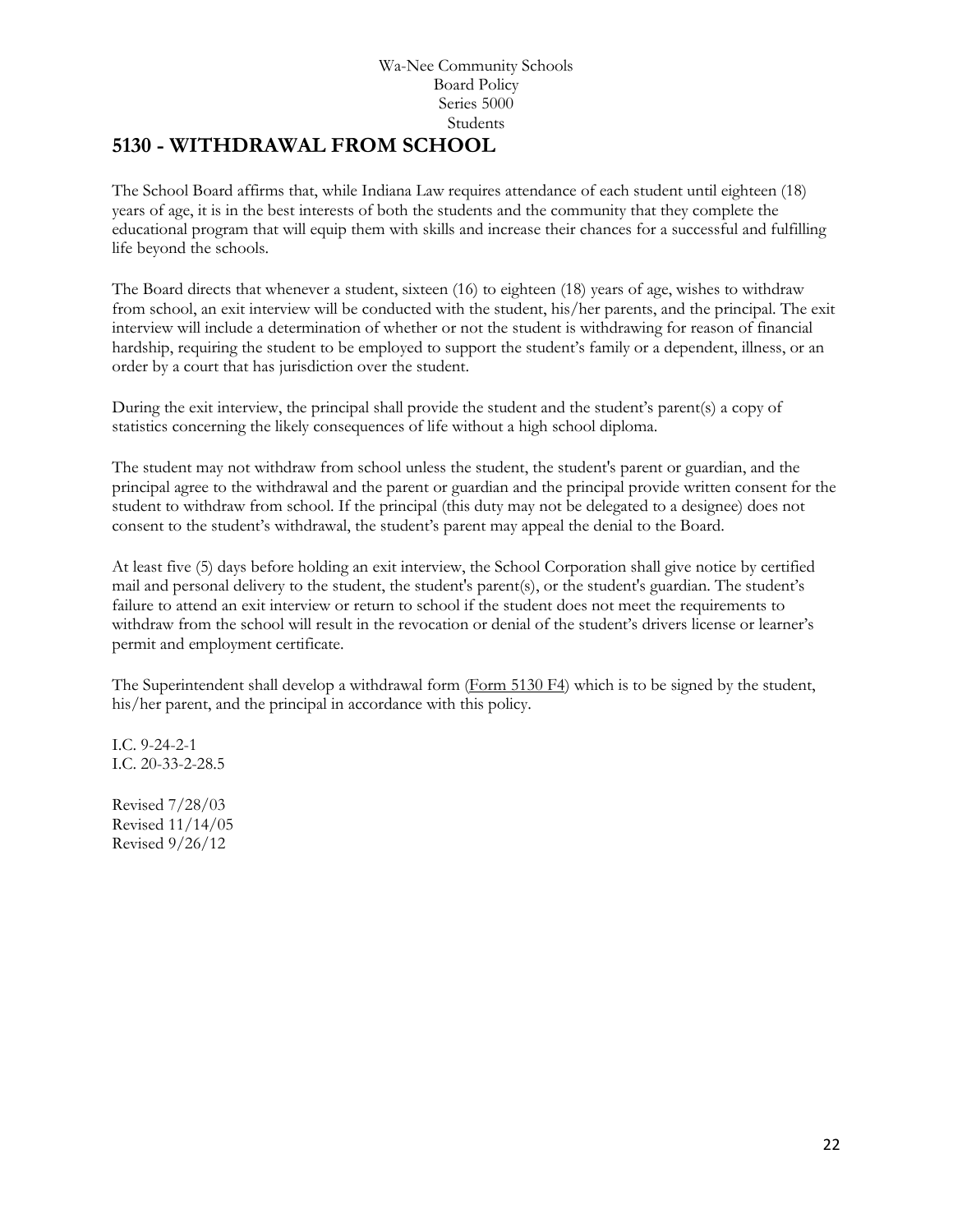## Wa-Nee Community Schools Board Policy Series 5000 Students **5131 - TRANSFER OUT OF THE SCHOOL CORPORATION**

<span id="page-22-0"></span>In the case of a request for transfer to another corporation by a student who has settlement, if the transferor school corporation fails to act on the transfer request within thirty (30) days after the request is received, the transfer is considered approved.

If a transfer is denied on appeal, it may be taken to the State Board of Education by the requesting parents, or student, if perfected within ten (10) days after the denial.

Other nonresident students may transfer to this Corporation upon payment of transfer tuition.

I.C. 20-26-11

Adopted 11/14/05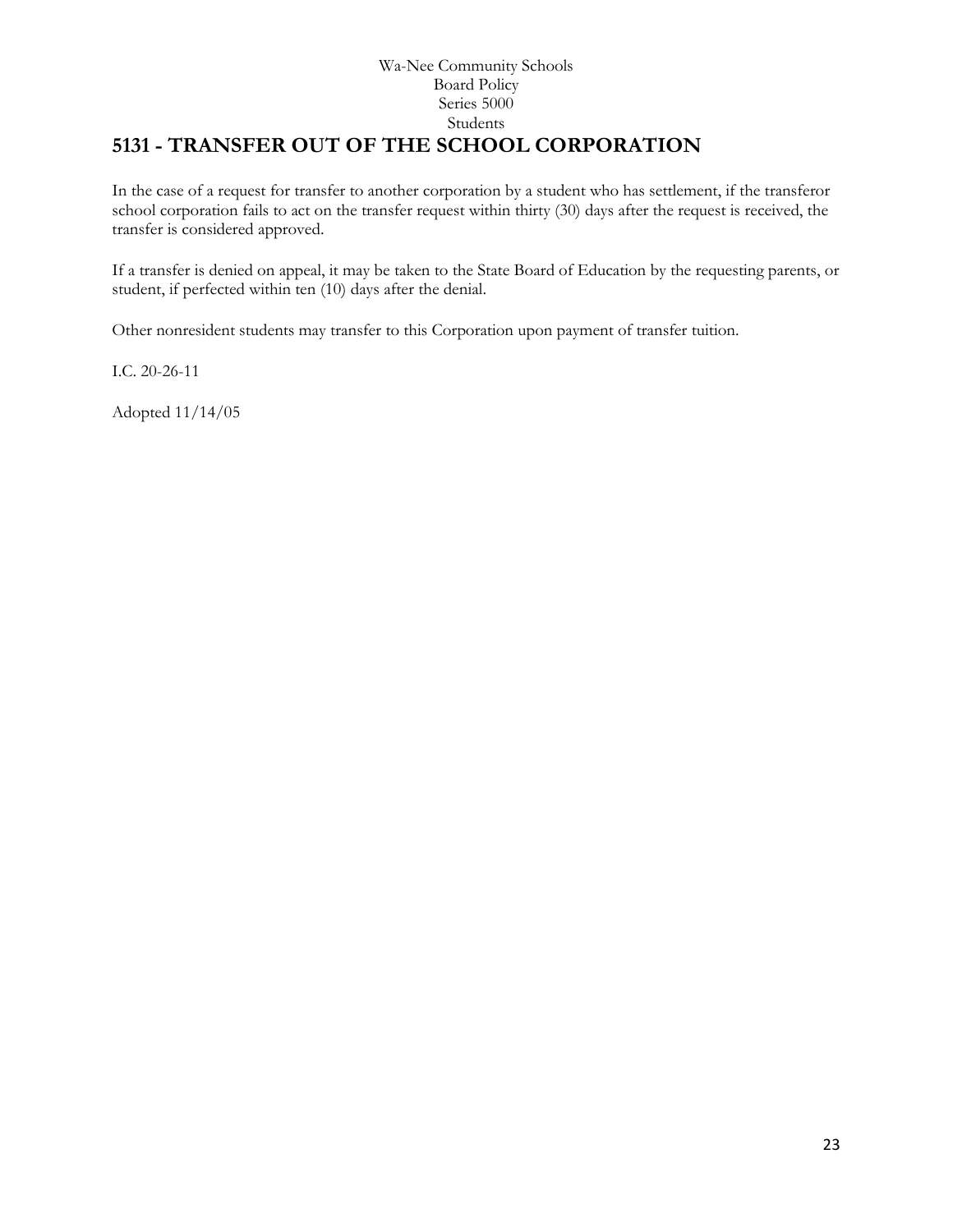## Wa-Nee Community Schools Board Policy Series 5000 Students **[5136](http://www.neola.com/wanee-in/search/ag/ag5136.htm) - PERSONAL COMMUNICATION DEVICES**

<span id="page-23-0"></span>"Personal communication devices" (PCDs) as used in this policy are defined in Bylaw 0100).

In order to avoid disruption of the educational environment and protect students' right of privacy, student use of PCDs is prohibited on school grounds during school hours, and on school buses or other Boardprovided vehicles.

PCDs intended and actually used for instructional purposes (e.g., taking notes, recording classroom lectures, writing papers) will be permitted, as approved by the classroom teacher or the building principal.

Students may not use PCDs on school property or at a school-sponsored activity to access and/or view Internet websites that are otherwise blocked to students at school.

During after school activities, PCDs shall be powered completely off (not just placed into vibrate or silent mode) and stored out of sight when directed by the administrator or sponsor.

Under certain circumstances, a student may keep his/her PCD "On" with prior approval from the building principal.

Except as authorized by a teacher, administrator or IEP team/case conference committee ("CCC"), students are prohibited from using PCDs during the school day, including while off-campus on a field trip, to capture, record and/or transmit the words or sounds (i.e., audio) and/or images (i.e., pictures/video) of any student, staff member or other person. Using a PCD to capture, record and/or transmit audio and/or pictures/video of an individual without proper consent is considered an invasion of privacy and is not permitted.

PCDs, including but not limited to those with cameras, may not be activated or utilized at any time in any school situation where a reasonable expectation of personal privacy exists. These locations and circumstances include, but are not limited to, classrooms, except as authorized by a teacher, administrator or IEP team/CCC, gymnasiums, locker rooms, shower facilities, rest/bathrooms, and any other areas where students or others may change clothes or be in any stage or degree of disrobing or changing clothes. The Superintendent and building principals are authorized to determine other specific locations and situations where use of a PCD is absolutely prohibited.

Students shall have no expectation of confidentiality with respect to their use of PCDs on school premises/property.

Students may not use a PCD in any way that reasonably might create in the mind of another person an impression of being threatened, humiliated, harassed, embarrassed or intimidated. See Policy 5517.01 – Bullying and Other Forms of Aggressive Behavior. In particular, students are prohibited from using PCDs to: (1) transmit material that is threatening, obscene, disruptive, or sexually explicit or that can be construed as harassment or disparagement of others based upon their race, color, national origin, sex (including sexual orientation/transgender identity), disability, age, religion, ancestry, or political beliefs; and (2) engage in "sexting" - i.e., sending, receiving, sharing, viewing, or possessing pictures, text messages, e-mails or other materials of a sexual nature in electronic or any other form. Violation of these prohibitions shall result in disciplinary action. Furthermore, such actions will be reported to local law enforcement and child protection services as required by law.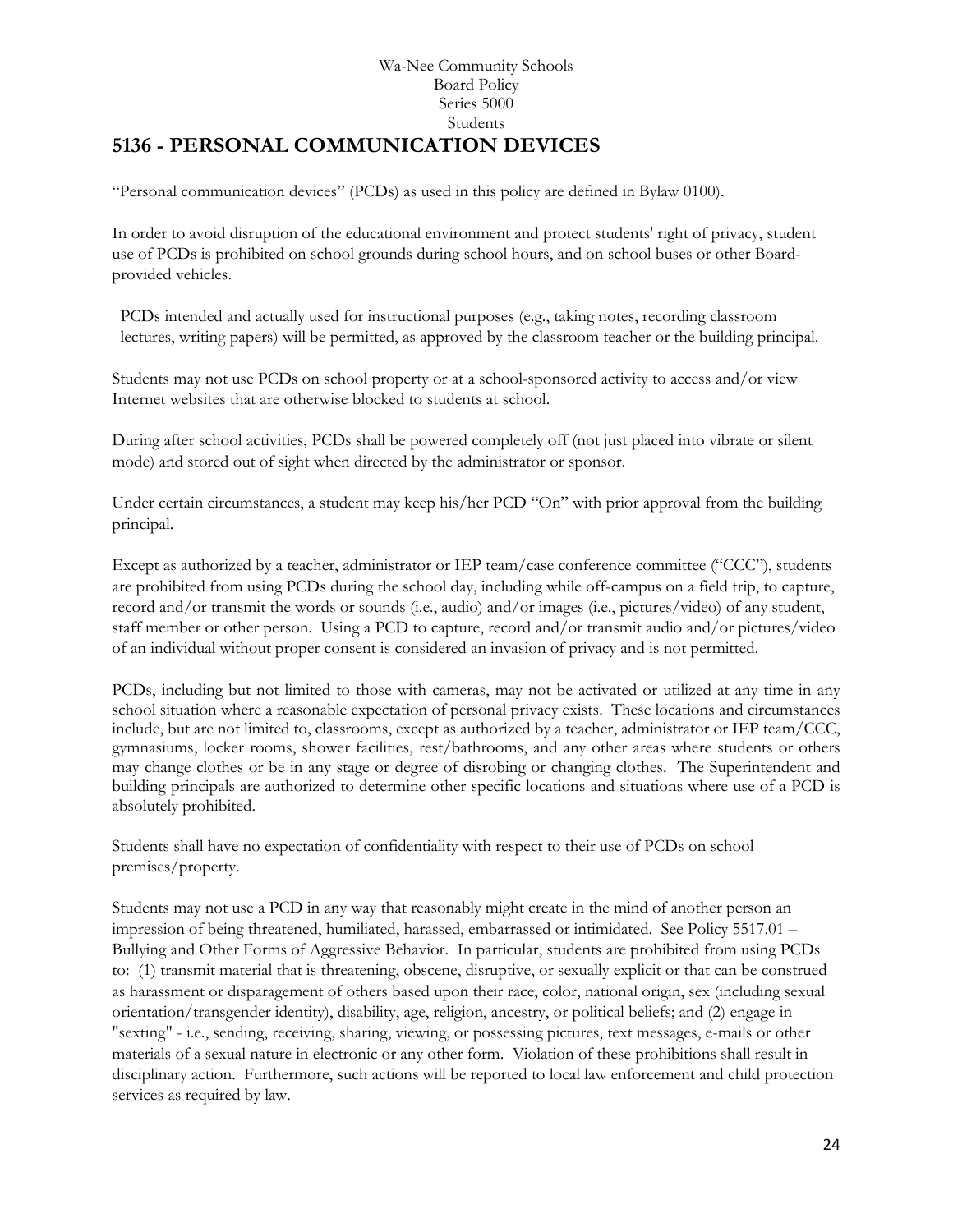Students also are prohibited from using a PCD to capture, record, and/or transmit test information or any other information in a manner constituting fraud, theft, cheating, or academic dishonesty. Likewise, students are prohibited from using PCDs to receive such information.

Possession of a PCD by a student at school during school hours is a privilege that may be forfeited by any student who fails to abide by the terms of this policy, or otherwise abuses this privilege.

Violations of this policy may result in disciplinary action and/or confiscation of the PCD. The building principal also will refer the matter to law enforcement or child protection services if the violation involves an illegal activity (e.g., child pornography, sexting). Discipline will be imposed on an escalating scale ranging from a warning to an expulsion based on the number of previous violations and/or the nature of or circumstances surrounding a particular violation. If the PCD is confiscated, it will be released/returned to the student's parent/guardian after the student complies with any other disciplinary consequences that are imposed unless the violation involves potentially illegal activity, in which case the PCD may be turned over to law enforcement. A confiscated device will be marked in a removable manner with the student's name and held in a secure location in the building's central office until it is retrieved by the parent/guardian or turned over to law enforcement. School officials will not search or otherwise tamper with PCDs in Corporation custody unless they reasonably suspect that the search is required to discover evidence of a violation of the law or other school rules. Any search will be conducted in accordance with Policy 5771 – Search and Seizure. If multiple offenses occur, a student may lose his/her privilege to bring a PCD to school for a designated length of time or on a permanent basis.

A person who discovers a student using a PCD in violation of this policy is required to report the violation to the building principal.

Students are personally and solely responsible for the care and security of their PCDs. The Board assumes no responsibility for theft, loss, or damage to, or misuse or unauthorized use of, PCDs brought onto its property.

Parents/Guardians are advised that the best way to get in touch with their child during the school day is by calling the school office.

Students may use school phones to contact parents/guardians during the school day.

Adopted 3/9/09 Revised 3/8/10 Revised 5/28/13 Revised 8/28/17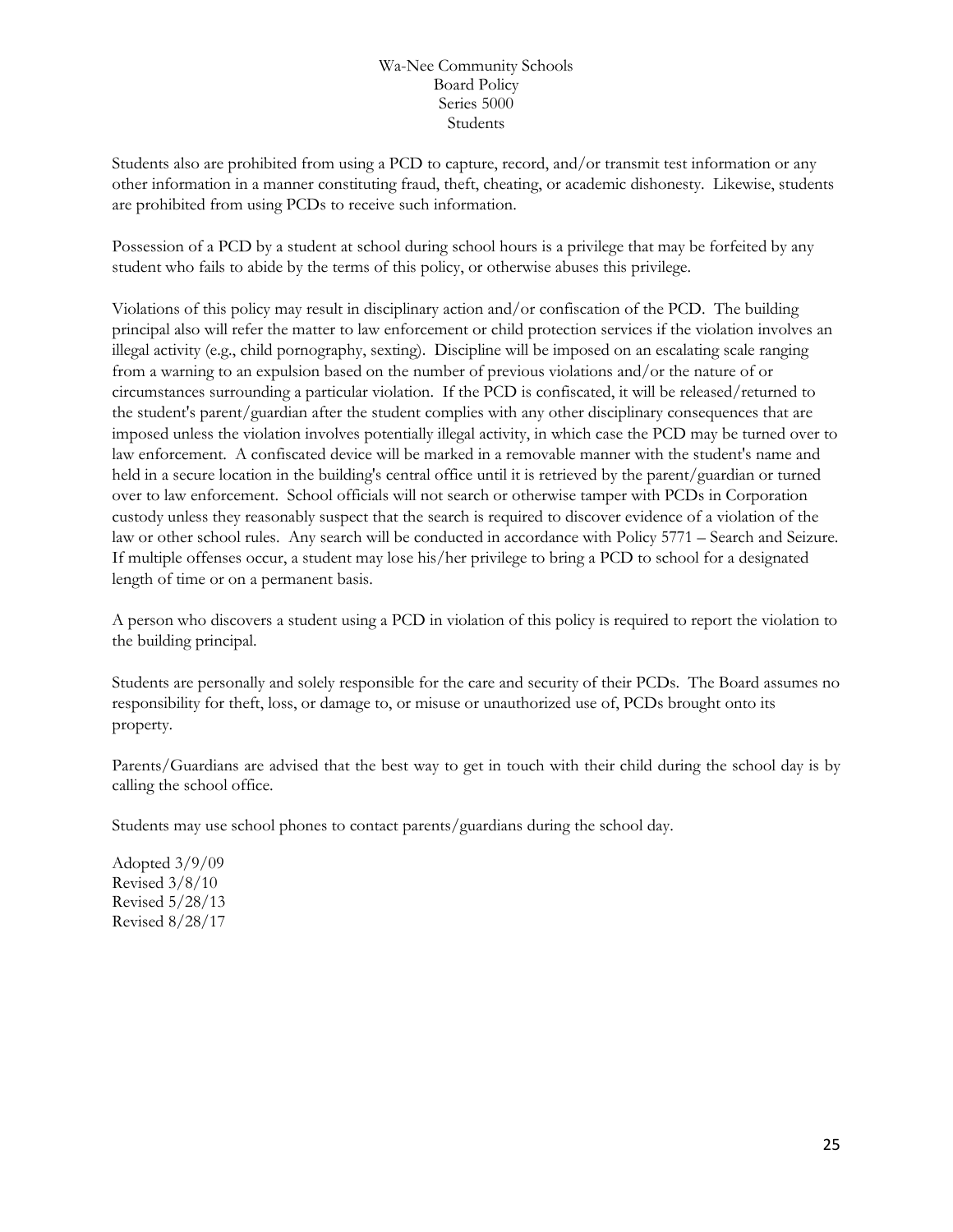# <span id="page-25-0"></span>**5136.01 - TECHNOLOGY RESOURCES AND OTHER ELECTRONIC EQUIPMENT**

While in some instances the possession and use of Technology Resources (as defined in Bylaw 0100) and other electronic equipment or devices by a student at school may be appropriate, the possession and use of such Technology Resources and other equipment or devices by students at school also may have the effect of distracting, disrupting and/or intimidating others in the school environment and leading to opportunities for academic dishonesty and other disruptions of the educational process.

Students may use the following Technology Resources and other electronic equipment/devices during instructional time for an educational or instructional purpose (e.g. taking notes, recording a class lecture, writing papers) with the teacher's permission and supervision and may use these Technology Resources and other electronic equipment during non-instructional time, provided such use is consistent with Policy 7540.03 Student Acceptable Use and Safety:

- A. cameras (photographic and/or video)
- B. laptops
- C. tablets (e.g., iPad-like devices)
- D. smartphones
- E. e-readers (e.g., Kindle-like devices)
- F. personal digital assistants (PDAs)
- G. portable CD/MP3 players with headphones

Students are prohibited from using Technology Resources and other electronic equipment or devices in a manner that may be physically harmful to another person (e.g., shining a laser in the eyes of another student). Further, at no time may any Technology Resources or other electronic equipment/device be utilized by a student in a way that might reasonably create in the mind of another person an impression of being threatened, humiliated, harassed, embarrassed, or intimidated. See Policy 5517.01 – Bullying and Other Forms of Aggressive Behavior. In particular, students are prohibited from using Technology Resources, a camera, or other electronic equipment/device to: (1) transmit material that is threatening, obscene, disruptive, or sexually explicit or that can be construed as harassment or disparagement of others based upon their race, national origin, sex (including transgender identity, sexual orientation, and gender identity), age, disability, religion, or political beliefs; and (2) send, share, view or possess pictures, text messages, e-mails or other materials of a sexual nature (i.e., sexting) in electronic or any other form. Violation of these prohibitions shall result in disciplinary action.

Furthermore, such actions will be reported to local law enforcement and child protection services as required by law.

Students are prohibited from using Technology Resources and other electronic equipment/devices to capture, record or transmit test information or any other information in a manner constituting fraud, theft, or academic dishonesty. Similarly, students are prohibited from using Technology Resources and other electronic equipment and devices to capture, record or transmit the words (i.e. audio) and/or images (i.e. pictures/video) of any student, staff member or other person in the school or while attending a school-related activity, without express prior notice and explicit consent for the capture and/or recording of such words or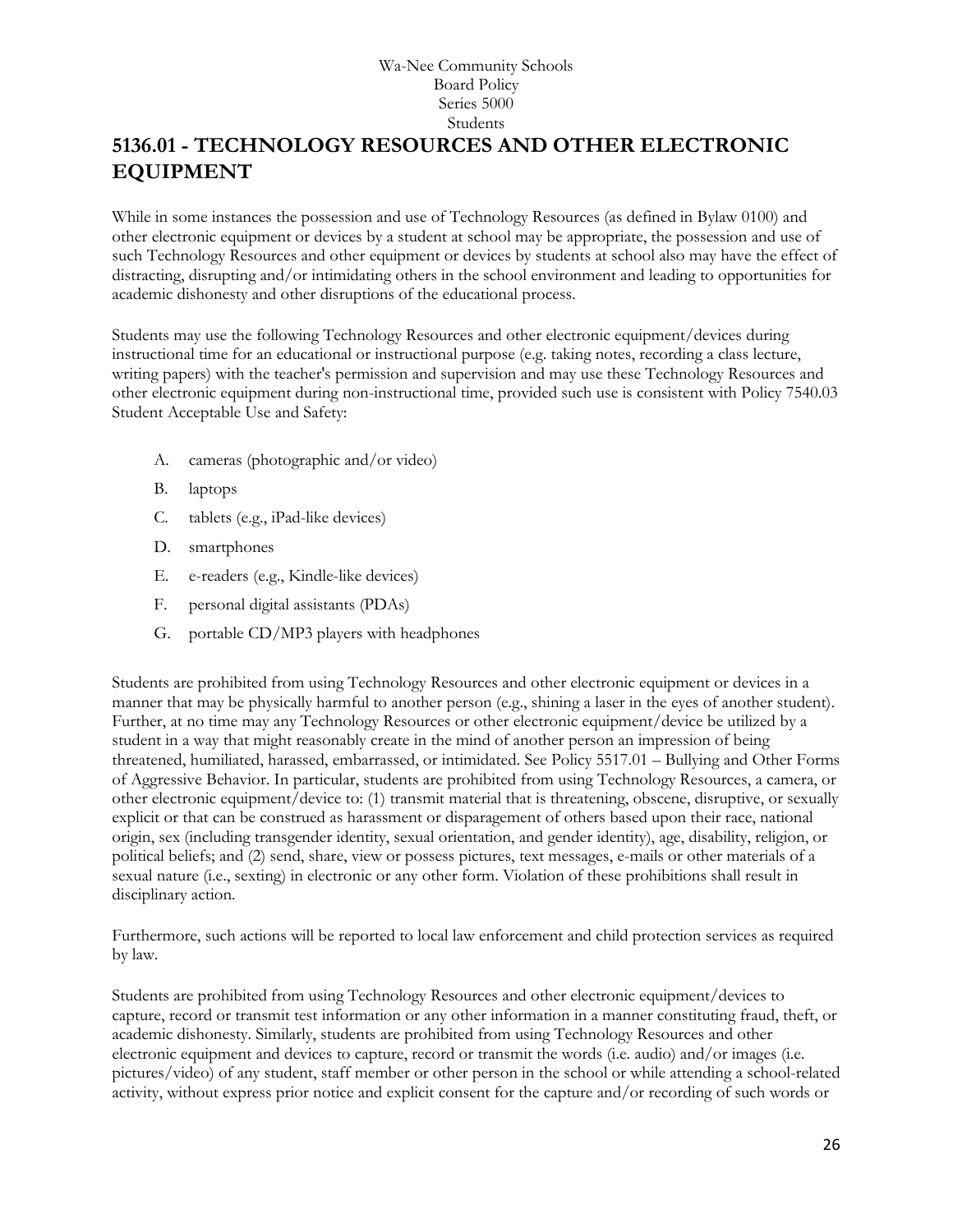images. Using Technology Resources or other electronic equipment/devices to capture, record or transmit audio and/or pictures/video of an individual without his/her consent is considered an invasion of privacy and is not permitted, unless authorized by the building principal. Technology Resources and other electronic equipment/devices are expressly banned from and may not be possessed, activated, or utilized at any time in any school situation where a reasonable expectation of personal privacy exists. These locations and circumstances include but are not limited to locker rooms, shower facilities, restrooms, except as approved by the student's IEP team/CCC, and any other areas where students or others may change clothes or be in any stage or degree of disrobing or changing clothes. The building principal has authority to make determinations as to other specific locations and situations where possession of a camera or other electronic equipment/device is absolutely prohibited.

Unauthorized Technology Resources and other electronic equipment and devices will be confiscated from the student by school personnel and disciplinary action taken.

Any Technology Resources or other electronic equipment/device confiscated by Corporation staff will be marked in a removable manner with the student's name and held in a secure location in the building's central office until it is retrieved by the parent/guardian. Technology Resources or other electronic equipment/devices in Corporation custody will not be searched or otherwise tampered with unless school officials reasonably suspect that the search is required to discover evidence of a violation of the law or other school rules (e.g., a student is observed using a camera in a prohibited area). Any search will be conducted in accordance with Policy **[5771](http://www.neola.com/wanee-in/search/policies/po5771.htm)** – Search and Seizure.

Students are personally and solely responsible for the care and security of any Technology Resources and other electronic equipment or devices they bring to school. The Board assumes no responsibility for theft, loss, damage, or vandalism to electronic equipment and devices brought onto its property, or the unauthorized use of such devices.

Adopted 3/9/09 Revised 3/8/10 Revised 5/28/13 Revised 8/28/17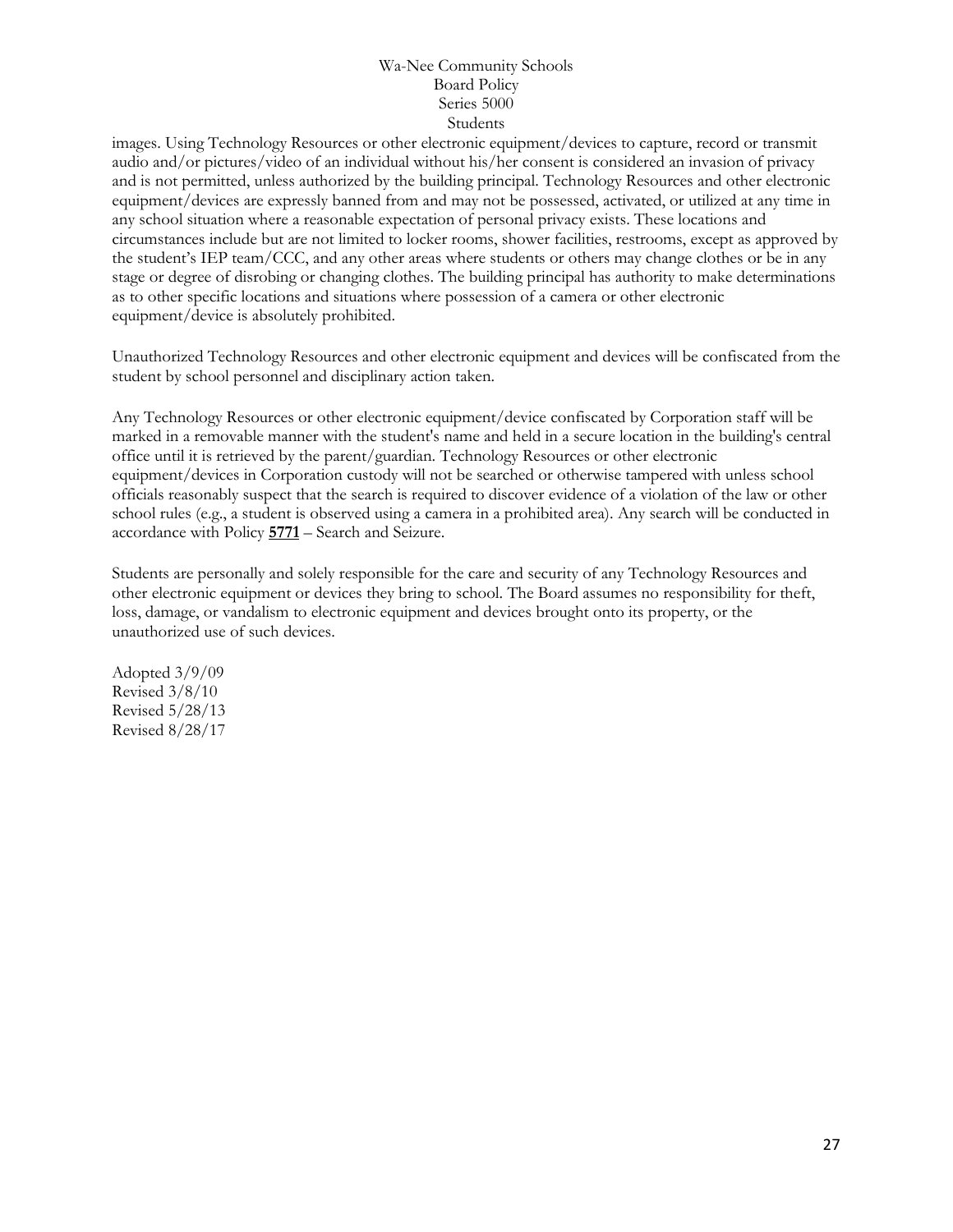## <span id="page-27-0"></span>**[5200](http://www.neola.com/wanee-in/search/ag/ag5200.htm) – ATTENDANCE**

The School Board, as an agency of the State, is required to enforce regular attendance of students. The Board recognizes that the presence in the classroom enables the student to participate in instruction, class discussions, and other related activities. As such, regular attendance and classroom participation are integral to instilling incentives for the student to excel.

## In-Person Instruction:

Attendance shall mean to be physically present in a school or at another location where the school's educational program is being conducted during regular school hours on a day the educational program in which the student is enrolled is being offered.

## Virtual Instruction:

Attendance shall mean student engagement in the virtual classroom. Engagement in the virtual classroom shall be measured by daily log-ins and log times, completed daily work, completed weekly work, completed projects, communications with teachers on a daily or weekly basis, and any other requirements as determined by the virtual instruction teacher. Students attending virtual instruction are subject to the same instructional time requirements as students attending in-person, which is 5 hours for students in grades 1 through 6 and 6 hours for grades 7 through 12 per day.

## Blended Instruction:

Student attendance for blended instruction will be counted for the in-person days as outlined for In-Person Instruction and for the virtual instruction days as outlined for Virtual Instruction.

Remote Instruction:

Student attendance for remote learning shall mean evidence of participation in the activities designed by the teacher for remote learning lessons. Documentation of weekly or daily pick-up and return of the assignments will be used as evidence of participation.

All students are expected to attend school whether by in-person, virtual, blended, or remote instruction.

All provisions of this policy apply to all students enrolled and receiving instruction in-person, virtually, or in a blended format.

Attendance shall be required of all School Corporation students, except those exempted under other provisions of State law, during the days and hours that the school is in session.

Exceptions to compulsory attendance that shall be recognized by the school corporation as provided by State statute are:

- A. service as a page or honoree of the general assembly (I.C. 20-33-2-14)
- B. service on a precinct election board or helper to a political candidate on the date of an election (I.C. 20-33-2-15)
- C. subpoena to appear in court as a witness in a judicial proceeding (I.C. 20- 33-2-16)
- D. service in active duty with the National Guard for not more than ten (10) days (I.C. 20-33-2-17)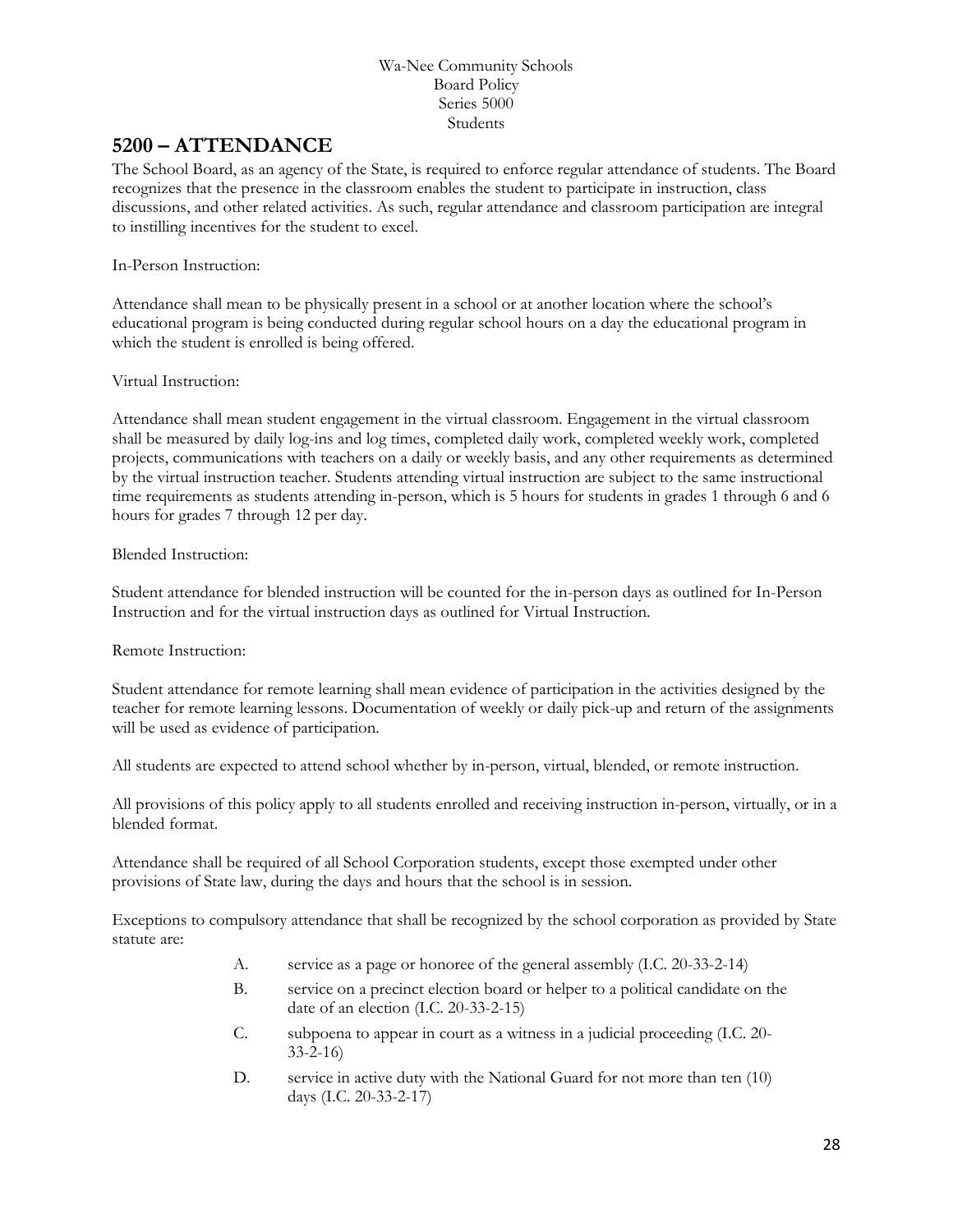- E. participating as a member of the Indiana wing of the civil air patrol for not more than five (5) days (I.C. 20-33-2-17.2)
- F. exhibiting or participating in the Indiana State Fair for educational purposes by a student or member of the student's household (I.C. 20-33-2- 17.7).

The student must be in good academic standing as determined by the Corporation. Parents must request the absence in writing, it must be approved in writing by the principal, and it may not exceed five (5) days.

G. participating in an educationally related non-classroom activity which is consistent with and promotes educational philosophy and goals of the School Corporation, facilitates the attainment of specific educational objectives, is part of the goals and objectives of an approved course or curriculum, represents a unique educational opportunity, cannot reasonably occur without interrupting the school day, and is approved in advance by the school principal (I.C. 20-33-2-17.5)

For any of these exceptions a student shall not be recorded as absent from school.

The Superintendent shall require, from the parent of each student or from an adult student who has been absent for any reason, a statement of the cause for such absence. The Board reserves the right to verify such statements and to investigate the cause of each absence.

The Board considers the following for excused absences:

- A. single absence;
- B. prolonged absence;
- C. repeated unexplained absence and tardiness.
- D. illness verified by a note from the parent
- E. illness verified by a note from a physician
- F. recovery from accident
- G. required court attendance
- H. professional appointments Parents are encouraged to schedule medical, dental, legal, and other necessary appointments other than during school hours. When appointments are necessary during the school day, the student shall report back to school immediately after the appointment with a signed statement from the doctor, dentist, lawyer, counselor, etc.
- I. death in the immediate family or of a relative
- J. observation or celebration of a bona fide religious holiday in accordance with Policy **[5223](http://www.neola.com/wanee-in/search/policies/po5223.htm)**
- K. military connected families' absences related to deployment and return
- L. such other good cause as may be acceptable to the Principal or permitted by law

An unexcused absence is any absence not covered under the definition of excused absence or an exception to compulsory attendance. An out-of-school suspension shall not be considered an unexcused absence. Repeated instances of unexcused absences may result in disciplinary action up to suspension or expulsion of a student.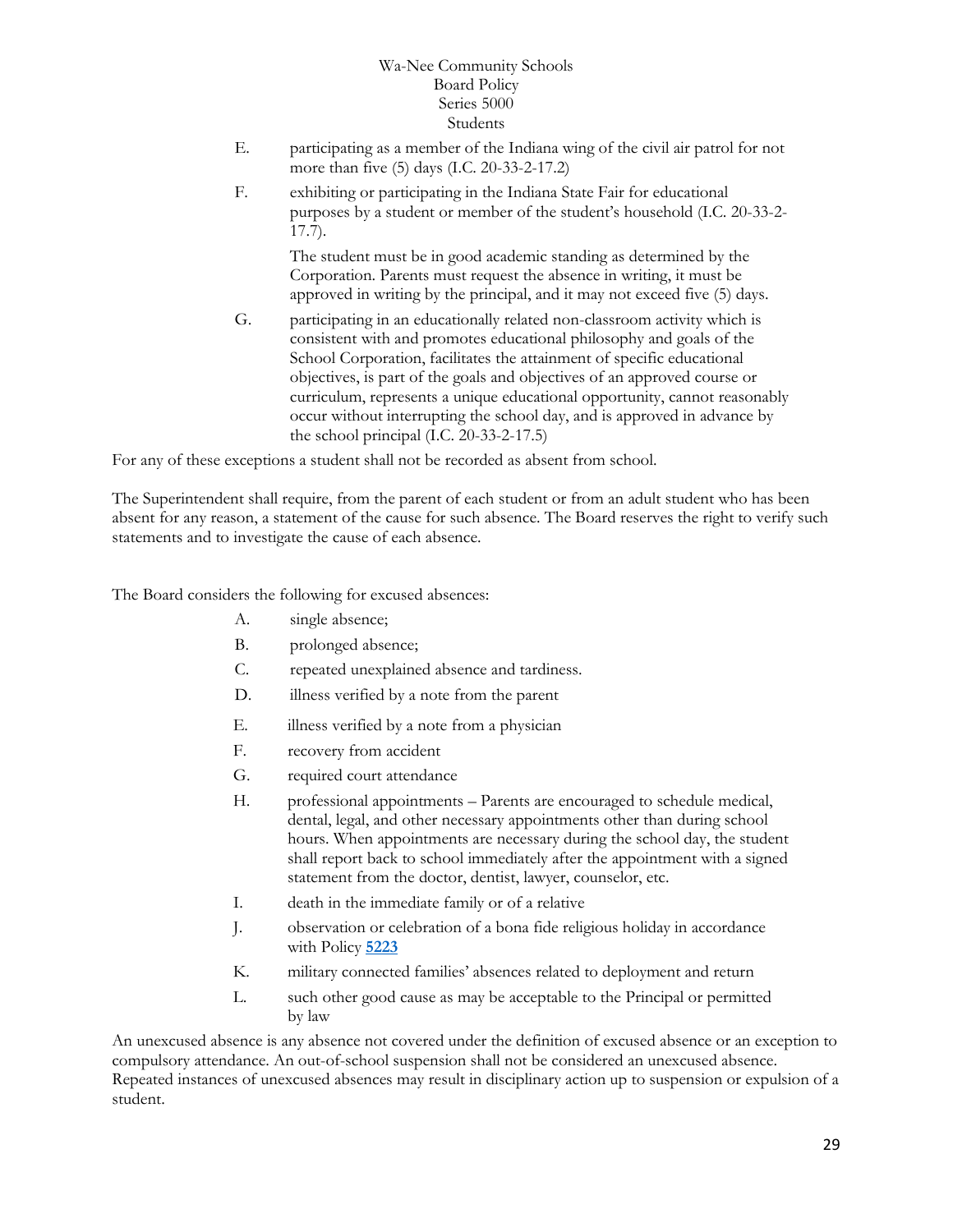Truancy is defined as absence from school without permission of the parent.

The Superintendent or an attendance officer having jurisdiction shall report a child who is habitually absent from school to an intake officer of the juvenile court or the Department of Child Services.

Attendance need not always be within the school facilities, but a student will be considered to be in attendance if present at any place where school is in session by authority of the Board.

The Superintendent shall develop administrative guidelines for the attendance of students which:

- A. ensure a school session which is in conformity with the requirements of the law;
- B. ensure that students absent for any excusable reason have an opportunity to make up work they missed;
- C. govern the keeping of attendance records in accordance with the rules of the State Board;
- D. ensure that any student who, due to a specifically identifiable physical or mental impairment, exceeds or may exceed the Corporation's limit on excused absence is referred for evaluation for eligibility either under the Individuals with Disabilities Education Act (IDEA) or Section 504 of the Rehabilitation Act of 1973.

Such guidelines should provide that a student's grade in any course is based on his/her performance in the instructional setting and is not reduced for reasons of conduct. If a student violates the attendance or other rules of the school, s/he should be disciplined appropriately for the misconduct, but his/her grades should be based upon what the student can demonstrate s/he has learned.

Such guidelines also shall provide for the reporting to the Bureau of Motor Vehicles those students who have been suspended for the second time during a school year, expelled, or excluded for misconduct.

The Superintendent shall ensure that the administrative guidelines on attendance properly address the matter of truancy by including a process which:

- A. identifies the habitual truant, that is, a student who is chronically absent by having unexcused absences from school for more than ten (10) school days in one (1) school year;
- B. investigates the cause(s) of his/her truant behavior;
- C. considers, when appropriate, modification of his/her educational program to meet particular needs which may be causing the truancy;
- D. ensures that truant students are disciplined in accordance with the Corporation's policies and administrative guidelines on student discipline.

The Superintendent also shall ensure that the Board's policy on attendance and the Corporation's administrative guidelines are made available to all parents and adult students.

I.C. 9-24-2-1, -4 I.C. 20-33-2 511 IAC 1-3-1 Revised 1/26/04 Revised 11/04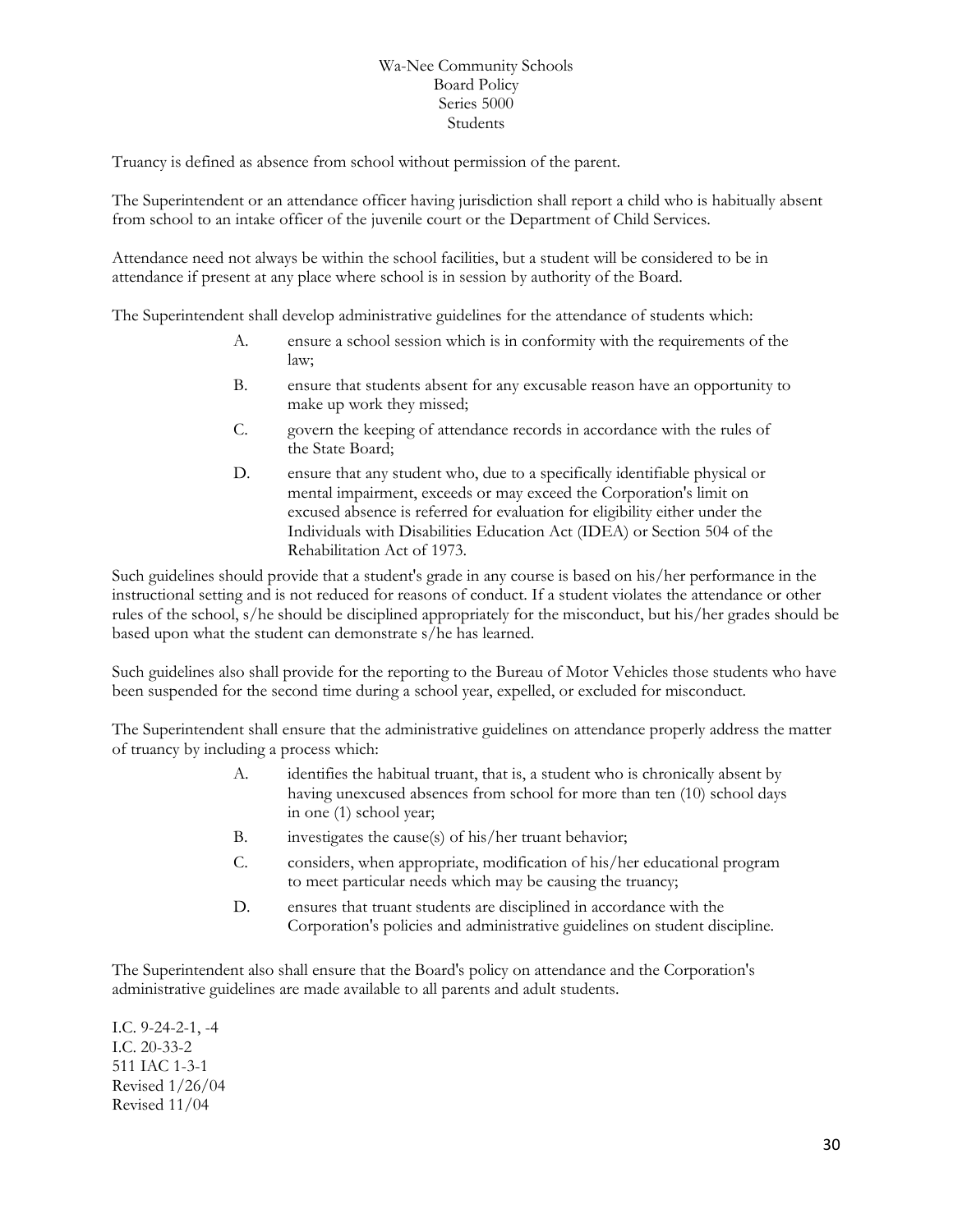Revised 11/14/05 Revised 7/9/12 Revised 2/23/15 Revised 2/8/16 Revised 10/24/16 Revised 2/12/18 Revised 9/14/20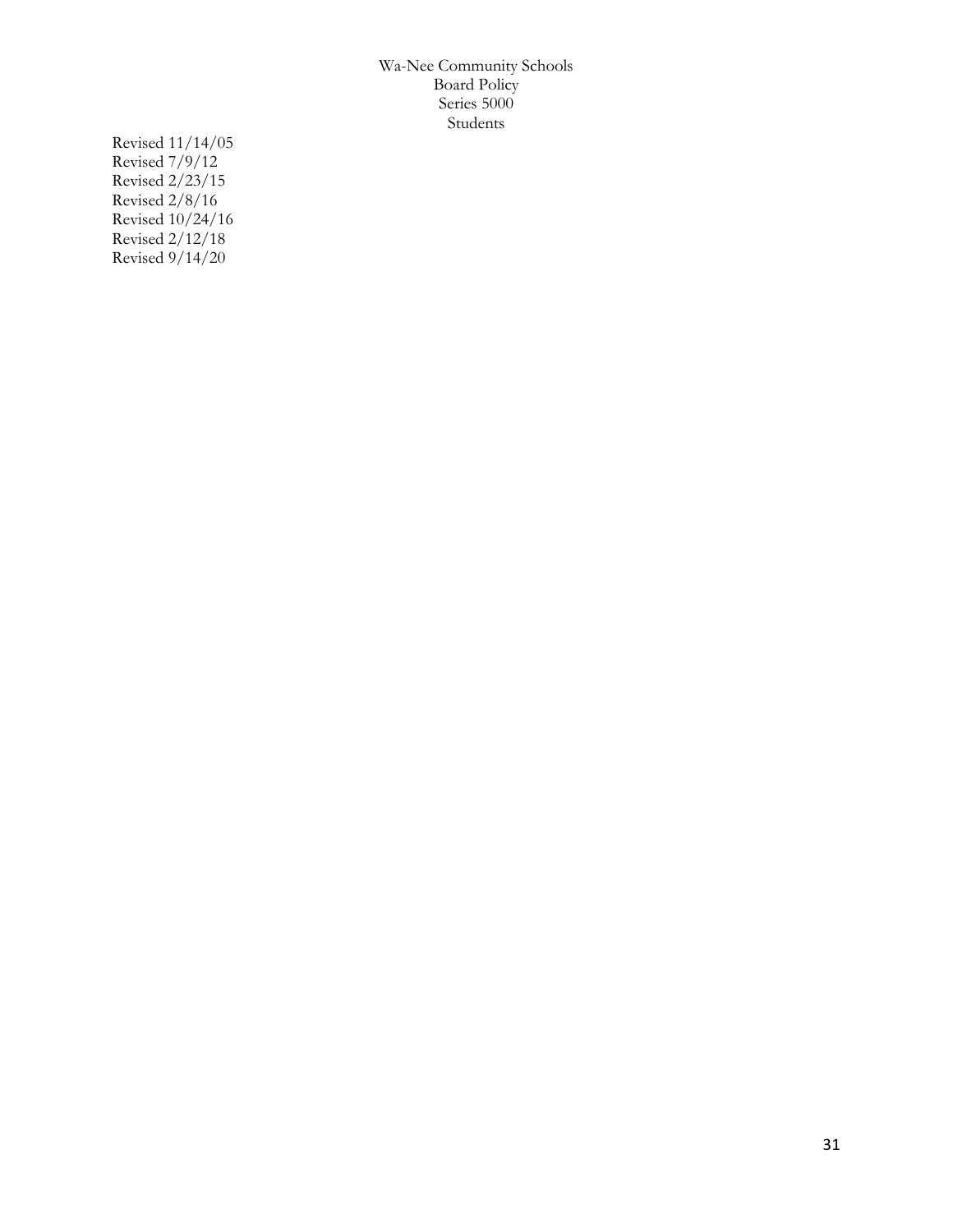# <span id="page-31-0"></span>**[5215](http://www.neola.com/wanee-in/search/ag/ag5215.htm) - MISSING AND ABSENT CHILDREN**

It is the interest of this Board to cooperate with local, State, and National efforts to decrease the number of missing children.

The Superintendent is instructed to promulgate administrative guidelines to inform the Indiana Clearinghouse for Information on Missing Children prior to admitting a student lacking records. Such a procedure may reduce the risk of removal of the student from the area.

I.C. 20-33-2-10

T.C. 12/3/15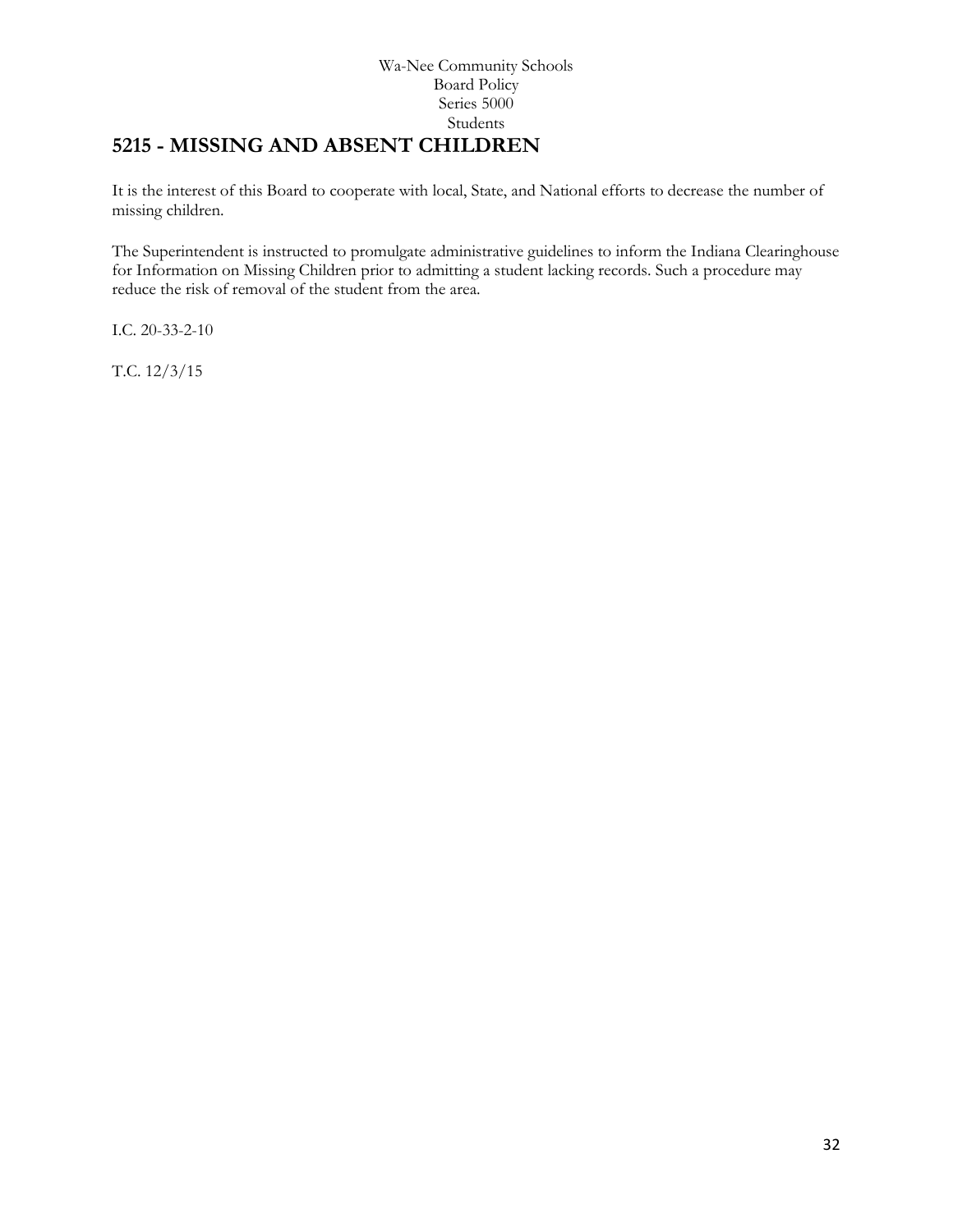## Wa-Nee Community Schools Board Policy Series 5000 Students **5223 - ABSENCES FOR RELIGIOUS INSTRUCTION**

<span id="page-32-0"></span>The Board desires to cooperate with those parents who wish to provide for religious instruction for their children but also recognizes its responsibility to enforce the attendance requirements of the State.

Upon the signed request of a student's parent, the Board will allow exceptions to the student's continuous attendance at school for religious instruction outside the school building by an authorized church or religious organization for no more than 120 minutes per week.

A student must be properly registered, and a copy of such registration must be filed with the principal.

The time for release for religious instruction or education shall be arranged by the principal. S/He will also assure the appropriate continuance of the instructional program in the public school during such release times.

No solicitation for attendance at religious instruction shall be permitted on Corporation premises. No staff member shall encourage or discourage participation in any religious instructional program.

I.C. 20-33-2-19

T.C. 12/3/15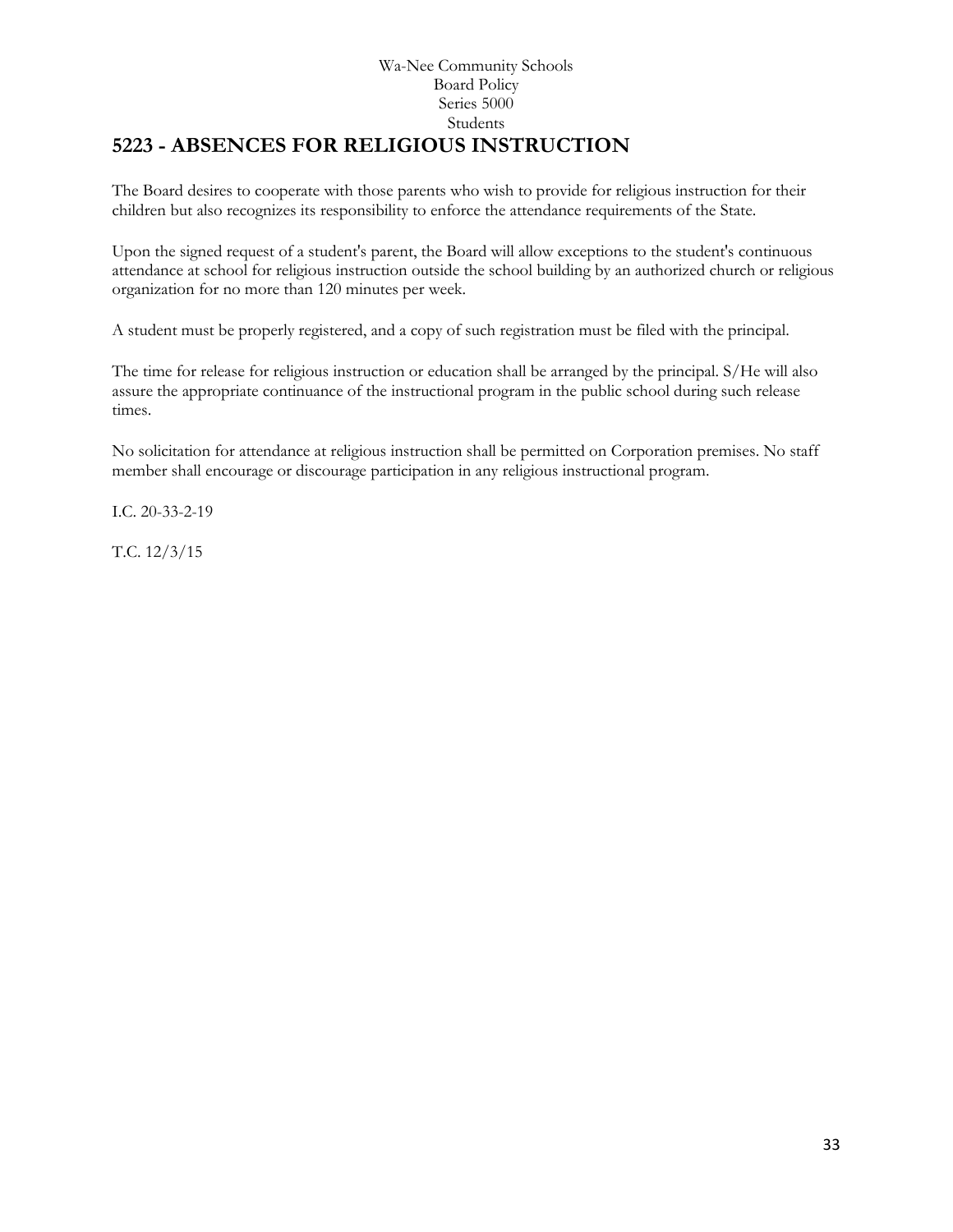## Wa-Nee Community Schools Board Policy Series 5000 Students **[5230](http://www.neola.com/wanee-in/search/ag/ag5230.htm) - LATE ARRIVAL AND EARLY DISMISSAL**

<span id="page-33-0"></span>It is necessary that a student be in attendance throughout the school day in order to benefit fully from the educational program of the Corporation.

The Board recognizes, however, that from time-to-time compelling circumstances require that a student be late to school or dismissed before the end of the school day.

As agent responsible for the education of the children of this Corporation, the Board shall require that the school be notified in advance of such absences by written or personal request of the student's parent, which shall state the reason for the tardiness or early dismissal. Justifiable reasons shall be determined by the building principal.

If one parent has been awarded custody of the student by the courts, the parent of custody shall provide the school with a copy of the custody order and inform the school in writing of any limitations in the rights of the noncustodial parent. Absent such notice, the school will presume that the student may be released into the care of either parent.

No student who has a medical disability which may be incapacitating may be released without a person to accompany him/her.

No student shall be released to anyone or excused from school without parental authorization.

T.C. 12/3/15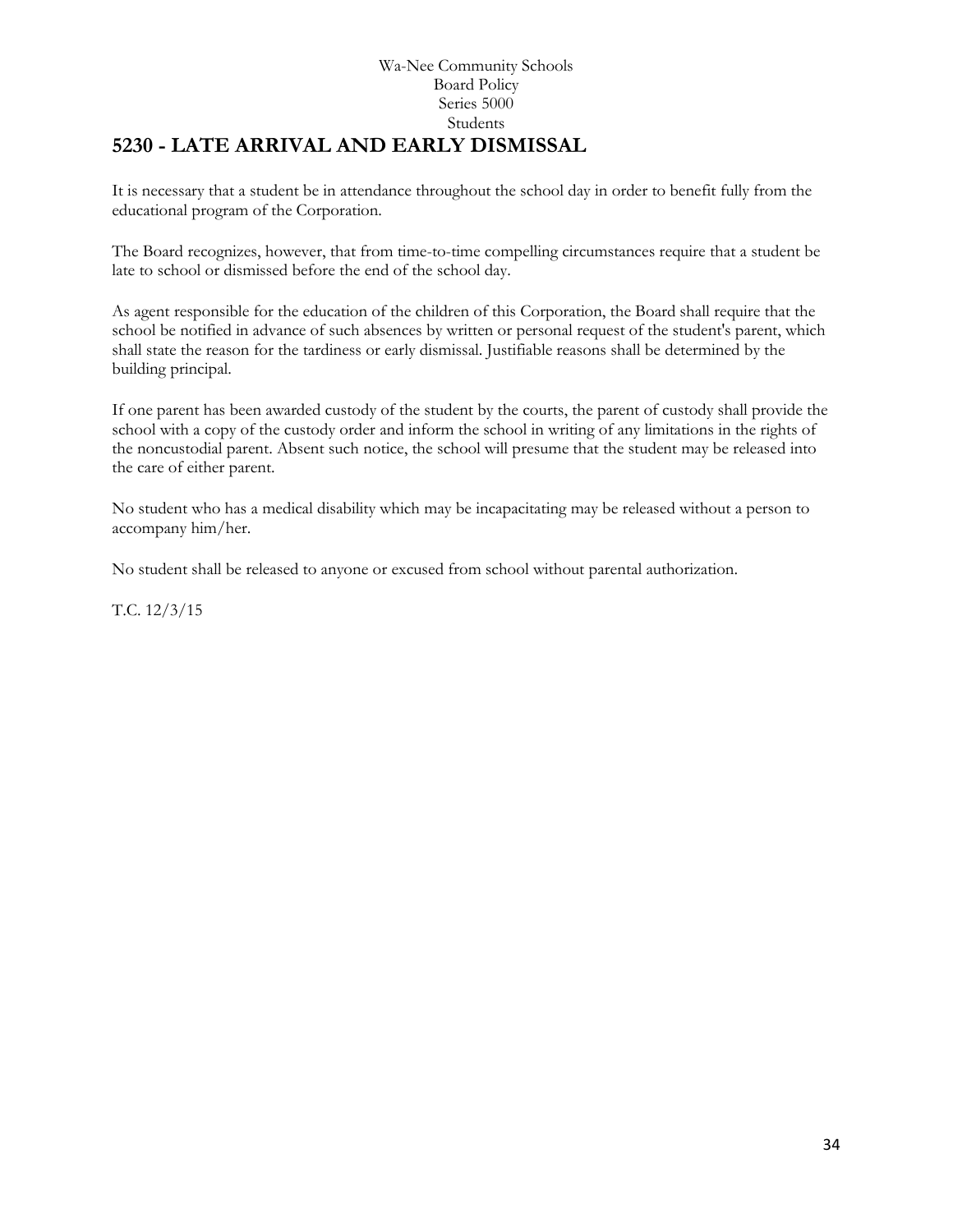# <span id="page-34-0"></span>**5[320](http://www.neola.com/wanee-in/search/ag/ag5320.htm) - IMMUNIZATION**

The Board requires that all students be properly immunized against diphtheria, pertussis (whooping cough), tetanus, measles, rubella (German measles), poliomyelitis, mumps, varicella (chicken pox), Hepatitis A, Hepatitis B, and meningitis. From time to time other communicable diseases may be designated by the State Board of Health.

The current list of required student immunizations at each grade level is listed in AG **[5320](http://www.neola.com/wanee-in/search/ag/ag5320.htm)** - Immunization of Students in School.

The Superintendent shall require parents to furnish to their child's school, no later than the student's first day of school attendance after enrollment, proof of the student's immunization status, either as a written document from the health care provider who administered the immunization or documentation provided from the State immunization data registry. Students whose parents do not provide the required documentation by the opening day of school may be admitted to school provided the documentation is received within twenty (20) school days and is in accord with the Superintendent's administrative guidelines on immunization. If the student remains unimmunized at the close of the twenty (20) school day period, the Superintendent shall commence expulsion proceedings, unless the parents have filed a religious objection or submitted a health care provider's statement that the needed immunizations are contraindicated.

Information concerning meningococcal disease (meningitis) and its vaccine shall be provided to students and parents at the beginning of the school year by the Superintendent. The information must include information concerning the causes, symptoms and spread of meningococcal diseases and places where parents may obtain additional information and vaccinations for their children. The Superintendent shall consult with the State Department of Education and the State Board of Health to develop necessary information and needed materials.

Materials concerning immunizations and immunization preventable diseases shall be provided to parents and guardians of students by each Building Principal, who shall obtain these materials from the State Department of Education. Posting the materials on the school building's website shall satisfy the distribution requirement.

Exemptions to the immunization requirements shall be granted, in accordance with State law, only for medical, religious, or other reasons allowed by the State.

The parent of each student who is entering grade six (6) shall be provided with information prescribed by the State Department of Health concerning cancer and the human papillomavirus (HPV) infection and that an immunization against the HPV infection is available.

The Superintendent shall ensure that all applicable immunization information is complete in the State immunization data registry not later than the first Friday in February each year.

I.C. 20-30-5-18 I.C. 20-34-3-2 I.C. 20-34-4-2 thru 6

Revised 7/9/12 Revised 10/27/14 Revised 2/8/16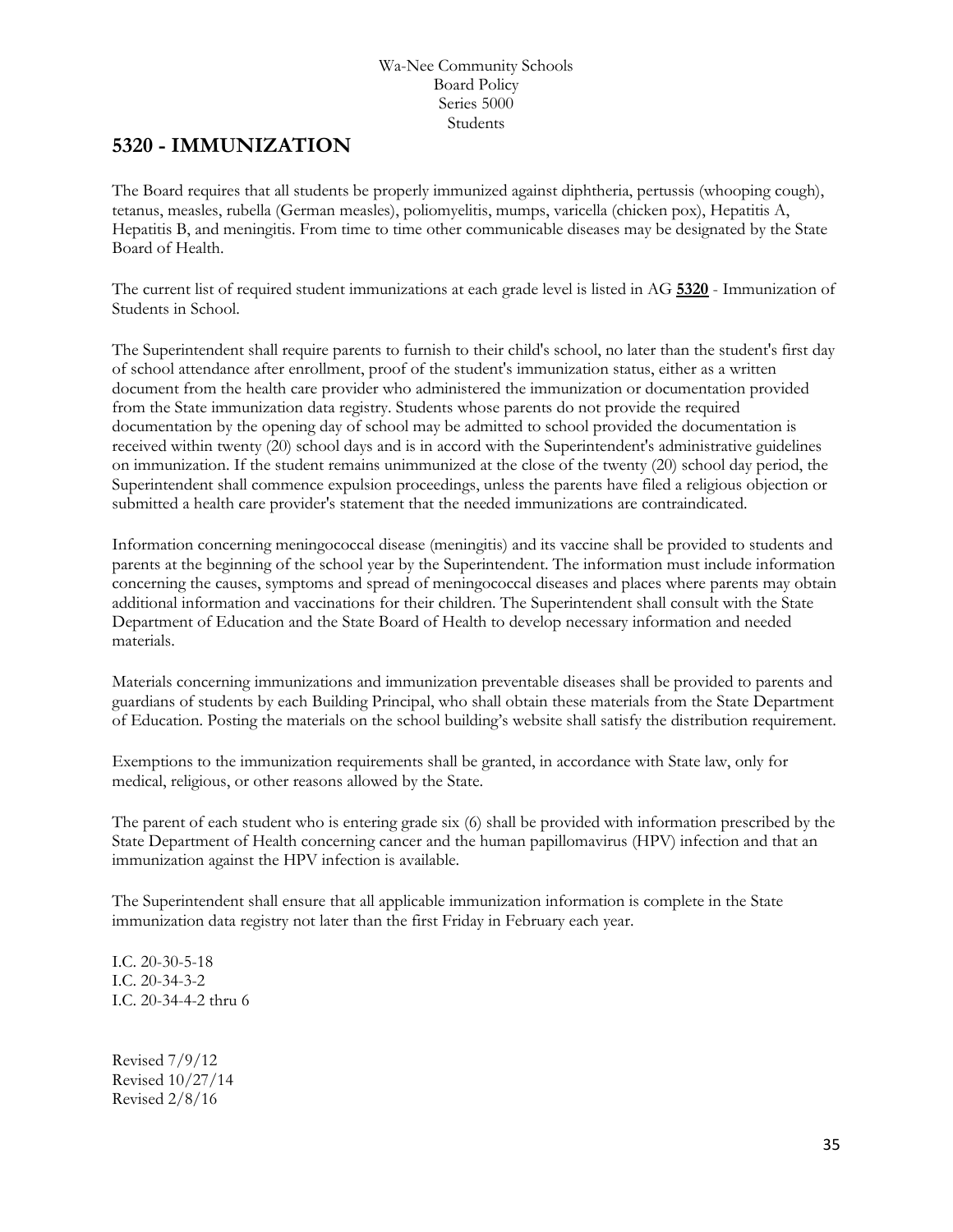# <span id="page-35-0"></span>**[5330](http://www.neola.com/wanee-in/search/ag/ag5330.htm) - USE OF MEDICATIONS**

The Board shall not be responsible for the diagnosis and treatment of student illness. The administration of prescribed medication and/or medically-prescribed treatments to a student during school hours will be permitted only when failure to do so would jeopardize the health of the student, the student would not be able to attend school if the medication or treatment were not made available during school hours, or the child has a disability and requires medication to benefit from his/her educational program.

For purposes of this policy, "medication" shall include all medicines, including those prescribed by a physician and any nonprescribed (over-the-counter) drugs, preparations, and/or remedies. "Treatment" refers both to the manner in which a medication is administered and to health-care procedures which require special training, such as catheterization or intravenous or intramuscular injection.

Before any prescribed medication or treatment may be administered to any student during school hours, the Board shall require the written prescription from the child's physician accompanied by the written authorization of the parent. This document shall be kept on file in the office of the School Nurse and made available to the persons authorized to administer the medication or treatment. The prescription must be in its original container and labeled with the student's name and the exact dosage. At no time is the school to administer a dosage other than that authorized by the physician's prescription.

Both the physician and the parent also must authorize any self-medication by the student. In addition, the physician's statement authorizing self-medication must include the information set forth in Policy 5330.01 - Self-Administered Medication.

The Board requires the prior written consent of the parent before any nonprescribed medication or treatment may be administered. These documents shall be kept in the office of the School Nurse. Except in the case of authorized self-medication, all forms of medication shall be administered by the School Corporation in accordance with the Superintendent's guidelines. No student is allowed to provide or sell any type of overthe-counter medication to another student.

Violations of this rule will be considered violations of Policy **[5530](http://www.neola.com/wanee-in/search/policies/po5530.htm)** – Drug Prevention and of the Student Code of Conduct/Student Discipline Code.

Pursuant to I.C. 20-34-4.5-0.2, "emergency medication" includes:

- A. Albuterol;
- B. Epinephrine and
- C. Naloxone.

Students who may require administration of an emergency medication may have such medication, identified as aforenoted, stored in the School Nurse's office and administered in accordance with this policy. However, if authorization for self-medication has been provided by the parent and physician that complies with the requirements of Policy 5330.01 - Self-Administered Medication, then the student may retain possession of the self-administered medications.

Pursuant to I.C. 20-34-4.5-0.4, "emergency stock medication" means emergency medication to which both of the following apply: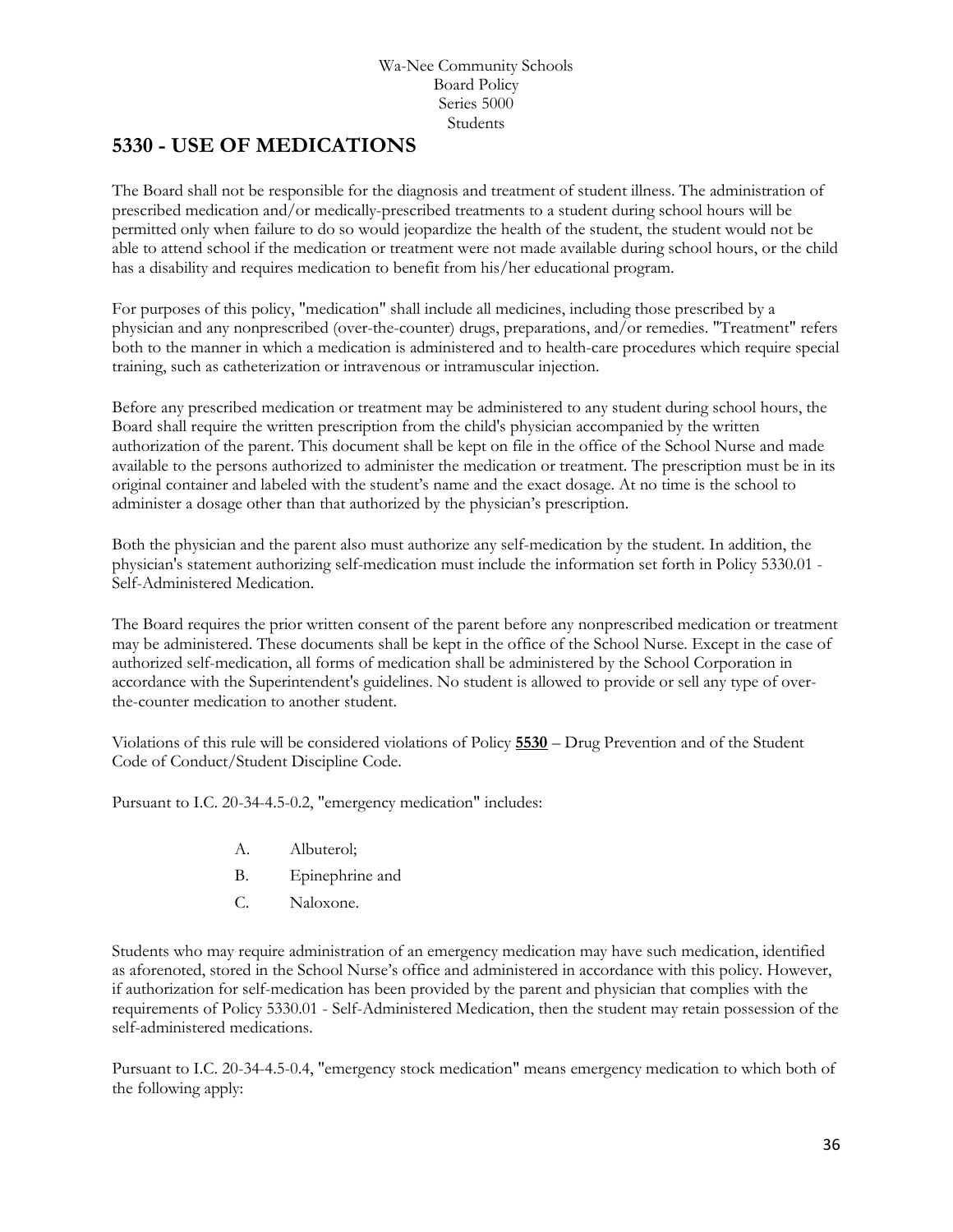- A. The prescription for the emergency medication is filled by the Corporation or a school in the Corporation; and
- B. The emergency medication is stored at a school in the Corporation pursuant to one of the options below.

The Corporation or a school in the Corporation may fill a prescription for Albuterol and store the Albuterol in a school in the Corporation (if filled by a school in the Corporation, it must be stored in that school) if a health care provider who is licensed in Indiana and whose scope of practice includes the prescribing of medication writes the prescription for Albuterol for the school or Corporation. The school shall store the Albuterol in a safe location in which only school employees have access.

A school nurse may administer Albuterol obtained via a prescription written for the school or Corporation by a health care provider who is licensed in Indiana and whose scope of practice includes the prescribing of medication to any of the following individuals if the individual is demonstrating signs or symptoms of a lifethreatening emergency and the individual does not have emergency medication at the school or the individual's prescription is not available:

- A. students at the school
- B. Corporation employees
- C. visitors at the school

Corporation employees may administer Albuterol obtained via a prescription written for the school or Corporation by a health care provider who is licensed in Indiana and whose scope of practice includes the prescribing of medication if the following are met:

- A. The Corporation employee has voluntarily received training in:
	- 1. recognizing a life-threatening emergency;
	- 2. the proper administration of emergency medication;

by a health care provider who is licensed or certified in Indiana, for whom the administration of emergency medication is within the health care provider's scope of practice, who has received training in the administration of emergency medication, and who is knowledgeable in recognizing the symptoms of a life-threatening emergency and the administration of emergency medication.

- B. The individual to whom Albuterol is being administered is:
	- 1. a student at the school with a known diagnosis of asthma;
	- 2. a Corporation employee with a known diagnosis of asthma.

The Corporation or a school in the Corporation may fill a prescription for auto-injectable epinephrine and store the auto-injectable epinephrine in a school in the Corporation (if filled by a school in the Corporation, it must be stored in that school) if a health care provider who is licensed in Indiana and whose scope of practice includes the prescribing of medication writes the prescription for auto-injectable epinephrine for the school or Corporation. The school shall store the auto-injectable epinephrine in a safe location in which only school employees have access. Injectable epinephrine that is filled and used in accordance with this policy must have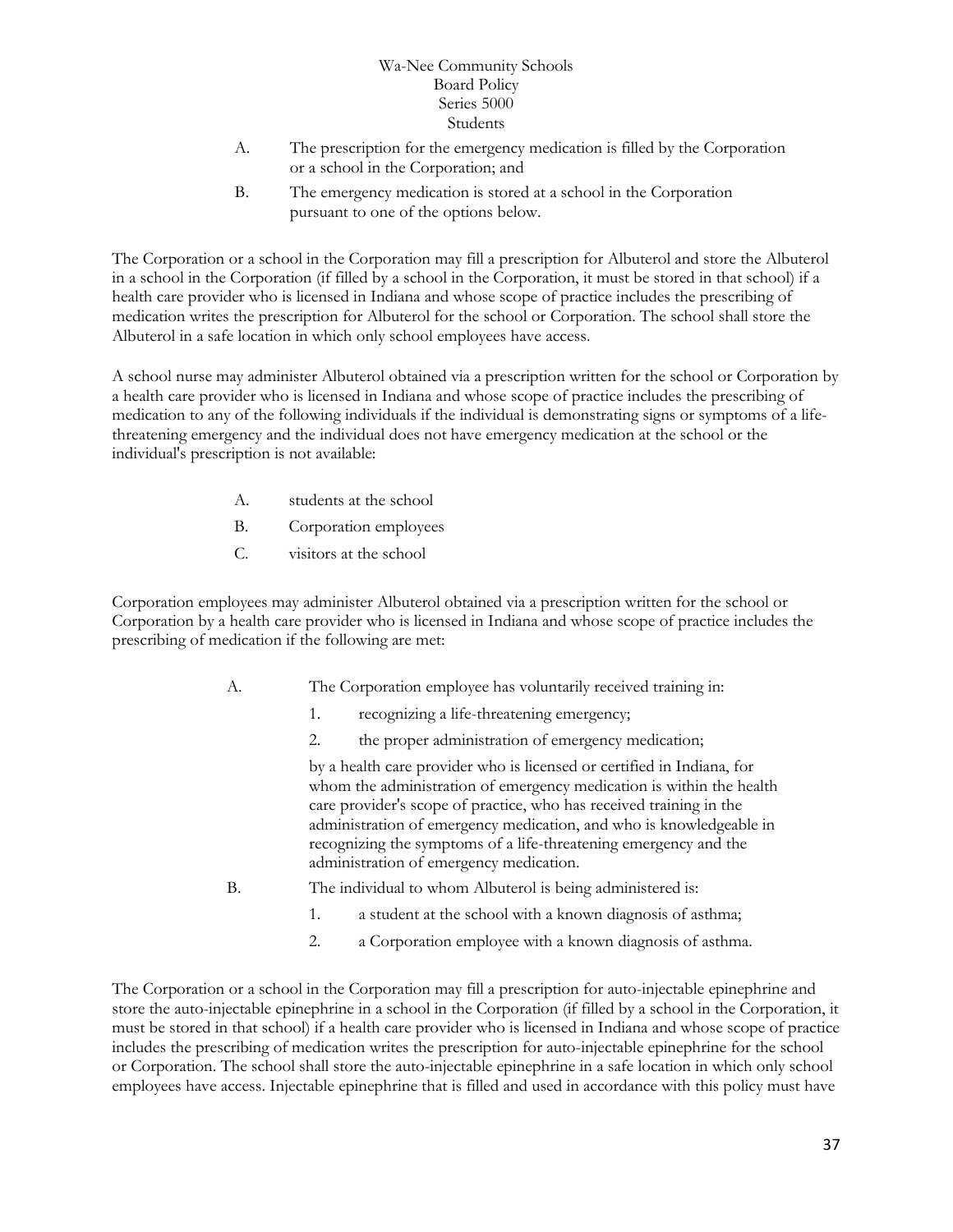an expiration date of not less than twelve (12) months from the date that the pharmacy dispenses the injectable epinephrine to the school or Corporation.

A school nurse may administer auto-injectable epinephrine obtained via a prescription written for the school or Corporation by a health care provider who is licensed in Indiana and whose scope of practice includes the prescribing of medication to any of the following individuals if the individual is demonstrating signs or symptoms of life-threatening emergency and the individual does not have emergency medication at the school or the individual's prescription is not available:

- A. students at the school
- B. Corporation employees
- C. visitors at the school

Corporation employees may administer auto-injectable epinephrine obtained via a prescription written for the school or Corporation by a health care provider who is licensed in Indiana and whose scope of practice includes the prescribing of medication if the following are met:

- A. The Corporation employee has voluntarily received training in:
	- 1. recognizing a life-threatening emergency;
	- 2. the proper administration of emergency medication;

by a health care provider who is licensed or certified in Indiana, for whom the administration of emergency medication is within the health care provider's scope of practice, who has received training in the administration of emergency medication, and who is knowledgeable in recognizing the symptoms of a life-threatening emergency and the administration of emergency medication.

- B. The individual to whom the epinephrine is being administered is:
	- 1. a student at the school;
	- 2. a Corporation employee; or
	- 3. a visitor at the school.

The Corporation or a school in the Corporation may fill a prescription for Naloxone and store the Naloxone in a school in the Corporation (if filled by a school in the Corporation, it must be stored in that school) if a health care provider who is licensed in Indiana and whose scope of practice includes the prescribing of medication writes the prescription for Naloxone for the school or Corporation. The school shall store the Naloxone in a safe location in which only school employees have access.

A school nurse may administer Naloxone obtained via a prescription written for the Corporation or a school in the Corporation by a health care provider who is licensed in Indiana and whose scope of practice includes the prescribing of medication to any of the following individuals if the individual is demonstrating signs or symptoms of a life-threatening emergency and the individual does not have emergency medication at the school or the individual's prescription is not available:

A. students at the school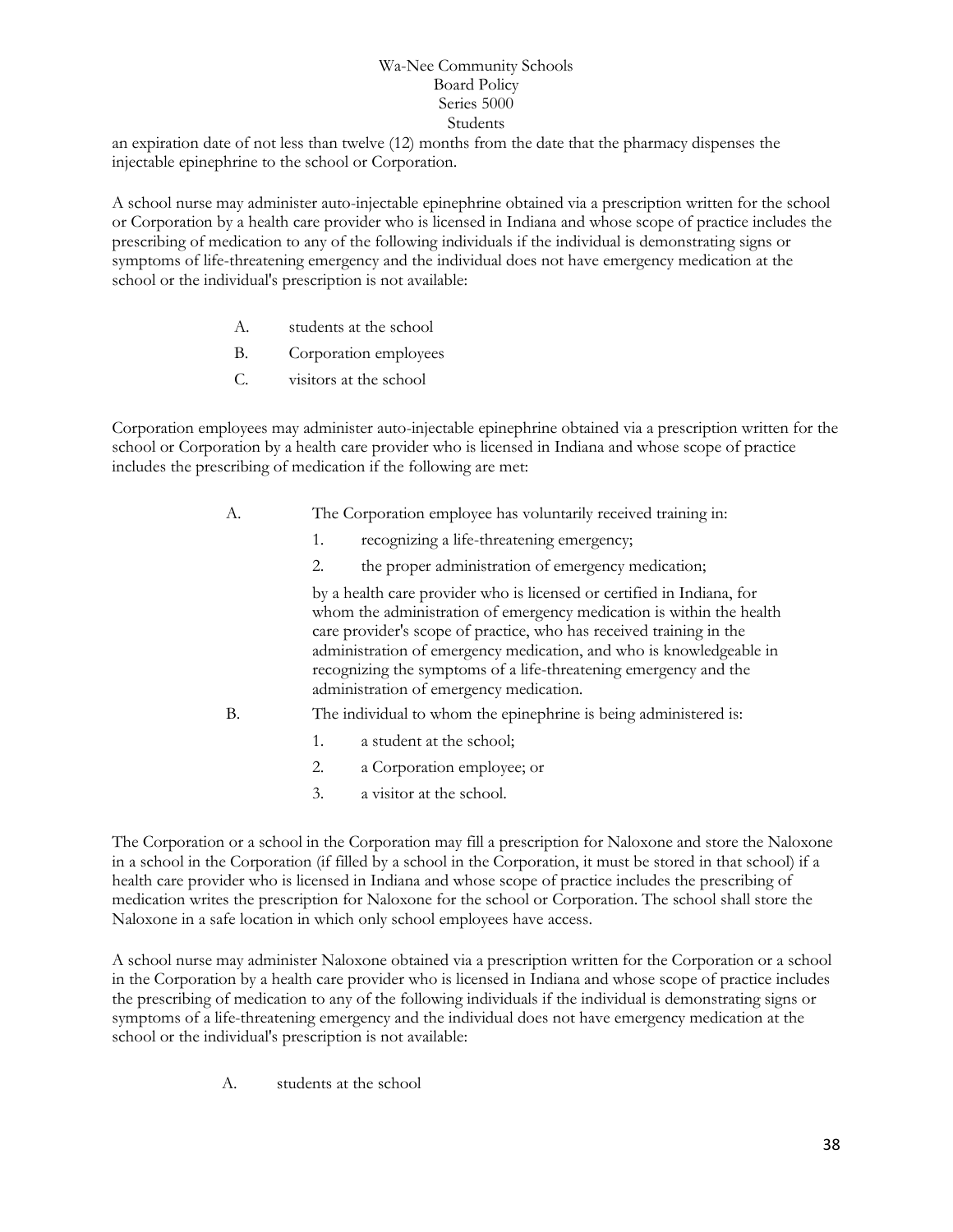- B. Corporation employees
- C. visitors at the school

and the school nurse is acting in good faith and attempts to summon emergency services either immediately before or immediately after administering the Naloxone.

Corporation employees may administer Naloxone obtained via a prescription written for the school or Corporation by a health care provider who is licensed in Indiana and whose scope of practice includes the prescribing of medication if the following are met:

- A. The Corporation employee has voluntarily received training in:
	- 1. recognizing a life-threatening emergency;
	- 2. the proper administration of emergency medication;

by a health care provider who is licensed or certified in Indiana, for whom the administration of emergency medication is within the health care provider's scope of practice, who has received training in the administration of emergency medication, and who is knowledgeable in recognizing the symptoms of a life-threatening emergency and the administration of emergency medication.

- B. The individual to whom the Naloxone is being administered is:
	- 1. a student at the school;
	- 2. a Corporation employee; or
	- 3. a visitor at the school

and the Corporation employee is acting in good faith and attempts to summon emergency services either immediately before or immediately after administering the Naloxone.

The Corporation must:

- A. annually register with either the state department or local health department in the county where the Corporation is located in a manner prescribed by the state department of health;
- B. provide education and training on drug overdose response and treatment, including the administration of an overdose intervention drug; and
- C. provide drug addiction treatment information and referrals to drug treatment programs, including programs in the local area and programs that offer medication assisted treatment that includes a federal Food and Drug Administration-approved long-acting, nonaddictive medication for the treatment of opioid or alcohol dependence.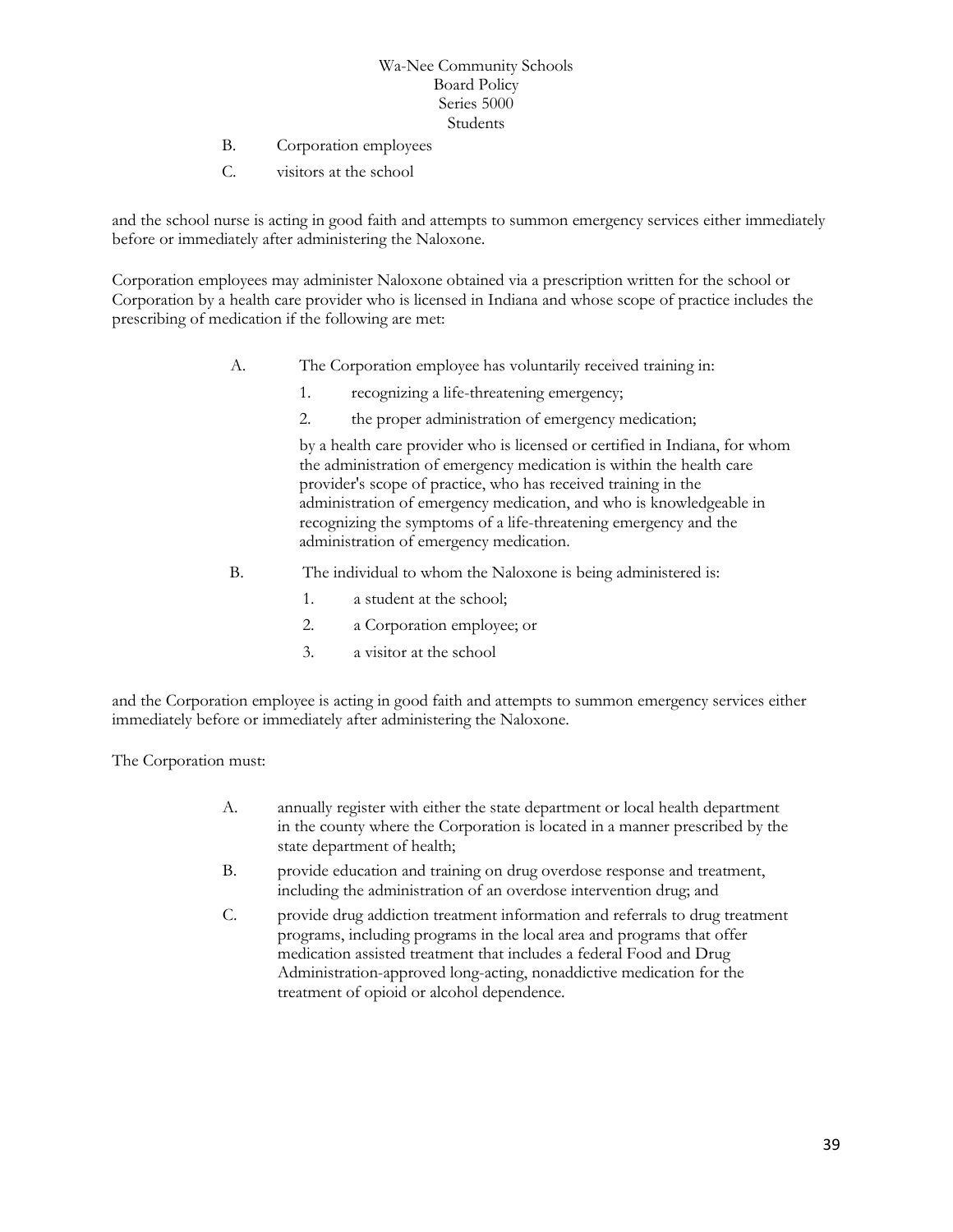A school nurse or Corporation employee shall:

- A. make a report when an emergency stock medication is administered; and
- B. submit the report to the Indiana Department of Education in an electronic format not later than ten (10) school days after the emergency stock medication is administered.

Medication that is possessed by a school for administration during school hours or at school functions may be released to the student's parent or to an individual who is eighteen (18) years of age or older and who has been designated, in writing, by the student's parent to receive the medication.

A school may send home medication that is possessed by a school for administration during school hours or at school functions with a student only if the student's parent provides written permission for the student to receive the medication.

The Superintendent shall prepare administrative guidelines to ensure the proper implementation of this policy.

I.C. 16-42-27 I.C. 20-33-8-13 I.C. 20-34-3-18 I.C. 20-34-4.5 I.C. 34-30-2-85.6 I.C. 34-30-12 I.C. 34-30-14 511 IAC 7-36-9

Revised 3/02 Revised 7/28/03 T.C. 12/3/15 Revised 8/28/17 Revised 2/12/18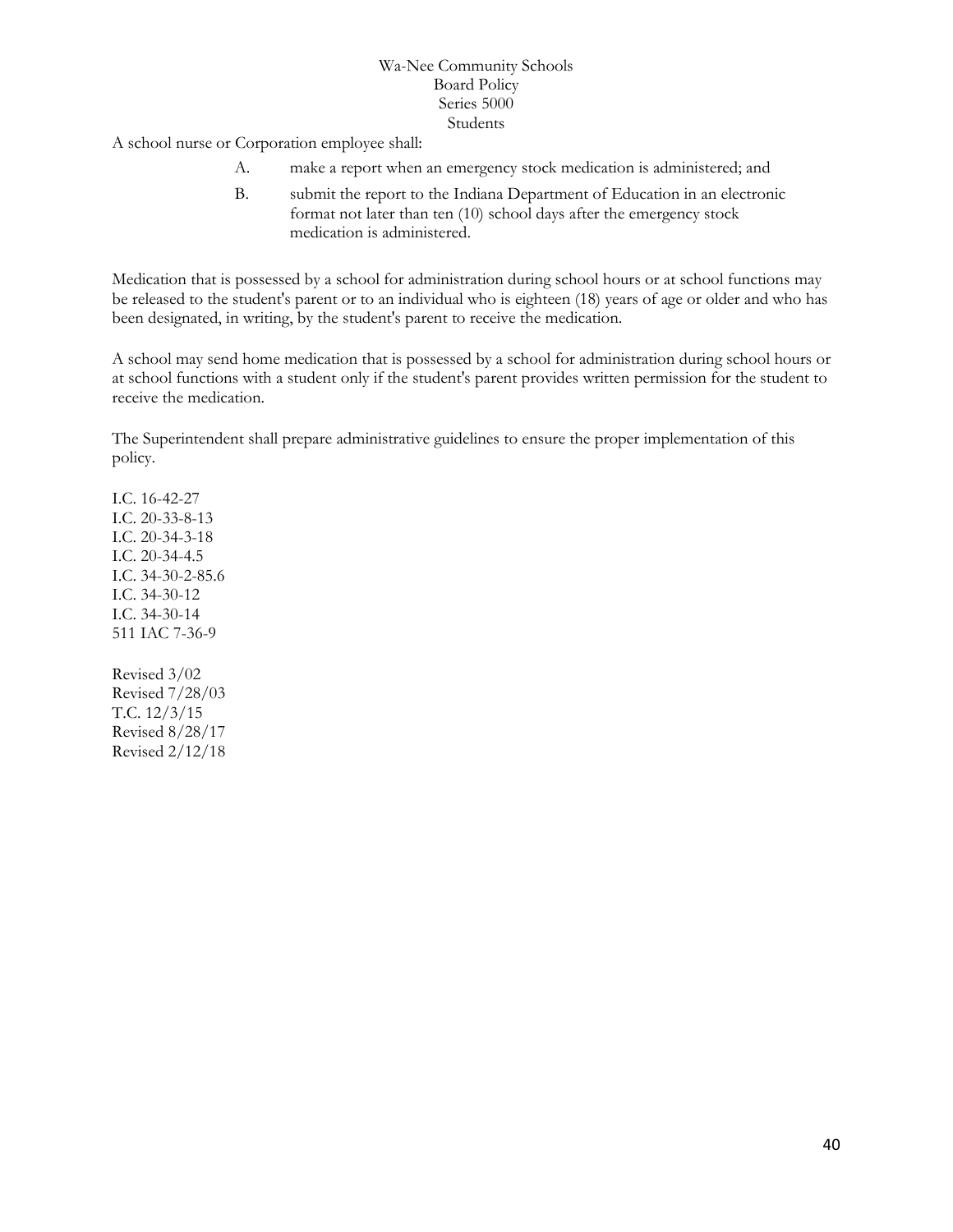### Wa-Nee Community Schools Board Policy Series 5000 Students **5330.01 - SELF-ADMINISTERED MEDICATION**

A student may possess and self-administer medication for chronic diseases or medical conditions provided the student's parent files a written authorization with the principal. The written authorization must be filed annually. A physician's written statement must be included with the parent's authorization.

The physician's statement be filed annually and include the following information:

- A. An acute or chronic disease or medical condition exists for which the medication is prescribed.
- B. The student has been given instruction as to how to self-administer the medication.
- C. The nature of the disease or medical condition requires emergency administration of the medication.

The School or School Board is not liable for civil damages as a result of a student's self-administration of medication for an acute or chronic disease or medical condition except for an act or omission amounting to gross negligence or willful and wanton misconduct.

I.C. 20-33-8-13 I.C. 34-30-14-6

Adopted 3/02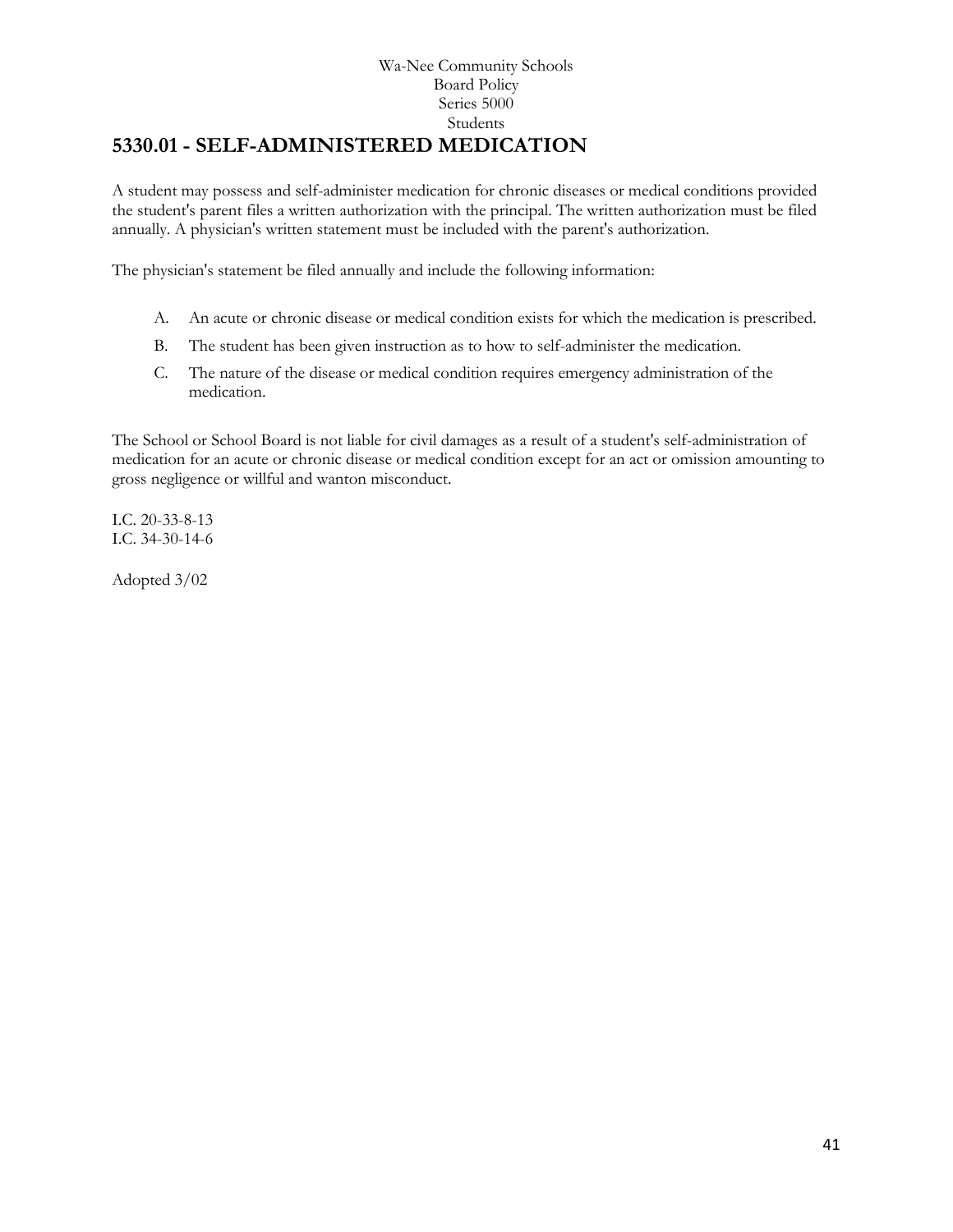### Wa-Nee Community Schools Board Policy Series 5000 Students **[5330.02](http://www.neola.com/wanee-in/search/ag/ag5330.02.htm) - CARE OF STUDENTS WITH DIABETES**

A diabetes management and treatment plan shall be prepared and implemented for a student with diabetes for use during school hours or at a school-related event or activity. The plan shall be developed by:

- A. the licensed health care practitioner responsible for the student's diabetes treatment; and
- B. the student's parent/legal guardian.

A diabetes management and treatment plan shall:

- A. identify the health care services or procedures the student should receive at school;
- B. evaluate the student's ability to manage and his/her level of understanding of the student's diabetes;
- C. be signed by the student's parent/legal guardian and the licensed health care practitioner responsible for the student's diabetes treatment.

The parent/legal guardian of a student with diabetes shall submit a copy of the student's diabetes management and treatment plan to the school nurse for review:

- A. before or at the beginning of a school year;
- B. at the time the student enrolls, if the student is enrolled in school after the beginning of a school year; or
- C. as soon as practicable following a diagnosis of diabetes for the student.

An individualized health plan shall be developed for each student with diabetes while the student is at school or participating in a school activity. The school's nurse shall develop a student's individualized health plan in collaboration with:

- A. the licensed health care practitioner responsible for the student's diabetes treatment to the extent practicable;
- B. the school principal;
- C. the student's parent/legal guardian;
- D. one (1) or more of the student's teachers.

A student's individualized health plan shall incorporate the components of the student's management and treatment plan.

The Board is not liable for civil damages as a result of a student's self-administration of medication for an acute or chronic disease or medical condition except for an act or omission amounting to gross negligence or willful and wanton misconduct.

I.C. 20-34-5

Adopted 1/28/08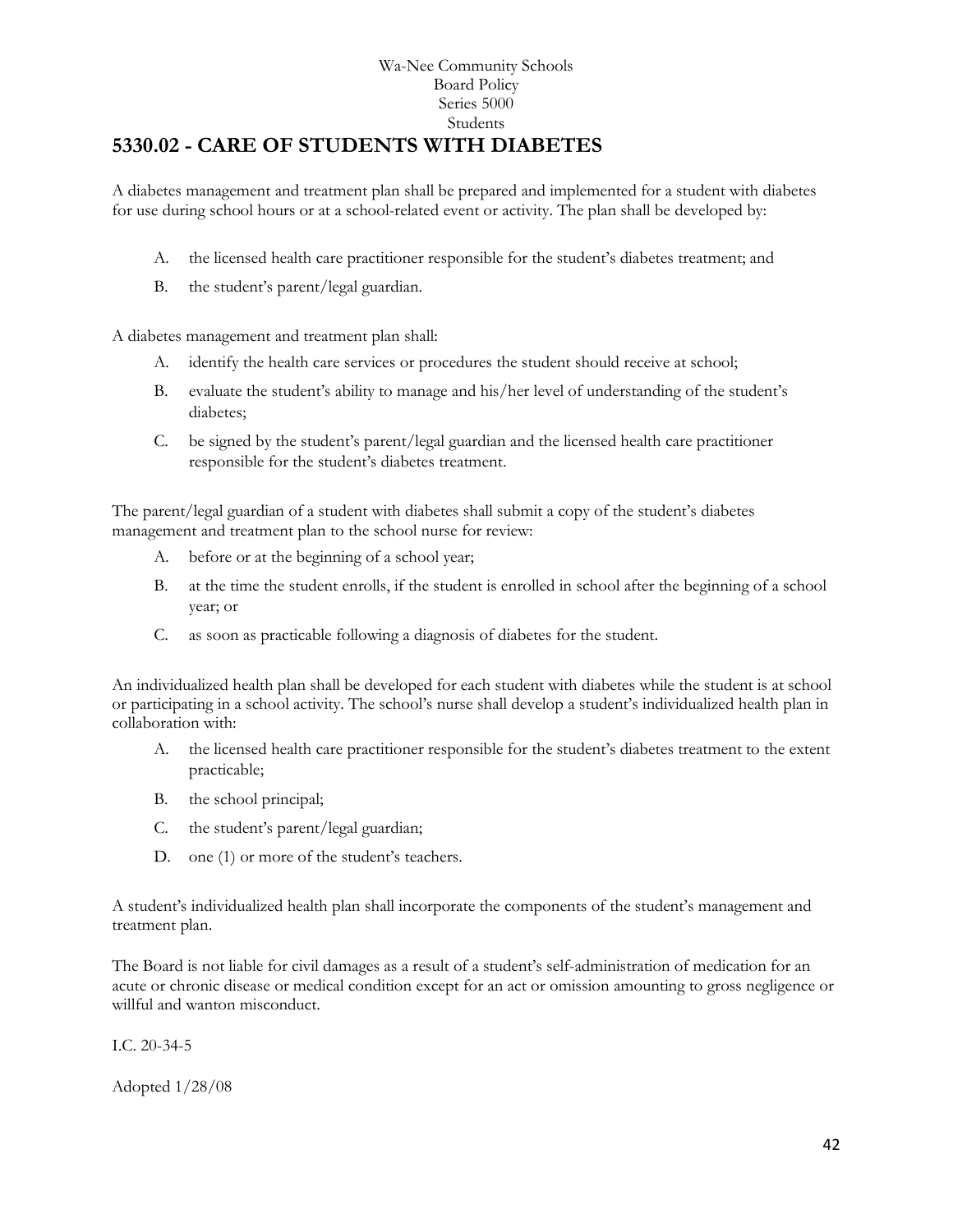## **5340 - STUDENT ACCIDENTS**

The Board believes that school personnel have certain responsibilities in case of accidents which occur in school. Said responsibilities extend to the administration of first aid by persons trained to do so, summoning of medical assistance, notification of administration personnel, notification of parents, and the filing of accident reports.

Employees should administer first aid within the limits of their knowledge of recommended practices. All employees should make an effort to increase their understanding of the proper steps to be taken in the event of an accident.

The Superintendent may provide for an in-service program on first aid and CPR procedures.

The administrator in charge must submit an accident report to the Superintendent on all accidents.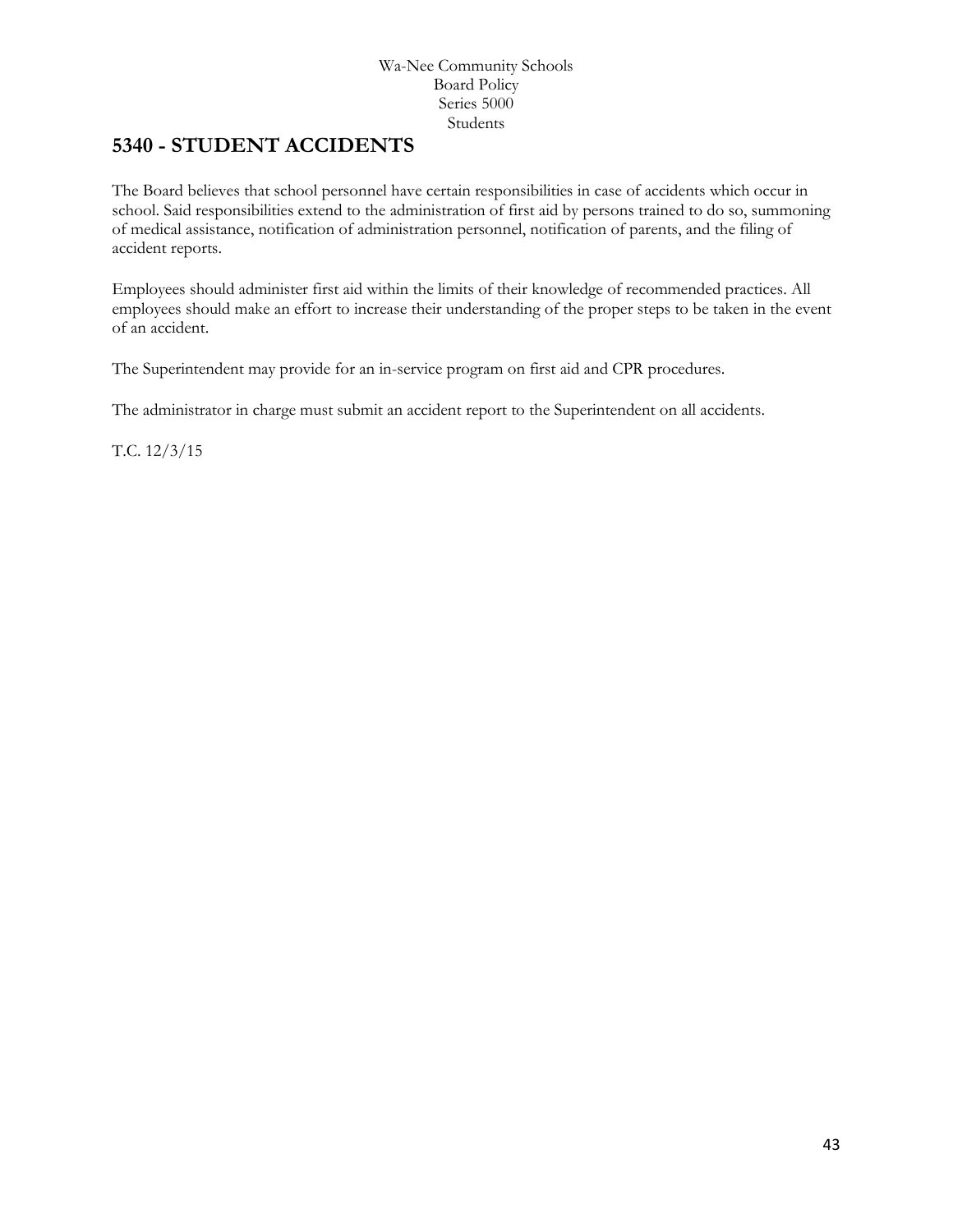## **[5340.01](http://www.neola.com/wanee-in/search/ag/ag5340.01.htm) - STUDENT CONCUSSIONS AND SUDDEN CARDIAC ARREST**

It is the policy of the Board that the risk of student injury be considered and addressed in the planning and implementation of every student activity sponsored by the Board. The Board therefore directs and requires that before beginning practice for an interscholastic sports activity, including cheerleading, the coach of the activity shall provide the parent of each student athlete in grades 5-12 and each student athlete in grades 5-12 with the information sheet on Concussion and Head Injury and acknowledgement form issued by the Indiana Department of Education and shall and require the student's parent and the student to sign and return the form acknowledging the receipt of the information from the Indiana Department of Education Concussions and Head Injury. If the coach of an intramural sports activity elects to or is required to comply with I.C. 20- 34-7, s/he shall provide the parent of each student athlete in grades 5-12 and each student athlete in grades 5- 12 with the information sheet on Concussion and Head Injury and acknowledgement form issued by the Indiana Department of Education and shall require the student's parent and the student to sign and return to the coach the form acknowledging the receipt of the information from the Indiana Department of Education on Concussion and Head Injury.

The Board also directs and requires that before beginning practice for an interscholastic sports activity or cheerleading, the coach of the activity shall provide to each student athlete and his/her parent or legal guardian (unless the student is a least age eighteen (18) or is an emancipated minor) the information sheet on Sudden Cardiac Arrest and acknowledgement form issued by the Indiana Department of Education and require the student athlete and his/her parent or legal guardian (unless the student is a least age eighteen (18) or is an emancipated minor) to sign and return to the student athlete's coach/sponsor the form acknowledging the receipt of the information from the Indiana Department of Education on Sudden Cardiac Arrest.

The coach/sponsor shall maintain an original of each signed acknowledgement form for each student and shall not allow the student athlete to participate in the sport until the signed acknowledgement form(s) from the parent (as required above) and student is/are properly executed and returned.

A student athlete in grades 5-12 who participates in an interscholastic sport, including cheerleading, and is suspected of sustaining a concussion or head injury in a practice or game shall be removed from play at the time of the injury and may not return to play until the s/he has been seen and evaluated by a licensed health care provider trained in the evaluation and management of concussions and head injuries, and the coach receives a written clearance from the licensed healthcare provider who evaluated the s/he that the student athlete can safely return to participation in the sport or activity, and not less than twenty-four (24) hours have passed since s/he was removed from play.

A student participating in an interscholastic sports activity or cheerleading who is suspected of experiencing a symptom of sudden cardiac arrest in a practice for an interscholastic sports activity or cheerleading or in an interscholastic sports activity or cheerleading shall be removed from practice or play at the time that the symptom is identified, and the parent or legal guardian of the student athlete shall be notified of the student athlete's symptoms (unless the student is at least age eighteen (18) or is an emancipated minor). A student athlete who has been removed from practice or play may not return to practice or play until the coach has received verbal permission from a parent or legal guardian of the student (or from the student if the student is at least age eighteen (18) or is an emancipated minor) for him/her to return to practice and play. Within twenty-four (24) hours after giving verbal permission of the student athlete to return to practice and play, the parent or legal guardian (or the student if the student is at least age eighteen (18) or is an emancipated minor) must provide the coach with a written statement that the student has permission to return to practice and play.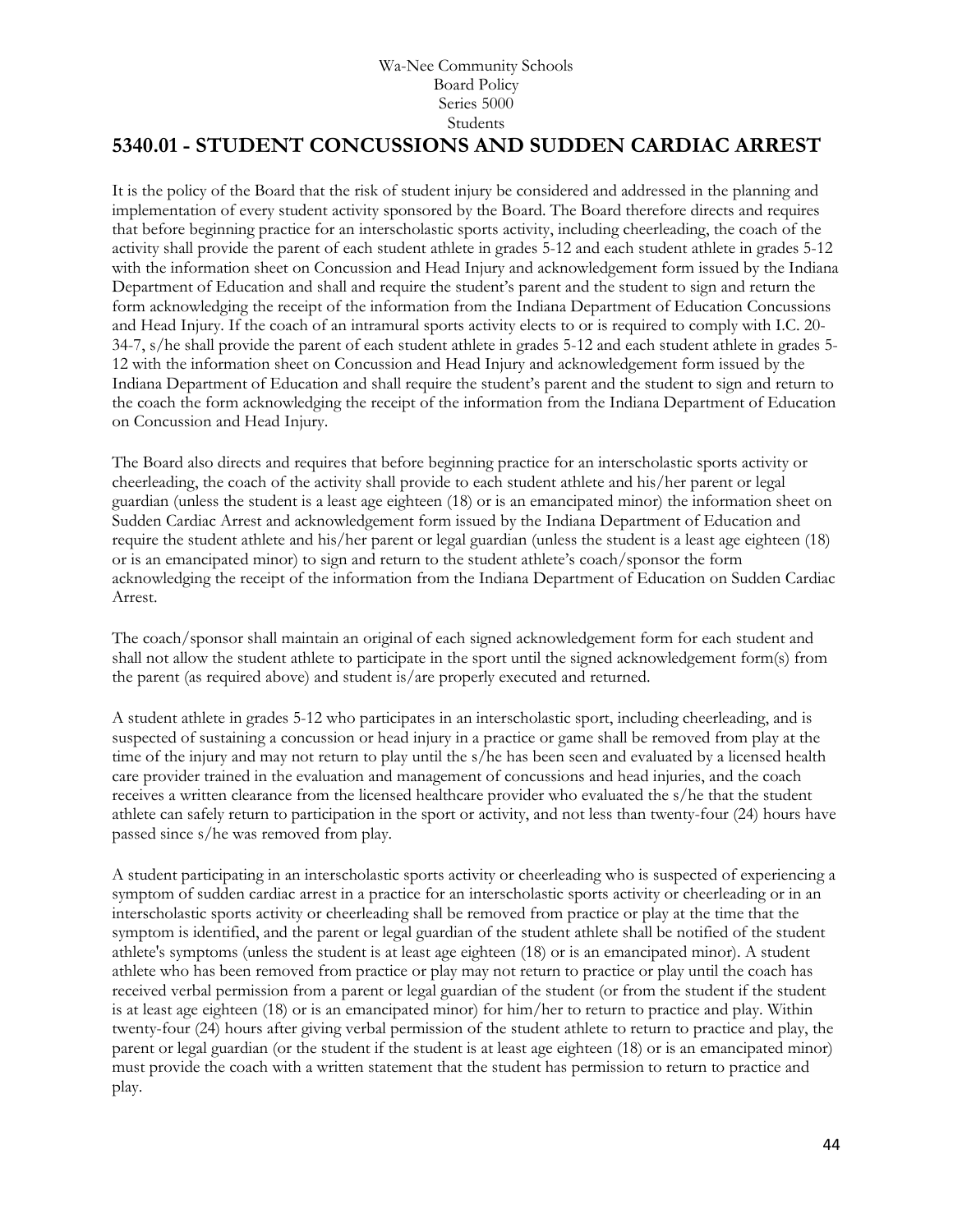I.C. 20-34-7

Adopted 9/26/12 Revised 2/23/15 Revised 5/8/17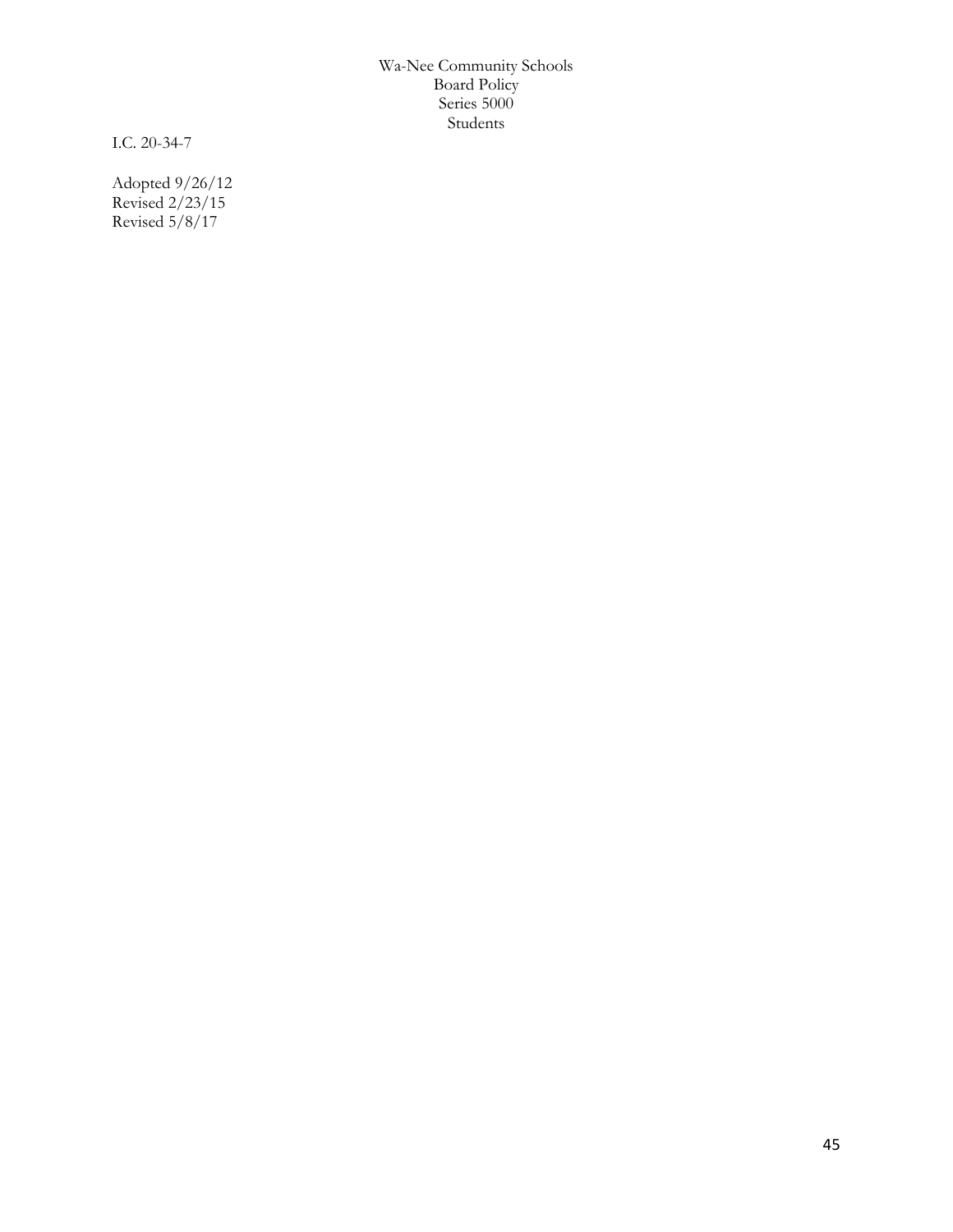### Wa-Nee Community Schools Board Policy Series 5000 Students **5341 - EMERGENCY MEDICAL AUTHORIZATION**

The Corporation will distribute annually to parents or guardians of all students the Emergency Medical Authorization Form. In the event emergency medical treatment for a student is necessary, the Corporation will adhere to the instructions on the authorization form.

The Emergency Medical Authorization Form will be kept in a separate, easily accessible file in each school building during the school year.

Whenever it is necessary for staff members to use emergency procedures in order to care properly for a student, they are to follow the procedures described in the Superintendent's administrative guidelines and are not to abide by any "Do Not Resuscitate" (DNR) agreement that may exist for a student, unless ordered to do so by a court of law.

Revised 3/02 T.C. 12/3/15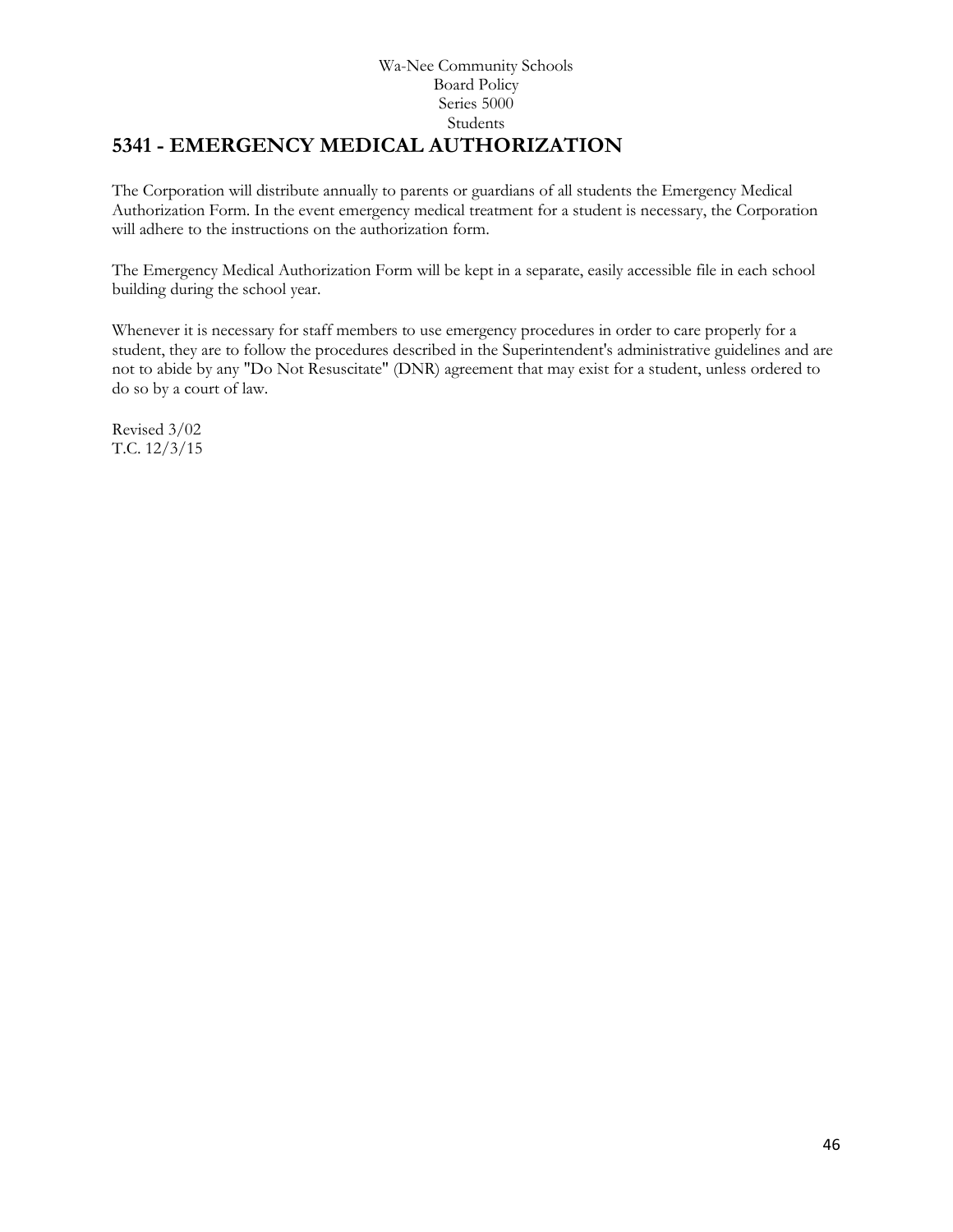## **[5350](http://www.neola.com/wanee-in/search/ag/ag5350.htm) - STUDENT SUICIDE**

The Board recognizes that depression and self-destruction are problems of increasing severity among children and adolescents. A student who experiences depression cannot benefit fully from the educational program of the School Corporation, and a student who has attempted self-destruction poses a danger both to himself/herself and to other students. This Board policy is intended to increase child suicide awareness and prevention.

All Corporation personnel should be alert to the student who exhibits signs of extreme depression or who threatens or attempts suicide. Any such signs or the report of such signs from another student or staff member should be taken with the utmost seriousness and may warrant follow-up based on implementation of the intervention procedure described below.

The Superintendent shall develop and implement administrative guidelines whereby members of the professional staff understand how to use an intervention procedure which includes the following:

> Step 1 - Stabilization Step 2 - Assess the Risk Step 3 - Take Appropriate Action Based on the Risk Step 4 - Communicate with Appropriate Parties Step 5 - Follow-up

Take Appropriate Action Based on the Risk in Step 3 shall include providing referral information about appropriate crisis intervention services or facilities to children, parents and Corporation staff.

Follow-up in Step 5 and the suicide post-intervention process shall include the development of a plan to assist survivors of attempted suicide and to assist children and Corporation staff in coping with an attempted suicide or death of a student or Corporation employee. The plan may include counseling services for the child and the child's family related to suicide prevention.

The Corporation shall offer to children, parents and staff in the Corporation training on warning signs and tendencies that may evidence that a child is considering suicide, including increasing awareness of the relationship between suicide and drug and alcohol use.

Beginning after June 30, 2018, the Superintendent shall ensure that all Corporation teachers who are employed at schools that provide instruction to students in any combination of grades 5-12 to attend or participate in at least two (2) hours of evidence-based in-service youth suicide awareness and prevention training every three (3) school years. The training required under this policy must be held during the teacher's or Corporation employee's contracted day or at a time chosen by the teacher or employee. For purposes of this policy, "teacher" includes the following:

- A. a superintendent who holds a license under I.C. 20-28-5;
- B. a principal;
- C. a teacher;
- D. a librarian;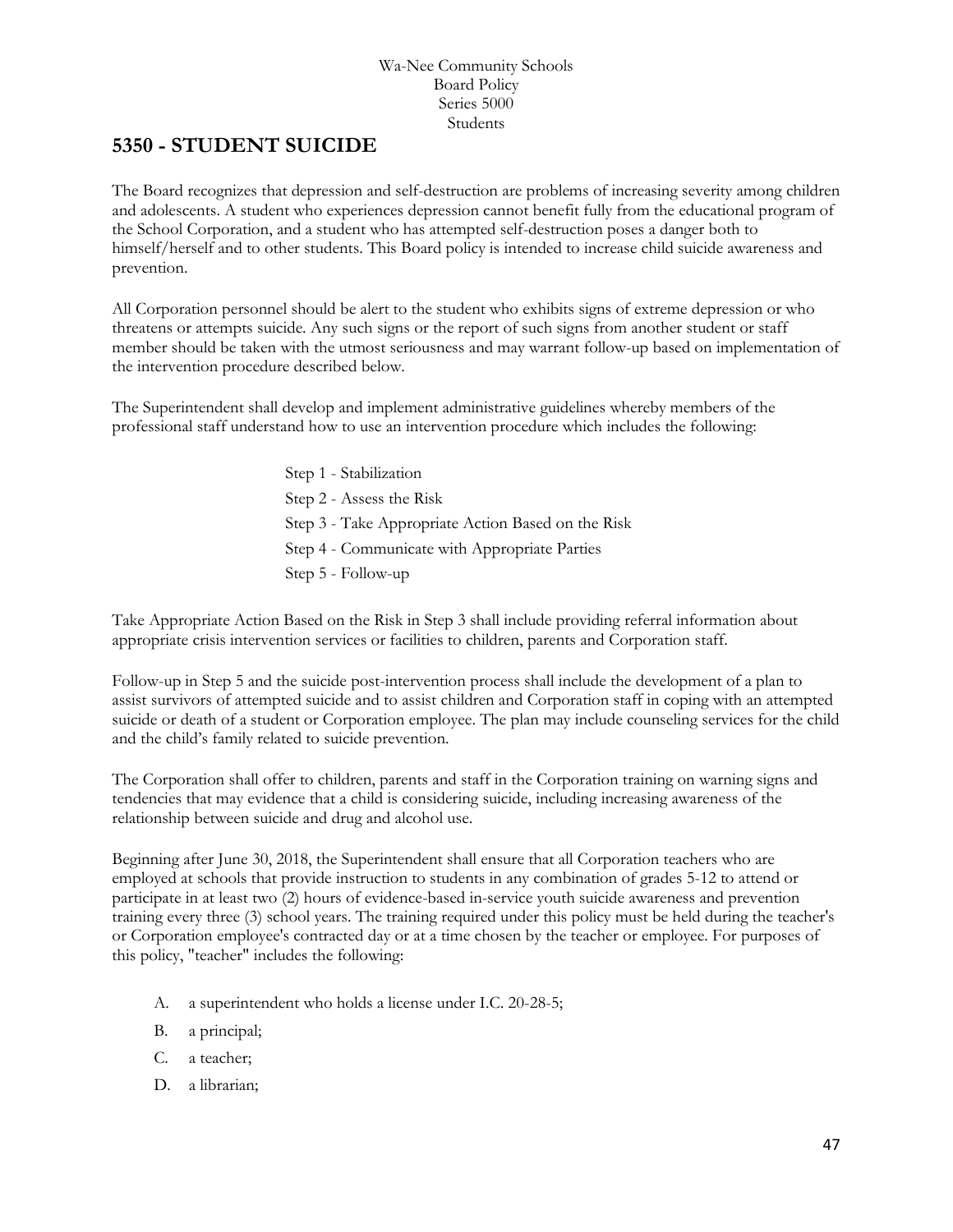- E. a school counselor;
- F. a school psychologist;
- G. a school nurse;
- H. a school social worker.

The format of this training may include an in-person presentation, an electronic or technology-based medium, including self-review modules available on an online system, an individual program of study of designated materials, or any other method approved by the Board that is consistent with current professional development standards. The in-service training required under this section shall count toward the requirements for professional development required by the Board. The evidence-based youth suicide awareness and prevention training required under this policy must be approved, recommended, or listed as approved by the Suicide Prevention Resource Center or the National Registry of Evidence-based Programs and Practices of the Substance Abuse and Mental Health Services Administration.

The Corporation may leverage any:

- A. existing or new State and Federal grant funds; or
- B. free or reduced cost evidence-based youth suicide awareness and prevention training provided by any State agency or qualified Statewide or local organization

to cover the costs of the training required under this Policy.

The Superintendent shall develop any other program or activity that is appropriate to increase child suicide awareness and prevention.

Throughout any intervention, it is essential that Board policies and Corporation guidelines regarding confidentiality be observed at all times.

Kelson v. City of Springfield, 767 F2d 651 (9th Cir. 1985) I.C. 20-26-5-34.4 I.C. 20-28-3-6

T.C. 12/3/15 Revised 2/12/18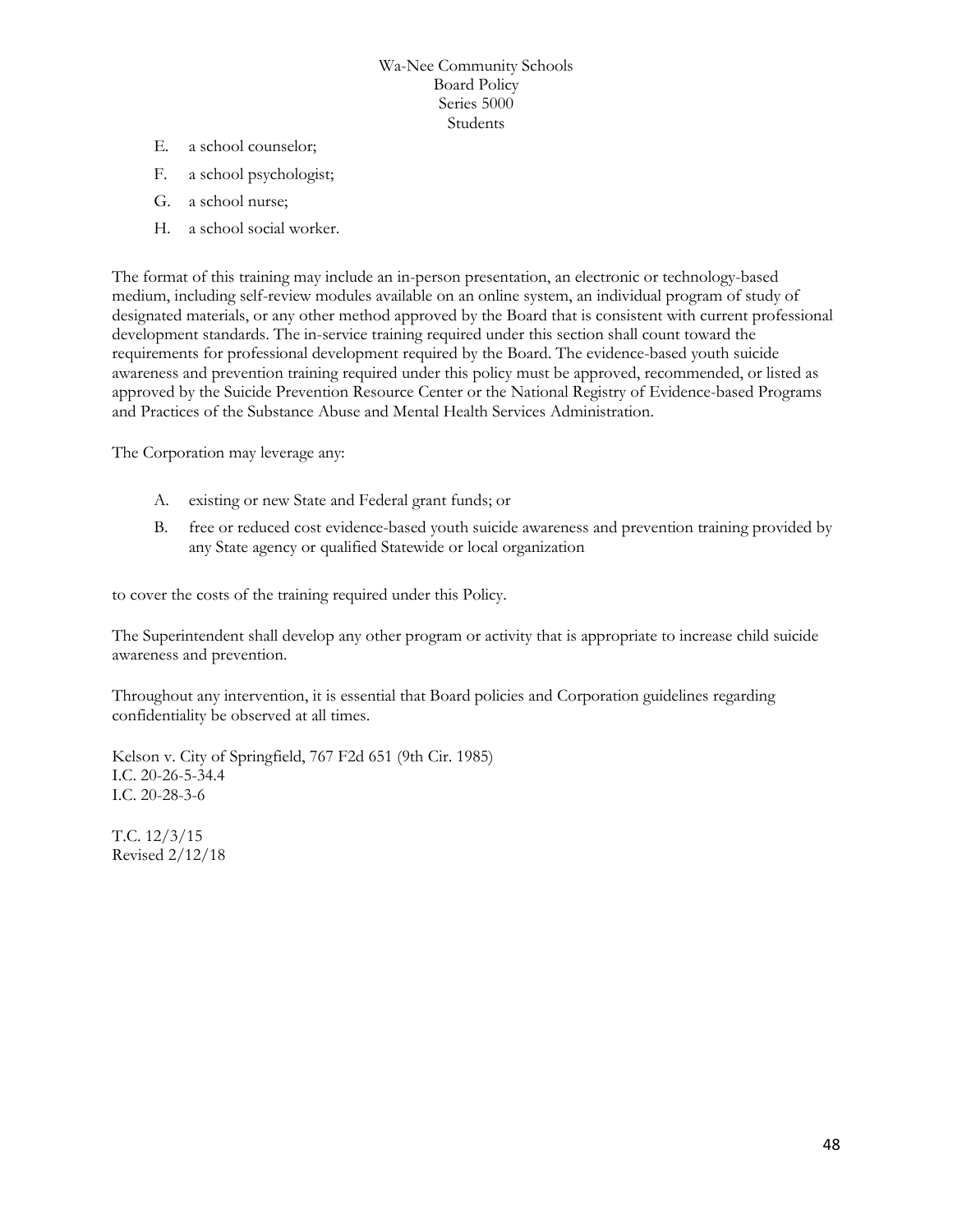### Wa-Nee Community Schools Board Policy Series 5000 Students **[5410](http://www.neola.com/wanee-in/search/ag/ag5410.htm) - PROMOTION, PLACEMENT, AND RETENTION**

The Board recognizes that the personal, social, physical, and educational growth of children will vary and that they should be placed in the educational setting most appropriate to their needs at the various stages of their growth.

It shall be the policy of the Board that each student be moved forward in a continuous pattern of achievement and growth that is in harmony with his/her own development.

Such pattern should coincide with the system of grade levels established by this Board and the instructional objectives established for each.

A student will be promoted to the succeeding grade level when s/he has:

- A. completed the course requirements at the presently assigned grade;
- B. in the opinion of the professional staff, achieved the instructional objectives set for the present grade;
- C. demonstrated sufficient proficiency to permit him/her to move ahead in the educational program of the next grade;
- D. demonstrated the degree of social, emotional, and physical maturation necessary for a successful learning experience in the next grade.

A student enrolled in special education shall be promoted or retained based on the opinion of the Case Conference and the student's I.E.P.

No student who has completed a grade successfully shall be retained or allowed to repeat a grade in order to improve his/her ability or lengthen his/her eligibility to participate in extra-curricular athletic programs.

Following sound principles of child guidance, the Board discourages the skipping of grades.

The Board will comply with the requirements of the Indiana Department of Education regarding the consequences for students in grade three who fail to pass the Indiana Reading Evaluation and Determination Assessment (IREAD-3). Accordingly, a student who does not pass the IREAD-3 assessment either during the assessment period in the school year or during the summer assessment window, in the following school year, will continue to receive instruction in grade three reading, will be officially reported as a third grader, and will fully participate in the grade three ISTEP+ assessment.

Good cause exemptions that may be considered are:

- A. a student who has been previously retained two times prior to the fourth grade;
- B. a student with disabilities whose case conference committee has determined that promotion is appropriate;
- C. an English learner student whose Individual Learning Plan (ILP) Committee has determined that promotion is inappropriate;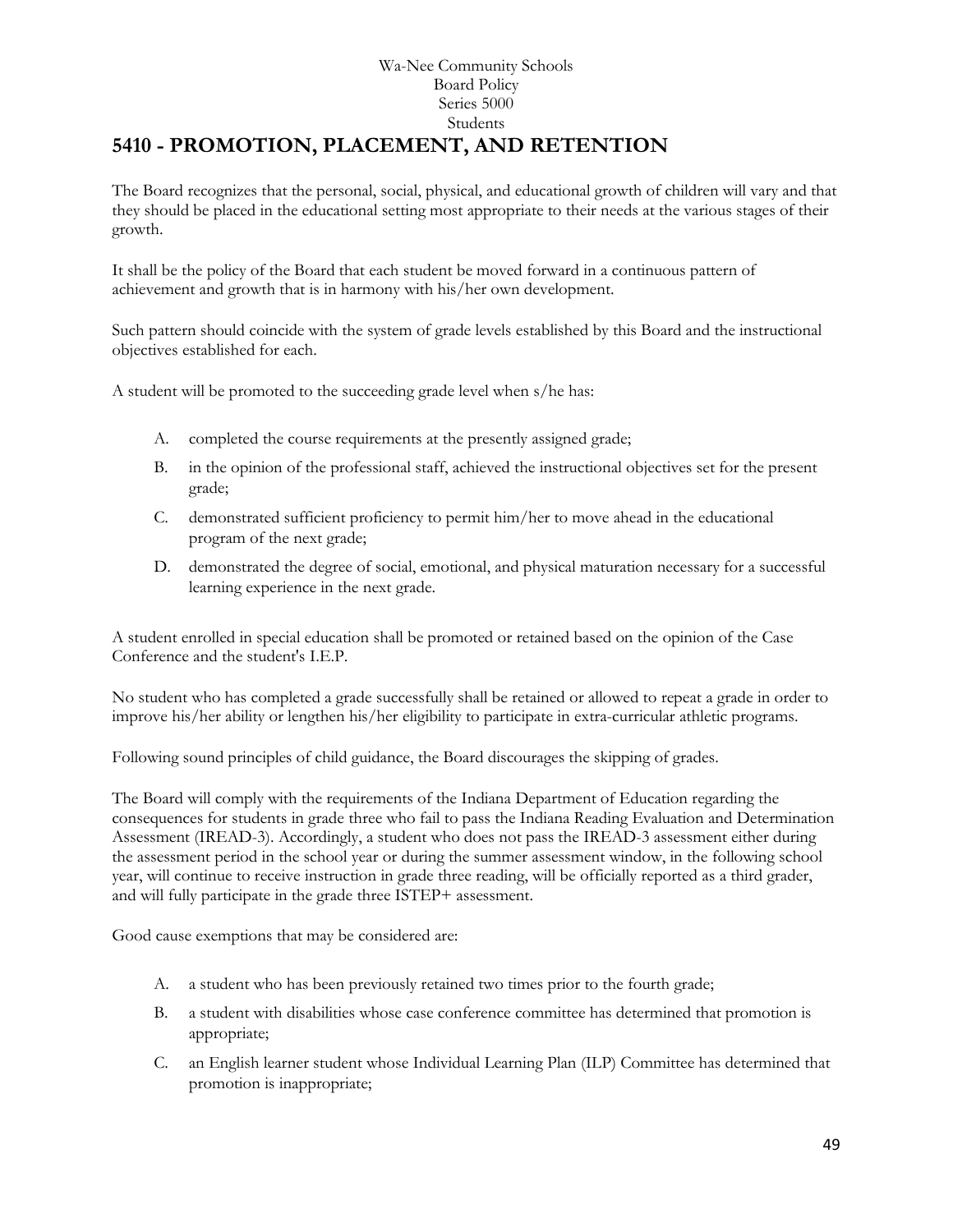The Superintendent shall develop administrative guidelines for promotion, placement, and retention of students which:

- A. require the recommendation of the professional staff for any promotion, placement, or retention;
- B. require that parents are informed in advance of the possibility of retention of a student at a grade level;
- C. assure that reasonable efforts be made to remediate the student's difficulties before s/he is retained;
- D. assign to the principal the final responsibility for determining the promotion, placement, or retention of each student.

I.C. 20-32-8.5 511 IAC 6.2-3.1-3

Revised 1/26/04 Revised 9/26/12 T.C. 12/3/15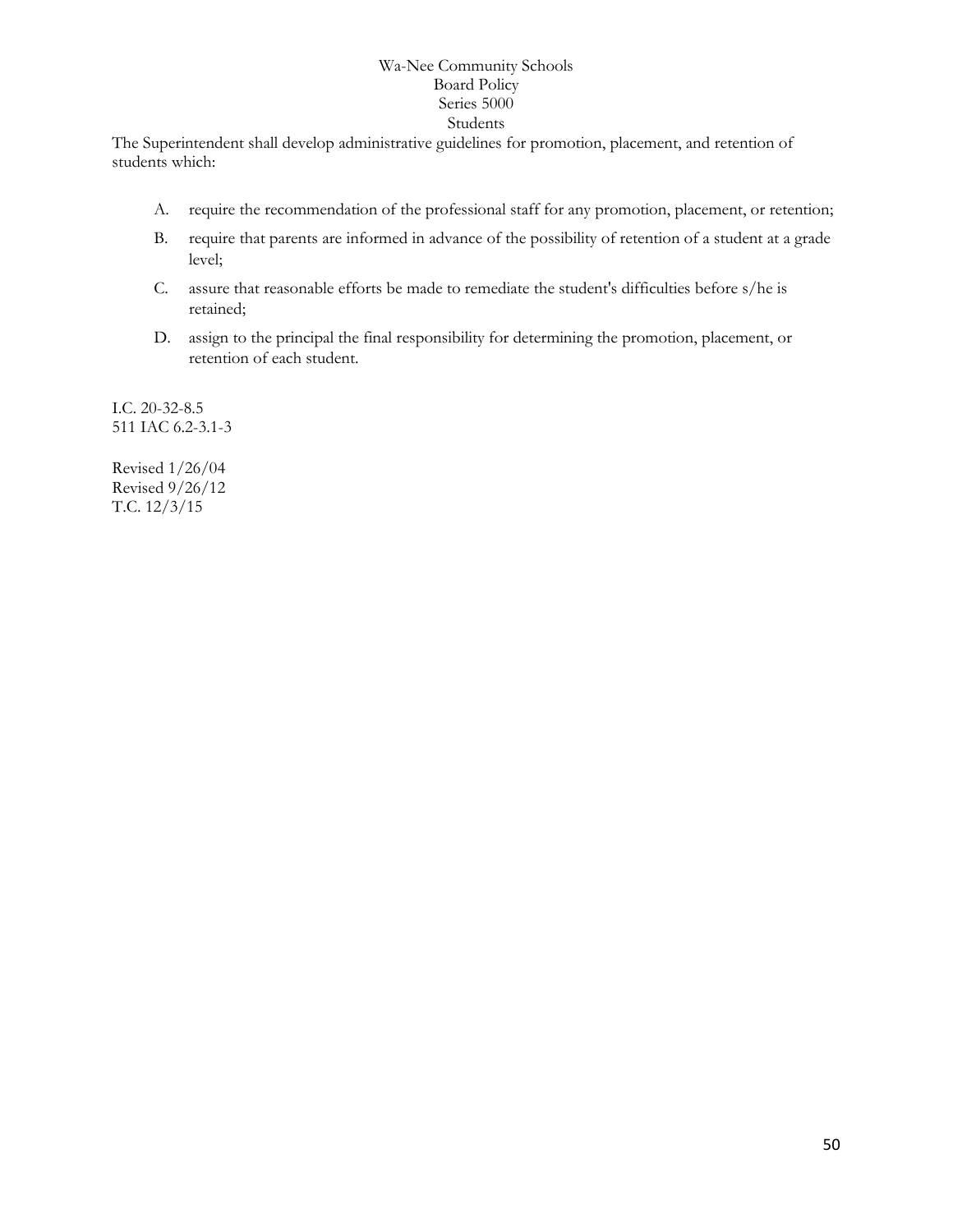# **5415 TUTORING SERVICES DURING THE INSTRUCTIONAL DAY**

### **Outside Tutors Requested by Parents**

A parent may request in writing to the building principal for an outside tutor to provide tutoring to their child during the school day. Until the private tutor has been approved by the building principal, no private tutor shall be allowed to enter the school building to tutor a student during the school day.

The following information and/or documentation is required prior to the building principal's approval of the private tutor and before the private tutor may provide services to the student. The following information and/or documentation should be provided to the building principal:

- Expanded Criminal History Check and a Child Protection Index check as required by state law;
- Individual liability insurance certificate or worker's compensation insurance certificate;
- A copy of credentials or qualifications; and
- A signed release by the parent/guardian noting the tutor has been given permission to tutor their child during the school day at the specified time and in the specified subject approved by the building principal.

Once this information is received, the tutor may be allowed to come and tutor the identified student as follows:

- At the times and days designated and assigned by the Principal, which will cause as little disruption to the class or school learning environment as possible;
- The tutor is to tutor only during the designated times, in the designated education setting, and only if the confidentiality of other students and disruption of the educational process in these settings can be adequately addressed by the Principal;
- At any time the school or corporation needs to cancel an appointment or not allow the tutor to return to the school setting, the tutor will be notified; and
- The tutor must sign in and out at the school office any time they are on school property during a school day and may access only the areas assigned by the principal.

### **Report to the Front Office**

The tutor must report to the front office of the assign school building, provide valid photo identification, and state the purpose of the visit. The school shall provide a tutor's badge to be visibly displayed on the tutor's outer garment.

The superintendent will develop administrative guidelines to implement this policy.

Revised 2/10/20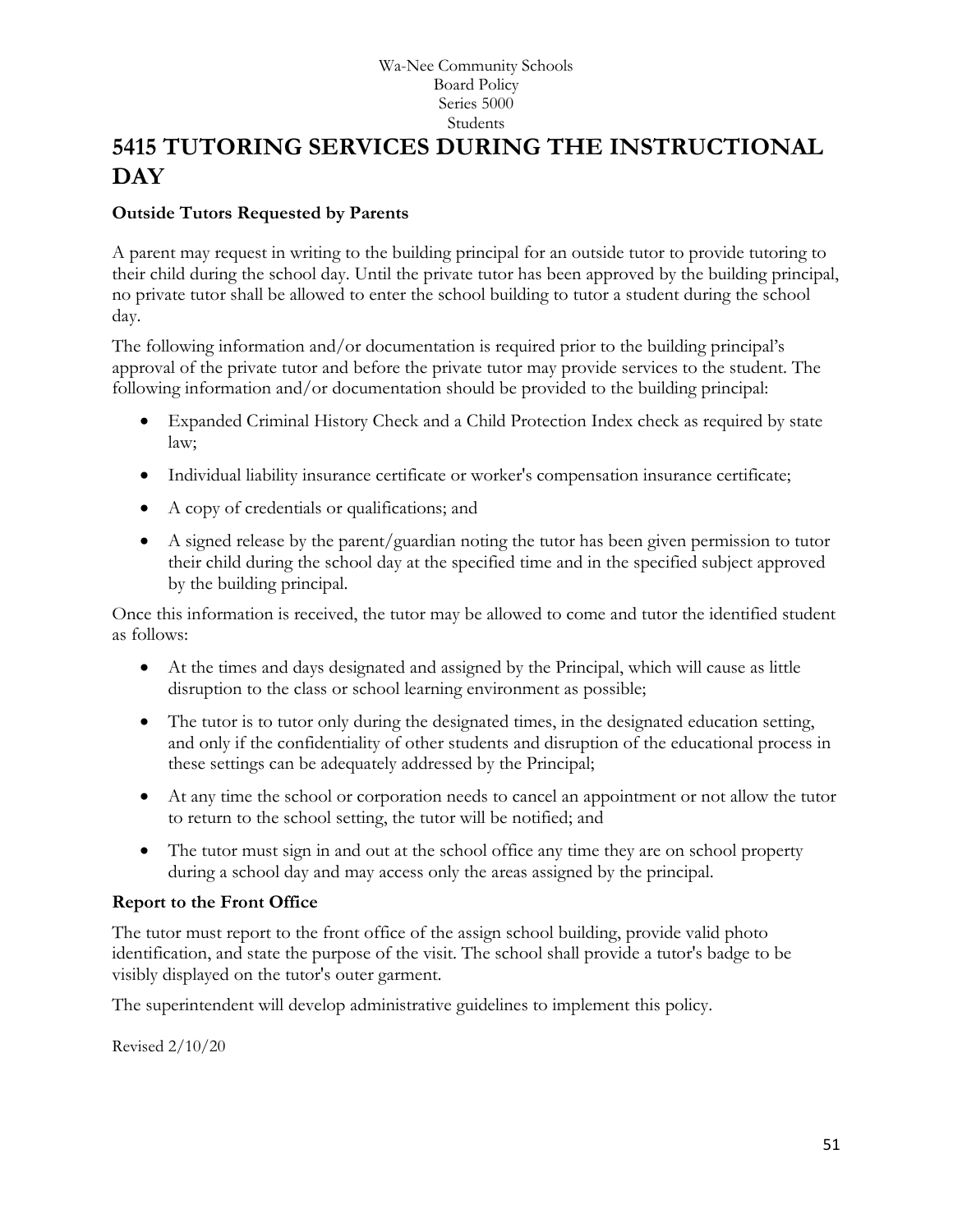### **5416 STUDENT MENTAL AND BEHAVIORAL SERVICES RECORDS**

### Student Mental and Behavioral Services Records

Student Mental and Behavioral Services (SMBS) records are reports, notes, diagnosis, and/ or appointments relating to a student who was referred to by school officials to receive mental or behavioral services as provided by state law or under a school corporation's memorandum of understanding with a mental or behavioral services provider and is receiving or has received mental or behavioral services and maintained by the school corporation. SMBS records are the property of the school corporation and are confidential medical records.

### Custody and Protection of SMBS Records

#### Place SMBS Records are kept

SMBS records are to be maintained in separate student files only and shall not be filed or maintained in the student's permanent cumulative educational files.

#### Control of SMBS Records

SMBS records shall be maintained and secured in the office of the school official who is responsible for the referral process and parent conference under the school corporation's procedures for referral of students to mental or behavioral services due to demonstrated repeated patterns of aberrant or abnormal behavior.

#### Access to Education Records

SMBS records of a student shall not be shared with other school officials who are not maintaining SMBS records of the student.

Legal Reference:IC 20-34-3-21

Date Adopted: 5/11/2020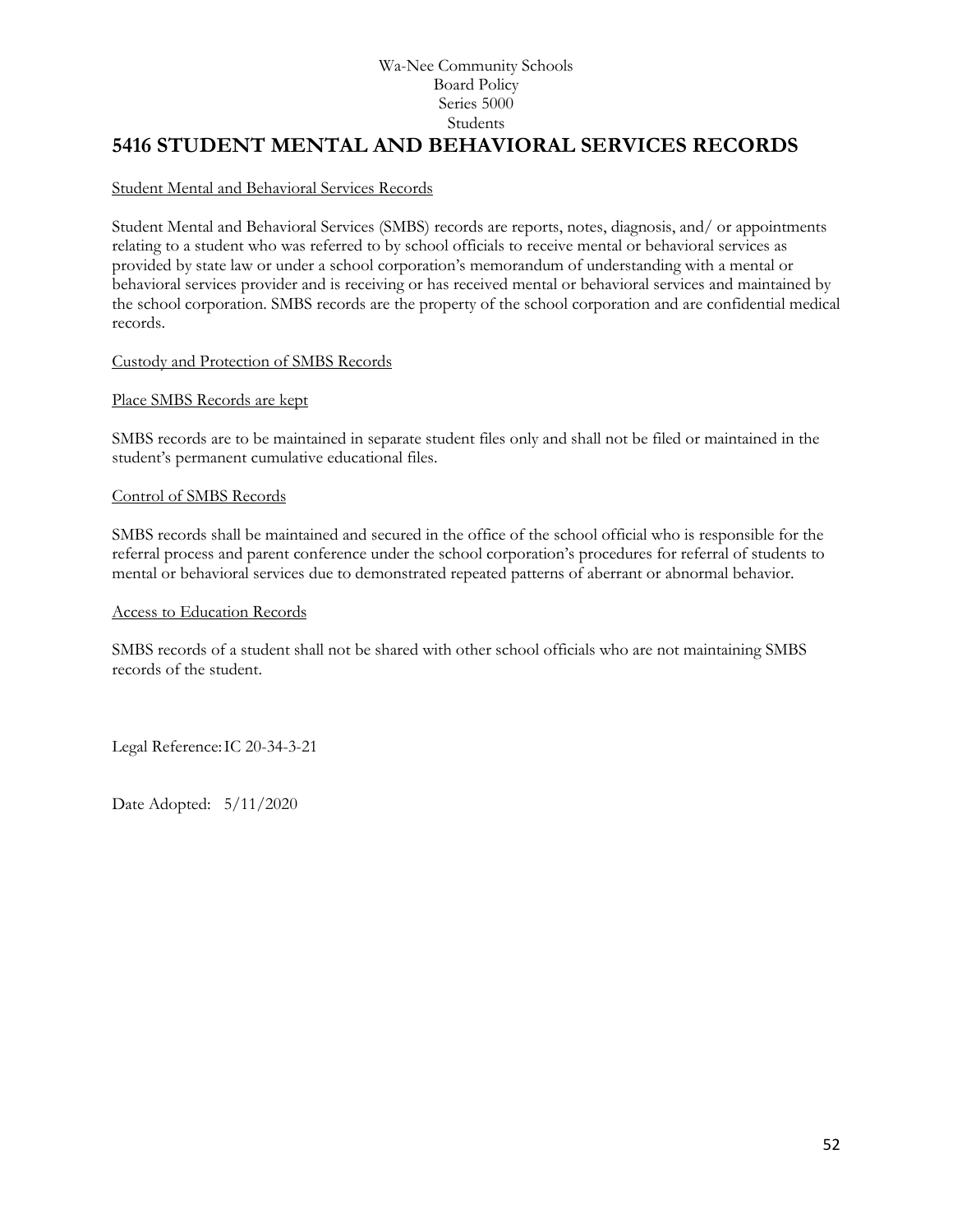## **5420 - REPORTING STUDENT PROGRESS**

The Board believes that the cooperation of school and home is a vital ingredient to the growth and education of the whole child. It recognizes its responsibility to keep parents informed of student welfare and progress in school.

The Board directs the establishment of a system of reporting student progress which shall include written reports, parent conferences with teachers, and shall require all appropriate staff members to comply with such a system as part of their professional responsibility.

The Superintendent, in conjunction with appropriate staff members, shall develop administrative guidelines for reporting student progress to parents which:

- A. ensure that both student and parent receive ample warning of a pending grade of "failure" or one that would adversely affect the student's status;
- B. enable the scheduling of parent-teacher conferences at such times and in such places as will ensure the greatest degree of participation by parents;
- C. ensure that one (1) or more orientation sessions, established in accordance with State guidelines, are held for parents of students who will attend a summer State-mandated testing and assessments remediation program;
- D. specify the issuance of report cards at intervals of not more than quarterly;
- E. ensure a continual review and improvement of methods of reporting student progress to parents.

I.C. 20-26-3-5 I.C. 20-26-5-4

Revised 1/26/04 T.C. 12/3/15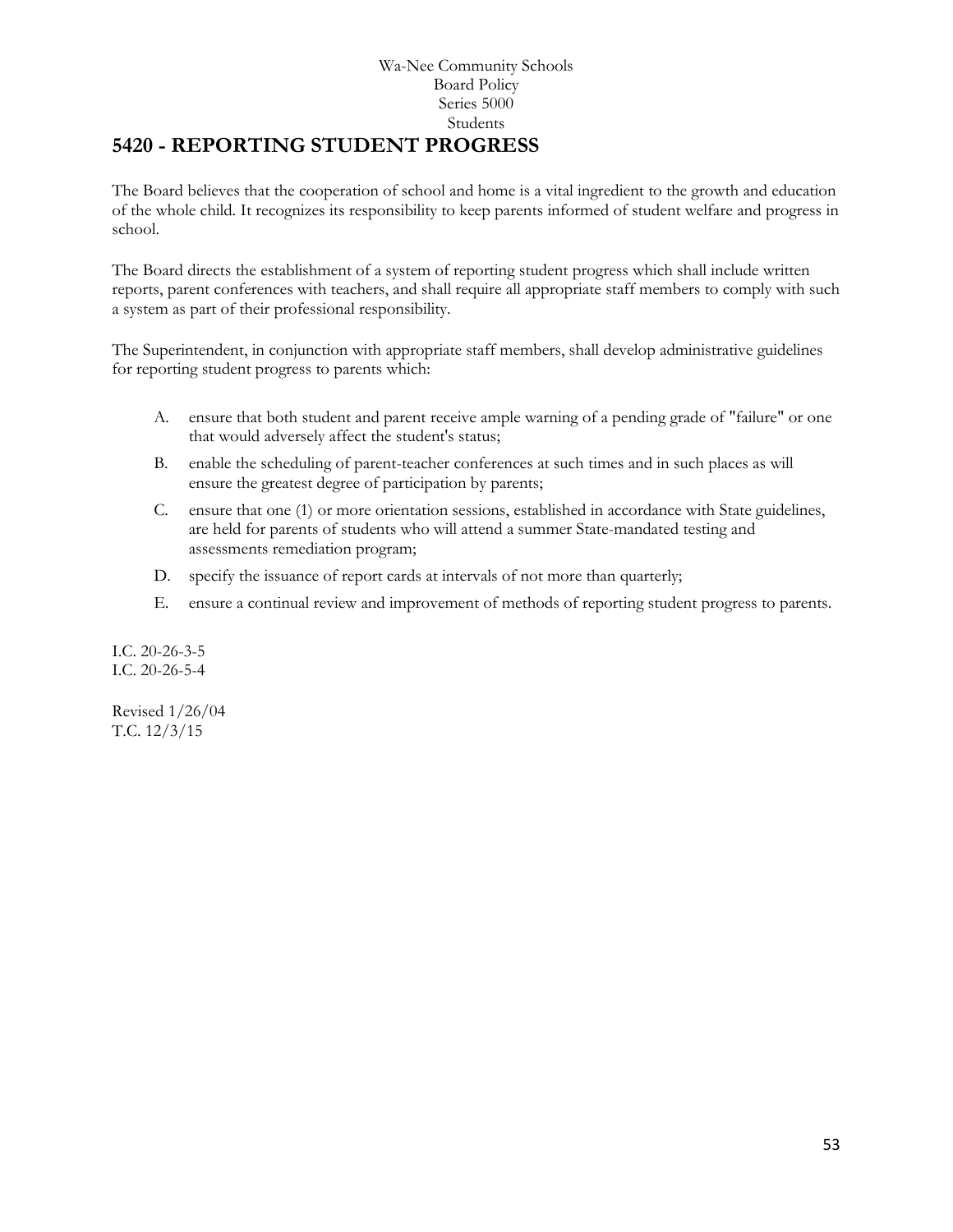## **5421 - GRADING**

The Board recognizes its responsibility for providing a system of grading student achievement that can help the student, teachers, and parents determine properly how well the student is achieving the goals of the Corporation's program.

The Board believes that the Corporation's grading system should be a reliable system and one that ensures each student's grades signify accurately his/her degree of accomplishment of those expected learning outcomes which are to be stated for each program at every grade level, kindergarten through twelve.

The Board directs the Superintendent to develop administrative guidelines for grading which:

- A. develop clear, consistent criteria and standards particularly when grades are based on subjective assessment;
- B. help each student understand in each course or program what behavior and/or achievement is needed to earn each grade as well as what will produce a failing grade;
- C. provide frequent opportunities for each student to obtain information as to his/her progress toward the learning goals of his/her courses or programs;
- D. provide students the opportunity to assess both their own achievements and their areas of difficulty.

The grading system should not inhibit the professional staff member from assessing the strengths and weaknesses of each student on an individual basis.

The grading system should be subject to continual review by staff, students, and parents. Revisions shall be made only when such changes will assure a clearer, more valid, or more reliable system of grading.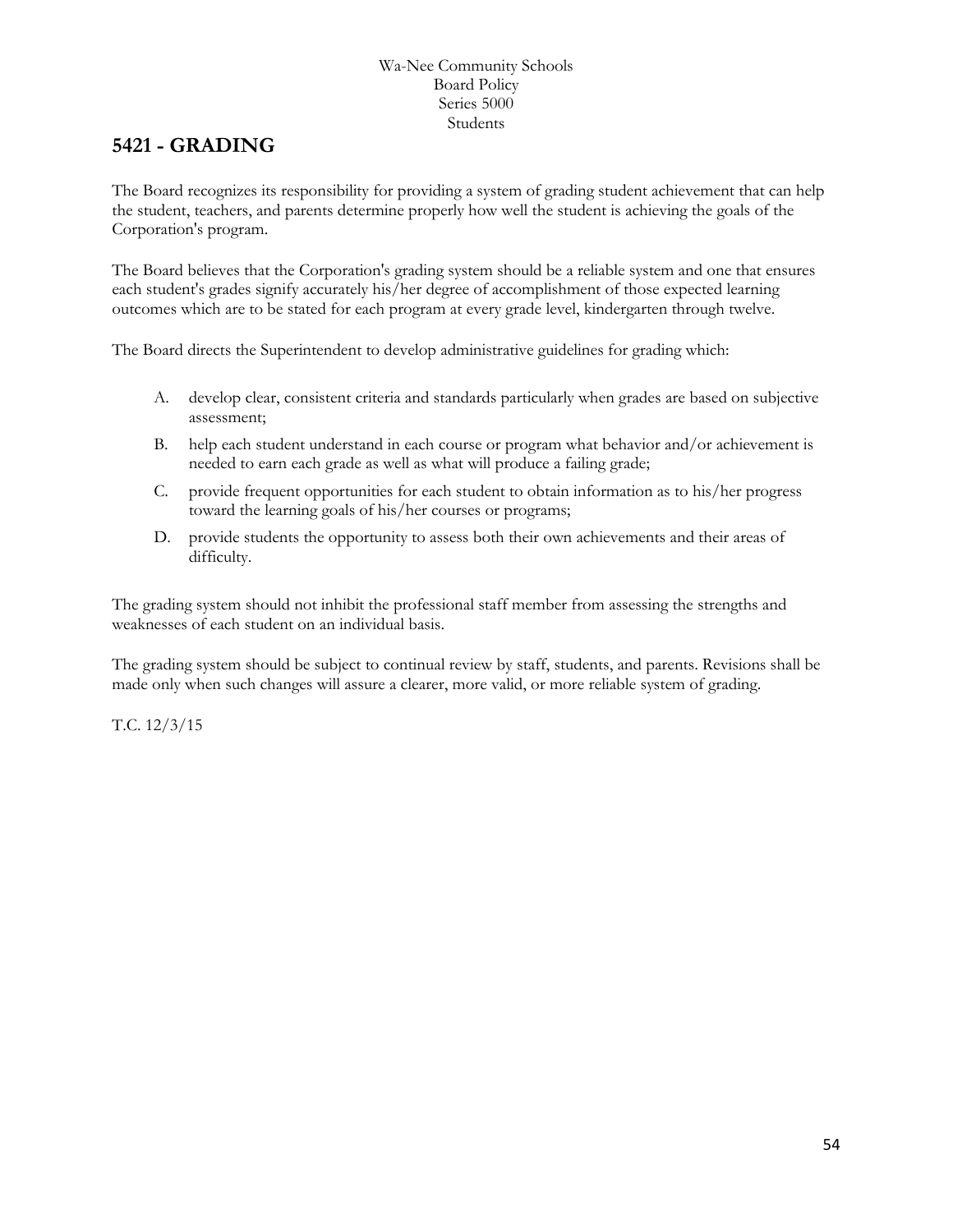### **[5430](http://www.neola.com/wanee-in/search/ag/ag5430.htm) - CLASS RANK**

The Board acknowledges the usefulness of a system of computing grade point averages and class ranking for high school students, both to inform students of their relative academic placement among their peers and to provide students, prospective employers, and institutions of higher learning with a predictive device so that each student is more likely to be placed in an environment conducive to success.

The Board authorizes a system of class ranking, by grade point average, for students in grades 9 - 12.

The Superintendent shall develop procedures for the computation of grade point averages and the assignment of class rank to implement this policy which shall include:

- A. a provision for students graduating before their class;
- B. a system for fairly averaging makeup courses;
- C. a statement of the methods for such computation and assignment to be made available for those to whom a student's grade point average or rank in class is released.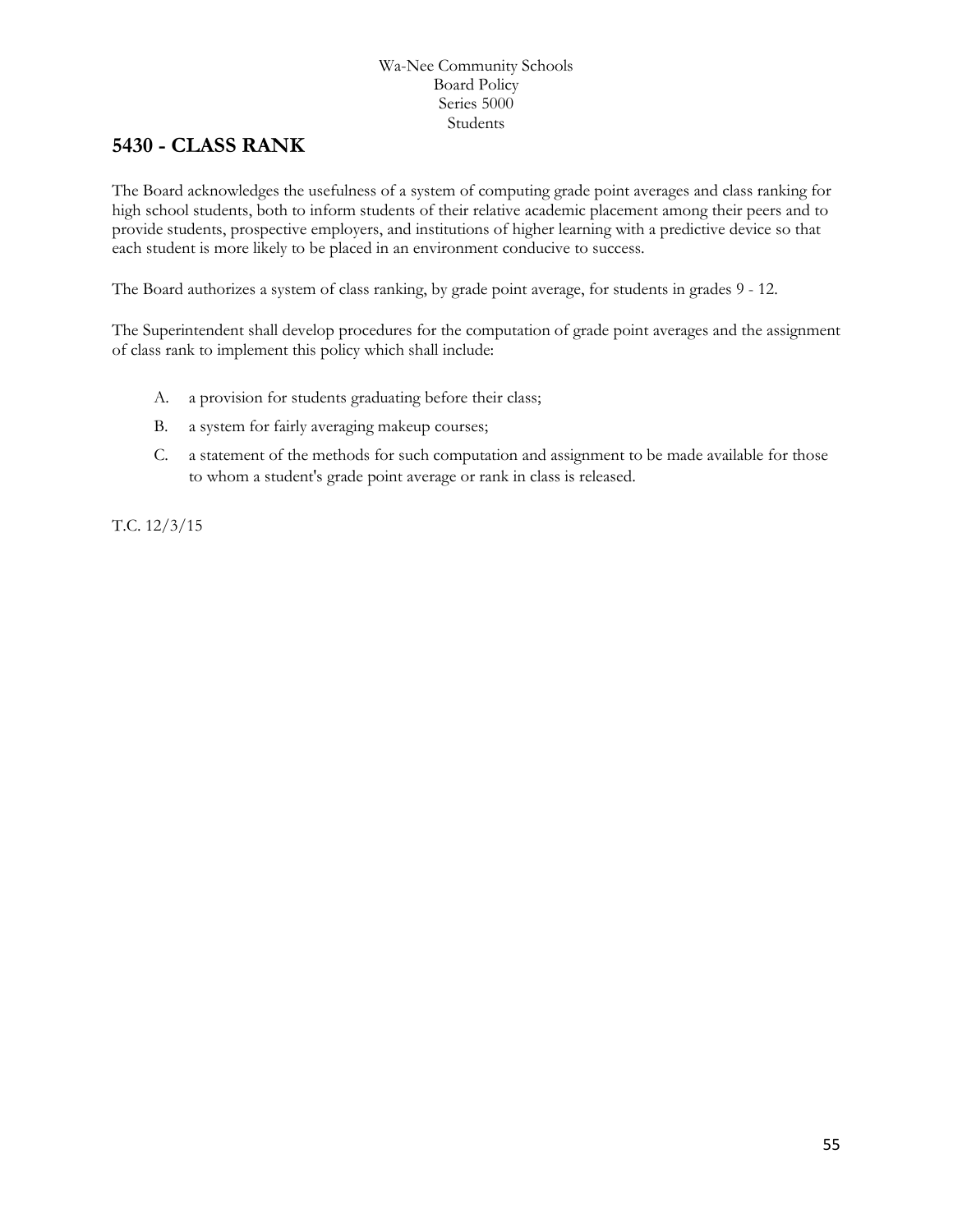## **5451 - STUDENT RECOGNITION**

The Board values excellence and wishes to instill in students the desire to do their best in all things. It shall be the policy of this Board, therefore, to recognize outstanding accomplishment in both curricular and extracurricular areas.

The Board authorizes the Superintendent to develop a plan for recognition of outstanding student achievement based on well-defined, consistent criteria and standards.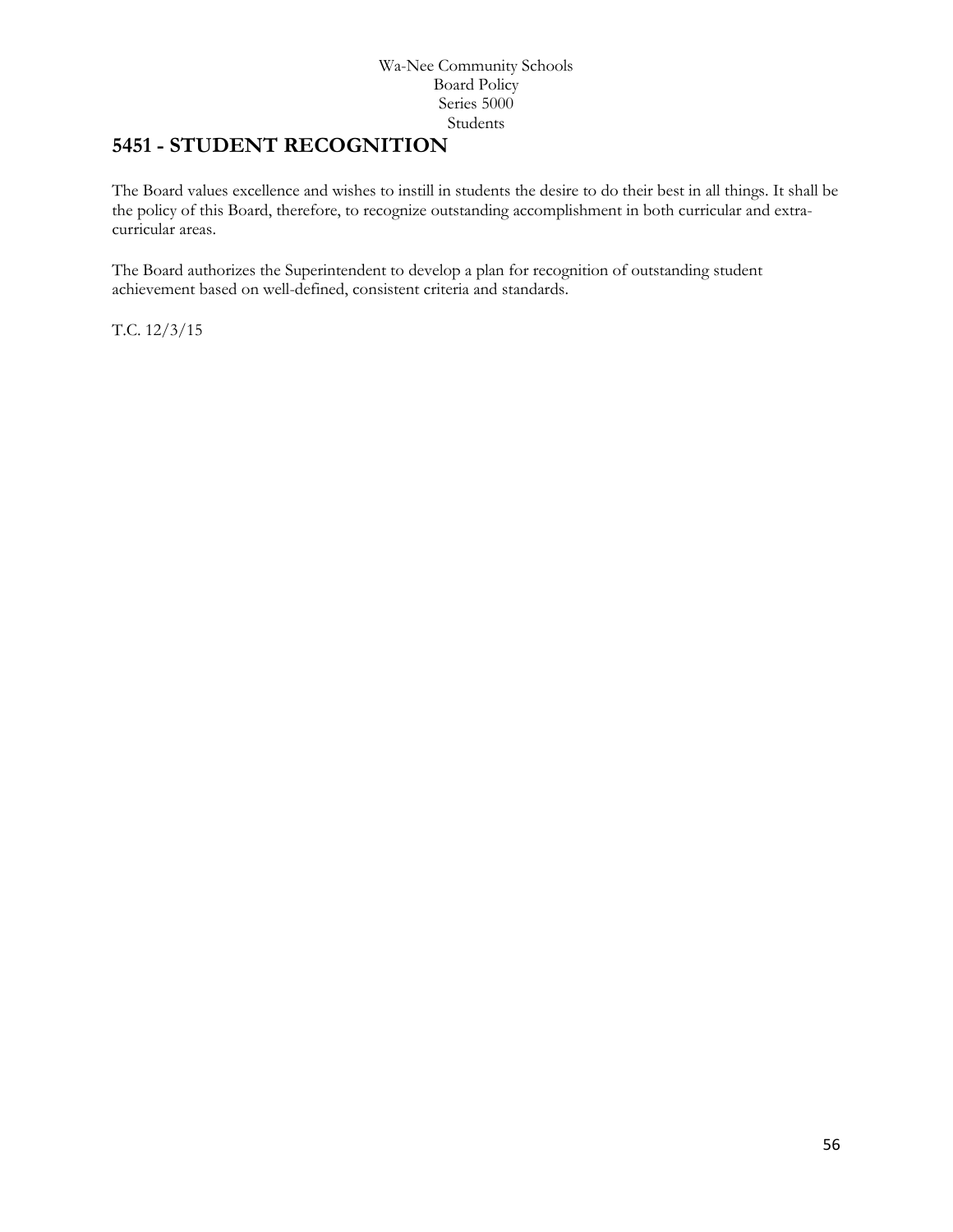## **[5460](http://www.neola.com/wanee-in/search/ag/ag5460.htm) - GRADUATION REQUIREMENTS**

It shall be the policy of the Board to acknowledge each student's successful completion of the instructional program appropriate to the achievement of Corporation goals and objectives as well as personal proficiency by the awarding of a diploma at fitting graduation ceremonies.

The Board shall award a high school diploma to every student enrolled in this Corporation who meets the requirements of graduation established by this Board as provided by the State. Students enrolled in the Corporation shall have the opportunity to earn any type of State diploma approved by the Indiana State Board of Education.

The Corporation may award a Core 40 diploma, a Core 40 with Academic Honors diploma, or a Core 40 with Technical Honors diploma. A general diploma may be awarded by the Corporation to students who complete the formal opt-out process.

The Board shall issue a diploma for a deceased student at the request of a parent (as defined in I.C. 20-18-2- 13) of the student if the student:

- A. died while enrolled in grade 12 of a school in the school corporation; and
- B. was academically eligible or on track to meet the requirements for the diploma at the time of death.

A student who is issued a diploma pursuant to this provision may not be considered a graduate for purposes of I.C. 20-26-13.

Students with disabilities who have completed and are ready to exit their programs may participate in graduation activities and shall be awarded, as appropriate, a diploma, a certificate of achievement, and or a certificate of course completion.

The Corporation shall not require students with disabilities to complete locally required credits that exceed State credit requirements to receive a diploma unless otherwise required as part of the student's individualized education program (IEP). The Board shall award a certificate of achievement to a student who is on a nondiploma track as determined by that student's case conference committee and indicated on the student's IEP.

The Board shall award a certificate of course completion to a student who completes the minimum courses required for high school graduation but does not pass the Graduation Qualifying Examination unless the student meets the criteria for waiver under State law, in which case the Board shall award a diploma to the student.

The Board shall award a high school equivalency certificate to any individual who meets the criteria established by State law.

### **Additional Requirements for Students with Disabilities**

During the student's annual case review held when a student with a disability is enrolled in 8th grade, the case conference committee shall review and discuss with the student's parent (and the student, if appropriate):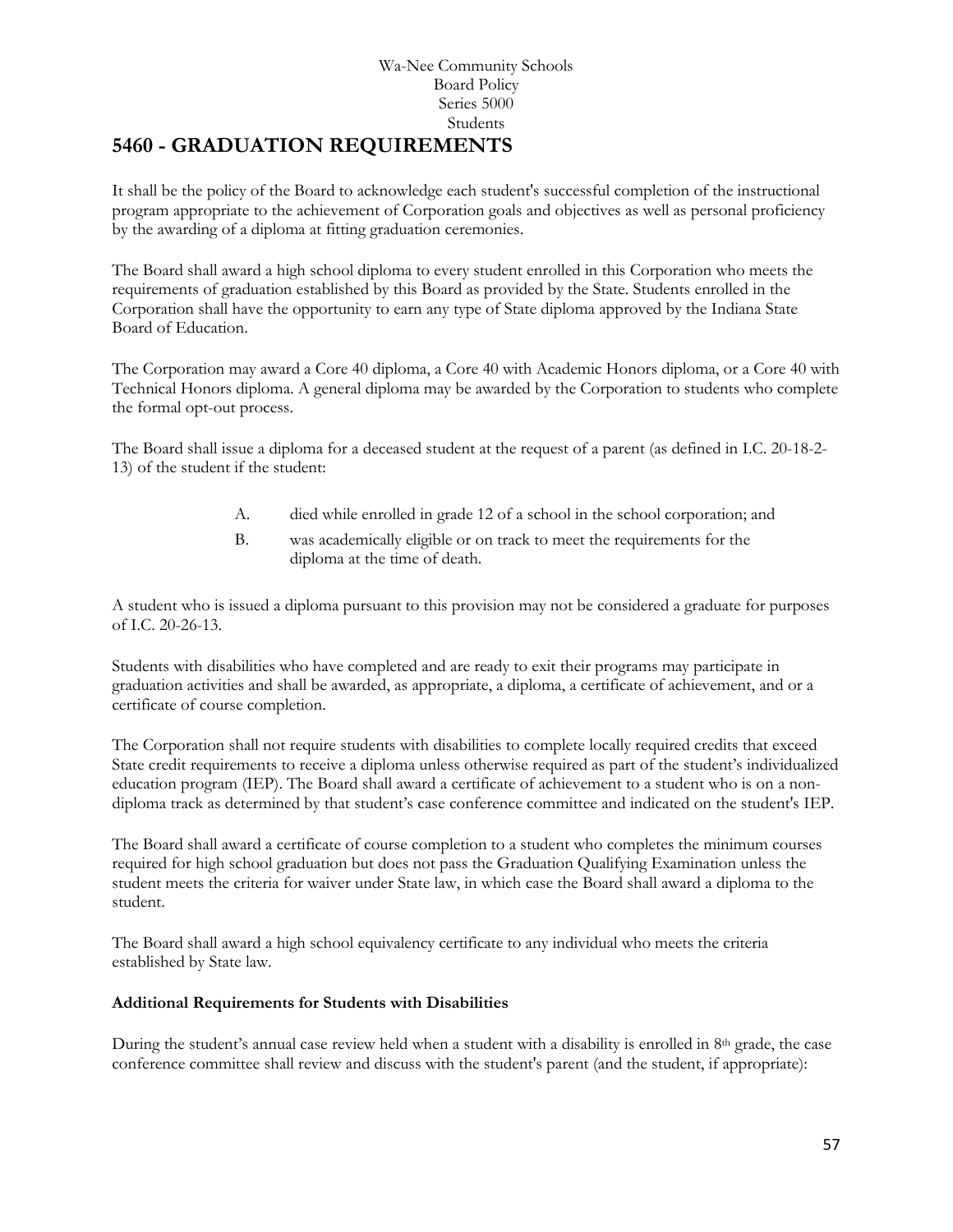- A. the types of diplomas available for students to receive in the State of Indiana;
- B. the course requirements for each type of diploma; and
- C. employment and career options for the student and the type of academic, technical, and vocational preparation necessary to achieve the employment or career.

The student's IEP must include the type of diploma the student will seek and courses that will allow the student to progress toward the diploma in a timely manner.

Beginning in grade 9 and in addition to the annual case review, the student's teacher of record shall communicate at least once each grading period with the student's parent concerning the student's progress toward the selected diploma. If the parent requests a meeting with the teacher of record to discuss the student's progress, the teacher must meet with the parent in a timely manner. Such a meeting does not constitute a case conference committee meeting, and a request for such a meeting does not abrogate a parent's right to call for a meeting of the case conference committee at any time.

Each student is required to meet:

- A. the academic standards tested in the graduation examination;
- B. the Core 40 course and credit requirements adopted by the State Department of Education;
- C. additional graduation requirements established by the Board of School Trustees.

Upon the request of the student's parents, the student may be exempted from the Core 40 curriculum requirements and be required to complete the general curriculum to graduate as required by State law. Also, school officials may initiate a discussion with the parents about exempting a student from the Core 40 curriculum if the student does not pass at least three (3) courses required under the Core 40 curriculum or if the student scores in the twenty-fifth (25th) percentile or lower the first time the student takes the graduation exam. If the parent makes the decision to exempt the student from the Core 40 requirement, the student will be required to complete the general curriculum as required by State law.

Commencement exercises will include those students who are eligible for a diploma, certificate of achievement, or certificate of course completion as certified by the high school principal. No student who has completed the requirements for graduation shall be denied a diploma as a disciplinary measure. A student may be denied participation in the ceremony of graduation when personal conduct so warrants.

### **NOTE: DENYING PARTICIPATION IN COMMENCEMENT EXERCISES TO SPECIAL EDUCATION STUDENTS WHO HAVE COMPLETED THEIR PROGRAM VIOLATES 511- IAC 7-27-9(b).**

I.C. 20-26-5-37 I.C. 20-32-4-1 through 10 I.C. 20-32-4-13 I.C. 20-35-4-11 511 IAC 6-7.1-4 through 7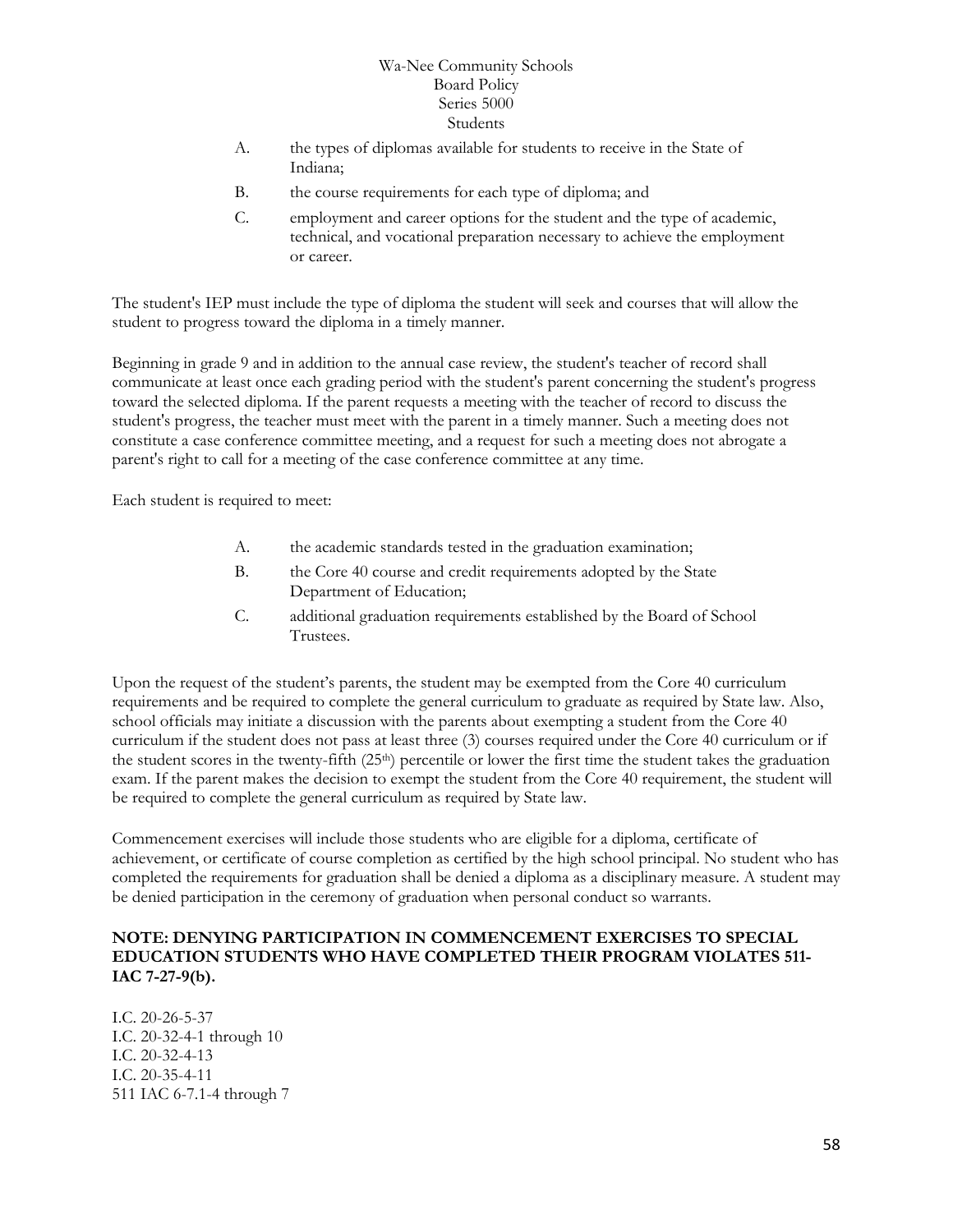Revised 11/14/05 Revised 3/8/10 T.C. 12/3/15 Revised 2/8/16 Revised 10/24/16 Revised 5/8/17 Revised 2/12/18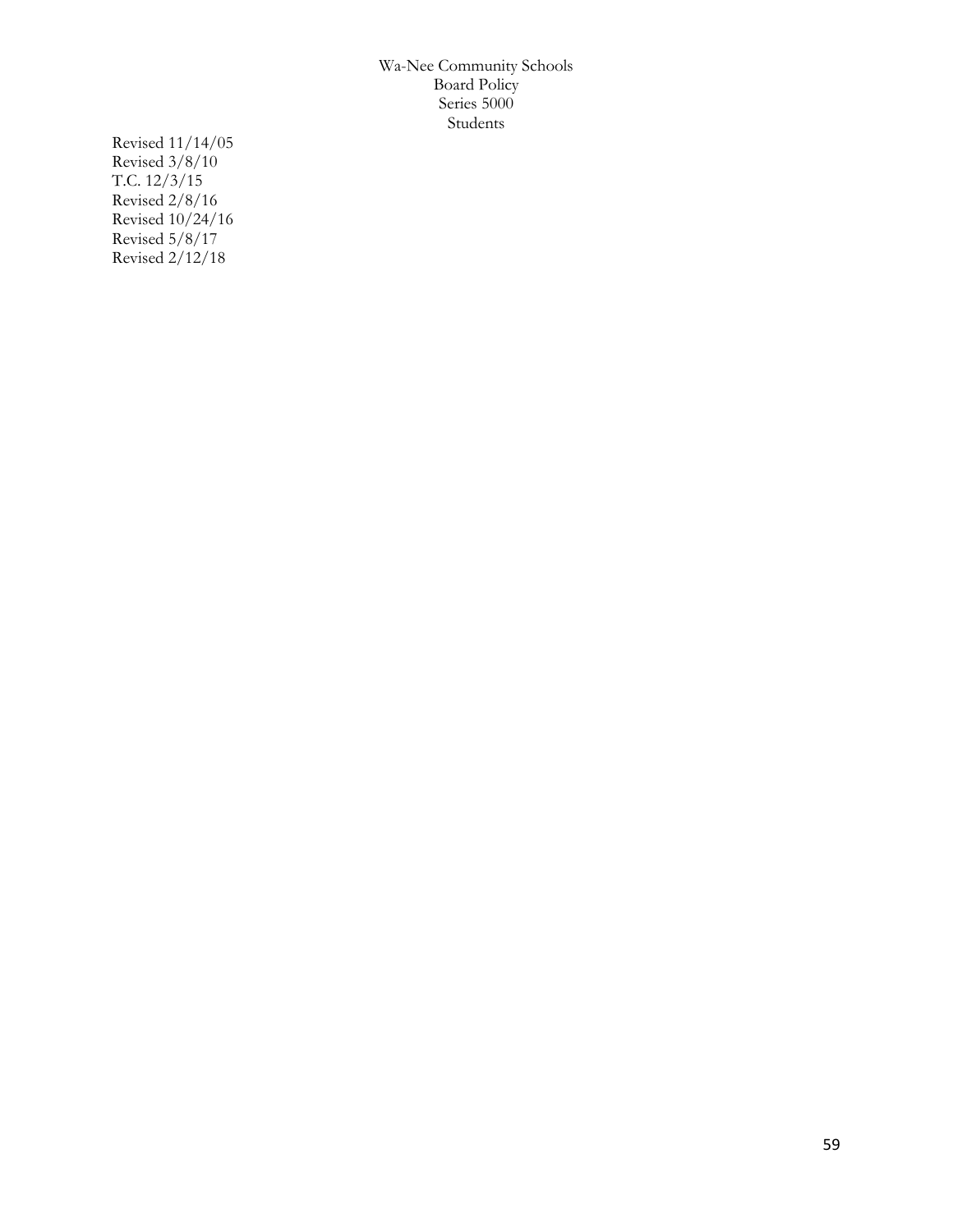## **5461 - CREDIT FOR COURSES COMPLETED BEFORE STUDENTS ENTER GRADE 9**

In order to recognize its responsibility to provide students the opportunity to receive a maximum amount of credit for completion of course work leading to high school credit, the School Board establishes the following policy and criteria regarding the application of credits earned for high school credit prior to the students entering grade 9.

For credit or course-work to be accepted for courses taken prior to entering grade 9 compliance with minimum requirements established by the State must be met.

Credits earned at the middle school are supplemental to those required by Core 40.

Course content must meet the competencies and proficiencies of the corresponding high school course. Corresponding grades are to be recorded on the student's transcripts and included in grade point averages.

Administrators will consider carefully the circumstances under which credit will be awarded for courses taken before students enter grade 9. The physical, intellectual, social, and emotional maturity of students as well as course content should be considered. In addition, the administrator will remind parents and students that there is a direct correlation between SAT and ACT scores and the number of academic courses taken in high school.

Grading policies and practices will be consistent at both the high school and pre-high school levels.

High school credit will be given only for courses which satisfy State proficiencies and Core 40 competencies, where applicable. All instructors shall meet the requirements established by State law for teaching a course for which graduation credit is awarded.

The requirements for the Academic Honors Diploma may be satisfied with high school credits awarded before students enter grade 9 provided:

- A. students earn a grade of "C" or higher for each course;
- B. courses are included on high school transcripts;
- C. grades are included in high school GPA's.

Mathematics credits earned prior to entering grade 9 may meet specific course requirements but not the credit requirements for graduation. Such credits are considered elective mathematics credits. The purpose of taking mathematics courses before entering grade 9 is to give the student the opportunity to take an additional mathematics course in high school or take a challenging mathematics course in high school over an extended period of time. If the student completes any of the required mathematics courses before entering high school, the student must complete additional mathematics courses in high school. At a minimum, four (4) mathematics credits must be earned after the student enters high school. With respect to a Core 40 diploma, Core 40 diploma with academic honors, and Core 40 diploma with technical honors, mathematics credits earned prior to entering grade 9 may meet specific course requirements and may count towards the credit requirements for a diploma, but six (6) mathematics credits must be earned while in high school.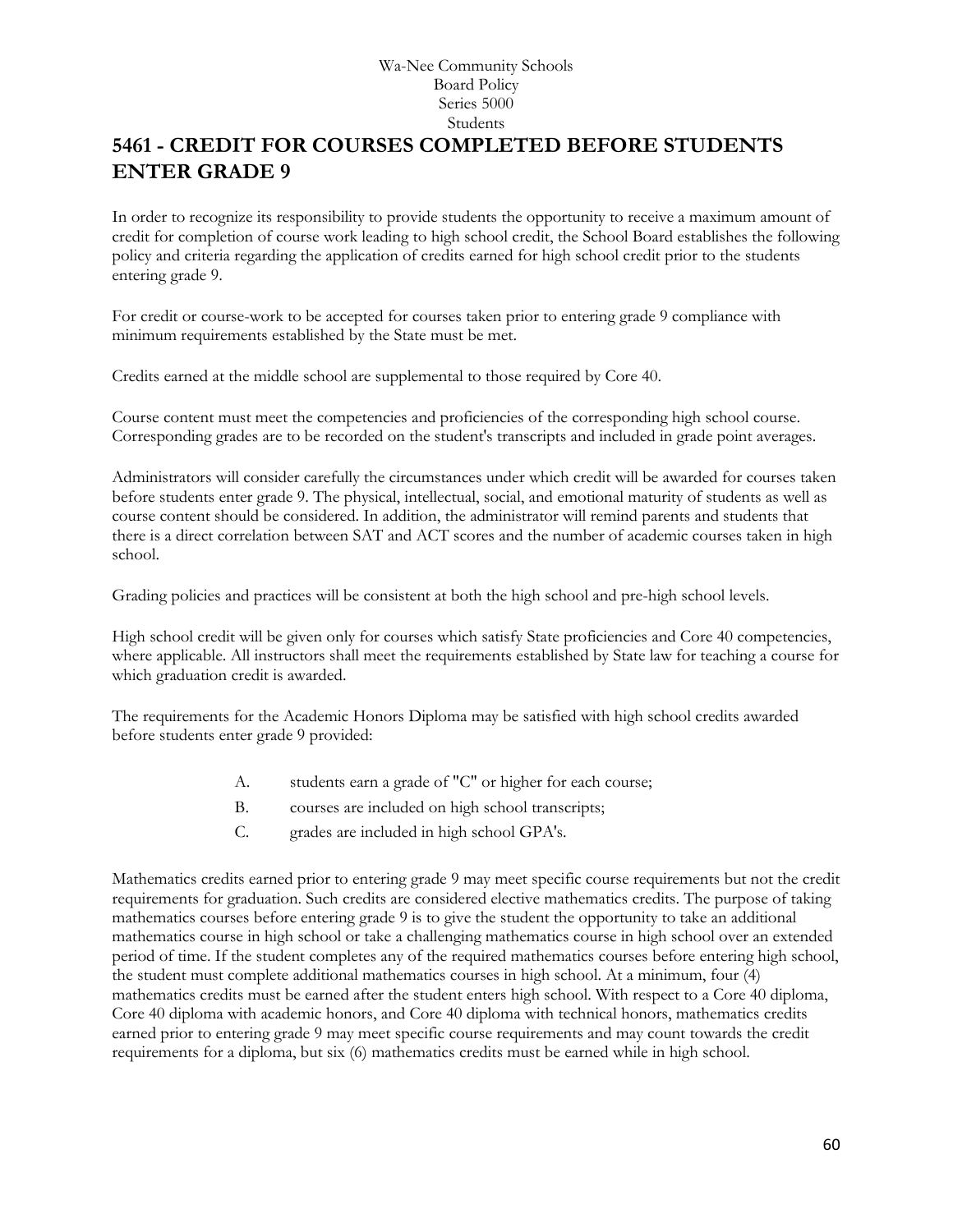511 IAC 6.1-1-2; 511 IAC 6-7.1-4; 511 IAC 6-7.1-5; 511 IAC 6-7.1-6; 511 IAC 6-7.1-7

T.C. 12/3/15 Revised 10/24/16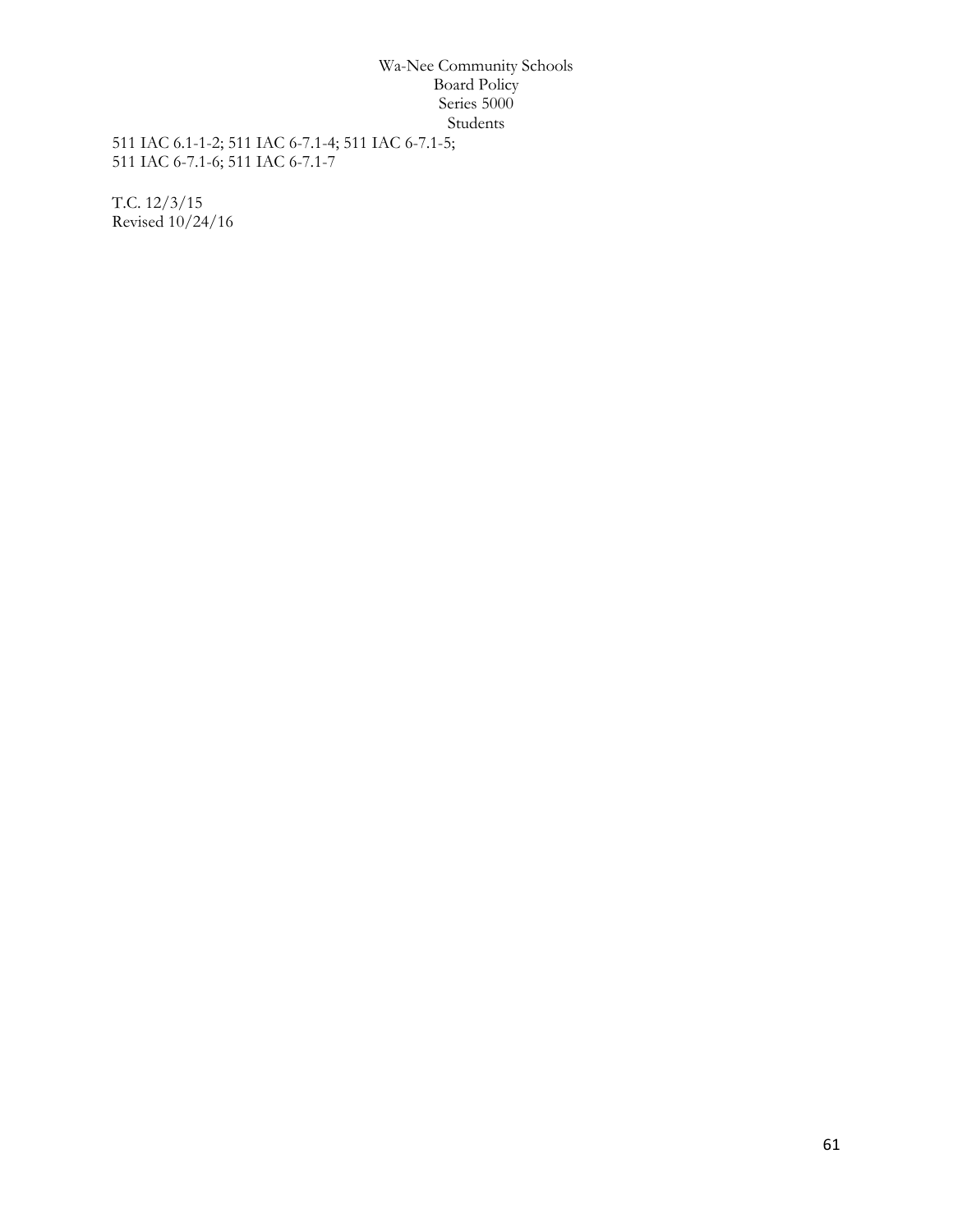#### Wa-Nee Community Schools Board Policy Series 5000 Students **5462 INDIANA COURSE ACCESS PROGRAM (iCAP)**

The Board of School Trustees of the Wa-Nee Community Schools supports providing its students with opportunities to meet individual academic needs by expanding learning and curriculum options and diversifying its curricula. Participation in the Indiana Course Access Program provides these opportunities to the students enrolled in the schools of the school corporation. This program provides for online courses students of the corporation may enroll in for credit toward graduation or completion of an approved industry certification. The Indiana Department of Education (IDOE) administers the program on the state level by approving the providers and courses available to the students and provides guidance for the local administration of the Program.

### Indiana Course Access Program Support Team (iCAP)

The superintendent *or designee* shall appoint the following positions, whose duties will be those as set out in the IDOE guidance for iCAP.

### 1. iCAP Point of Contact 2. iCAP Mentor(s)

The superintendent must identify one person who will serve as the Lead Contact for IDOE whose duties and responsibilities are those set out in the IDOE guidance for this position.

The iCAP Point of Contact and Building Principal have the authority to make decisions on the selection of courses offered to students, identification and selection of online students, application process and criteria for approval to enroll in iCAP courses, support for and of online students, and monitoring and implementing the school corporation's online learning policies and procedures. The application process should include parental permission, teacher's recommendations, minimum academic standards, or commitment to complete the course.

The superintendent has the responsibility to inform school employees of the duties and responsibilities of the iCAP Point of Contact, and the iCAP Mentors.

Students who complete iCAP courses will be given appropriate credit toward graduation or completion of an approved industry certification. The completed iCAP courses will be included on the student's transcript.

Students will be allowed to enroll in iCAP courses that are not otherwise available in the school corporation curriculum or when the student's schedule prohibits enrollment in the school corporation course and non-enrollment in the iCAP course would delay the on-time completion of the student's diploma requirements or the student's industry certification.

Students can be disapproved only for one of the following reasons:

1. The course is not in furtherance of the student's graduation or certification requirements.

2. The student's enrollment in the iCAP course would exceed the normal full course load for a student.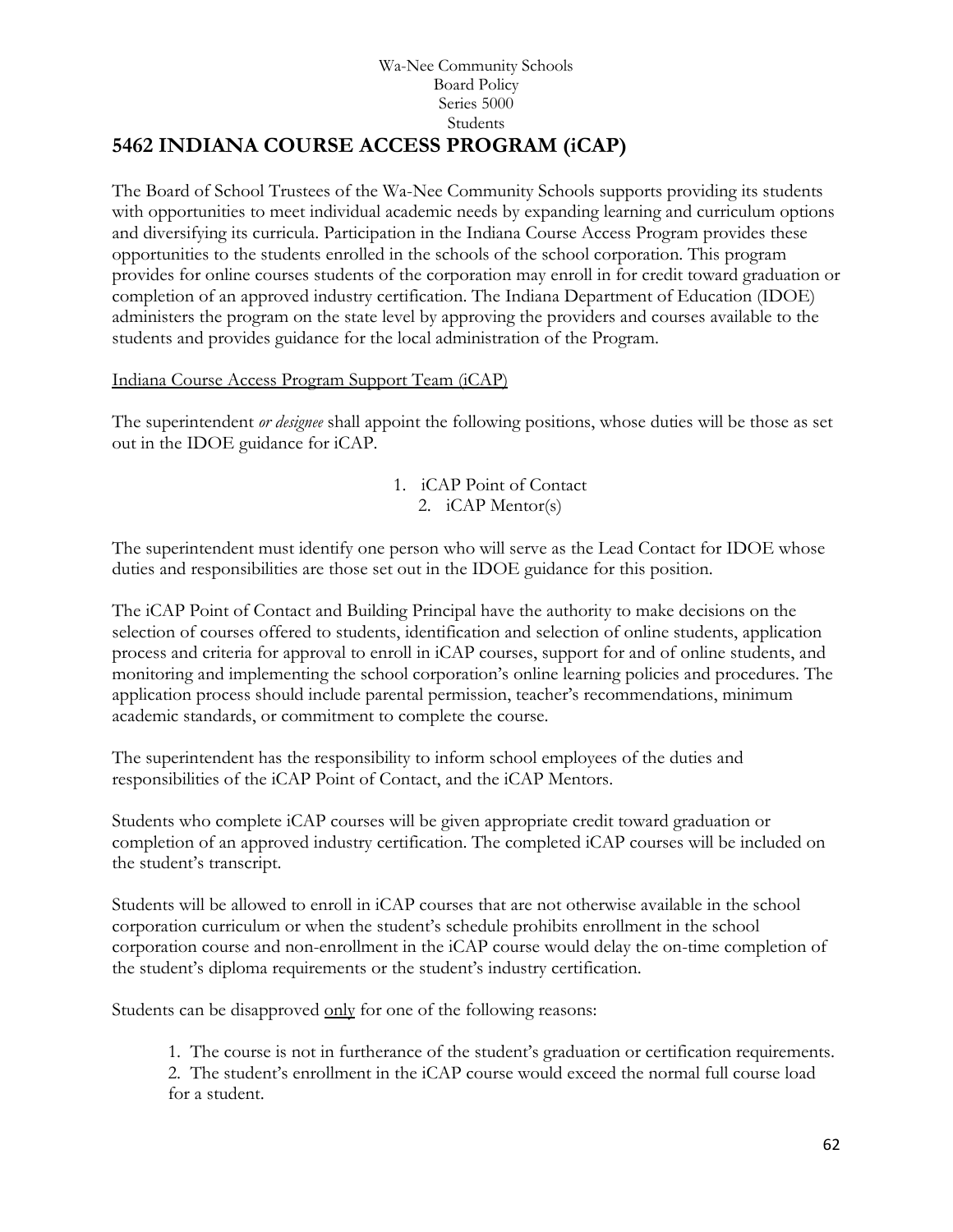Students who are denied approval of an iCAP course may appeal the denial to the IDOE. The iCAP Point of Contact will provide the students and parents the IDOE appeal procedures.

If a parent agrees to pay the course fees, the student will be allowed to enroll in the iCAP course. The building administrator and superintendent will be responsible for making arrangements with the parent for payment of the iCAP course.

Each student who is enrolled in an iCAP course will be assigned an iCAP mentor to help the student have a successful and positive experience in completing the course.

The superintendent is responsible for the development of administrative procedures to implement this policy and the Indiana Course Access Program for the school corporation.

Legal Reference: IC 20-30-16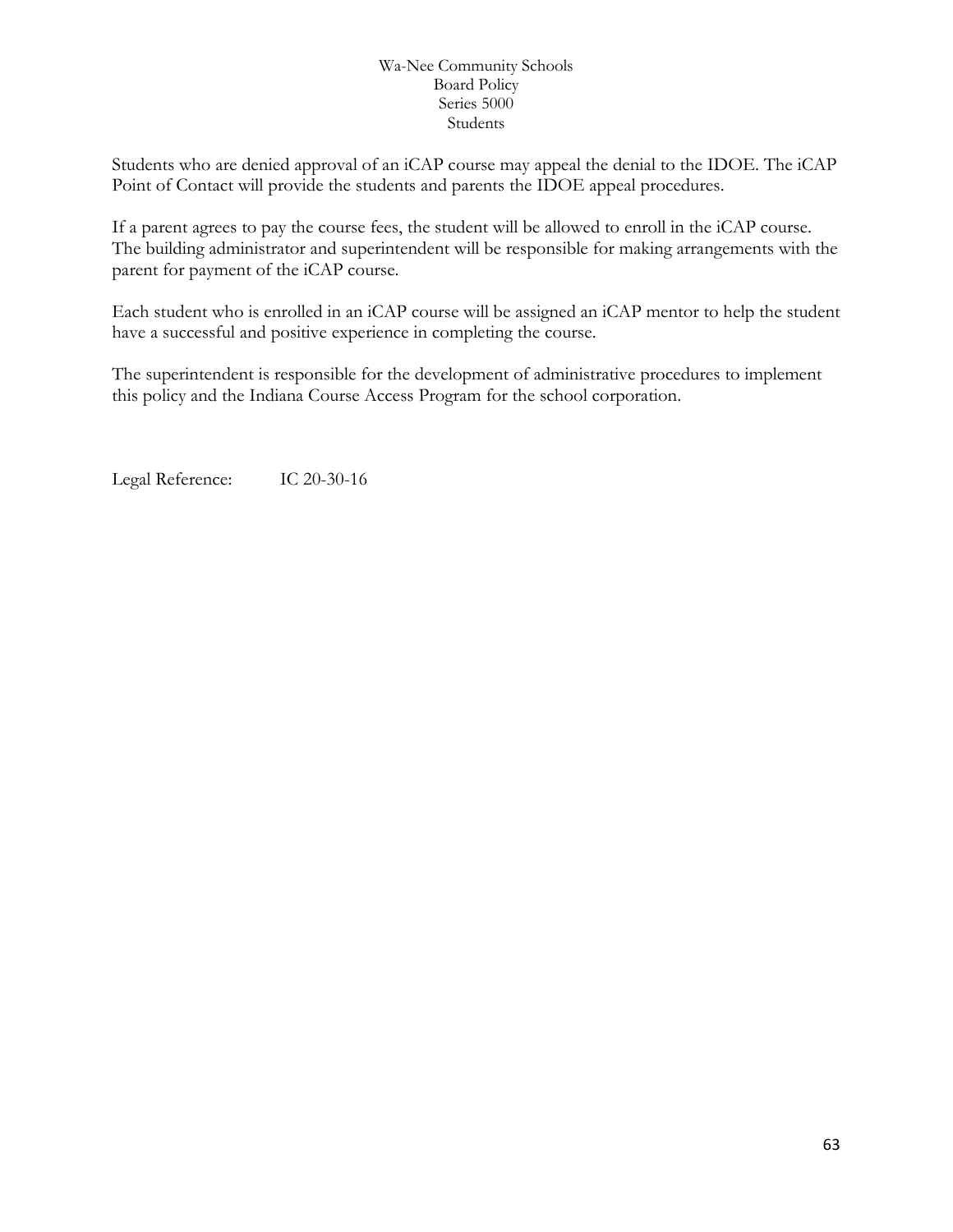## **[5463](http://www.neola.com/wanee-in/search/ag/ag5463.htm) - CREDITS AND PLACEMENT FROM NONACCREDITED SCHOOLS**

In recognizing its responsibility to uphold the minimum educational standards of the State of Indiana and protect the significance of a diploma issued by the Board, the Board recognizes only accreditation provided by the State of Indiana or accreditation provided by the education agency of another state that maintains educational standards for its students similar to those maintained by the State of Indiana. The Board establishes the following policy and criteria regarding the acceptance of credits from nonaccredited schools, home schools, and schools not accredited by the education agency of a state (hereafter "nonaccredited schools").

Recognition of credits or course-work earned in nonaccredited schools may be granted when the student's transcript has been received and it is determined that the course-work was equivalent to Indiana Academic Standards. The Board reserves the right to assess transfer students from nonaccredited schools in order to determine proper placement and/or granting of credit and to be assured the student can demonstrate the learnings which are prerequisite to a placement and/or granting of credit.

Whenever a student seeks to transfer into the Corporation from a nonaccredited school the following procedures will be used to determine the student's proper grade placement or credits toward graduation.

- A. Identify the grade level that the student's age would indicate is the likely grade placement.
- B. Review the courses of study for that grade to determine the critical learnings that would be prerequisite for success at subsequent grade levels or courses.
- C. Review the student's performance (if available) on tests and/or other means of assessment that were used to assess the student's learning while participating in the nonaccredited school. Determine whether the critical learnings identified in the Board's courses of study were properly assessed and, if so, how well the student has achieved each critical learning.
- D. If no prior assessment data is available, identify which tests (standardized or Corporation-made) as well as other means of assessment (research project, term paper, and the like) will be used to assess the student's achievement of the critical learnings. Arrange for the student to be assessed using the identified instruments.
- E. If the assessment so indicates, assign the student to the grade or course level suggested at the first step (with or without special assistance).
- F. Make arrangements for any form of special assistance that will be needed for the student to succeed at that level.
- G. If the assessment indicates that another grade or course level is more appropriate, register the student in that grade or course level and make whatever arrangements are necessary to provide for any needed assistance indicated by the assessment.

The principal of the school the student will attend shall make the initial determination regarding the proper placement of the student and the extent to which any credit will be granted. The decision of the principal may be appealed to the Superintendent whose decision shall be final.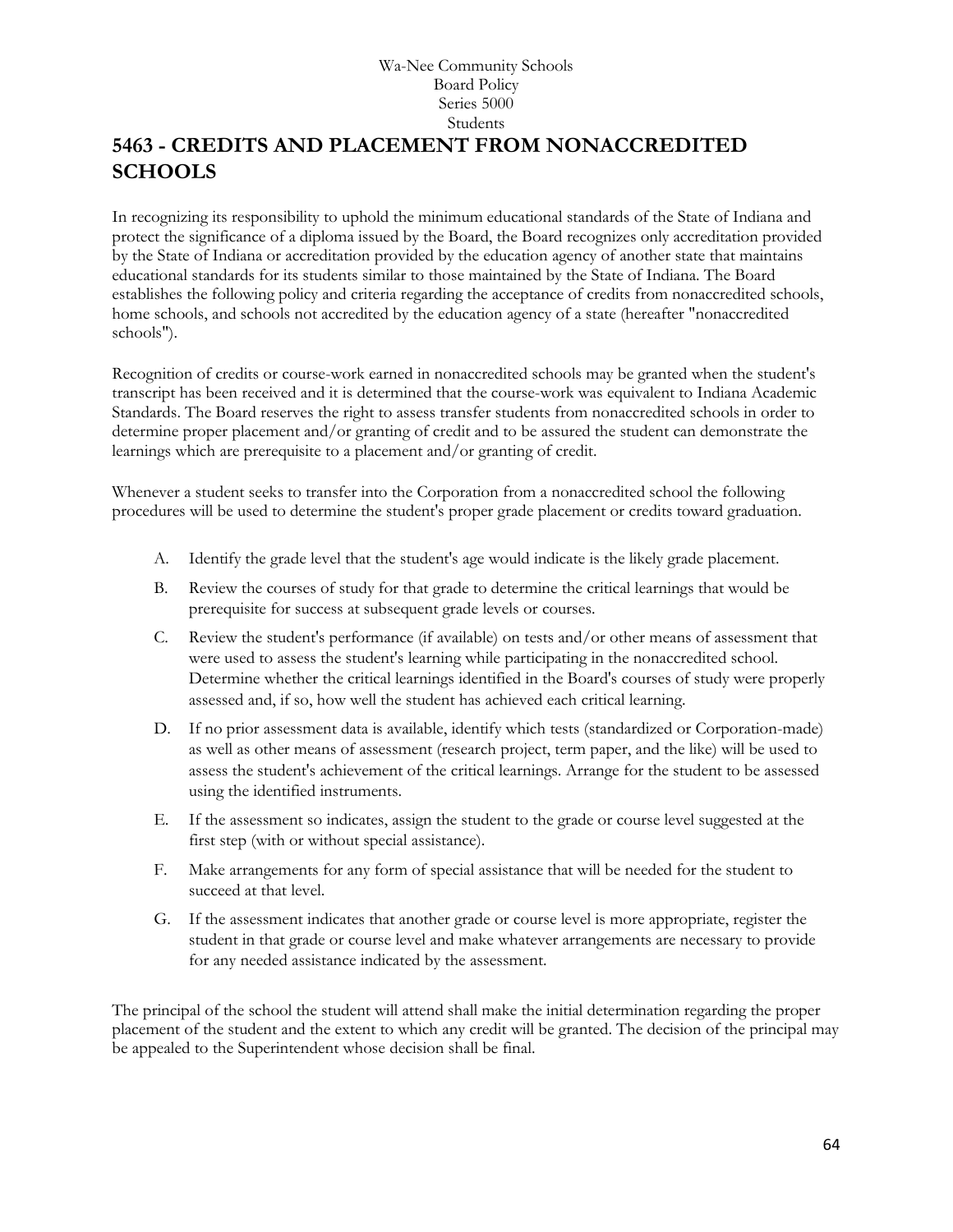If credits from a nonaccredited school are granted and placed on a student's transcript, no grades will be entered on the transcript or considered for class ranking. Only grades awarded for courses taken in an accredited school shall be considered in class ranking and entered on the student's transcript.

Revised 5/9/11 T.C. 12/3/15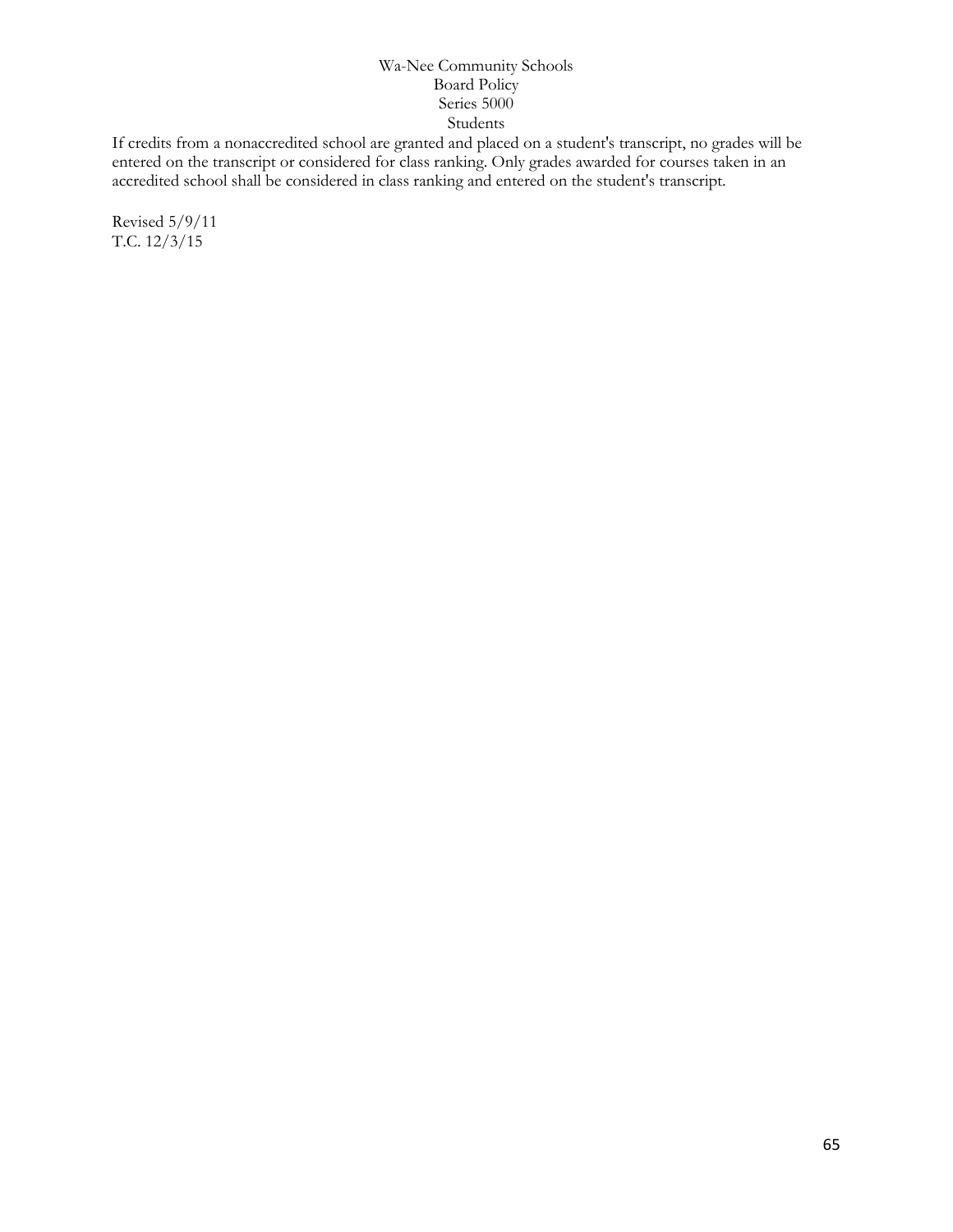## **5464 - EARLY GRADUATION**

The Board acknowledges that some students are pursuing educational goals which include graduation from high school at an earlier date than their designated class.

Application for early graduation shall be in accordance with State regulations. The principal may honor this request if all conditions for graduation are met and the student fulfills the graduation requirements.

The student may participate in the graduation ceremonies with his/her designated class.

A student qualifying for early graduation by the end of grade eleven (11) is eligible for a state early graduation scholarship subject to the provisions of Indiana statutes. Any student requesting an early graduation may obtain information regarding the scholarship from the principal.

I.C. 21-12-10

Revised 9/26/12 T.C. 12/3/15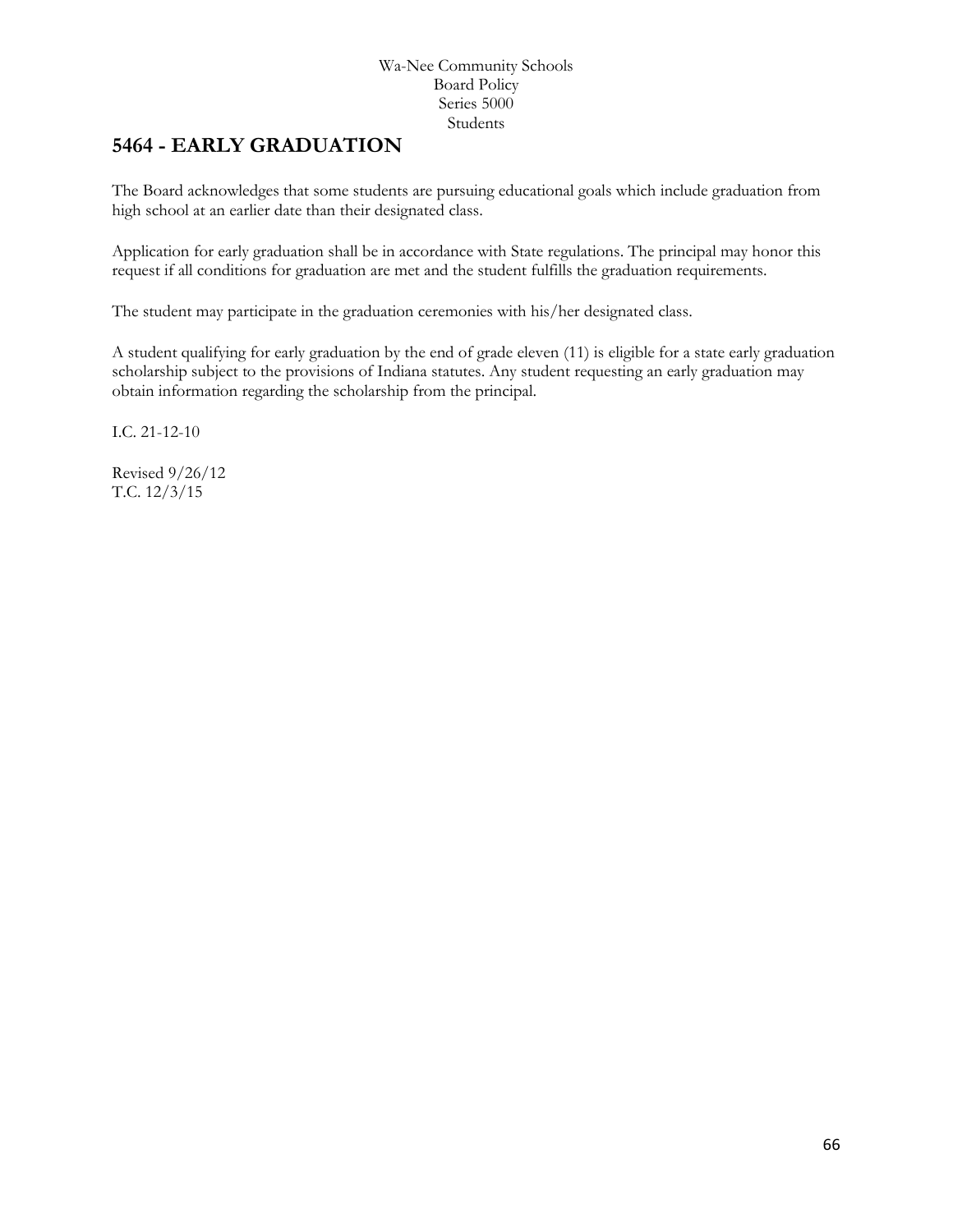### **5500 - STUDENT CONDUCT**

Respect for law and for those persons in authority shall be expected of all students. This includes conformity to school rules as well as general provisions of law regarding minors. Respect for the rights of others, consideration of their privileges, and cooperative citizenship shall also be expected of all members of the school community.

Respect for real and personal property; pride in one's work; achievement within the range of one's ability; and exemplary personal standards of courtesy, decency, and honesty shall be maintained in the schools of this Corporation. It is the responsibility of students, teachers and administrators to maintain a classroom environment that:

- A. allows teachers to communicate effectively with all students in the class;
- B. allows all students in the class the opportunity to learn;
- C. has consequences that are fair, and developmentally appropriate;
- D. considers the student and the circumstances of the situation; and
- E. enforces the Student Code of Conduct/Student Discipline Code accordingly.

The Superintendent shall establish procedures to carry out Board policy and philosophy, and shall hold all school personnel, students, and parents responsible for the conduct of students in schools, on Corporation premises, and on school vehicles.

The Superintendent is authorized to establish administrative guidelines on the dangers of dangerous weapons which requires students to report knowledge of dangerous weapons and threats of violence by students and staff to the building principal.

Student conduct shall be governed by the rules and provisions of the Student Code of Conduct. This Code of Conduct shall be reviewed annually.

I.C. 20-33-8-1 thru 34, 20-27-10-2

Revised 8/28/06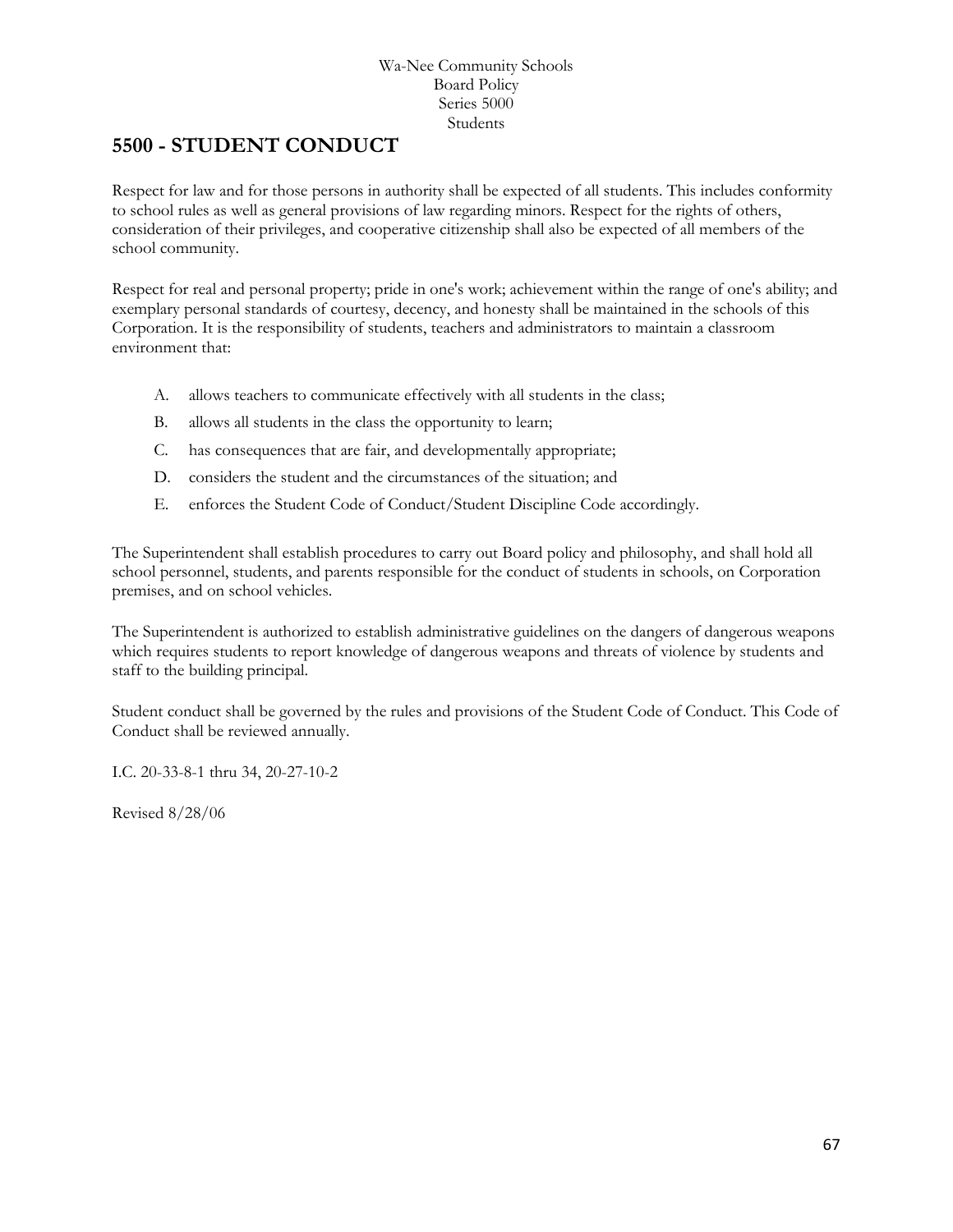### **[5511](http://www.neola.com/wanee-in/search/ag/ag5511.htm) - DRESS AND GROOMING**

The Board recognizes that each student's mode of dress and grooming is a manifestation of personal style and individual preference. The Board will not interfere with the right of students and their parents to make decisions regarding their appearance, except when their choices interfere with the educational program of the schools.

Accordingly, the Superintendent shall establish such grooming guidelines as are necessary to promote discipline, maintain order, secure the safety of students, and provide a healthy environment conducive to academic purposes. Such guidelines shall prohibit student dress or grooming practices which:

- A. present a hazard to the health or safety of the student himself/herself or to others in the school;
- B. interfere with school work, create disorder, or disrupt the educational program;
- C. cause excessive wear or damage to school property;
- D. prevent the student from achieving his/her own educational objectives because of blocked vision or restricted movement.

Such guidelines shall establish the dress requirements for members of the athletic teams, bands, and other school groups when representing the Corporation at a public event.

The Superintendent shall develop administrative guidelines to implement this policy which:

- A. designate the principal as the arbiter of student dress and grooming in his/her building;
- B. invite the participation of staff, parents, and students in the preparation of a dress code which may specify prescribed dress and grooming practices, but may not amplify the rationale of prohibition established by Board policy;
- C. instruct staff members to demonstrate, by example and precept, personal neatness, cleanliness, propriety, modesty, and good sense in attire and appearance;
- D. ensure that all administrative guidelines impose only minimum and necessary restrictions on the exercise of the student's taste and individuality.

Students who violate the foregoing rules will not be admitted to class and may be suspended from school.

I.C. 20-33-8-12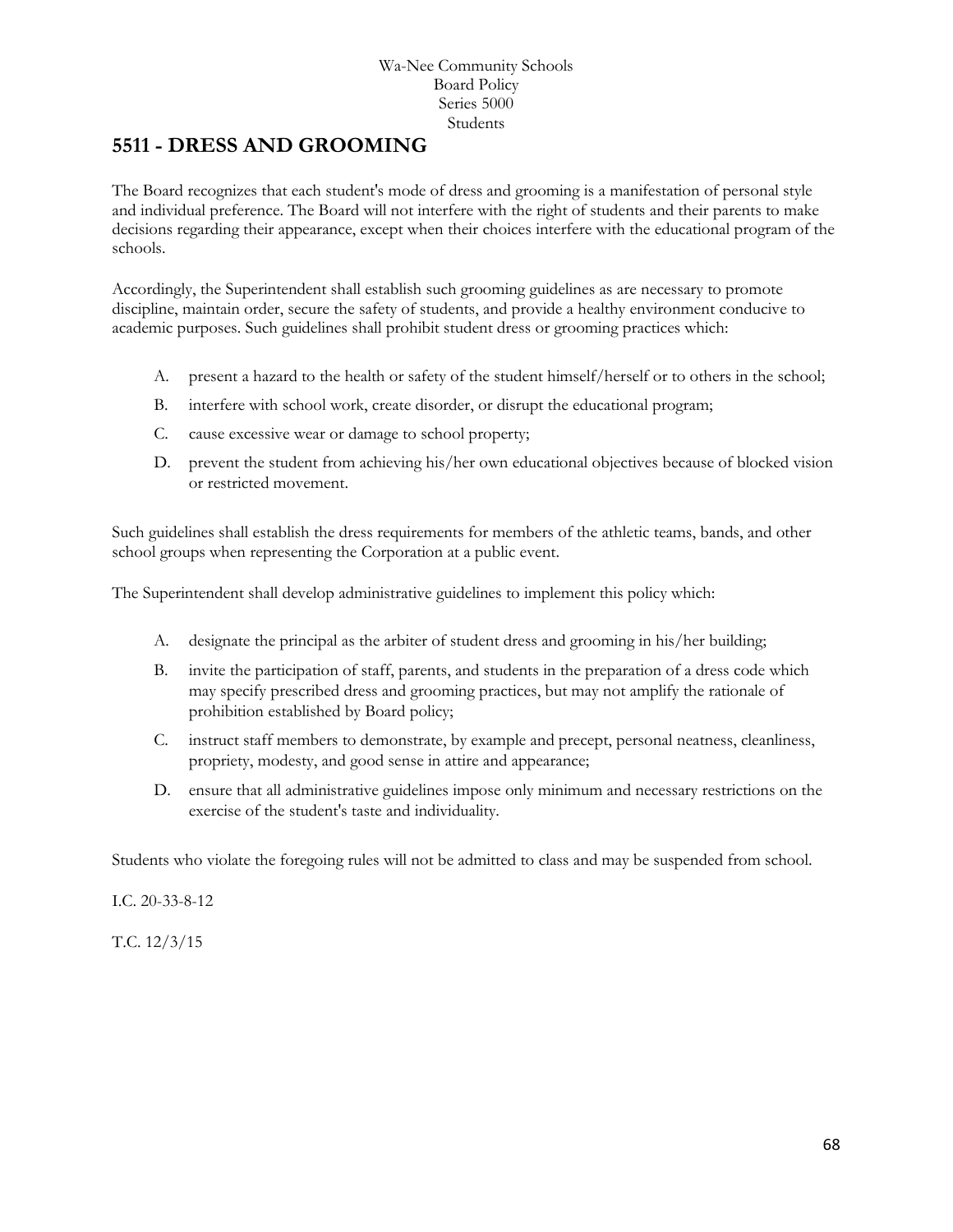## **5512 - USE OF TOBACCO**

The Board recognizes that the use of tobacco presents a health hazard that can have serious consequences both for the user and the nonuser and is, therefore, of concern to the Board.

For purposes of this policy, use of tobacco shall mean all uses of tobacco, including cigar, cigarette, pipe, snuff, or any other matter or substance that contains tobacco, as well as electronic, "vapor," or other substitute forms of cigarettes.

In order to protect students who choose not to use tobacco from an environment that might be harmful to them, the Board prohibits the use and/or possession of tobacco by students at all times within any facility owned or leased or contracted for by the Board. The Board also prohibits the use and/or possession of tobacco anywhere on the campus of any facility owned or leased or contracted for by the Board, including, but not limited to, practice fields, playgrounds, football fields, baseball fields, softball fields, pool areas, soccer fields, tennis courts, and all open areas and will remain in effect at all times. Furthermore, the Board prohibits the use and/or possession of tobacco in all vehicles owned or operated by the Board, including, but not limited to, school buses, special purpose buses, vans, trucks, and cars.

The administration of each school building will take appropriate action in cases involving students who use and/or violate this policy.

I.C. 16-41-37 20 U.S.C. 6081 et seq., 20 U.S.C. 7182

Revised 7/9/12 Revised 10/27/14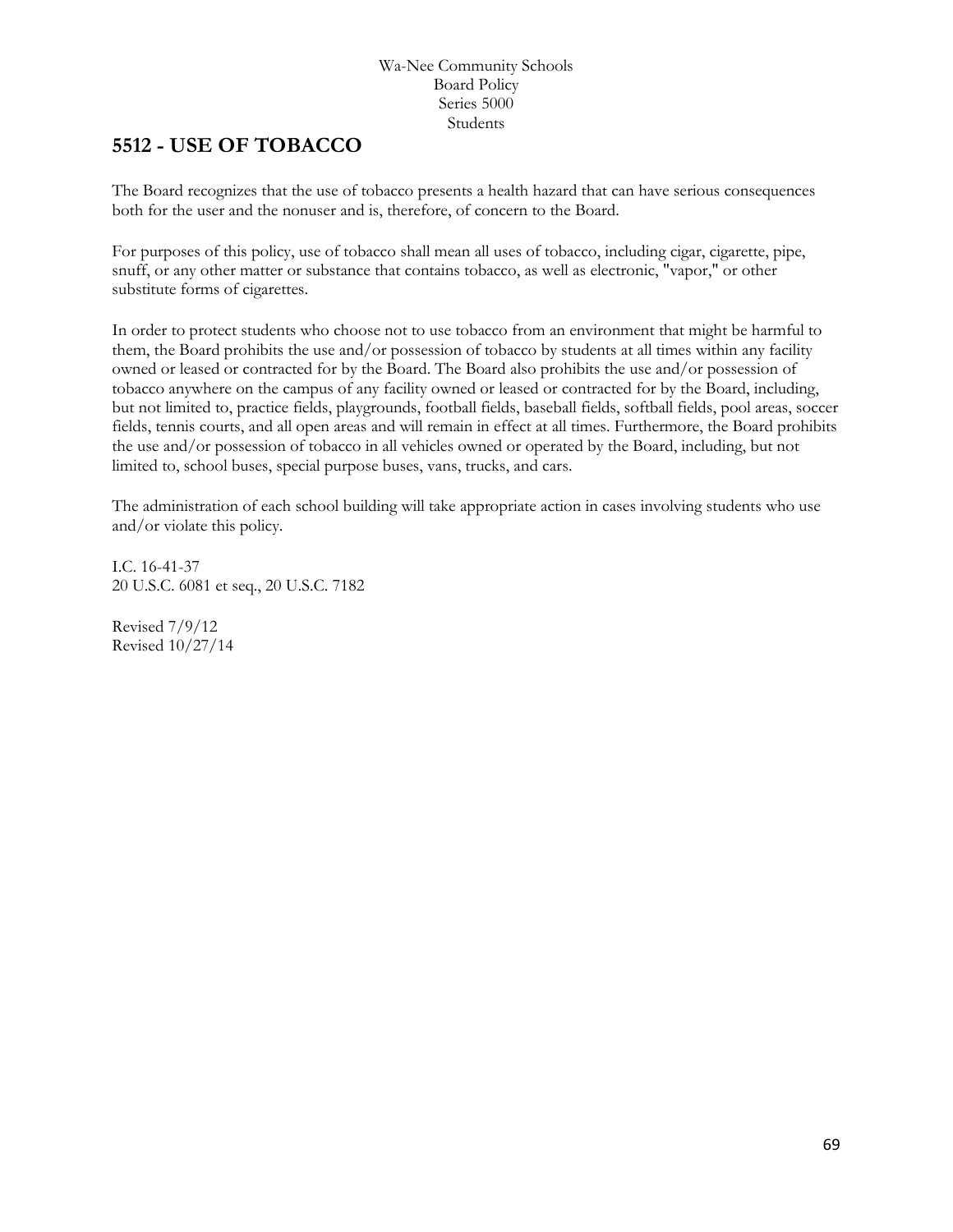## **[5513](http://www.neola.com/wanee-in/search/ag/ag5513.htm) - CARE OF SCHOOL PROPERTY**

Basic to the philosophy of the Board is a respect for the rights of others. Students are urged to exercise this respect in regard to the belongings of others, including school property. Each student should realize that vandalism to school property is costly to repair and is directly related to increased school taxes.

Attempts should be made to teach students respect for property which can be done in connection with the care of textbooks and the use of school materials and equipment.

Students who cause damage to school property shall be subject to disciplinary measures and restitution for damages.

The Board authorizes the recovery of costs related to the loss, damage, or destruction of school equipment, apparatus, musical instruments, library materials, textbooks, and for damage to school buildings.

The Board reserves the right to file a civil action in a court of competent authority against parents of a student who willfully destroys Corporation property.

The Superintendent shall develop procedures to implement this policy which include the requirement that all incidents involving the destruction of property be reported to the Board. The Superintendent may report to the juvenile authorities any student whose damage of school property has been serious or chronic in nature.

I.C. 20-33-5-11

Revised 7/28/03 T.C. 12/3/15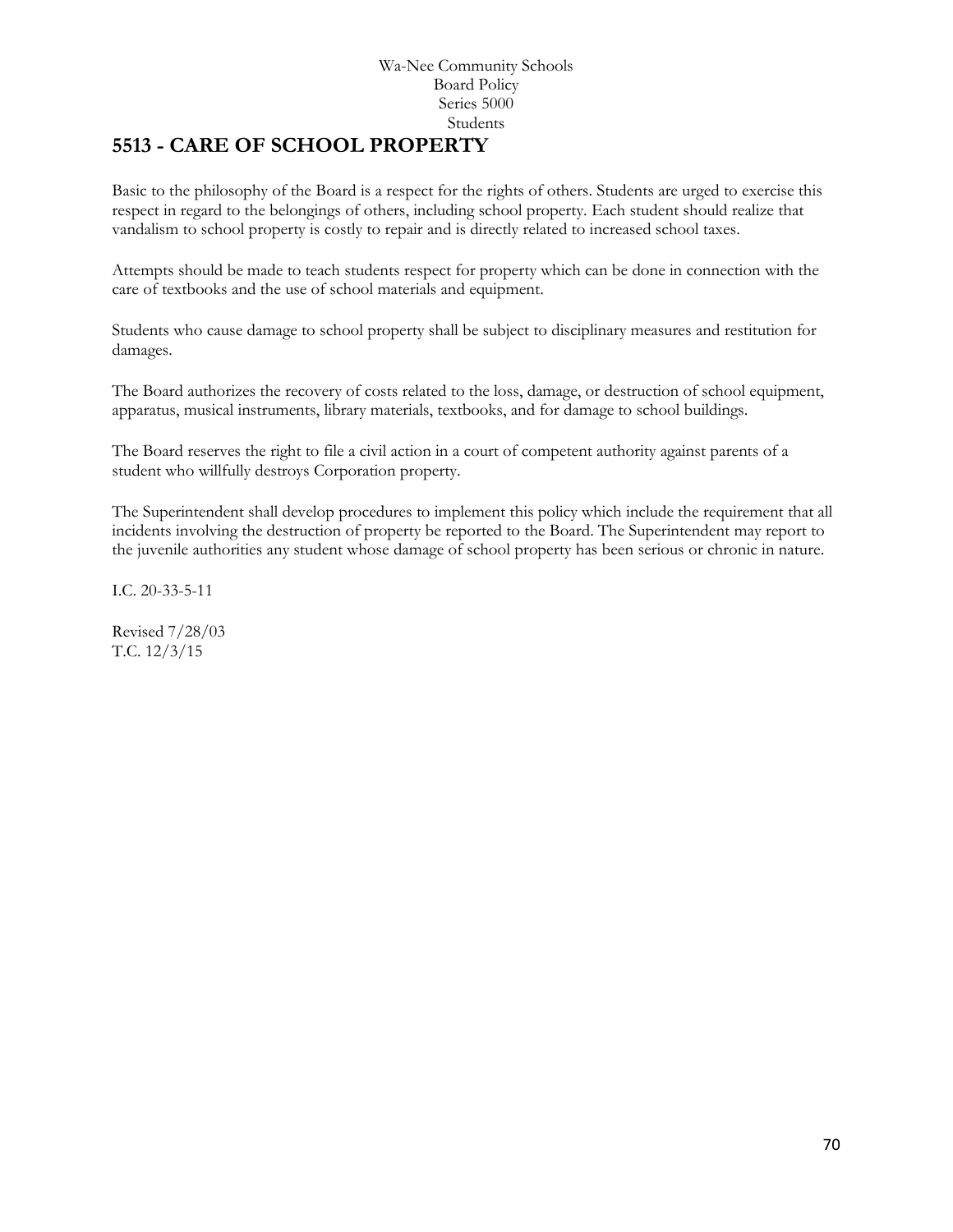### **5514 - STUDENT USE OF BICYCLES**

The Board regards the use of bicycles for travel to and from school by students as an assumption of responsibility on the part of those students; a responsibility in the care of property, in the observation of safety rules; and in the display of courtesy and consideration toward others.

The Board will not be responsible for bicycles which are lost, stolen, or damaged.

The Superintendent shall develop administrative guidelines for the operation and parking of bicycles and shall disseminate those guidelines to all students so affected.

The Superintendent shall establish standards for the granting of permits which shall contain the warning that infraction of rules may result in the revocation of the permit.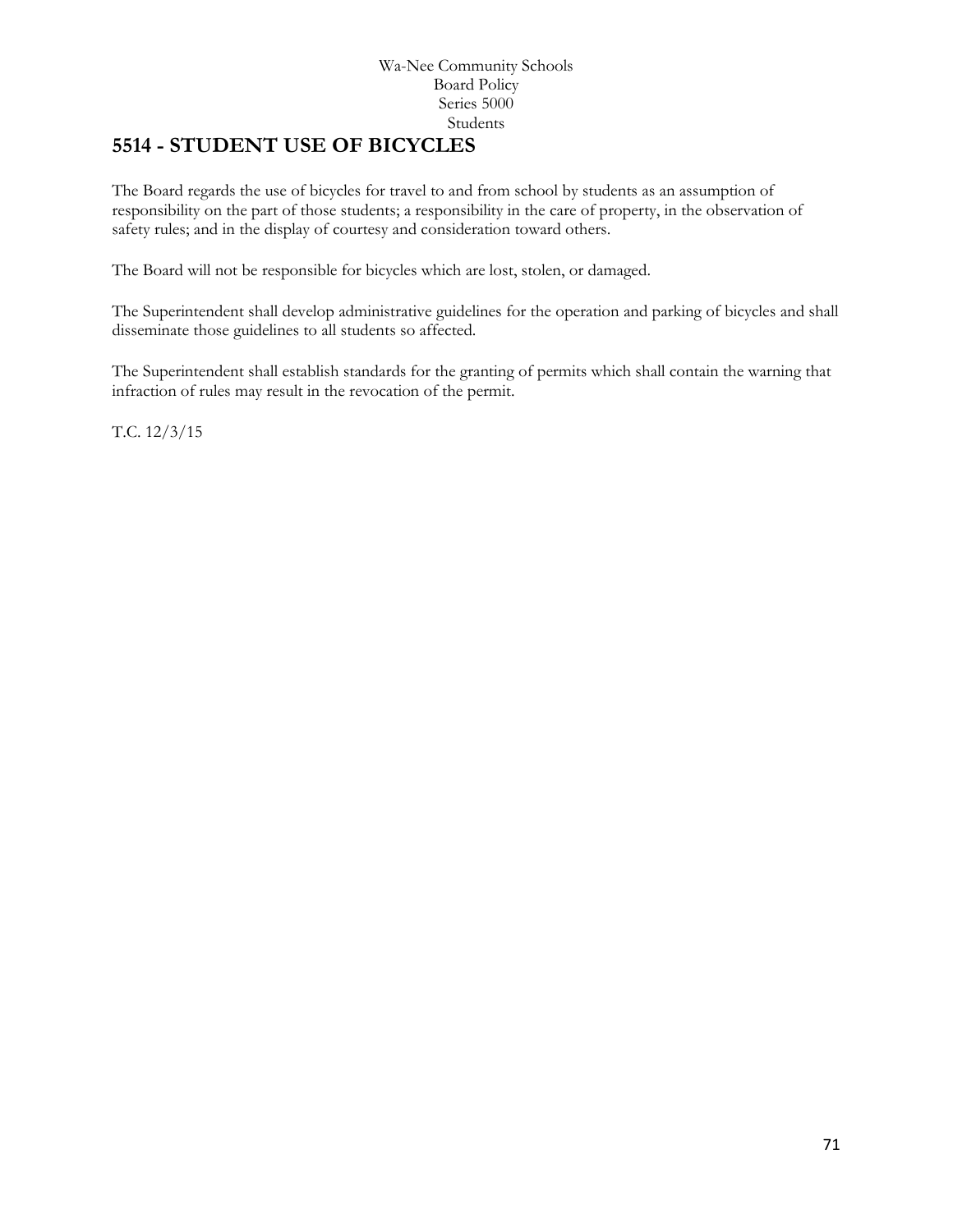### Wa-Nee Community Schools Board Policy Series 5000 Students **5514.01 - STUDENT USE OF MOTOR VEHICLES**

The Board regards the use of motor vehicles for travel to and from school by students as an assumption of responsibility on the part of those students - a responsibility in the care of property; in the observation of safety rules; and in the display of courtesy and consideration toward others.

The Board will permit the use of motor vehicles by students, in accordance with the rules of this Corporation, provided that such students are licensed drivers.

The Board will not be responsible for motor vehicles which are lost, stolen, or damaged.

The Superintendent shall develop administrative guidelines for the operation and parking of motor vehicles and shall disseminate those guidelines to all students so affected.

The Superintendent shall establish standards for the granting of permits which shall contain the warning that infraction of rules may result in the revocation of the permit.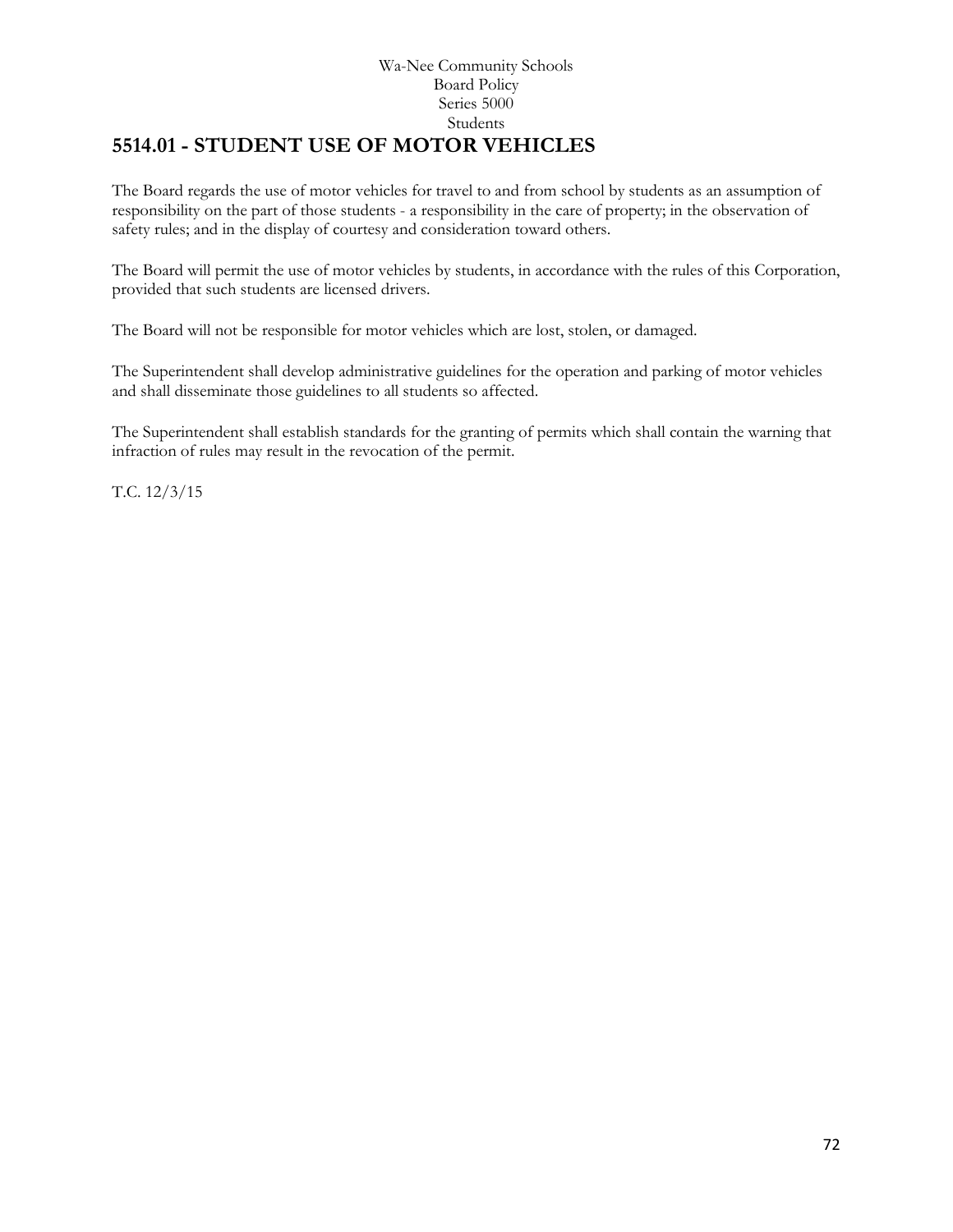## **5516 - STUDENT HAZING**

The Board believes that hazing activities of any type are inconsistent with the educational process and prohibits all such activities at any time in school facilities, on school property, and at any Corporationsponsored event.

Hazing shall be defined for purposes of this policy as performing any act or coercing another, including the victim, to perform any act of initiation into any class, group, or organization that causes or creates a risk of causing mental, emotional, or physical harm. Permission, consent, or assumption of risk by an individual subjected to hazing shall not lessen the prohibitions contained in this policy.

Administrators, faculty members, and other employees of the Corporation shall be alert particularly to possible situations, circumstances, or events which might include hazing. If hazing or planned hazing is discovered, the students involved shall be informed by the discoverer of the prohibitions contained in this policy and shall be ordered to end all hazing activities or planned activities immediately. All hazing incidents shall be reported immediately to the Superintendent. Students, administrators, faculty members, and other employees who fail to abide by this policy may be subject to disciplinary action and may be held personally liable for civil and criminal penalties in accordance with law.

The Superintendent shall distribute this policy to all students and Corporation employees, and shall incorporate it into building, staff, and student handbooks. It shall also be the subject of discussion at employee staff meetings or in-service programs.

I.C. 35-42-2-2

T.C. 12/3/15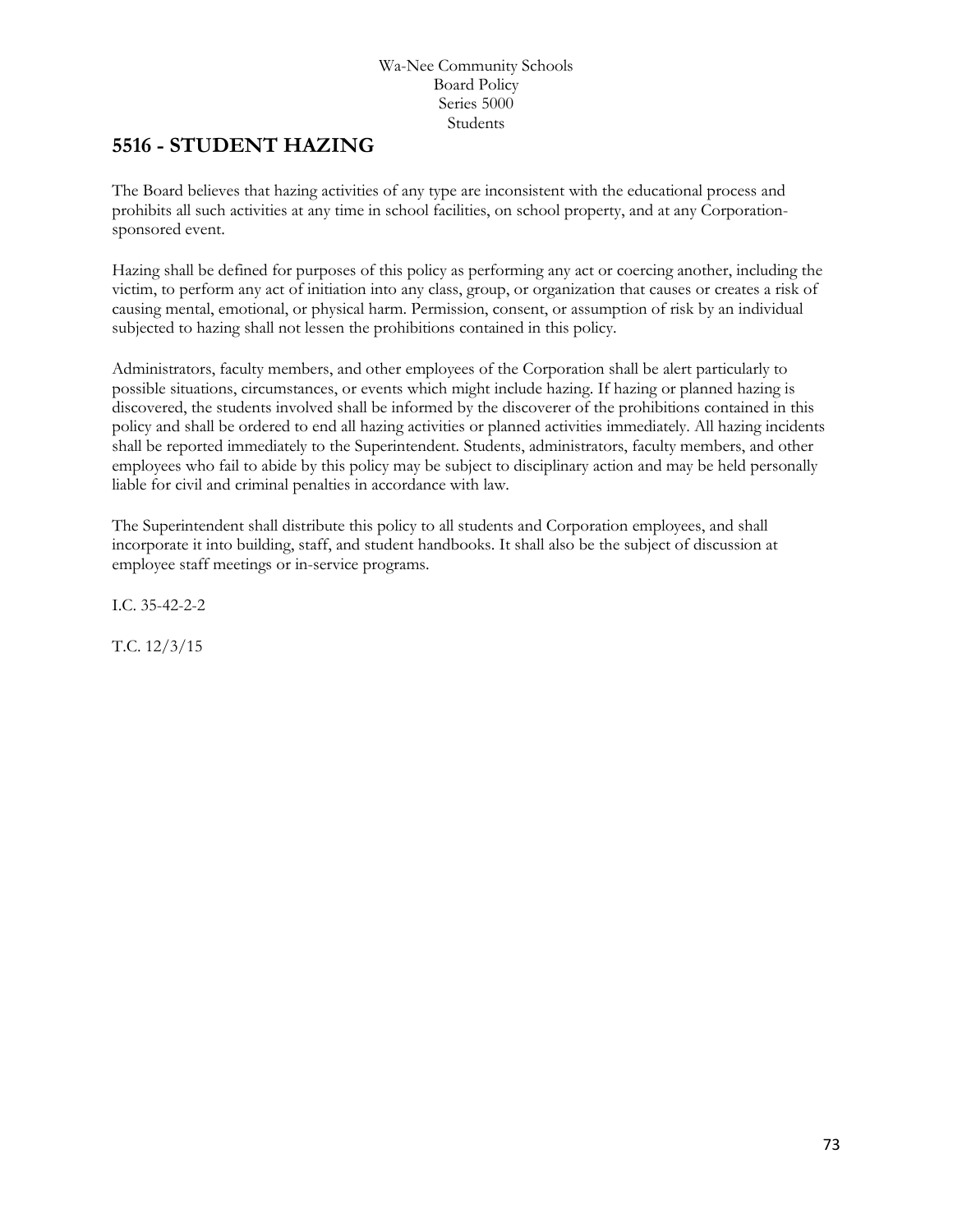# **[5517](http://www.neola.com/wanee-in/search/ag/ag5517.htm) – TITLE IX/DISCRIMINATION COMPLAINT PROCEDURES**

Any person who feels that the school corporation has discriminated against him/her on the basis of sex may use the complaint procedure explained below or may file a complaint directly to the building principal or the Title IX Coordinator of the school corporation. Filing of a complaint or otherwise reporting sexual discrimination will not reflect upon the individual's status nor will it affect future educational or employment opportunities for the individual. The school corporation's sexual harassment grievance procedure must be followed for complaints alleging sexual harassment.

Any employee who feels that the school corporation has discriminated against him/her on the basis of race, color, age, religion, national origin, and disability should use the complaint procedure set out in this policy.

The right of confidentiality will be respected consistent with the school corporation's legal obligations and the necessity to investigate allegations of misconduct and to take corrective action when this conduct has occurred.

## Reporting Sexual Discrimination

All reports of sexual discrimination will be handled in the following manner:

(a) Reports must be in writing on forms supplied by the Corporation (if a verbal complaint is made, the school official should file a written report);

(b) Reports must name the person(s) charged with sexual discrimination and state the facts;

(c) Reports must be presented to the building principal where the alleged conduct took place. The building principal shall inform the Title IX Coordinator of all filed reports;

(d) The building principal who receives a report shall thoroughly investigate the alleged sexual discrimination and attempt to resolve the matter at the building level;

(e) If the building principal cannot resolve the matter or is one of the persons named in the complaint, the complaint should be referred to the Title IX Coordinator. The Title IX Coordinator should investigate the matter and attempt to resolve the complaint.

(f) The report and the results of the investigation will be presented to the superintendent, and then to the Board of School Trustees in executive session by the superintendent; and

(g) The Board of School Trustees will take whatever action it deems appropriate. The name of the complainant will not be released to the public unless required by law.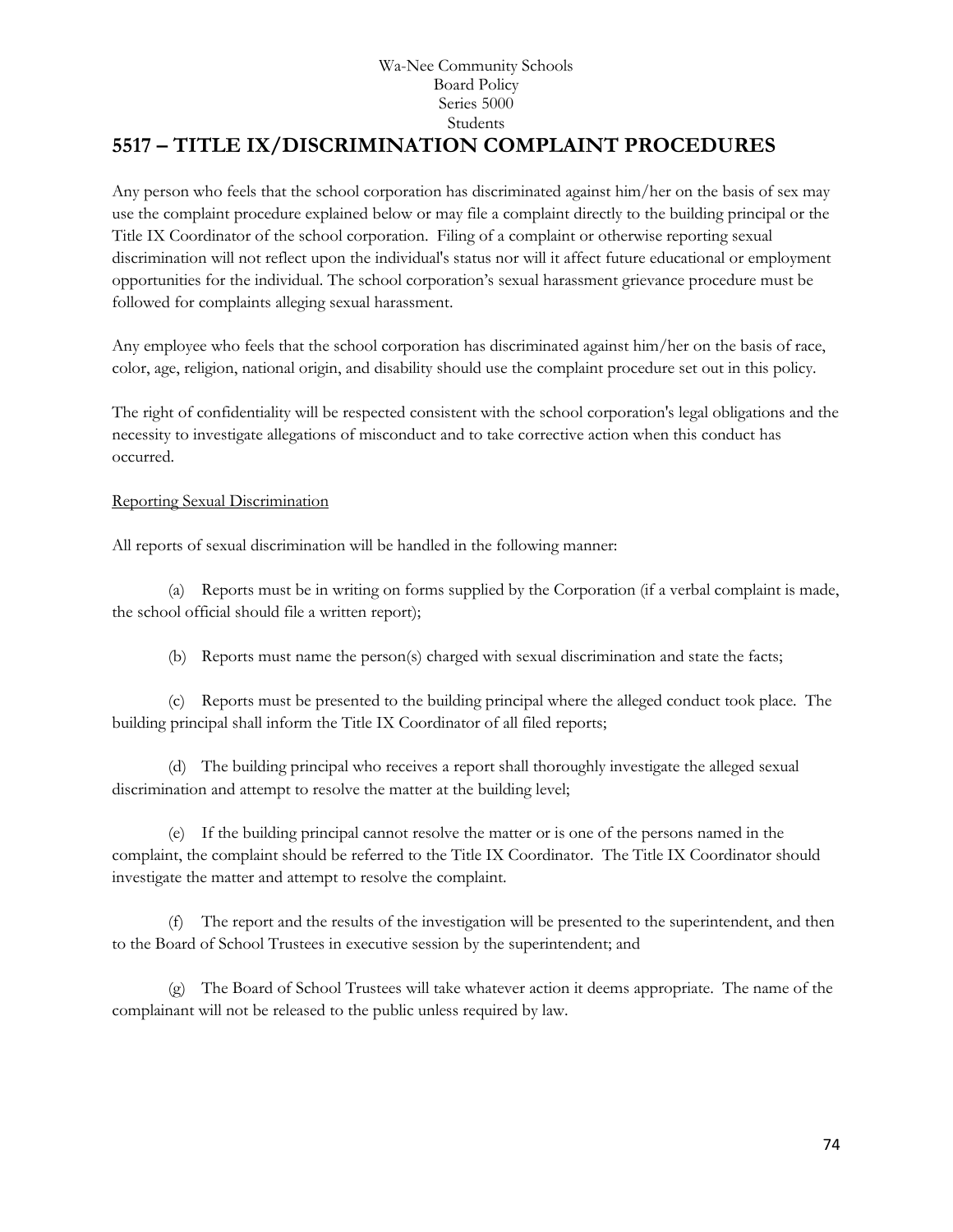## **[5517.01](http://www.neola.com/wanee-in/search/ag/ag5517.01.htm) - BULLYING**

The Board is committed to providing a safe, positive, productive, and nurturing educational environment for all of its students. The Board encourages the promotion of positive interpersonal relations between members of the school community. Bullying behavior toward a student, whether by other students, staff, or third parties, is strictly prohibited and will not be tolerated. This prohibition includes physical, verbal, and psychological abuse as provided herein. The Board will not tolerate any gestures, comments, threats, or actions which cause or threaten to cause bodily harm or personal degradation. Engaging in bullying behavior through the use of data or computer software that is accessed through a computer, computer system or computer network also is prohibited. This policy applies when a student is on school grounds immediately before or during school hours, immediately after school hours, or at any other time when the school is being used by a school group; off school grounds at a school activity, function, or event; traveling to or from school or a school activity, function, or event; or, using property or equipment provided by the school. Additionally, this policy applies regardless of the physical location when:

- A. the individual committing the bullying behavior and any of the intended targets of the bullying behavior are students attending a school within the Corporation; and
- B. the bullying behavior results in a substantial interference with school discipline or an unreasonable threat to the rights of others to a safe and peaceful learning environment.

Bullying as defined in State law means overt, unwanted, repeated acts or gestures, including verbal or written communications or images transmitted in any manner (including digitally or electronically), physical acts committed, aggression, or any other behaviors committed by a student or group of students against another student with the intent to harass, ridicule, humiliate, intimidate, or harm the other student and create for the targeted student an objectively hostile school environment that:

- A. places the targeted student in reasonable fear of harm to the targeted student's person or property;
- B. has a substantially detrimental effect on the targeted student's physical or mental health;
- C. has the effect of substantially interfering with the targeted student's academic performance; or
- D. has the effect of substantially interfering with the targeted student's ability to participate in or benefit from the services, activities, and privileges provided by the school.

This type of behavior is a form of harassment, although it need not be based on any of the legally protected characteristics, such as sex, race, color, national origin, marital status, or disability. It includes, but is not limited to, such behaviors as stalking, intimidation, menacing behavior, coercion, name-calling, taunting, making threats, and hazing. It also includes the use of digital or electronic communications to engage in such behaviors.

However, Indiana law exempts the following from the definition of "bullying":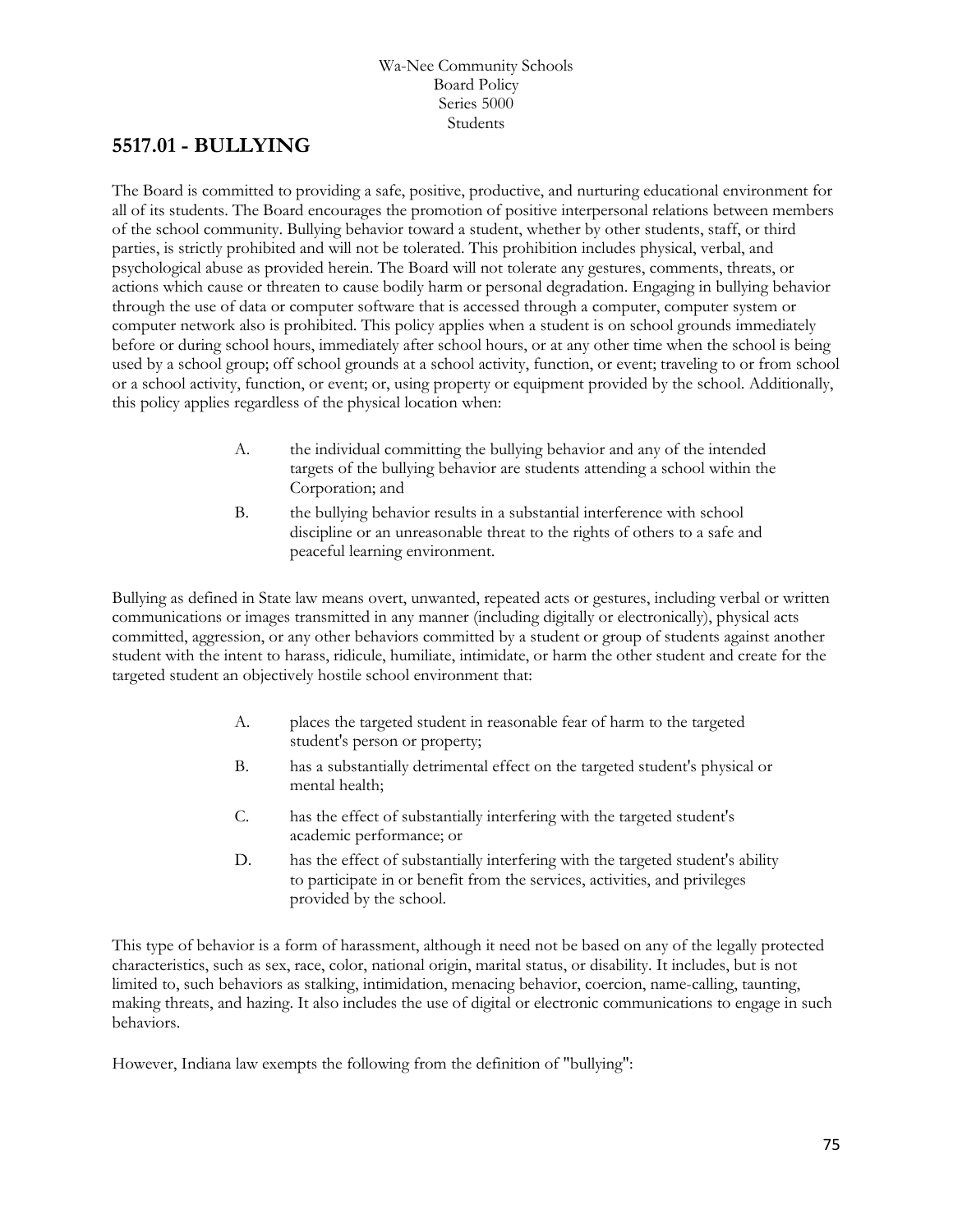- A. Participating in a religious event.
- B. Acting in an emergency involving the protection of a person or property from an imminent threat of serious bodily injury or substantial danger.
- C. Participating in an activity consisting of the exercise of a student's rights protected under the First Amendment to the United States Constitution or Article I, Section 31 of the Constitution of the State of Indiana, or both.
- D. Participating in an activity conducted by a nonprofit or governmental entity that provides recreation, education, training, or other care under the supervision of one or more adults.
- E. Participating in an activity undertaken at the prior written direction of the student's parent.
- F. Engaging in interstate or international travel from a location outside Indiana to another location outside Indiana.

Any student who believes s/he has been or is currently the victim of bullying should immediately report the situation to the building principal or assistant principal or the Superintendent. The student also may report concerns to a teacher or counselor who will be responsible for notifying the appropriate administrator or Board official. This report may be made anonymously. Complaints against the building principal should be filed with the Superintendent. Complaints against the Superintendent should be filed with the Board President. A parent may file a complaint on behalf of a student in the same manner.

Every student is encouraged, and every staff member is required, to report any situation that they believe to be bullying behavior directed toward a student. Reports may be made to those identified above. Staff members who fail to report bullying or who fail to conduct an investigation when assigned that duty are subject to disciplinary action, up to and including discharge.

All complaints about bullying behavior that may violate this policy shall be promptly investigated according to the timeline established by the Superintendent's administrative guidelines.

If, during an investigation of reported acts of bullying and/or harassment, the investigator believes that the reported misconduct may have created a hostile learning environment and may have constituted unlawful discriminatory harassment based on sex, race, color, national origin, religion, or disability, the investigator will report the act of bullying and/or harassment to one (1) of the Compliance Officers so that it may be investigated in accordance with the procedures set forth in Policy **[5517](http://www.neola.com/wanee-in/search/policies/po5517.htm)** - Anti-Harassment.

If the investigator finds an instance of bullying behavior has occurred, prompt and appropriate action or responses shall be taken to address the bullying behavior wherever it occurs including, as appropriate, disciplinary action, up to and including expulsion for students, discharge for employees, exclusion for parents, guests, volunteers, and contractors, and removal from any official position and/or a request to resign for Board members. Bullying acts shall be reported to law enforcement officials immediately upon determining that a report to law enforcement is necessary.

The parents of the targeted student and the reported bully shall be notified of the alleged bullying incident at the beginning of the investigation, the findings of the investigation at the conclusion of the investigation, and, as appropriate, any remedial action that has been or will be taken to the extent disclosure is permitted by law. In addition to discipline, remedial action may include support services for the targeted student and bullying education for the bully, among other actions.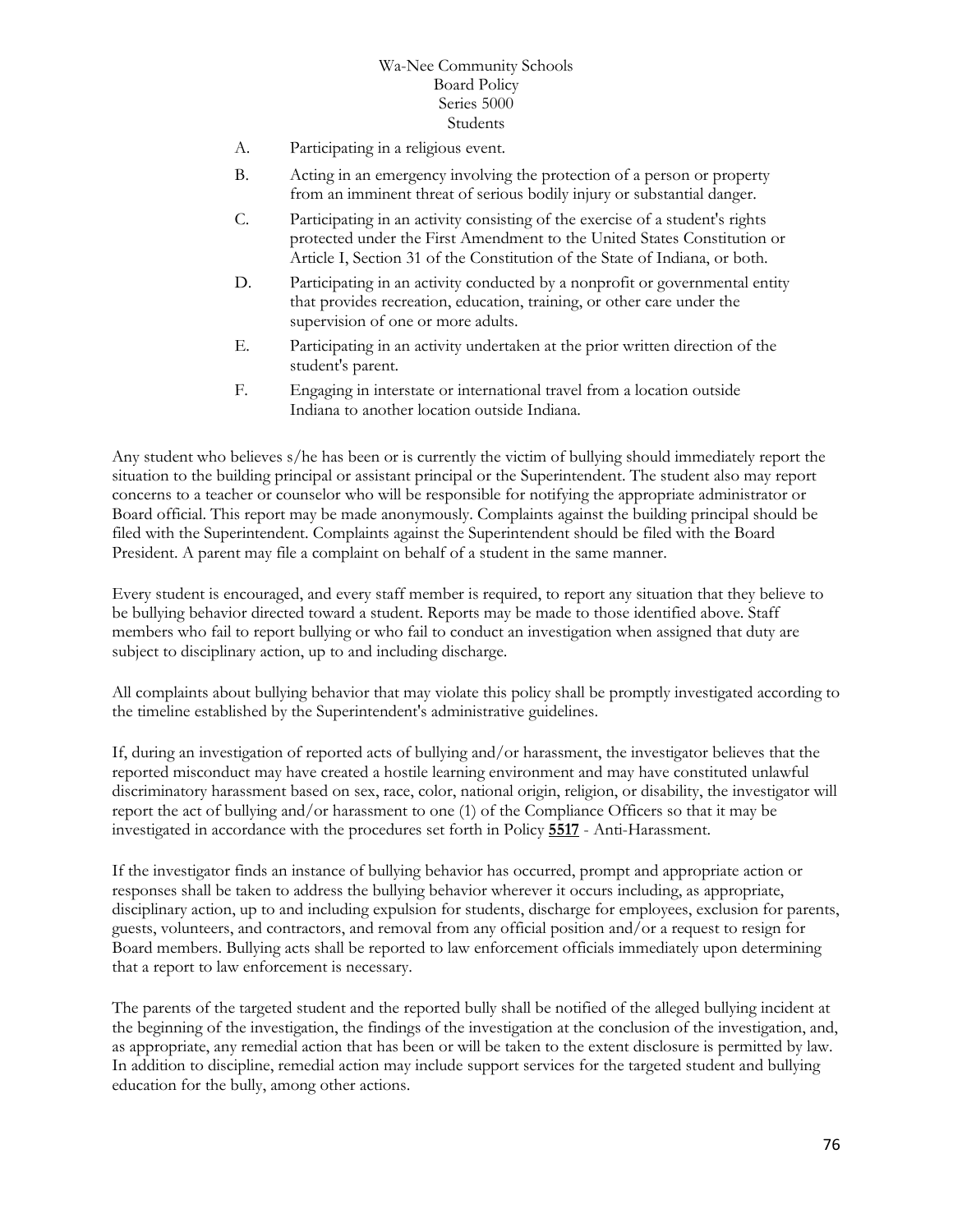Retaliation against any person who reports, is thought to have reported, files a complaint, or otherwise participates in an investigation or inquiry concerning allegations of bullying is prohibited and will not be tolerated. Such retaliation shall be considered a serious violation of Board policy and independent of whether a complaint is substantiated. Suspected retaliation should be reported in the same manner as bullying. Making intentionally false reports about bullying for the purpose of getting someone in trouble is similarly prohibited and will not be tolerated. Retaliation and making intentionally false reports may result in disciplinary action as indicated above.

For a definition of and instances that could possibly be construed as hazing, consult Policy **[5516](http://www.neola.com/wanee-in/search/policies/po5516.htm)**.

## **Confidentiality**

To the extent appropriate and/or legally permitted, confidentiality will be maintained during the investigation process. However, a proper investigation will, in some circumstances, require the disclosure of names and allegations.

#### **Safe School Committee**

In accordance with State law, there shall be a *Safe School Committee* in each school within this Corporation (see Policy **[8400](http://www.neola.com/wanee-in/search/policies/po8400.htm)** - School Safety).

The Superintendent is directed to develop administrative guidelines to implement this policy. Guidelines shall include reporting and investigative procedures, as needed. The complaint procedure established by the Superintendent shall be followed.

I.C. 5-2-10.1, 20-20-8-8, 20-30-5-5.5, 20-33-8-0.2, 20-33-8-13.5, 20-34-6-1

Revised 4/28/14 T.C. 12/3/15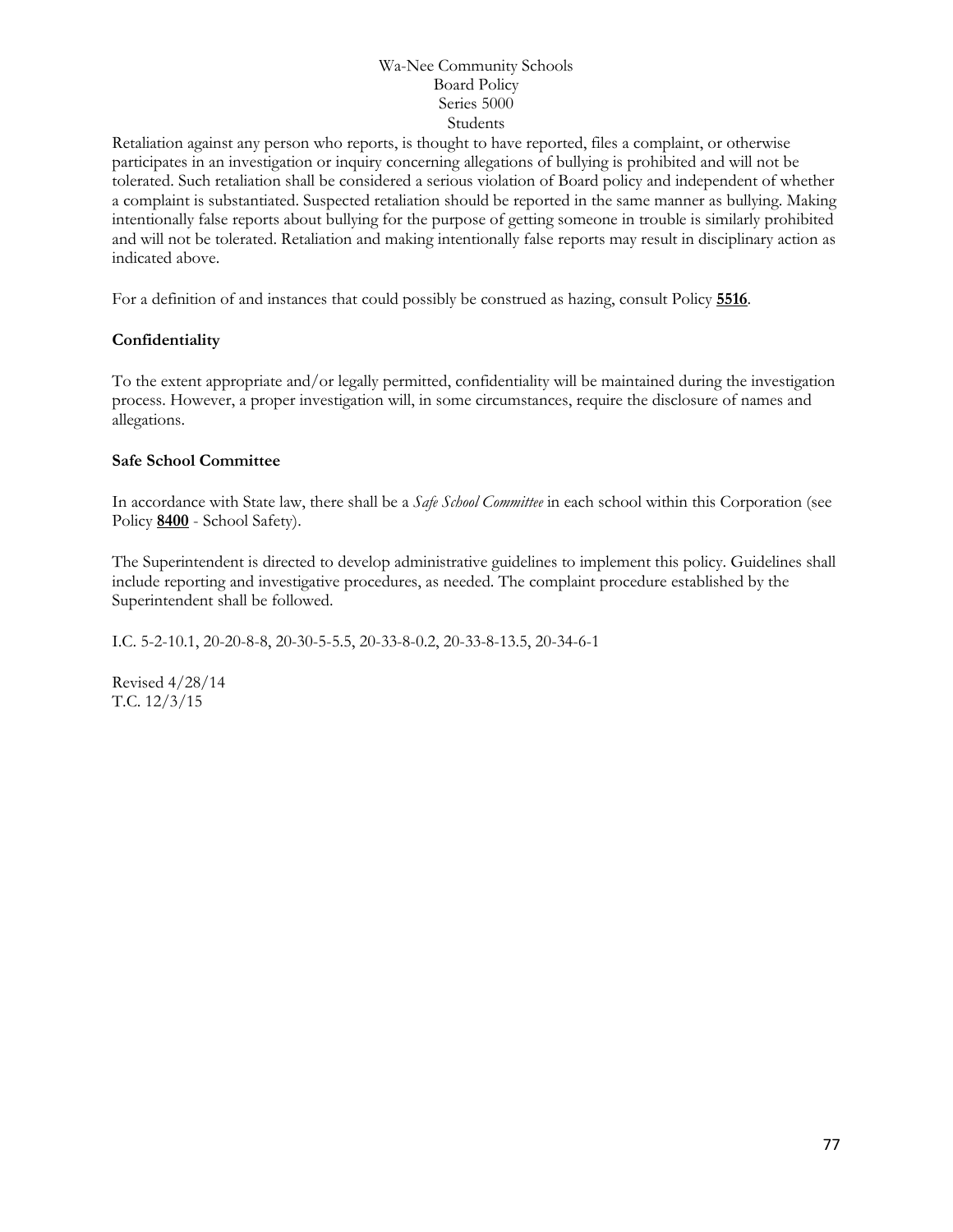# **5517.03 – SEXUAL HARASSMENT GRIEVANCE PROCEDURE**

## **I. Policy Statement**

It is the policy of Wa-Nee Community Schools to maintain a learning and working environment that is free from sexual harassment.

It shall be a violation of this policy for any employee of the School Corporation to harass another employee or student through unwelcome conduct or communications of a sexual nature as defined in Section II. It shall also be a violation of this policy for students to harass other students through unwelcome conduct or communication of a sexual nature as defined in Section II. The use of the term "employee" also includes nonemployees and volunteers who work subject to the control of school authorities.

The School Corporation will promptly:

- 1. investigate all complaints, written or verbal, of sexual harassment taken place at school or any school-sponsored activity within the United States;
- 2. take appropriate action to stop any harassment;
- 3. take appropriate action against any student or school employees who violates this policy; and
- 4. take any other action reasonably calculated to end and prevent further harassment of school employees or students.

The Title IX Coordinator is the person designated by the School Board to receive complaints of harassment and oversee the investigation of those complaints as described in this policy.

The Title IX Coordinator may be contacted at:

Mrs. Gretchen Thomas [gthomas@wanee.org](mailto:gthomas@wanee.org) 574-773-3131 1300 North Main Street Nappanee, IN 46550

The School Board will prominently display the contact information for the Title IX Coordinator and this policy on its website and in each student and employee handbook.

Applicants for admission and employment, students, parents or legal guardians, employees, and all unions or professional organizations holding collective bargaining or professional agreements with the School Board will be notified of the name or title, office address, electronic mail address, and telephone number of the Title IX Coordinator. The notification must also include the School Board does not discriminate on the basis of sex in its education program or activity, it is required by Title IX not to discriminate in such a manner, the requirement not to discriminate extends to admission and employment, and inquiries about the application of Title IX may be referred to the Title IX Coordinator, the Assistant Secretary for Civil Rights of the United States Department of Education, or both.

#### **II. Definitions**

Prohibited Conduct

*Harassment Based on Sex*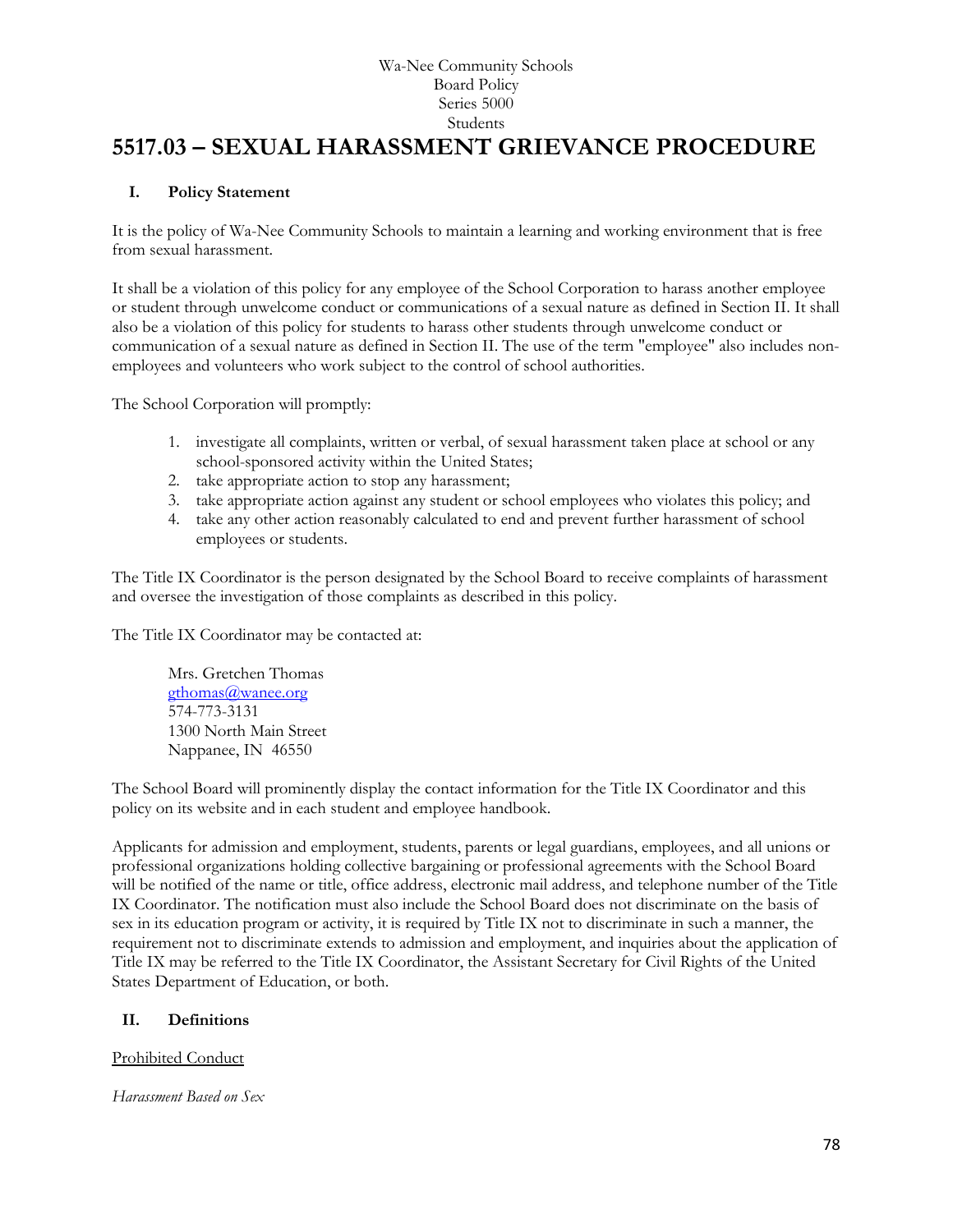"Sexual harassment" means conduct on the basis of sex that satisfies one or more of the following:

- 1. an employee of the School Corporation conditioning the provision of an aid, benefit, or service of the School Corporation on an individual's participation in unwelcome sexual conduct;
- 2. unwelcome conduct determined by a reasonable person to be so severe, pervasive, and objectively offensive that it effectively denies a person equal access to the School Corporation's education program or activity; or
- 3. "sexual assault" as defined in 20 U.S.C.  $\{1092(f)(6)(A)(v), "dating violence" as defined in 34$ U.S.C.  $\{(12291(a)(10),\text{``domestic violence''} \text{ as defined in 34 U.S.C. } \{(12291(a)(8),\text{ or ``stalking''} \text{ as } \text{``statking''} \text{ as } \text{``statking''} \text{ as } \text{``statking''} \text{ as } \text{``statking''} \text{ as } \text{``statking''} \text{ as } \text{``statking''} \text{ as } \text{``statating''} \text{ as } \text{``statating''} \text{ as } \text{``statating''} \text{ as } \text{``statating''} \text{ as } \text{``statating''} \text{ as } \text{``statating''} \$ defined in 34 U.S.C. § 12291(a)(30).

#### *Types of Sexual Harassment*

Sexual harassment consists of unwelcome sexual advances, requests for sexual favors, and other inappropriate verbal or physical conduct of a sexual nature when made by any employee to a student, when made by any employee to another employee, or when made by any student to another student when:

- 1. Submission to such conduct is made either explicitly or implicitly a term or condition of an individual's employment or education.
- 2. Submission to or rejection of such conduct by an individual is used as a basis for academic or employment decisions affecting that individual.
- 3. Such conduct has the purpose or effect of unreasonably interfering with an individual's academic or professional performance or creating an intimidating, hostile, or offensive employment or educational environment.
- 4. Denial of an employment or educational opportunity of others occurs directly because an employee or a student submits to unwelcome requests for sexual favors made by a supervisor or teacher which results favorably for that employee or student.
- 5. Such conduct is engaged in by volunteers and/or non-employees over which the school corporation has some degree of control of their behavior while on school property.

#### *Unwelcome Conduct of a Sexual Nature*

- 1. Conduct of a sexual nature may include verbal or physical sexual advances and/or comments regarding physical or personality characteristics of a sexual nature.
- 2. Verbal or physical conduct of a sexual nature constitutes sexual harassment when the allegedly harassed employee has indicated, by his or her conduct or verbal objection, that it is unwelcome.
- 3. In the situation involving sexual harassment by an adult of an elementary student, unwelcomeness of the harassment is presumed and is not a factor to be considered.
- 4. An employee who has initially welcomed such conduct by active participation must give specific notice to the alleged harasser that such conduct is no longer welcome for any such subsequent conduct to be deemed unwelcome.

#### *Examples of Sexual Harassment*

Sexual harassment may include but is not limited to the following:

- 1. Verbal harassment or abuse.
- 2. Repeated remarks to a person with sexual or demeaning implications.
- 3. Unwelcome touching.
- 4. Pressure for sexual activity.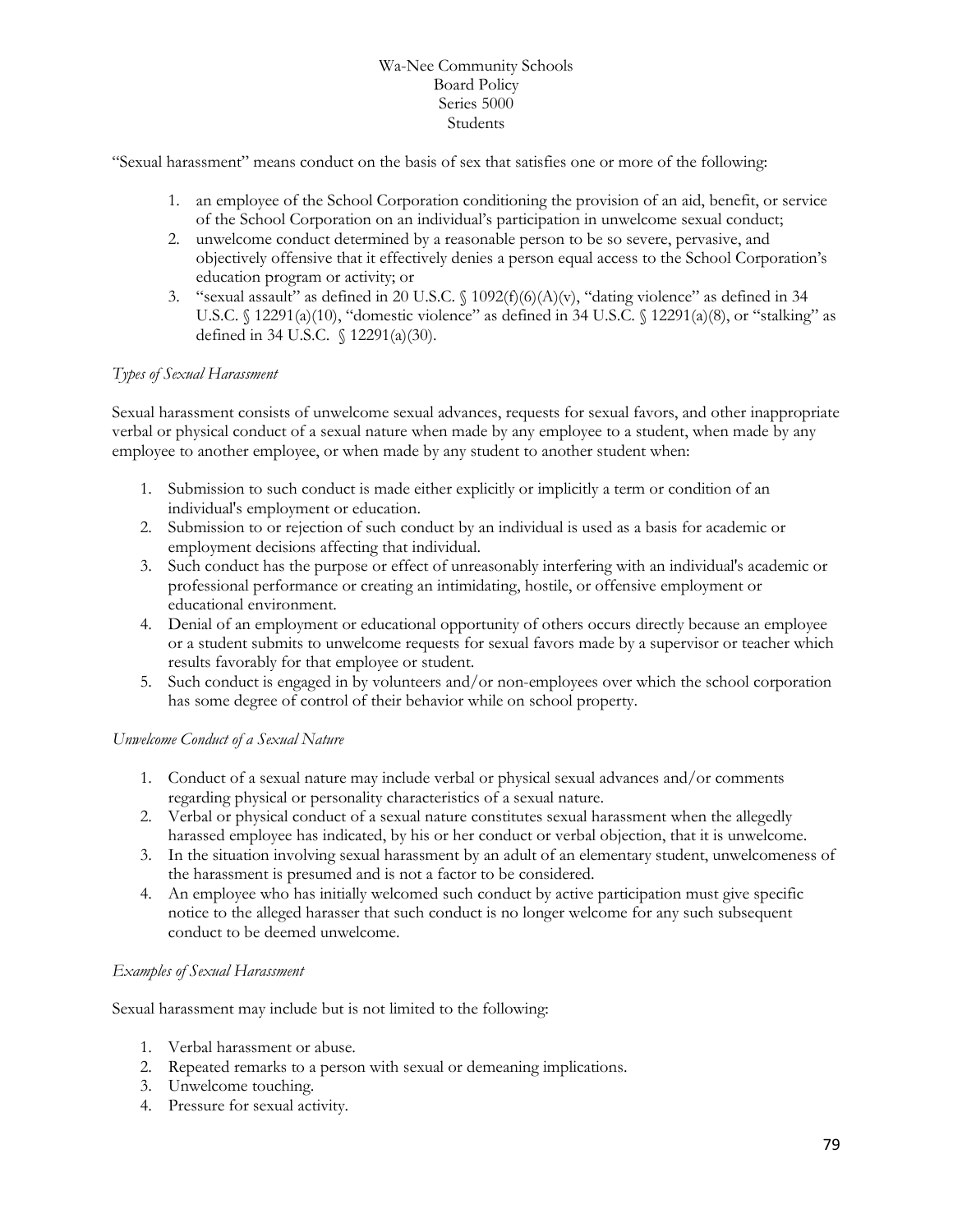5. Suggesting or demanding sexual involvement accompanied by implied or explicit threats concerning one's grades, job, promotion, and/or salary increase.

## **III. Complaint Procedures**

#### Report

Any student or school employee who believes he or she has been the victim of sexual harassment prohibited by this policy by a student, a school employee, or a third party should report the alleged harassment to the Title IX Coordinator or any school employee. The alleged harassment should be reported as soon as possible, and the report generally should be made within fifteen (15) school days of the occurrence.

Any student who has knowledge of conduct which may constitute sexual harassment should report such conduct to the Title IX Coordinator or any school employee. Any school employee who has notice that a student or a school employee may have been a victim of sexual harassment shall immediately report the alleged harassment to the Title IX Coordinator. Any complaint that involves the Title IX Coordinator should be reported to the superintendent. Oral or written reports are acceptable.

The complaint, the identity of the person allegedly harassed, and the alleged harasser will be disclosed only to the extent necessary to fully investigate the complaint and only when such disclosure is required or permitted by law. Additionally, a person allegedly harassed who wishes to remain anonymous shall be advised that such confidentiality may limit the School Corporation's ability to fully respond to the complaint.

After receiving a complaint, the Title IX Coordinator makes an initial determination whether the allegations may be sexual harassment prohibited by this policy. If the allegations are deemed as such, the Title IX Grievance Process below must be followed.

#### **Definitions**

"Actual knowledge" means notice of sexual harassment or allegations of sexual harassment prohibited by this policy to the Title IX Coordinator or any school official who has authority to institute corrective measures or to any school employee.

"Complainant" means an individual who is alleged to be the victim of conduct that could constitute sexual harassment prohibited by this policy.

"Formal complaint" means a document filed by a complainant or signed by the Title IX Coordinator alleging sexual harassment prohibited by this policy and requesting the allegation be investigated. A formal complaint may be filed with the Title IX Coordinator in person, by mail, or by electronic mail. When the Title IX Coordinator signs a formal complaint, the Title IX Coordinator is not a party to the formal complaint. The allegations in a formal complaint must be investigated. In response to a formal complaint, the Title IX Grievance Process set out in this policy must be followed.

"Respondent" means an individual who has been reported to be the perpetrator of conduct that could constitute sexual harassment prohibited by this policy.

"Supportive measures" means non-disciplinary, non-punitive individualized services offered as appropriate, as reasonably available, and without fee or charge to the complainant or the respondent before or after the filing of a formal complaint or where no formal complaint has been filed. Such measures are designed to restore or preserve equal access to the School Board's education program or activity without unreasonably burdening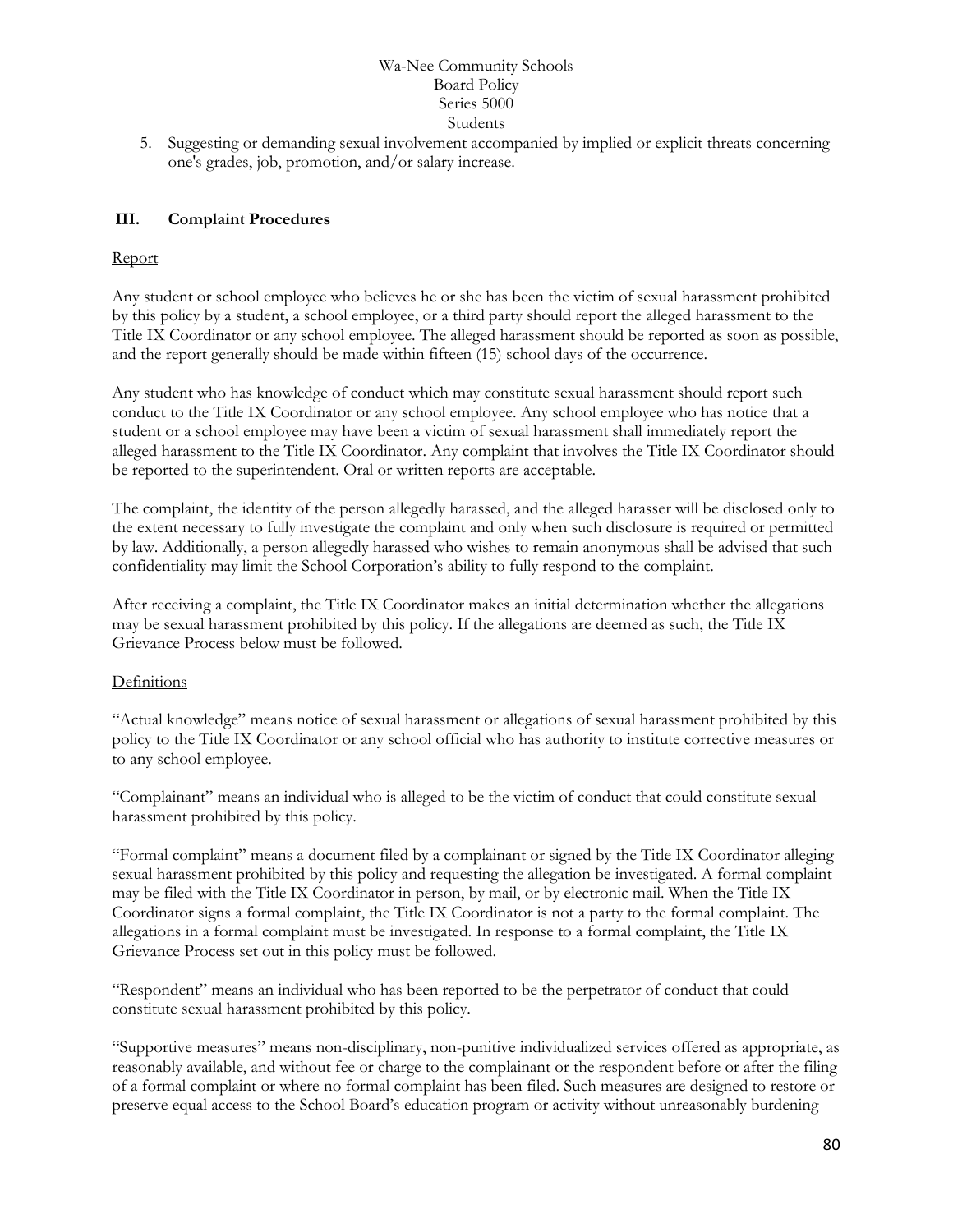the other party, including measures designed to protect the safety of all parties or the educational environment or deter sexual harassment. Supportive measures may include counseling, extensions of deadlines or other course-related adjustments, modifications of work or class schedules, mutual restrictions on contact between the parties, changes in work locations, leaves of absence, increased security or monitoring of school property, and other similar measures. Any supportive measures provided are confidential, to the extent that maintaining such confidentiality does not impair the ability to provide supportive measures. The Title IX Coordinator is responsible for coordinating the effective implementation of supportive measures.

#### Title IX Grievance Process

Any person may report sexual harassment (whether or not the person reporting is the victim of conduct that could constitute sexual harassment), in person, by mail, by telephone, or by electronic mail, using the contact information listed for the Title IX Coordinator or by any other means that results in the Title IX Coordinator receiving the person's verbal or written report. Such a report may be made at any time, including nonbusiness hours, by using the telephone number or electronic mail address, or by mail to the address listed for the Title IX Coordinator.

The Title IX Coordinator will promptly contact the complainant to discuss the availability of supportive measures, consider the complainant's wishes with respect to supportive measures, inform the complainant of the availability of supportive measures with or without the filing of a formal complaint, and explain the process for filing a formal complaint.

Complainants and respondents will be treated equitably by offering supportive measures to a complainant and by following this grievance process before the imposition of any disciplinary sanctions or other actions that are not supportive measures against a respondent.

This process does not preclude a respondent from being removed from the education program or activity on an emergency basis, provided that an individualized safety and risk analysis determines that an immediate threat to the physical health or safety of any student or other individual arising from the allegations of sexual harassment justifies removal and that the respondent is provided with notice and an opportunity to challenge the decision immediately following the removal.

This process does not preclude an employee who is a respondent from being placed on administrative leave during the grievance process.

This grievance process treats complainants and respondents equitably by providing remedies to a complainant where a determination of responsibility for sexual harassment has been made against the respondent, and by following this process before the imposition of any disciplinary sanctions or other actions that are not supportive measures against a respondent. Remedies are designed to restore or preserve equal access to education programs or activities.

The respondent is presumed not responsible for the alleged conduct until a determination regarding responsibility is made at the conclusion of the grievance process.

All relevant evidence is evaluated objectively. Credibility determinations are not based on a person's status as a complainant, respondent, or witness.

Any Title IX Coordinator, investigator, or decision makers may not have a conflict of interest or bias for or against complainants or respondents generally or an individual complainant or respondent.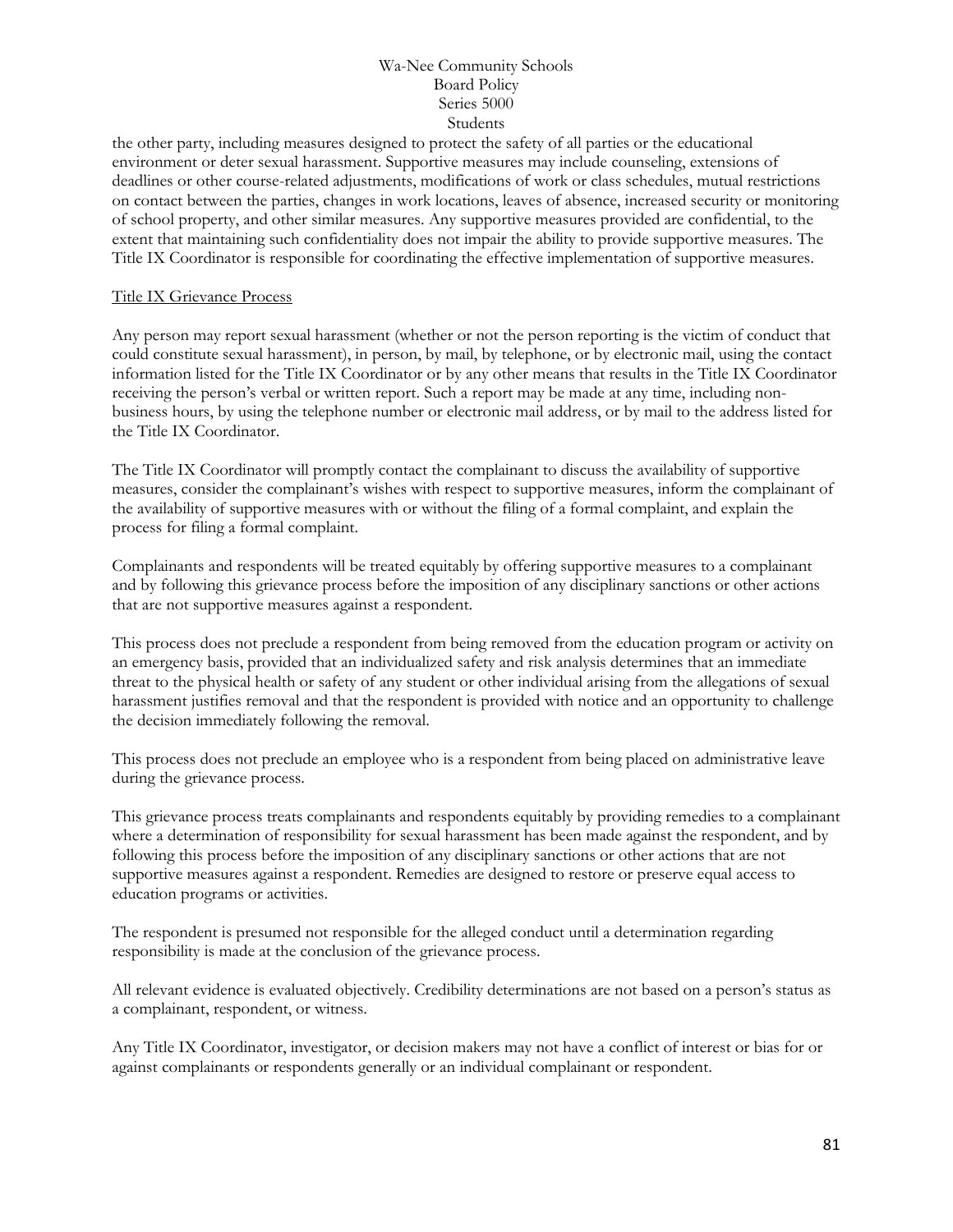Title IX Coordinators, investigators, and decision makers must receive training on the definition of sexual harassment, the scope of the School Board's education program or activity, how to conduct an investigation and grievance process including appeals, and how to serve impartially, including by avoiding prejudgment of the facts at issue, conflicts of interest, and bias. Decision makers are required to receive training on issues of relevance of questions and evidence, including when questions and evidence about the complainant's sexual predisposition or prior sexual behavior are not relevant. Investigators are required to receive training on issues of relevance in order to create investigative reports that fairly summarize relevant evidence.

A finding of responsibility may result in any disciplinary action up to and including expulsion for students or dismissal of employees.

The standard of evidence used to determine responsibility is a preponderance of the evidence.

This grievance process does not allow, rely upon, or otherwise use questions or evidence that constitute, or seek disclosure of, information protected under a legally recognized privilege unless the person holding such privilege has waived the privilege.

#### Notice of Allegations

On receipt of a formal complaint, the Title IX coordinator gives the following written notice to the parties:

- 1. notice of the grievance process, and
- 2. notice of the allegations of sexual harassment potentially constituting sexual harassment, including sufficient details known at the time. Sufficient details shall include the identities of the parties involved in the incident, if known, the conduct allegedly constituting sexual harassment, and the date and location of the alleged incident, if known. This notice must be given with sufficient time to prepare a response before any initial interview.

The written notice must also include:

- 1. a statement the respondent is presumed not responsible for the alleged conduct and that a determination regarding responsibility is made at the conclusion of the grievance process;
- 2. information the parties may have an advisor of their choice, and may inspect and review evidence; and
- 3. information about any provisions in the School Board's code of conduct or other policies that prohibit knowingly making false statements or knowingly submitting false information during the grievance process.

If, in the course of an investigation, the investigator decides to investigate allegations about the complainant or respondent that are not included in the notice previously provided, notice of the additional allegations must be provided to the parties whose identities are known.

#### Dismissal of Formal Complaint

A formal complaint or any allegations therein must be dismissed if the conduct alleged in the complaint

- 1. would not constitute sexual harassment prohibited by this policy even if proved,
- 2. did not occur in the School Board's education program or activity, or
- 3. did not occur against a person in the United States.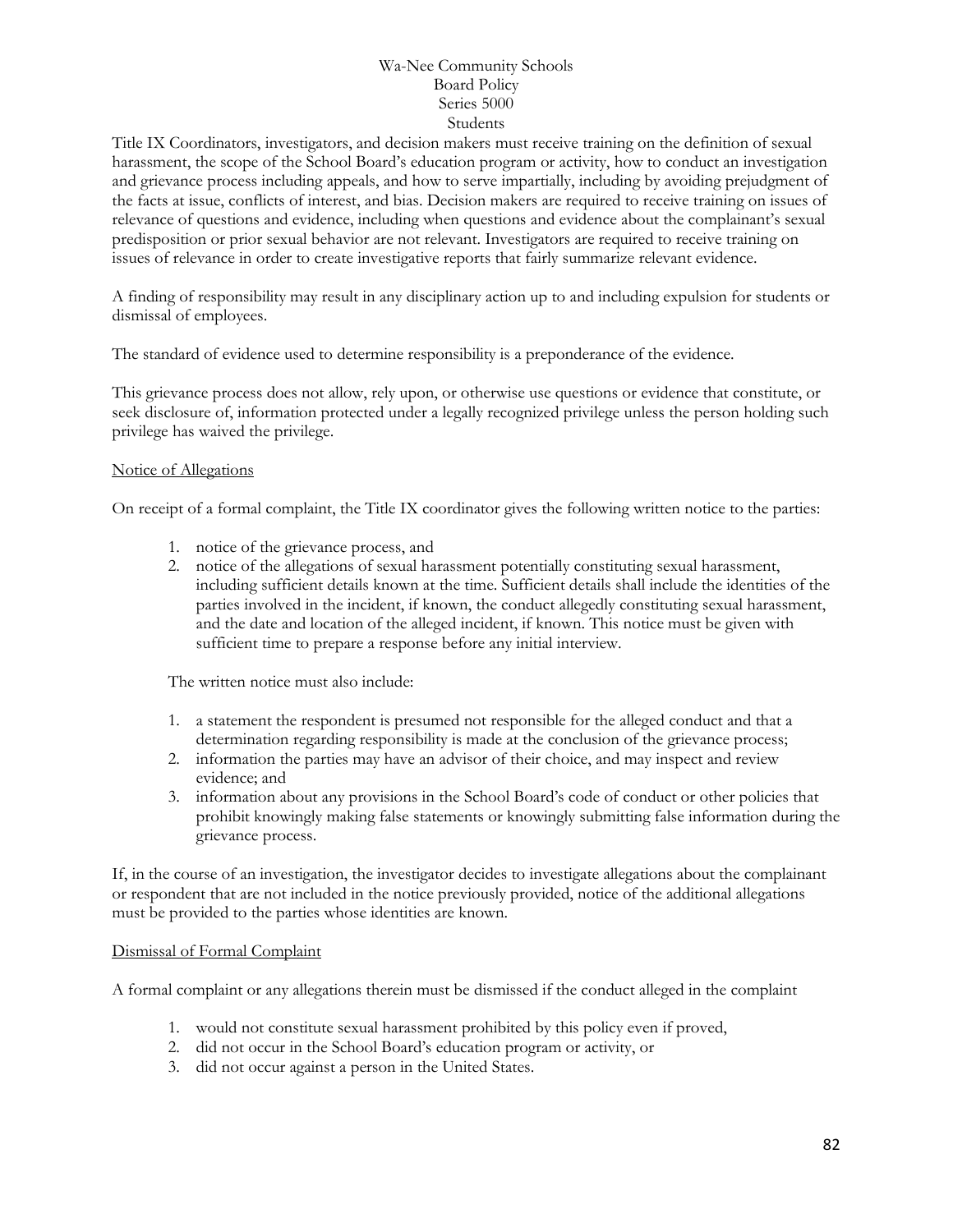Such a dismissal does not preclude action under another provision of the School Board's code of conduct or policy.

A formal complaint or any allegations therein may be dismissed if at any time during the investigation:

- 1. a complainant notifies the Title IX Coordinator in writing that the complainant would like to withdraw the formal complaint or any allegations therein;
- 2. the respondent is no longer enrolled or employed by the School Board; or
- 3. specific circumstances prevent the School Board from gathering evidence sufficient to reach a determination as to the formal complaint or allegations therein.

#### Investigation of Formal Complaint

When investigating a formal complaint and throughout the grievance process, the burden of proof and the burden of gathering evidence sufficient to reach a determination regarding responsibility is on the School Corporation and not the parties. A party's records that are made or maintained by a physician, psychologist, or other recognized professional or paraprofessional acting in the professional's or paraprofessional's capacity, or assisting in that capacity, and which are made and maintained in connection with the provision of treatment to the party will not be accessed, considered, disclosed or otherwise used without the voluntary, written consent of the party's parent, or the party if the party is an eligible student, to do so for this grievance procedure if such records are required as part of the investigation or determination of responsibility.

The parties will have an equal opportunity to present witnesses, including fact and expert witnesses, and any inculpatory and exculpatory evidence.

The ability of the parties to discuss the allegations under investigation or to gather and present relevant evidence is not restricted.

The parties have the same opportunities to have others present during any grievance proceeding, including the opportunity to be accompanied to any related meeting or proceeding by the advisor of their choice, who may be an attorney. The choice or presence of advisor for either the complainant or respondent is not limited in any meeting or grievance proceeding.

Any party whose participation is invited or expected is provided written notice of the date, time, location, participants, and purpose of all investigative interviews or other meetings with sufficient time for the party to prepare to participate.

The investigator must provide both parties an equal opportunity to inspect and review any evidence obtained as part of the investigation that is directly related to the allegations raised in a formal complaint, including the evidence which will not be relied upon in reaching a determination regarding responsibility and inculpatory or exculpatory evidence whether obtained from a party or other source, so that each party can meaningfully respond to the evidence prior to the conclusion of the investigation.

Prior to the completion of the investigative report, the investigator must send to each party and the party's advisor, if any, the evidence subject to inspection and review in an electronic format or a hard copy, and the parties must have at least 10 days to submit a written response, which the investigator must consider prior to completion of the investigative report.

The investigator shall write an investigative report that fairly summarizes relevant evidence and, at least 10 days prior to the time a determination regarding responsibility is made, send to each party and the party's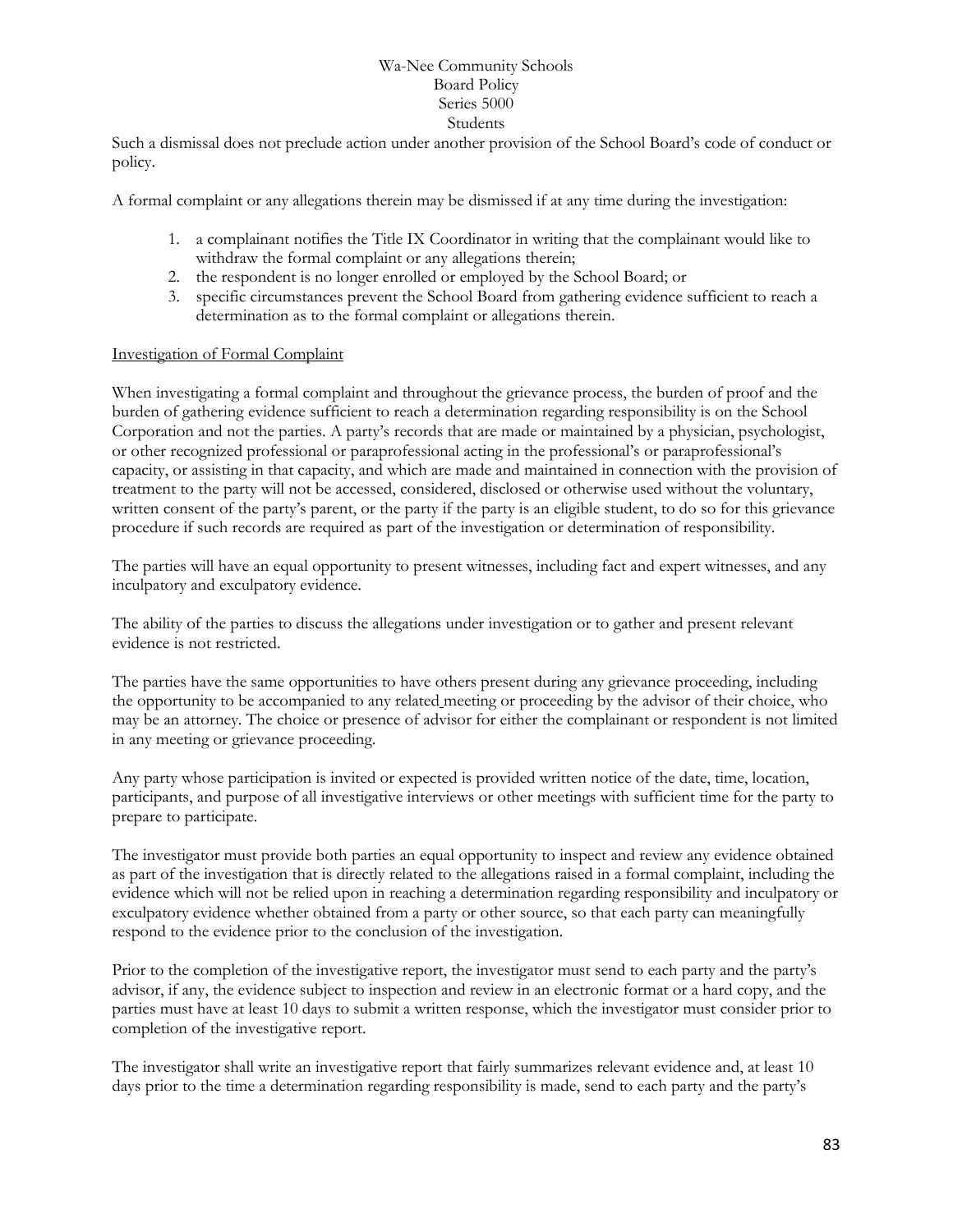advisor, if any, the investigative report in an electronic format or a hard copy, for their review and written response.

The investigative report will be provided to the parties and the decision maker within 35 days from the date the formal complaint is filed.

After the investigator has sent the investigative report to the parties and before reaching a determination regarding responsibility, the decision maker must afford each party the opportunity to submit written, relevant questions the party wants to be asked of any party or witness, provide each party with the answers, and allow for additional, limited follow-up questions from each party. Questions and evidence about the complainant's sexual predisposition or prior sexual behavior are not relevant, unless such questions and evidence about the complainant's prior sexual behavior are offered to prove that someone other than the respondent committed the conduct alleged by the complainant, or if the questions and evidence concern specific incidents of the complainant's prior sexual behavior with respect to the respondent and are offered to prove consent. The decision maker must explain to the party proposing the question of any decision to exclude a question as not relevant.

#### Determination Regarding Responsibility

The decision maker, who is not the same person as the Title IX Coordinator or the investigator, must issue a written determination regarding responsibility.

The written determination must include the following:

- 1. identification of the allegations potentially constituting sexual harassment prohibited by this policy;
- 2. a description of the procedural steps taken from the receipt of the formal complaint through the determination, including any notifications to the parties, interviews with parties and witnesses, site visits, and methods used to gather other evidence;
- 3. findings of fact supporting the determination;
- 4. conclusions regarding the application of the School Board's code of conduct or other policy provisions to the facts;
- 5. a statement of, and rationale for, the result as to each allegation, including a determination regarding responsibility, any disciplinary actions recommended against the respondent, and whether remedies designed to restore or preserve equal access to the School Board's education program or activity will be provided to the complainant; and
- 6. the procedures and permissible bases for the complainant and respondent to appeal.

A determination of responsibility decision will be issued within 10 working days from the date the investigative report is submitted to the decision maker.

The decision maker must provide the written determination regarding responsibility to the parties simultaneously.

The Title IX Coordinator is responsible for the effective implementation of any remedies.

#### Appeals

Either party may appeal within 5 working days from the date the written determination regarding responsibility is given to the parties.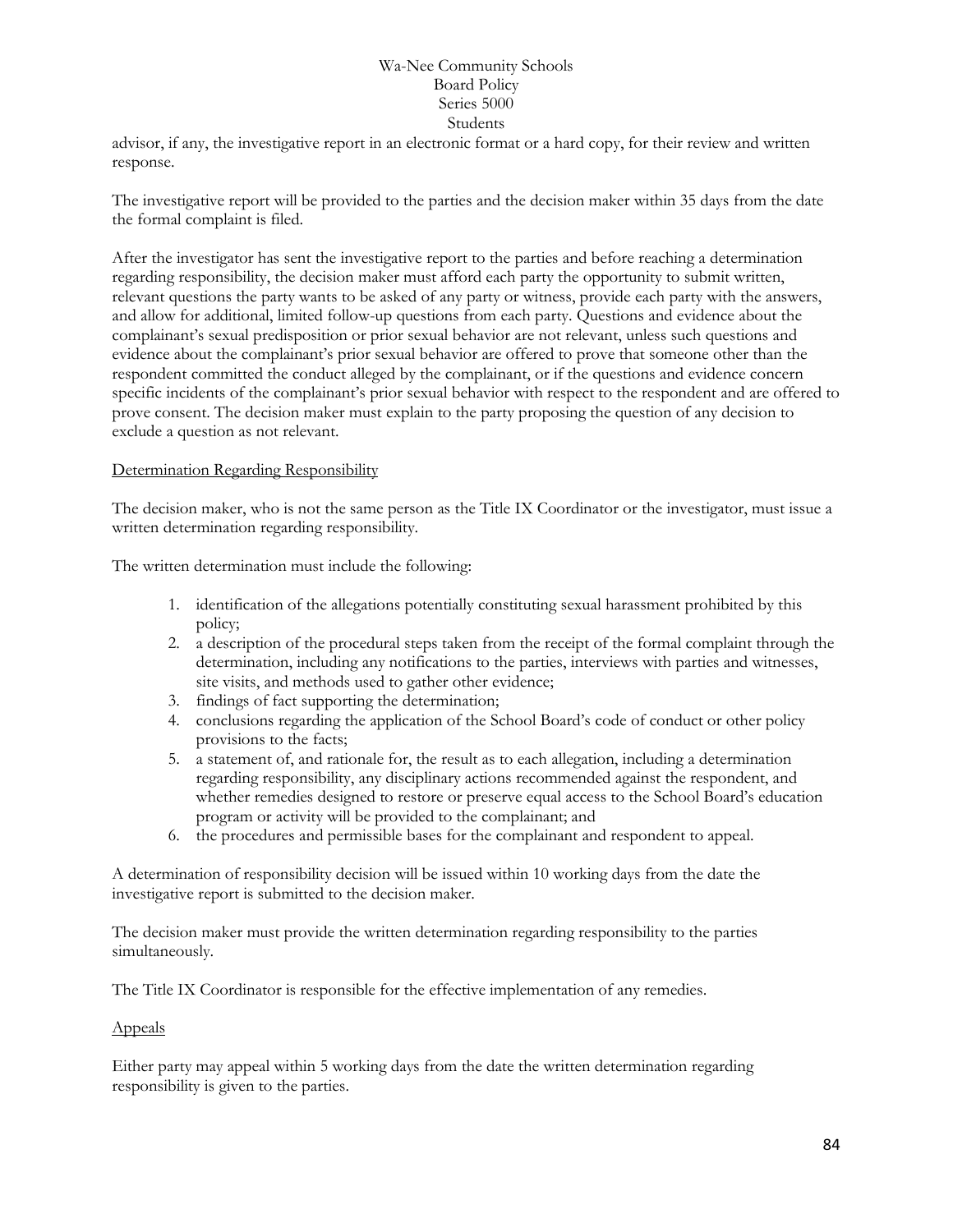Either party may appeal from a determination regarding responsibility or a dismissal of a formal complaint or any allegations therein, on the following bases:

- 1. procedural irregularity that affected the outcome of the matter;
- 2. new evidence that was not reasonably available at the time the determination regarding responsibility or dismissal was made, that could affect the outcome of the matter; and
- 3. the Title IX Coordinator, investigator, or decision-maker had a conflict of interest or bias for or against complainants or respondents generally or the individual complainant or respondent that affected the outcome of the matter.

Notification of appeal must be given in writing to the Title IX Coordinator.

For all appeals, the Title IX Coordinator will

- 1. notify the other party in writing when an appeal is filed and implement appeal procedures equally for both parties;
- 2. ensure the decision maker for the appeal is not the same person as the decision maker that reached the determination regarding responsibility or dismissal, the investigator, or the Title IX Coordinator; and
- 3. ensure the decision maker for the appeal complies with the standards outlined in this policy.

The appeal decision maker will

- 1. give both parties a reasonable, equal opportunity to submit a written statement in support of, or challenging, the outcome;
- 2. review the evidence gathered by the investigator, the investigator's report, and the decision maker's written decision;
- 3. issue a written decision describing the result of the appeal and the rationale for the result; and
- 4. provide the written decision simultaneously to both parties and the Title IX Coordinator.

Any appeal will be resolved with 15 calendar days from the filing of the appeal.

The determination regarding responsibility becomes final if an appeal is filed on the date the parties are provided with the written determination of the result of the appeal or if an appeal is not filed, the date on which an appeal would no longer be considered timely.

Temporary delays of the grievance process or the limited extension of time frames for good cause with written notice to the complainant and the respondent of the delay or extension and the reasons for the action are permitted. Good cause may include considerations such as the absence of a party, a party's advisor, or a witness; disciplinary processes required by law or School Board policy; or the need for language assistance or an accommodation of disabilities.

#### **Recordkeeping**

The School Board will maintain for a period of seven years records of:

- 1. each investigation of allegations of sexual harassment prohibited by this policy including any determination regarding responsibility and any audio or audiovisual recording or transcript, any disciplinary sanctions imposed on the respondent, and any remedies provided to the complainant designed to restore or preserve equal access to School Board's education program or activity;
- 2. any appeal and the result of the appeal; and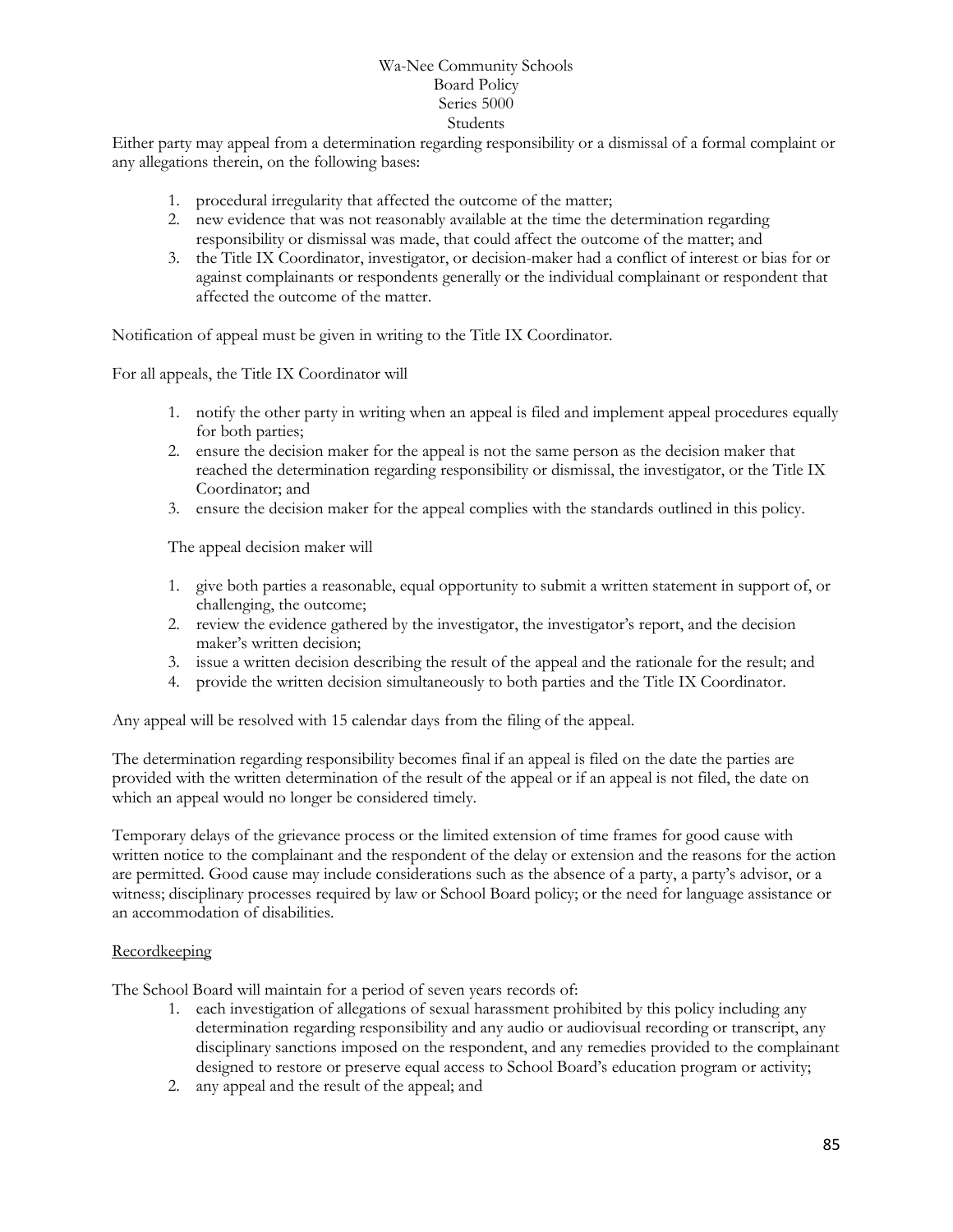3. all materials used to train Title IX Coordinators, investigators, decision makers, and any person who facilitates an informal resolution process. These materials will also be made available on the School Corporation's website.

For each response required under this policy and federal law, the School Board must create, and maintain for a period of seven years, records of any actions, including any supportive measures, taken in response to a report or formal complaint of sexual harassment prohibited by this policy. In each instance, the School Board will document the basis for its conclusion that its response was not deliberately indifferent, and document it has taken measures designed to restore or preserve equal access to its education program or activity. If the School Board does not provide a complainant with supportive measures, then it must document the reasons why such a response was not clearly unreasonable in light of the known circumstances.

## **IV. Retaliation**

Retaliation against students or school employees who report harassment or participate in any related proceedings is prohibited. The school corporation shall take appropriate action against students or school employees who retaliate against any student or school employee who reports alleged harassment or participates in related proceedings. The Title IX Coordinator will inform persons who make complaints, who are the subject of complaints, and who participate in investigations of how to report any subsequent retaliatory actions.

## **V. False Charges**

Students or school employees who knowingly make false charges of harassment shall be subject to disciplinary action as well as any civil or criminal legal proceedings.

Legal Refs: 20 U.S.C. §§ 1681-1688. 42 U.S.C. §§ 2000d-2000d-7. 42 U.S.C. §§ 2000e-2000e-17. 42 U.S.C. § 2000ff-1. 34 C.F.R. 106.2, 106.8,106.9, 106,30, 106.44, 106.45, 106.71.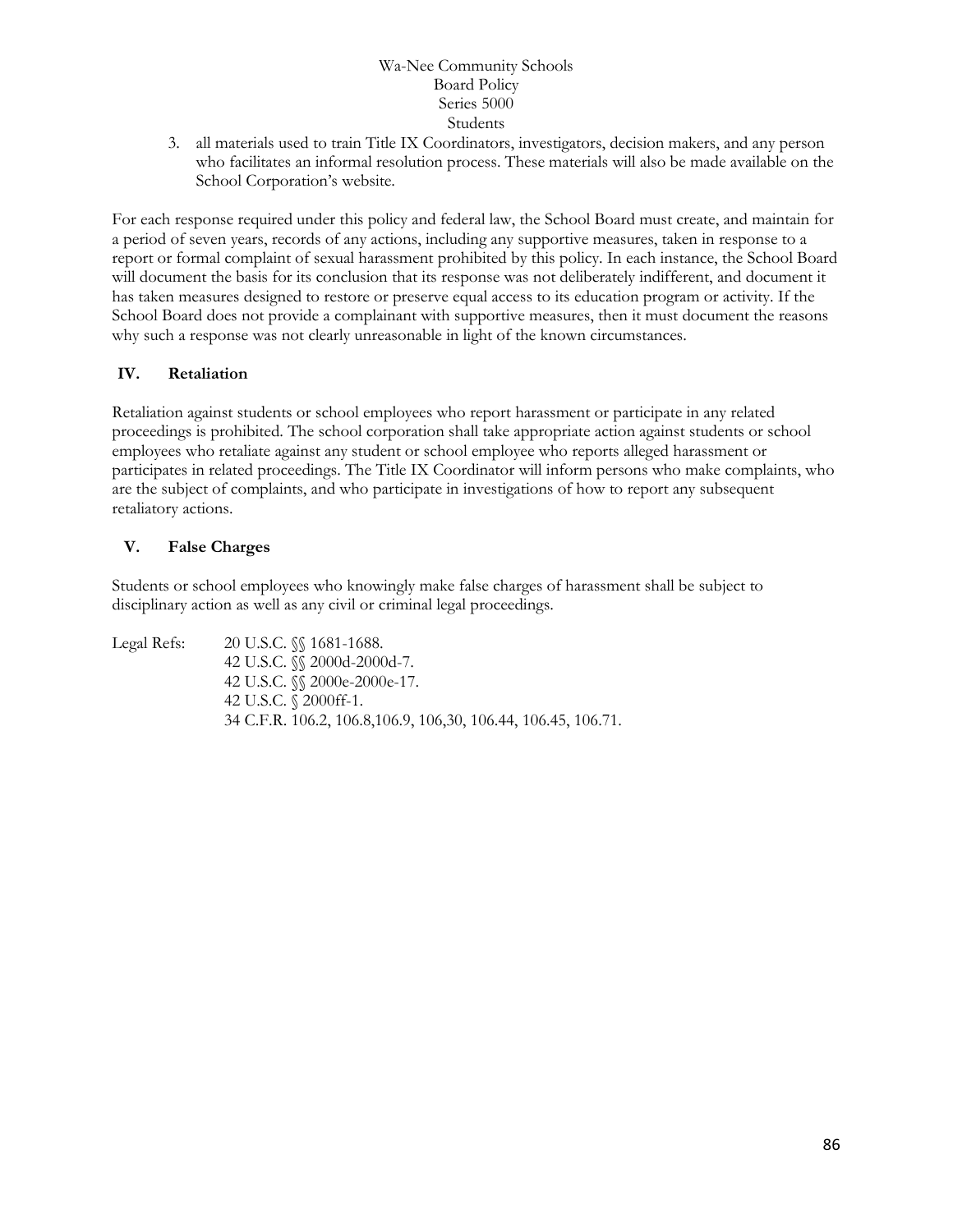# **5520 - DISORDERLY CONDUCT**

It is the purpose of the Board, acting within the intent and letter of the law of this State, to provide instruction for students at public expense. Any act of any person(s) to interfere with or to thwart that purpose is unlawful or is in violation of Board policy. Therefore, actions by a student(s) to interfere materially or substantially with the operations of the School Corporation by defacing or destroying school property, by rioting, breaking-in, sitting-in, lying-in, smashing-in, or picketing to force students not to cross picket lines are illegal. Students who engage in such activities may be punished to the full extent of the law and Board policies and Corporation administrative guidelines promulgated thereunder.

For the purposes of this policy, the term "disorderly conduct" shall mean any unlawful student assemblage; or group act of violence, disruption, vandalism, or building seizure; or interference with the functioning of school personnel or any student or group of students.

I.C. 20-33-8-2 T.C. 12/3/15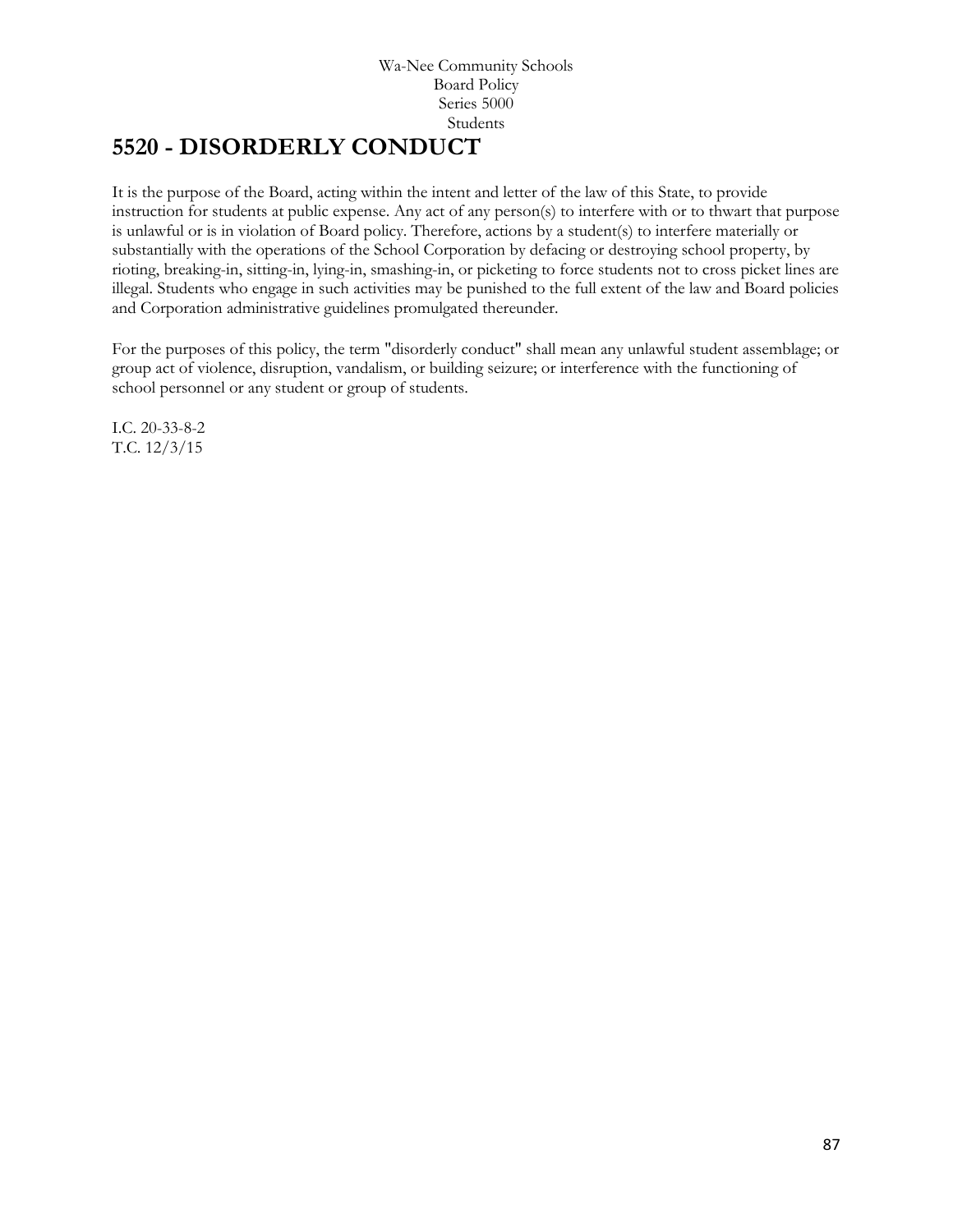# **[5530](http://www.neola.com/wanee-in/search/ag/ag5530.htm) - DRUG PREVENTION**

The Board recognizes that the misuse of drugs is a serious problem with legal, physical, and social implications for the entire school community.

As the educational institution of this community, the schools should strive to prevent drug abuse and help drug abusers by educational, rather than punitive, means.

For purposes of this policy, "drugs" shall mean:

- A. all dangerous controlled substances as so designated and prohibited by Indiana statute;
- B. any synthetic drug or derivative thereof defined as a controlled substance by Indiana statute;
- C. all chemicals which release toxic vapors;
- D. all alcoholic beverages;
- E. tobacco and tobacco products;
- F. any prescription or patent drug, except those for which permission to use in school has been granted pursuant to Board policy;
- G. anabolic steroids;
- H. any "look-alike" substances;
- I. any other illegal substance so designated and prohibited by law.

The Board prohibits the use, possession, concealment, or distribution of any drug and any drug-related paraphernalia at any time on Corporation property or at any school-related event. It further establishes a drug-free zone within 1,000 feet of any facility used by the Corporation for educational purposes.

The Superintendent shall prepare guidelines for the identification, amelioration, and regulation of drug use in the schools. Such guidelines shall:

- A. emphasize the prevention of drug use;
- B. Provide for a comprehensive, age-appropriate, developmentally-based drug and alcohol education and prevention program which:
	- 1. addresses the legal, social, psychological, and health consequences of drug and alcohol use;
	- 2. provides information about effective techniques for resisting peer pressure to use illicit drugs and alcohol;
	- 3. assists students to develop skills to make responsible decisions about substance abuse and other important health issues;
	- 4. promotes positive emotional health, self-esteem, and respect for one's body;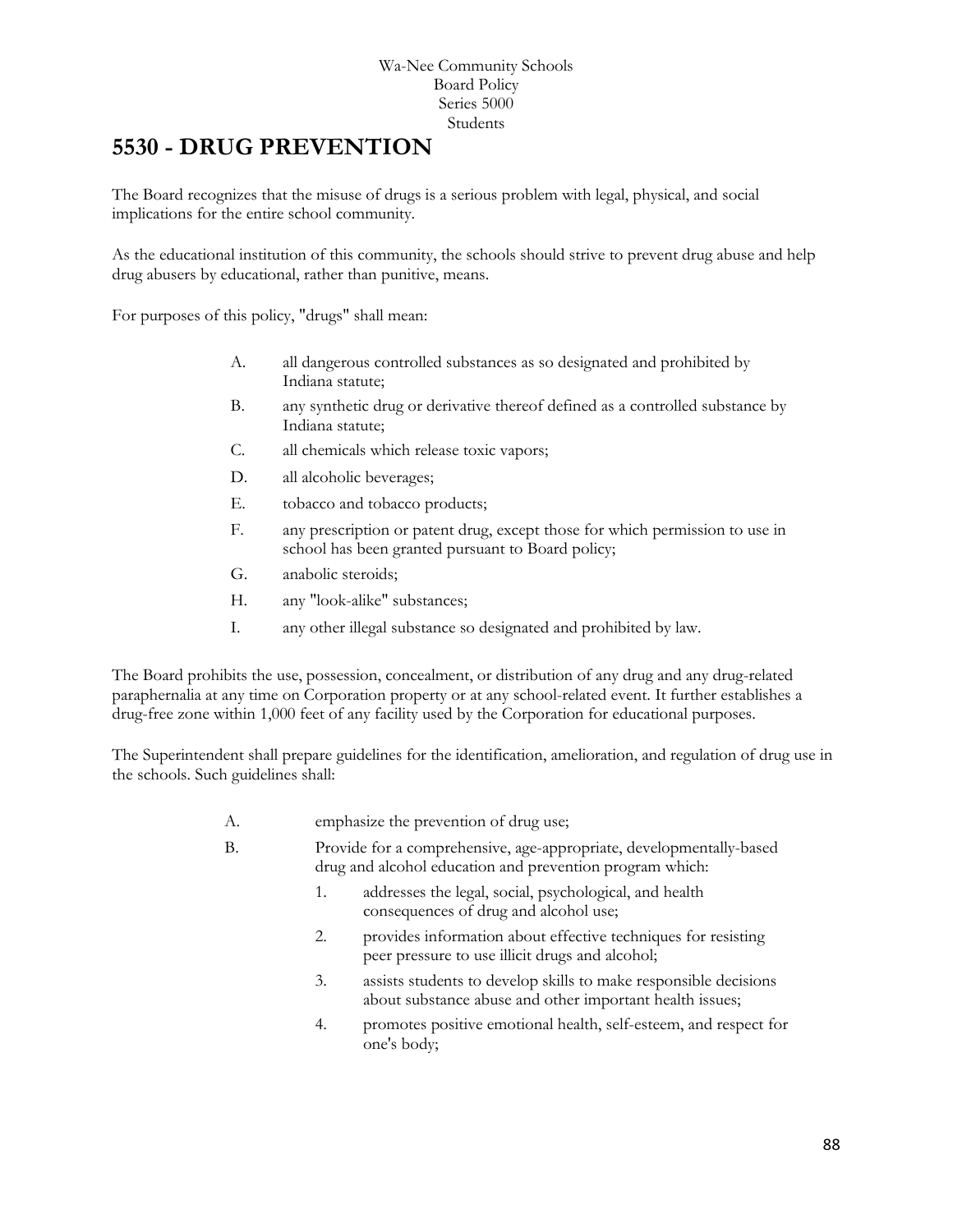- 5. meets the minimal objectives as stated in the essential performance objectives for health education as established by the State's Department of Education;
- C. include a statement to students that the use of illicit drugs and the unlawful possession and use of alcohol is wrong and harmful;
- D. provide standards of conduct that are applicable to all students which clearly prohibit, at a minimum, the unlawful possession, use, or distribution of illicit drugs and alcohol by students on school premises or as a part of any school activity;
- E. include a clear statement that disciplinary sanctions, up to and including expulsion and referral for prosecution, will be imposed on students who violate the school standards of conduct and a description of those sanctions;

The sanctions may include, together with punitive action, voluntary referral to appropriate persons or agencies for screening and assessment. Such referral may only be made to qualified and properly licensed individuals or programs.

- F. provide information about any drug and alcohol counseling and rehabilitation and reentry programs available to students and provide procedures to direct students and their parents to the appropriate programs;
- G. require that all parents and students be given a copy of the standards of conduct regarding the unlawful possession, use, or distribution of illicit drugs and alcohol by students;
- H. require the notification to parents and students that compliance with the standards of conduct is mandatory;
- I. provide a biennial review of the School Corporation's program to determine its effectiveness and implement changes as needed and to ensure that disciplinary sanctions are consistently enforced;
- J. establish means for dealing with students suspected of drug use or suspected of possessing or distributing drugs in school and ensure that the Corporation's policy and administrative guidelines on Search and Seizure are complied with fully.

The *Safe School Committee* described in Board Policy **[8400](http://www.neola.com/wanee-in/search/policies/po8400.htm)** shall be responsible for addressing the issue of drug use in schools and facilities operated by the Corporation and implementing the Safe and Drug-Free Schools and Communities Act.

I.C. 20-30-5-11 I.C. 35-48-2-4 I.C. 35-48-2-6 I.C. 35-48-2-8 I.C. 35-48-2-10 I.C. 35-48-2-12 20 U.S.C. 7101 et seq., The Safe and Drug-Free Schools and Communities Act (Title IV, Part A of the Elementary and Secondary Education Act)

Revised 5/8/17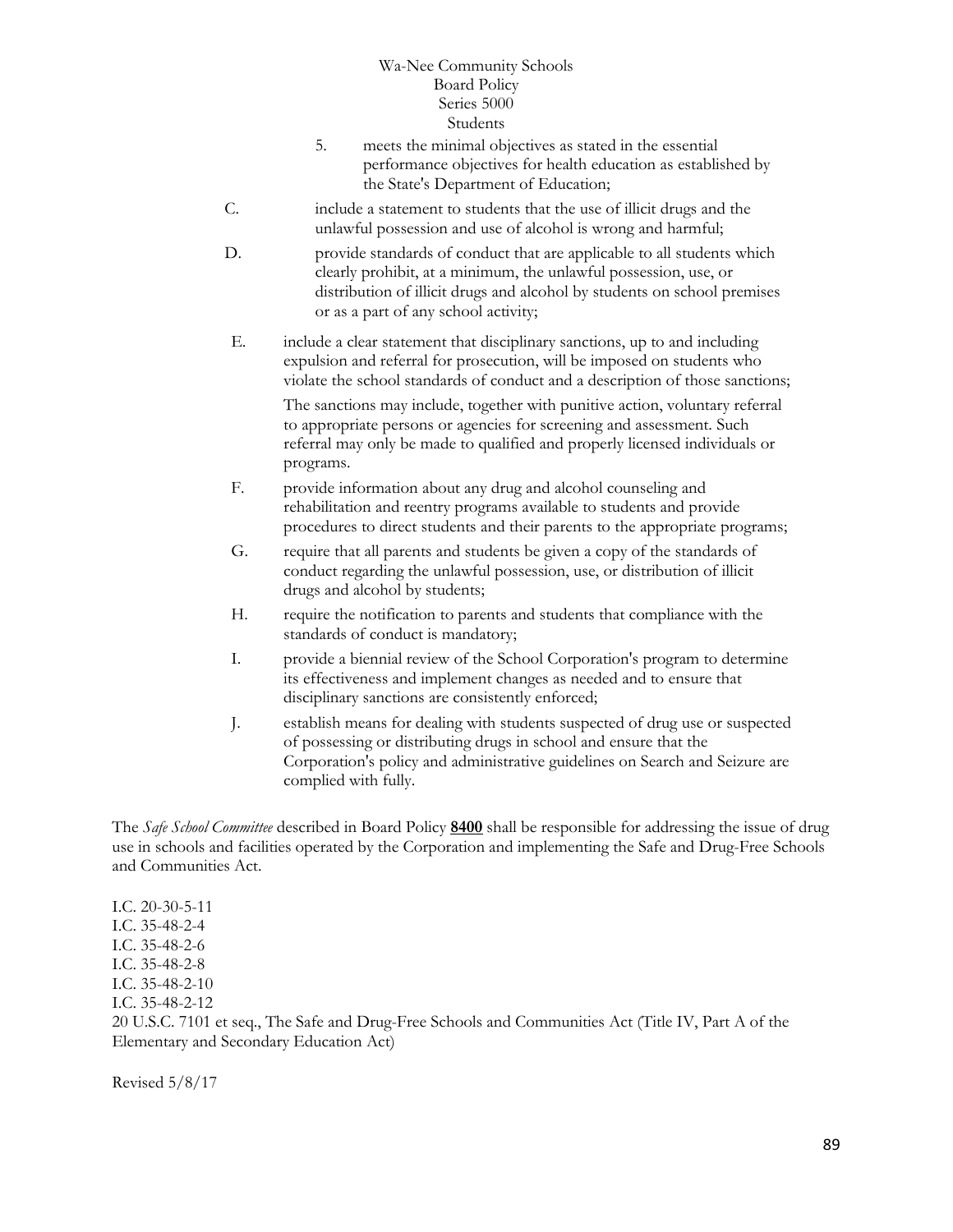# **5530.01 - EXTRA-CURRICULAR ACTIVITIES AND STUDENT DRIVER DRUG AND/OR ALCOHOLIC BEVERAGES RANDOM TESTING PROGRAM**

## **A STATEMENT OF NEED AND PURPOSE**

A program of deterrence will be instituted as a pro-active approach to a drug and alcoholic beverage free school. Through driving or participation in extra-curricular activities, students using illegal drug and/or alcoholic beverages pose a threat to their own health and safety, as well as to that of other students. The purpose of this program is three (3) fold: (1) to provide for the health and safety of students; (2) to undermine the effects of peer pressure by providing a legitimate reason for students to refuse to use illegal drugs or alcoholic beverages; and (3) to encourage students who use drugs to participate in drug treatment programs.

Students involved in extra-curricular activities need to be exemplary in the eyes of the community and other students. It is further the purpose of this program to prevent students from driving to and from school or participating in extra-curricular activities while s/he has drug residues in his/her body, and it is the purpose of this program to educate, help, and direct students away from drug and alcohol abuse and toward a healthy and drug free lifestyle. This program is designed to create a safe, drug-free environment for students and assist them in getting help when needed. No student shall be expelled or suspended from school as result of any verified "positive" test conducted by his/her school under this program other than stated therein. No student will be penalized academically for testing positive for illegal drugs or other banned substances.

## **INTRODUCTION**

The effective date of this program is November, 2002. This program does not affect the current policies, practices, or rights of the Corporation with drug and/or alcohol possession or use, where reasonable suspicion is obtained by means other than drug testing through this policy. The Corporation reserves the right to test any student who at any time exhibits cause for reasonable suspicion of drug and/or alcoholic beverage usage.

#### **REASONABLE CONCERN**

The Corporation has a strong commitment to the health, safety, and welfare of its students. Our commitment to maintaining the extra-curricular activities in the Corporation as a safe and secure educational environment requires a clear policy and supportive programs relating to detection, treatment, and prevention of substance abuse by students involved in extra-curricular activities.

#### **SCOPE**

Participation in extra-curricular activities is a privilege. This policy applies to all Corporation students in grade 7-12 who wish to participate in any school sponsored extra-curricular activities. It also includes any student who wishes to drive to school, from school, or during school.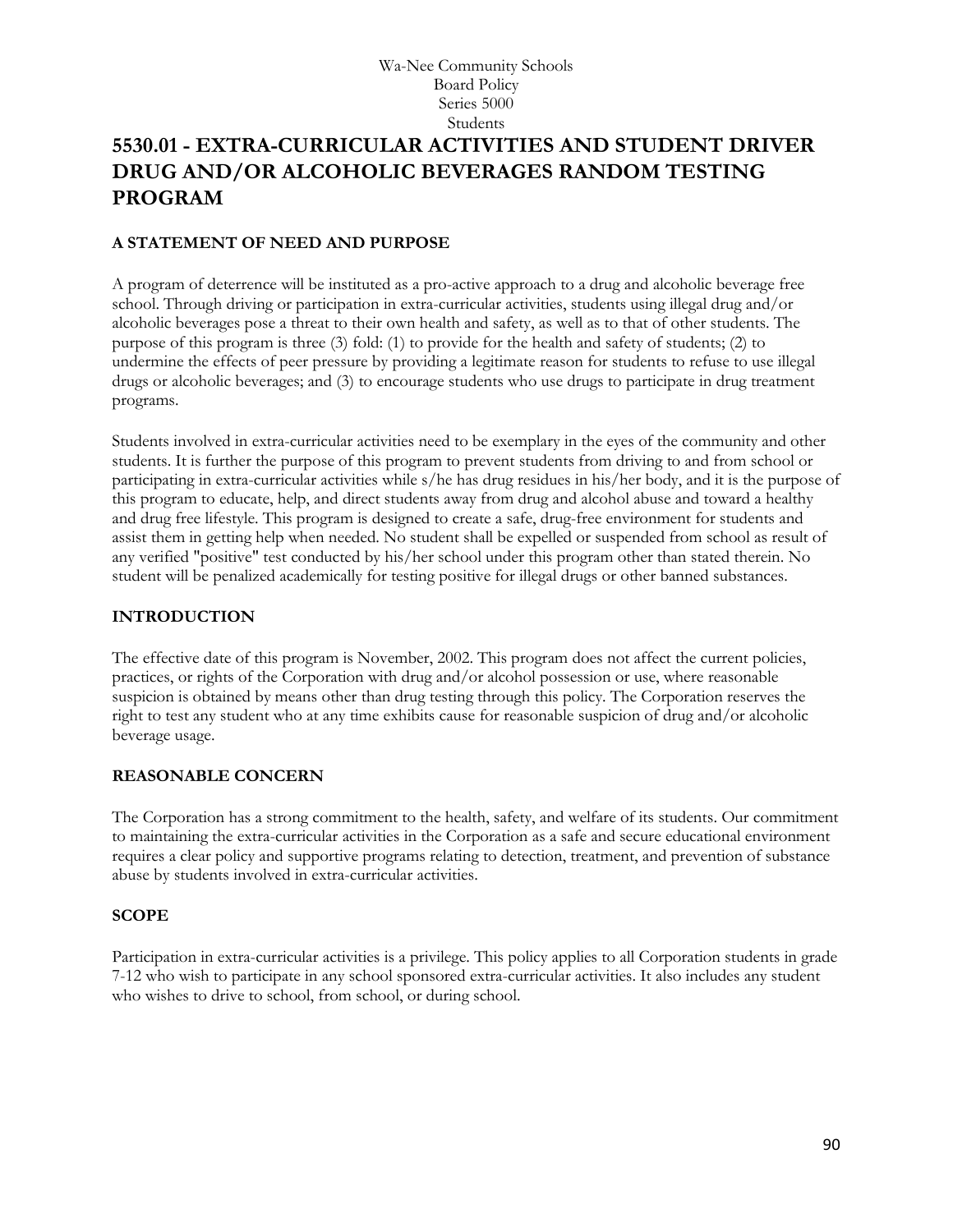#### **CONSENT FORM**

It is MANDATORY that each student who participates in extra-curricular activities or drives to, from or during school sign and return to the school office a "consent form". Failure to comply will result in nonparticipation and/or no issue of a student **parking permit** to school.

At the beginning of each school year, sport seasons (as determined by the Indiana High School Athletic Association), extra-curricular activity, or when a student moves into the Corporation and joins an activity, all students wishing to participate in that season's activities may be subject to drug and alcoholic beverage testing for illicit or banned substances. Any student who refuses to submit to drug and alcoholic beverage testing will not be allowed to practice or participate in Corporation extra-curricular activities or drive to school.

Each student shall be provided a "consent form" [\(Form 5530B F1\)](http://www.neola.com/wanee-in/search/forms/fm5530BF1.pdf) which shall be dated and signed by the participant and by the parent/guardian. In so doing, the student and parent/guardian are agreeing to participate in the random drug testing program at the Corporation.

## **TESTING PROCEDURES**

- A. The selection of participants to be tested will be done randomly by the principal/toxicology testing personnel, and/or the principal/designee. Selections will be made from time-to-time throughout the school year. Names will be drawn from one (1) large pool of those agreeing to be tested. Testing may occur on a different day, Monday through Saturday. Each student will be assigned a number that will be placed in the testing pool.
- B. If the student shows signs of reasonable suspicion, the principal/administrative designee may call the student's parent/guardian and request that the student be tested.
- C. No student will be given advance notice or early warning of the testing. In addition, a strict chain of custody will be enforced to eliminate invalid tests or outside influences.
- D. Upon being selected for a urinalysis test under this policy, either by random draw, reasonable suspicion, or a "follow-up" test, a student will be required to provide a sample of "fresh" urine according to the quality control standards and policy of the laboratory conducting the urinalysis.
- E. All students will remain under school supervision until they have produced an adequate urine specimen. If unable to produce a specimen, the student will be given up to twenty-four (24) ounces of fluid. If still unable to produce a specimen within two (2) hours, the student will be taken to the principal's office and told s/he is no longer eligible for any of the extra-curricular activities. In addition, the parents/guardian will be telephoned and informed the student is unable to produce a sample for the testing procedure and that s/he may be tested at a later date to be reinstated for eligibility.
- F. All specimens registering below 90.5 degrees or above 99.8 degrees Fahrenheit will be invalid. There is a heat strip on each of the specimen bottles indicating the validity of the urine specimen by temperature. If this occurs, another specimen must be given by the student.
- G. If it is proven that tampering or cheating has occurred during the collection, the student will become ineligible for all the "extra-curricular activities" for the remainder of the school year. This will be reported to the parent/guardian.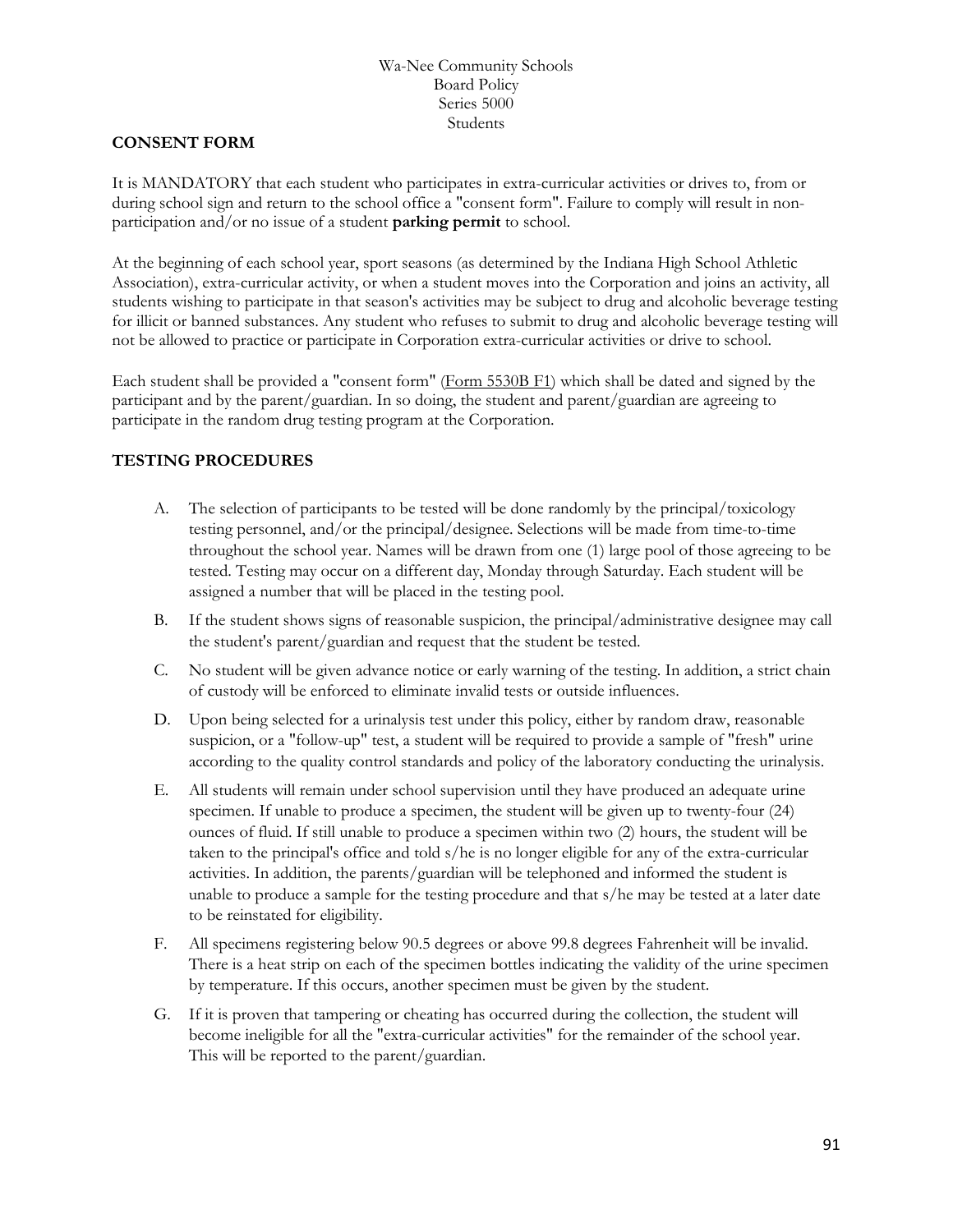- H. Immediately after the specimen is taken, the student may return to class with an admit slip or pass with the time s/he left the collection site. The principal/designee must time and sign the pass.
- I. The specimens will then be turned over to the testing laboratory, and each specimen will be tested for alcohol, and "street drugs" (which may include all drugs listed as controlled substances under the laws of the State of Indiana). Also "performance enhancing" drugs such as steroids may be tested.
- J. The laboratory selected must follow the standards set by the Department of Health and Human Services. It must be certified under the auspices of the Clinical Laboratory Improvement Act (CLIA) and the Joint Commission of Accreditation of Healthcare Organizations (JCAHO).

## **CHAIN OF CUSTODY**

- A. The certified laboratory will provide training and direction to those who supervise the testing program, set up the collection environment, and guarantee specimens and supervise the chainof-custody. To maintain anonymity, the student's number, not name, will be used.
- B. The principal/designee will be responsible for escorting students to the collection site. The student should bring all materials with him/her to the collection site and should not be allowed to go to his/her locker. (The administrator should not bring all the students drawn from the pool to the collection site simultaneously. Calling four (4) or five (5) students at a time allows the collections to be carried out quickly and will not cause students to wait a long time, thereby creating a loss of important time from class. Athletes and extra-curricular activities participants may be called after school, perhaps during practice time.)
- C. Before the student's urine is tested by the laboratory, students will agree to fill out, sign, and date any form which may be required by the testing laboratory. If a student chooses, s/he may notify the administrator that s/he is taking a prescription medication.
- D. A sanitized kit containing a specimen bottle will be given to each student. The bottle will remain in the student's possession until a seal is placed upon the bottle. The student will sign that the specimen has been sealed. The seal may be broken only by the lab testing the specimen.
- E. If the seal is tampered with or broken, after leaving the student's possession and prior to arriving at the lab, the specimen is invalid. The student will be called again as soon as possible. The student will remain eligible for extra-curricular activities subsequent to a retest.
- F. The supervisor obtaining the urine specimen will be of the same gender as the student. Students will be instructed to remove all coats and wash their hands in the presence of the supervisor prior to entering the restroom. The door will be closed so that the student is by himself/herself in the restroom to provide a urine specimen. The supervisor will wait outside the restroom. The student will have two (2) minutes to produce a urine specimen. The commode will contain a blue dye so the water cannot be used to dilute the sample.
- G. After it has been sealed, the specimen will be transported to the testing laboratory by lab personnel. The testing laboratory will report the results back to the principal/designee.
- H. In order to maintain confidentiality, the container which contains the urine specimen to be tested will not have the name of the student on the container. Instead the student's random identification number will appear on the container. Also, the result sheet for the urinalysis will be mailed back to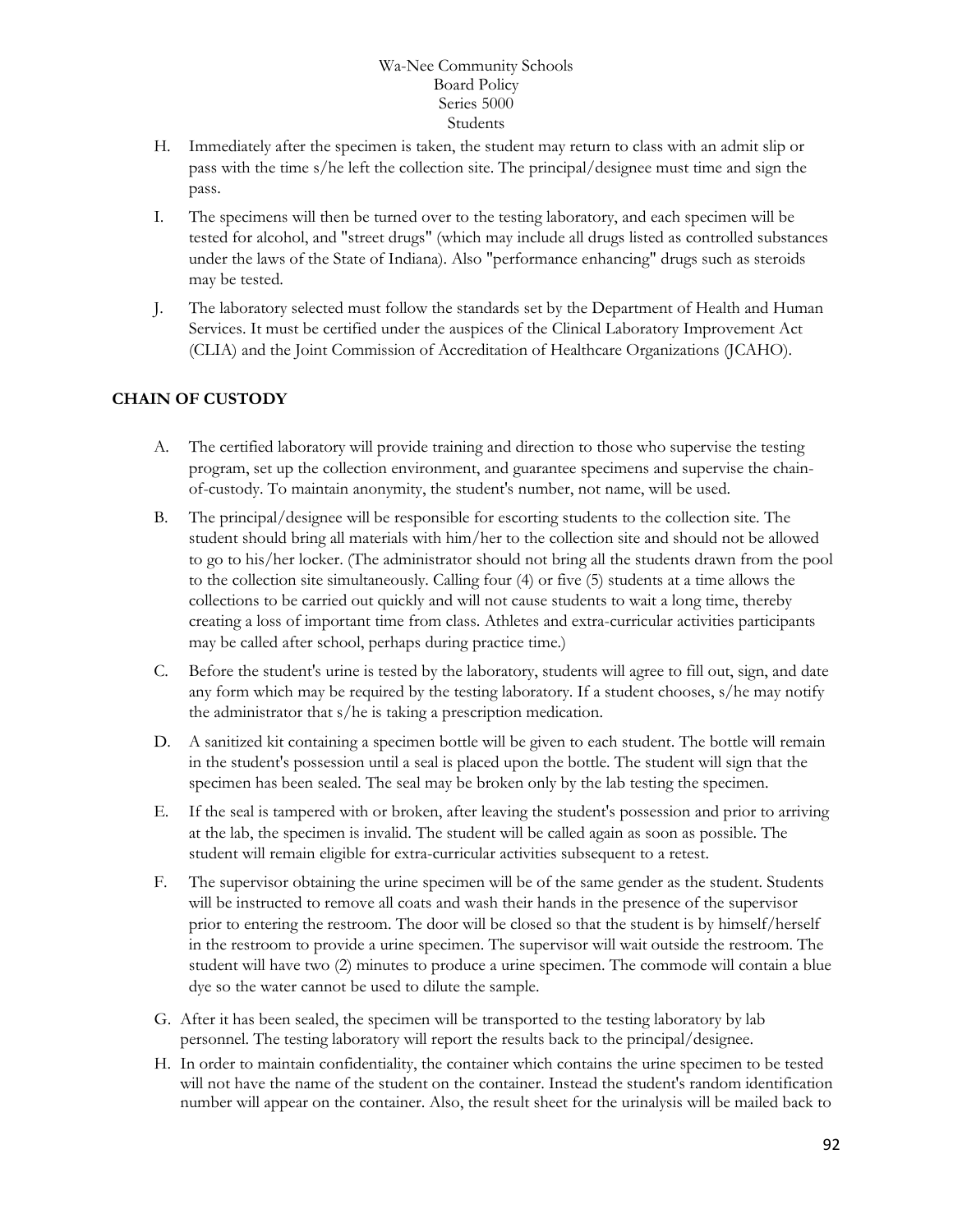the principal/designee with no name attached; only the student's random identification number will appear on the result sheet.

## **TEST RESULTS**

- A. This program seeks to provide needed help for students who have a verified "positive" test. The student's health, welfare, and safety will be the reason for preventing students from participation in extra-curricular activities and restrict him/her from driving to or from school.
- B. The principal/designee will be notified of a student testing "positive" (that is, if the test shows that drug residues are in the student's system after using at least two (2) different types of analyses). The principal/designee will notify the student and his/her parent/guardian. The student or his/her parent/guardian may submit any documented prescription, explanation, or information which will be considered in determining whether a "positive" test has been satisfactorily explained.
- C. If the test is verified "positive", the principal/designee will meet the student and his/her parent/guardian at a School Corporation facility. The student and parent/guardian will be given the names of counseling and assistance agencies that the family may want to contact for help.

A student involved in athletics who tests positive will be subject to disciplinary consequences outlined in the Athletic Code of Conduct. A student involved in non-athletic extra-curricular activities will be subject to the disciplinary consequences outlined in the applicable extra-curricular activities Code of Conduct. A student driver who tests positive will have his/her driving privileges suspended for twelve (12) weeks.

A "follow-up" test will be requested by the principal/designee after the suspension of athletic, extra-curricular activities, and parking privileges and after such an interval of time that the substance previously found would normally have been eliminated from the body. If this "follow-up" test is negative, the student will be allowed to resume extra-curricular activities and/or driving. If a second "positive" result is obtained from the "follow-up" test, or any later test of that participant, the same previous procedures shall be followed. In addition, the Corporation reserves the right to continue testing at any time during the remaining school year any participating student who tested "positive" and did not make satisfactory explanation.

- D. Information on a verified "positive" test result will be shared on a "need to know" basis with the student's coach or sponsor. The results of "negative" tests will be kept confidential to protect the identity of all students being tested.
- E. Drug testing results sheets will be returned to the principal/designee identifying students by number and not by name. Names of students tested will not be kept in open files or on any computer. Result sheets will be secured in a location that only the principal/designee has access.

#### **STATISTICAL REPORTING AND CONFIDENTIALITY OF DRUG TEST RESULTS**

The testing laboratory may not release any statistics on the rate of positive drug tests to any person, organization, news publication, or media without expressed written consent of the Board of Education. However, the lab will provide the building principal with a quarterly report showing the number of tests performed, rate of positive and negative tests, and what substances were found in the positive urine specimens.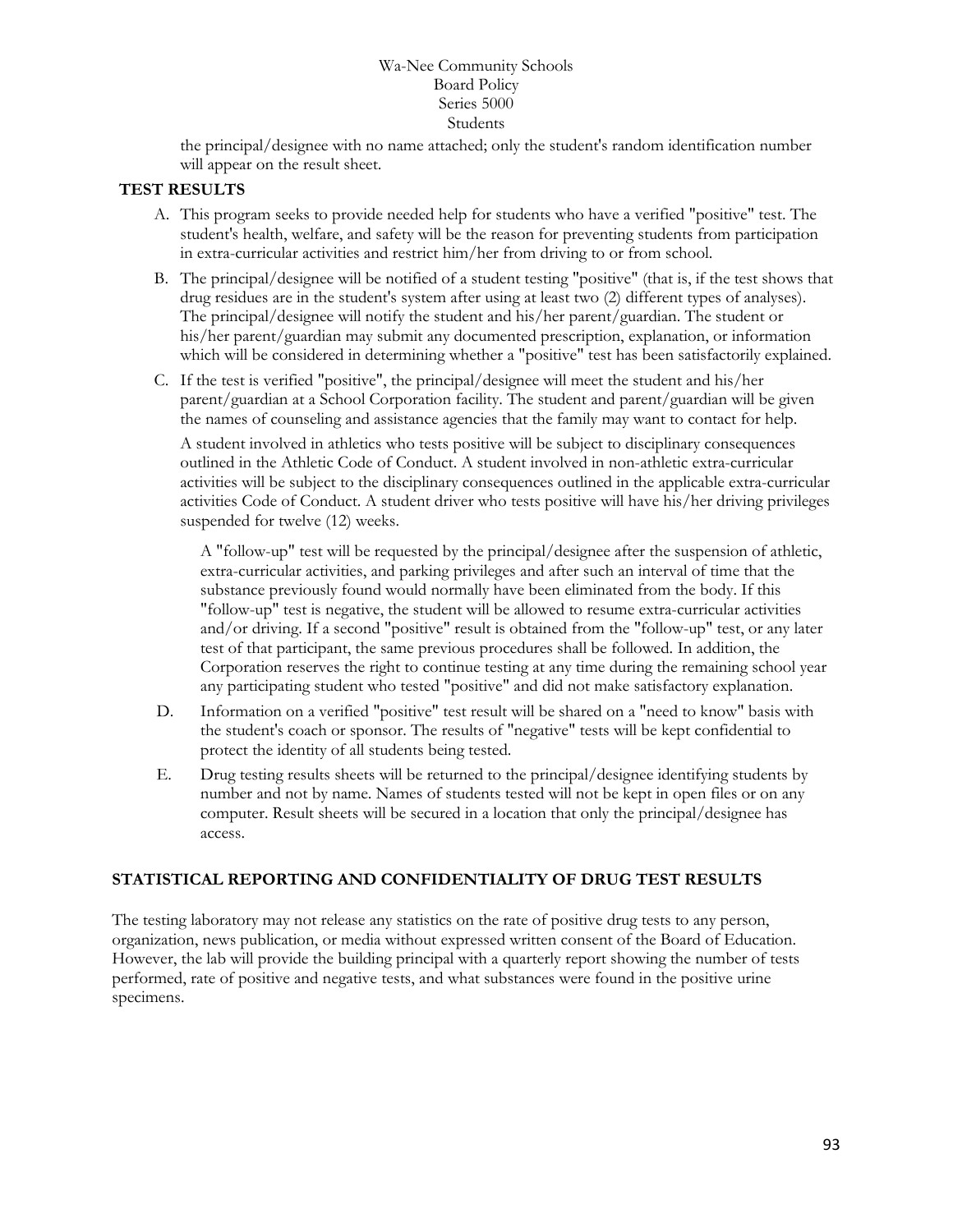#### **FINANCIAL RESPONSIBILITY**

- A. Under this policy, the Corporation will pay for all initial random drug tests, all initial reasonable suspicion drug tests, and all initial "follow-up" drug tests. Once a student has a verified "positive" test result and has subsequently tested negative from a "follow-up" test, any future "follow-up" drug test that must be conducted will be paid for by the student or his/her parent/guardian.
- B. A request on appeal for another test of a "positive" urine specimen is the financial responsibility of the student or his/her parent/guardian.
- C. Counseling and subsequent treatment by non-school agencies is the financial responsibility of the student or his/her parent/guardian.

## **CONFIDENTIALITY**

Under this drug testing program, any staff, coach, or sponsor of the Corporation who may have knowledge of the results of a drug test will not divulge to anyone the results of the test or the disposition of the student involved, other than in the case of a legal subpoena being made upon that person in the course of a legal investigation.

## **OTHER RULES**

Apart from this drug testing program, NorthWood High School and NorthWood Middle School Athletic Departments and the coaching staff/sponsor of each sport/activity have their own training rules and requirements. Coaches/Sponsors have the necessary authority to enforce those rules. Any student who violates a rule or requirement as a member of a team or activity will be subject to the consequences as defined in those rules and requirements.

Approved 10/14/02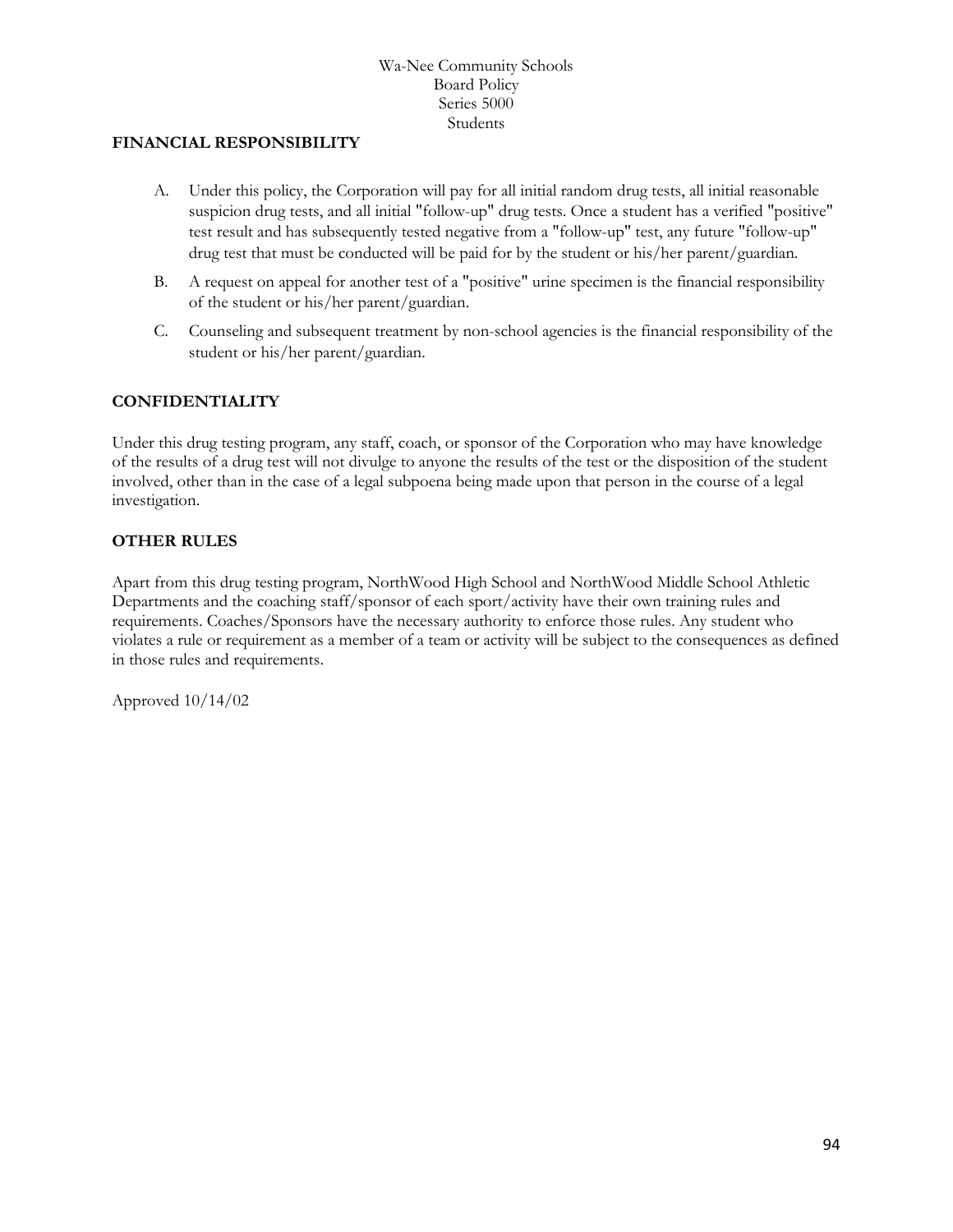# **5540 - THE SCHOOLS AND LAW ENFORCEMENT AGENCIES**

The School Board is committed to protect students from individuals not associated with the School Corporation seeking access to students at school, but also recognizes its responsibility to cooperate with law enforcement agencies.

Law enforcement agencies shall be discouraged from interviewing students on school property unless they are investigating an alleged crime in the community. If a law enforcement agent interrogates a student on school property, no school representative shall be present during the interview. Rather, any such interrogation shall be considered a law enforcement issue handled by the law enforcement agency.

If a student is interrogated by a law enforcement officer on school property, the principal or designee must make an effort to immediately notify the student's parent of the interrogation. If immediate notification is not possible, the principal or designee must notify the student's parent not later than twelve (12) hours after the interrogation occurs.

When law enforcement official removes a student from school, the principal or designee shall notify the student's parent and the Superintendent before the time the student would normally arrive home on that day.

The Superintendent shall prepare guidelines to promote understanding and cooperation between staff members and these agencies.

I.C. 31-30.5-1 Ind. R. Evid. 617

Revised 1/28/08 Revised 9/14/15 T.C. 12/3/15 Revised 10/24/16 Revised 08/24/21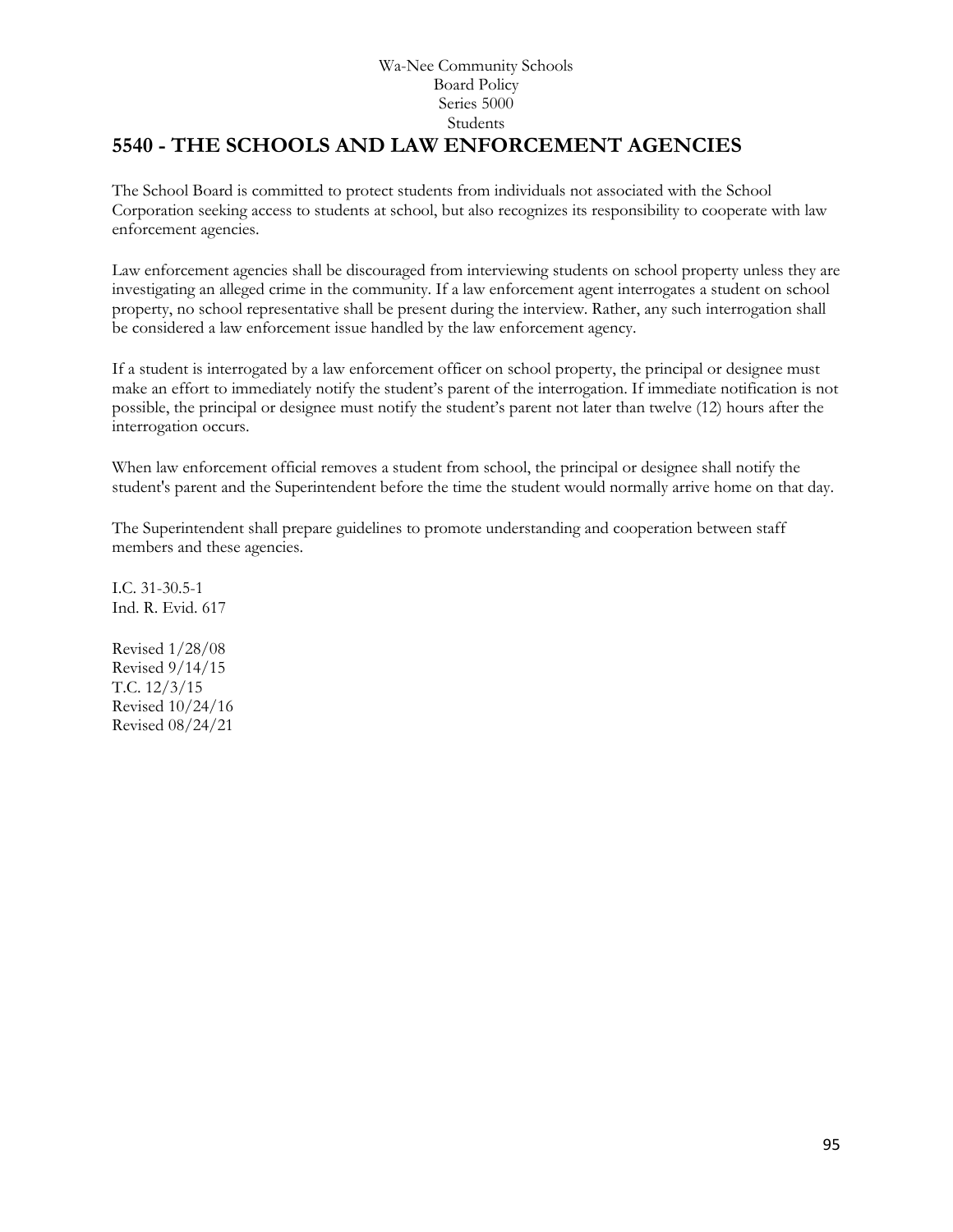# **5540.01 - INTERVIEWS OF STUDENTS BY CHILD PROTECTIVE SERVICES**

If the Department of Child Protective Services (CPS) requests to interview a student alone at school, school administrators must allow the investigation without contacting the parents. Before the interview takes place, the CPS employee making the request upon arriving at the school is required to provide to school administrators the following information:

- 1. their credentials as a CPS case worker, or other proof of employment with CPS; and
- 2. a written statement CPS has parental consent, a court order, or exigent circumstances exist as defined by state law to interview the student. This written statement may be transmitted to the school electronically.

The written statement and any information related to the interview shall be confidential. The written statement shall not be kept in the student's file but maintained separately in order to keep the confidentiality of the student and the student's family.

When possible, prior to visiting the school, CPS employees should notify either the school administrator or designee of the date and time of the intended visit.

Parents of the students to be interviewed shall not be notified by the school.

Upon entering the school building, the C.P.S. employee should immediately contact either the school administrator, or designee.

If the CPS employee decides the protection of the student requires the immediate taking of the student into custody, this decision and the reasons for this decision shall be promptly communicated to the school representative.

If a parent inquires of the school demanding an explanation of the action taken by the CPS employee, the parent shall be referred directly to CPS. No other information shall be given to the parent by the school.

Legal Reference: IC 31-33-8-7(f) IC 31-9-2-44.1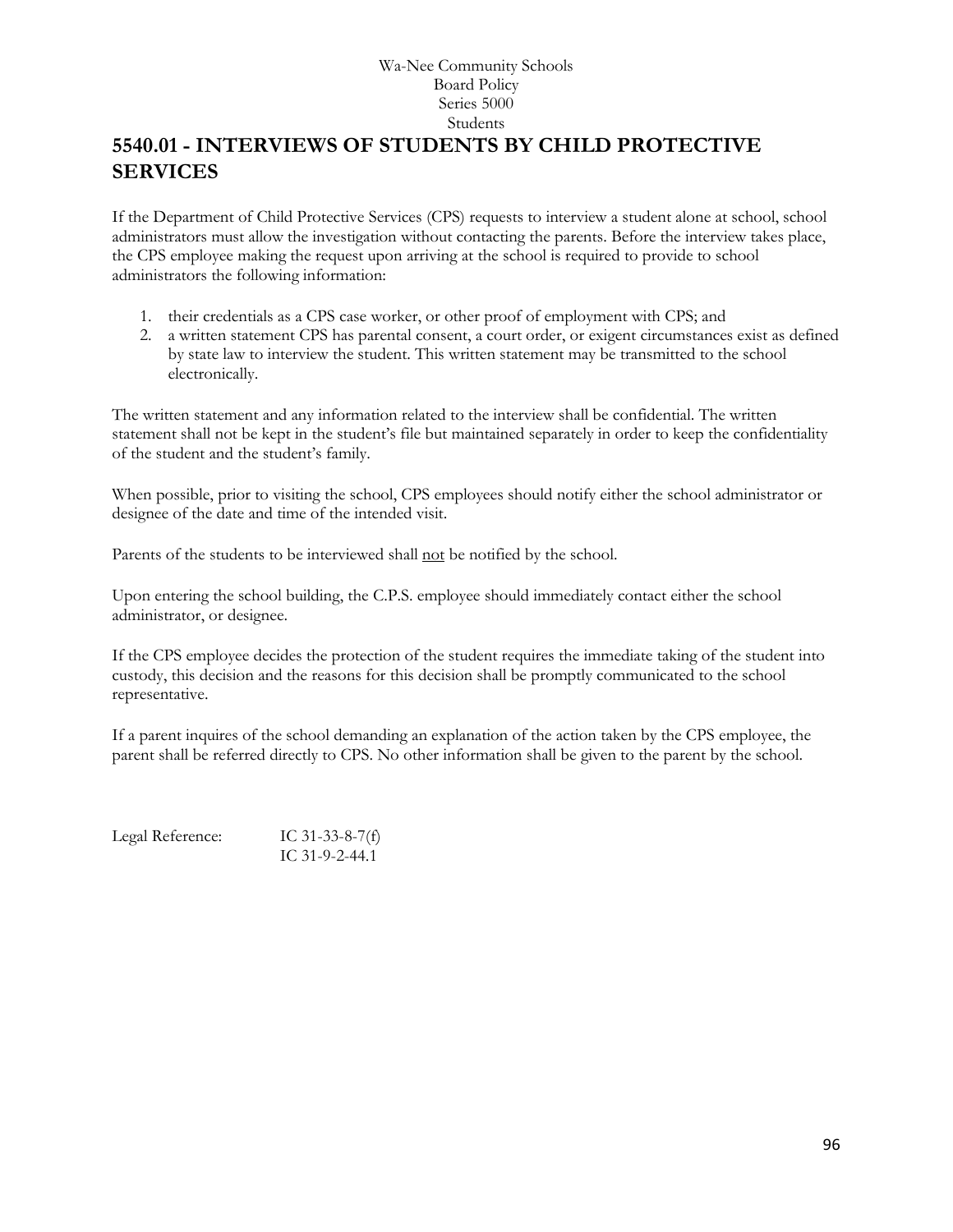## **5600 - STUDENT DISCIPLINE**

The Board acknowledges that conduct is closely related to learning and that an effective instructional program requires an orderly school environment, which is, in part, reflected in the behavior of students.

The Board believes that the best discipline is self-imposed and students should learn to assume responsibility for their own behavior and the consequences of their actions.

The Board requires each student of this Corporation to adhere to the Code of Conduct promulgated by the administration and to submit to such disciplinary measures as are appropriately assigned for infraction of those rules. Such rules shall require that students:

- A. conform to reasonable standards of socially-acceptable behavior;
- B. respect the person and property of others;
- C. preserve the degree of order necessary to the educational program in which they are engaged;
- D. respect the rights of others;
- E. obey constituted authority and respond to those who hold that authority.

The Superintendent will promulgate administrative guidelines for student conduct which carry out the purposes of this policy and:

- A. are not arbitrary but bear a reasonable relationship to the need to maintain a school environment conducive to learning;
- B. do not discriminate among students;
- C. do not demean students;
- D. do not violate any individual rights constitutionally guaranteed to students.

The Superintendent will designate sanctions for the infractions of rules, which:

- A. relate in kind and degree to the infraction;
- B. help the student learn to take responsibility for his/her actions;
- C. are directed, where possible, to reduce the effects of any harm which may have been caused by the student's misconduct.

The Principals shall publish to all students and their parents the rules of this Corporation regarding student conduct, the sanctions which may be imposed for breach of those rules, and the due-process procedures that will be followed in administering the Code of Conduct. Parents and students who are eighteen (18) years or older will be provided a form which is to be signed and returned to the school principal confirming that the Code of Conduct has been read and is understood. Failure to return the form shall have no effect on the utilization of the disciplinary actions contained in the Code with that student.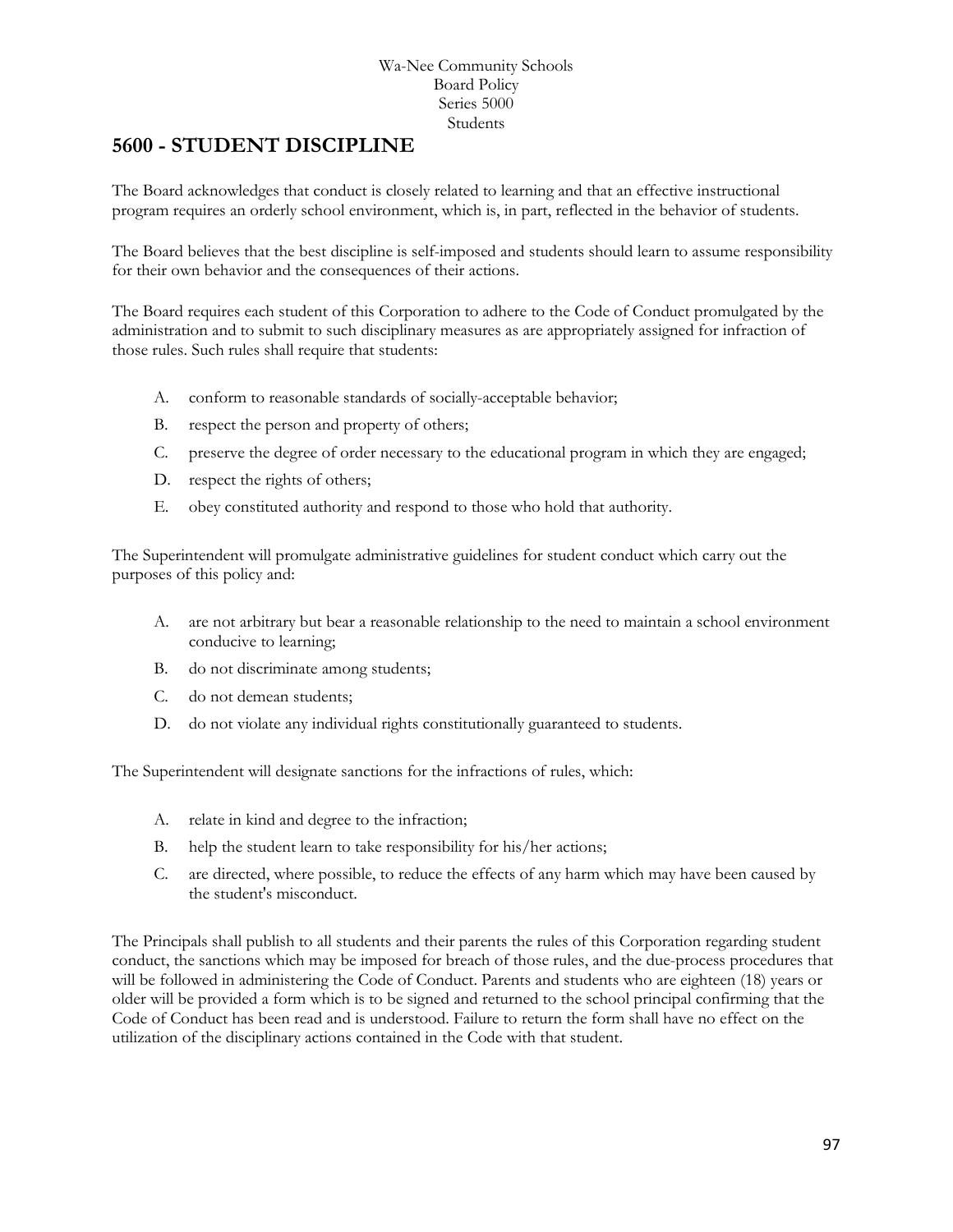The principal shall have the authority to assign discipline to students, subject to Corporation administrative guidelines and the student's due process rights to notice, hearing, and appeal. Corporal punishment is not viewed as a viable or acceptable disciplinary strategy.

Teachers and other employees of this Board having authority over students shall have the authority to take such means as may be necessary to control the disorderly conduct of students in all situations and in all places where such students are within the jurisdiction of this Board.

No student is to be detained after the close of the regular school day unless the student's parent has been contacted and informed that the student will be detained or other suitable transportation arrangements have been made.

I.C. 20-33-8-1 et seq.

Revised 3/02 Revised 12/11/06 T.C. 12/3/15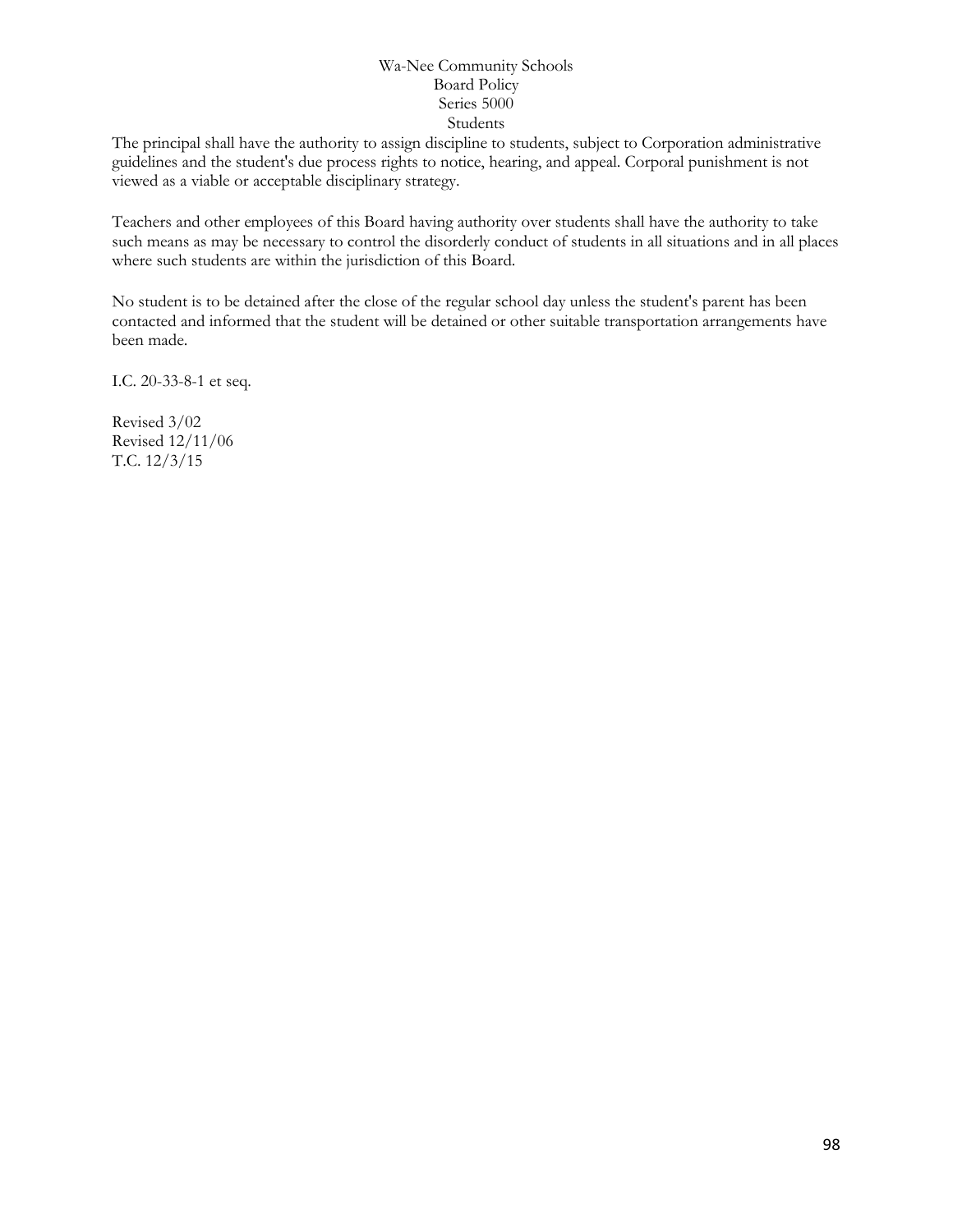# **5605 - SUSPENSION AND EXPULSION OF STUDENTS WITH DISABILITIES**

In matters relating to the disciplining of students with disabilities, the Board shall abide by Federal and State laws and regulations regarding suspension and expulsion.

The Superintendent shall establish administrative guidelines and require that the guidelines are followed when disciplining any student with a disability.

I.C. 20-33-8-34 20 U.S.C. 1401 et seq. 29 U.S.C. 794 34 C.F.R. Part 104 34 C.F.R. Part 300 34 C.F.R. Part 301 511 IAC 7-44-1 through 10

Revised 1/26/04 Revised 10/27/14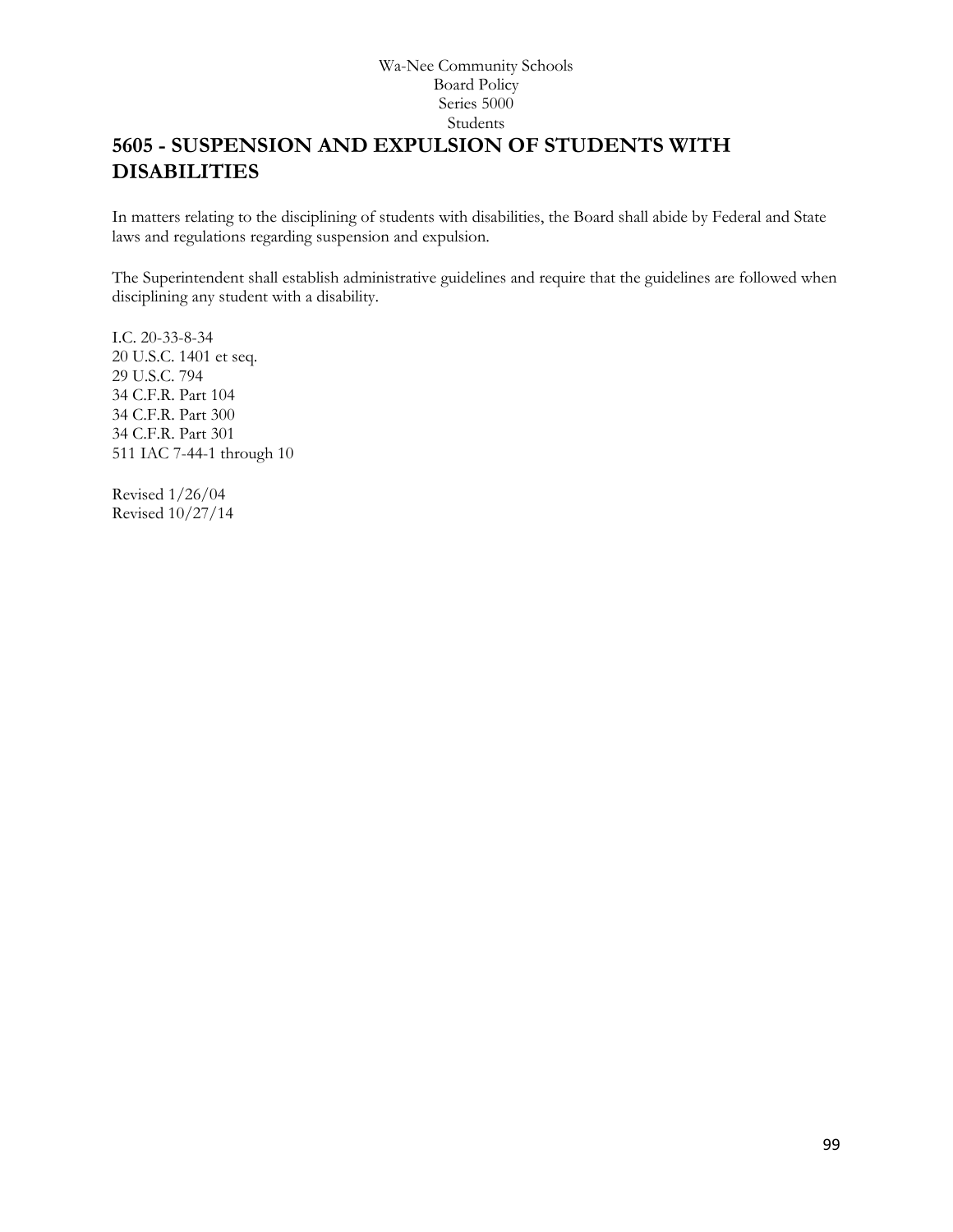#### Wa-Nee Community Schools Board Policy Series 5000 Students **[5610](http://www.neola.com/wanee-in/search/ag/ag5610.htm) - SUSPENSION AND EXPULSION OF STUDENTS**

The Board recognizes that removal from the educational programs of the Corporation, whether by suspension or expulsion, is the most severe sanction that can be imposed on a student in this Corporation and one that cannot be imposed without due process since removal deprives a child of the right to an education.

No student is to be suspended and/or expelled from an activity, program, or a school unless his/her behavior represents misconduct or substantial disobedience while the student is on school grounds immediately before or during school hours, or immediately after school hours, or at any other time when the school is being used by a school group; off school grounds at a school activity, function, or event; or traveling to or from school or a school activity, function, or event.

In addition to the grounds specified above, a student may be suspended or expelled for engaging in unlawful activity on or off school grounds if the unlawful activity may reasonably be considered to be an interference with school purposes or an educational function, or the student's removal is necessary to restore order or protect persons on school property, including any unlawful activity during weekends, holidays, other school breaks, and the summer period when a student may not be attending classes or other school functions.

Furthermore, a student may be suspended or expelled for bullying, regardless of the physical location in which the bullying occurred, whenever:

- A. the individual committing the bullying behavior and any of the intended targets of the bullying behavior are students attending a school within a school corporation; and
- B. disciplinary action is reasonably necessary to avoid substantial interference with school discipline or prevent an unreasonable threat to the rights of other to a safe and peaceful learning environment.

A Student Code of Conduct, approved by the Board, shall specify the procedures to be followed by school officials when administering this policy. In addition to the procedural safeguards and definitions set out in this policy and the student/parent handbook, the procedures set forth in Policy **[2461](http://www.neola.com/wanee-in/search/policies/po2461.htm)** shall apply to students identified as disabled under IDEA.

For purposes of this policy and the Superintendent's administrative guidelines, the following definitions shall apply:

- A. "Suspension" means any disciplinary action that does not constitute an expulsion whereby a student is separated from the school attendance for a period not to exceed ten (10) school days. A student may be suspended for a longer period of time in accordance with the provisions of I.C. 20- 33-8-23 pending expulsion.
- B. "Expulsion" means a disciplinary or other action where by a student is:
	- 1. separated from school attendance for a period exceeding ten (10) school days;
	- 2. separated from school attendance for the balance of the current semester or current year unless a student is permitted to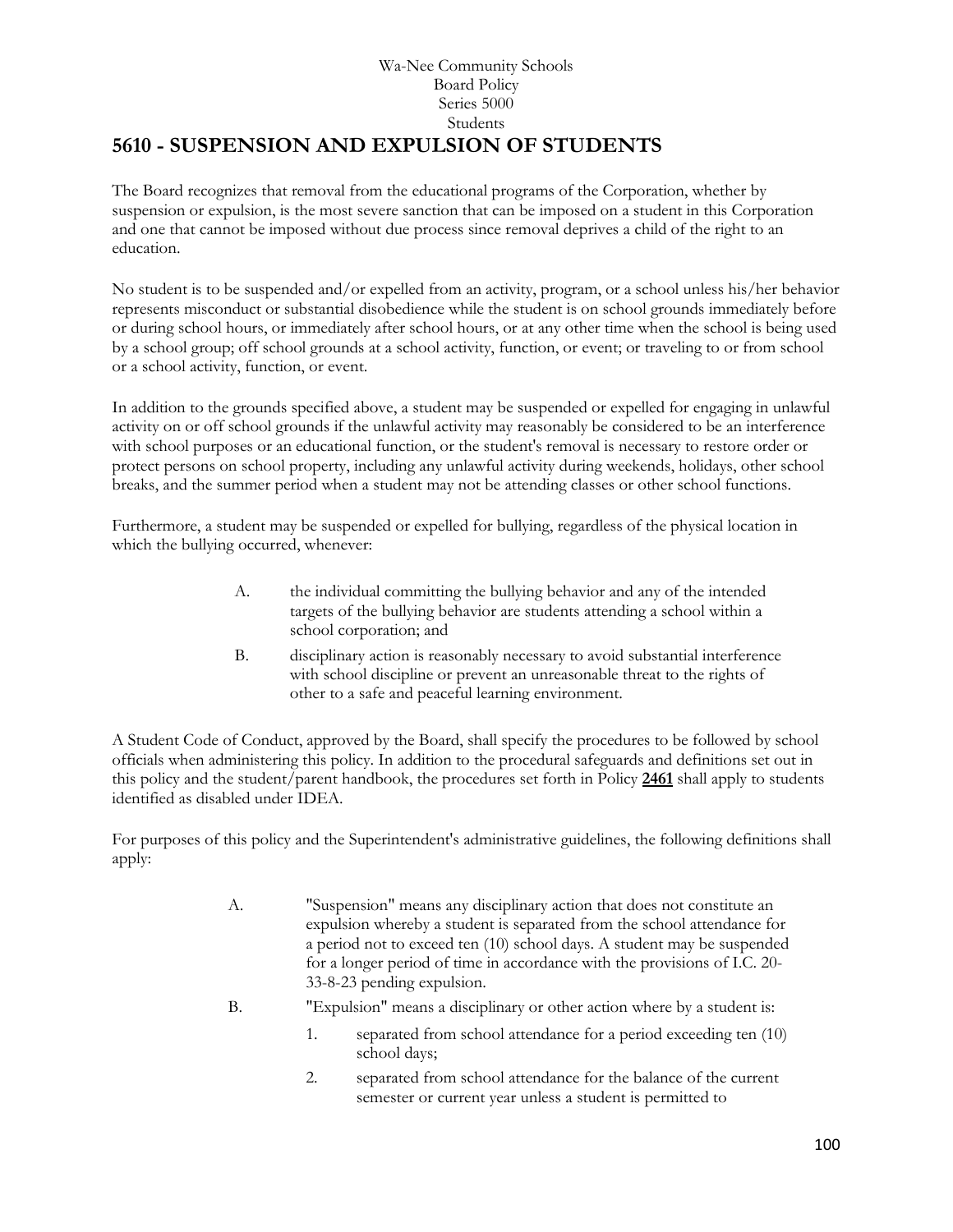complete required examinations in order to receive credit for courses taken in the current semester or current year; or

3. separated from school attendance for at least one (1) calendar year pursuant to I.C. 20-33-8-16 for possession of firearms, deadly weapons or destructive devices, which may include an assignment to attend an alternative school, an alternative educational program, or a homebound educational program.

The term does not include situations when a student is disciplined under I.C. 20-33-8-25, removed from school pursuant to I.C. 20-34-3-9, or removed from school for failure to comply with the immunization requirements of I.C. 20-34-4-5.

Any student who brings a firearm, as defined in I.C. 35-17-1-5, or a destructive device, as defined in I.C. 35-47.5-2-4 to school or onto school property or at a school-related activity or is in possession of a firearm shall be expelled for at least one (1) calendar year unless the Superintendent reduces the punishment for reasons justified by the particular circumstances of the incident.

If the student brings a deadly weapon as defined in I.C. 35-31.5-2-86 onto Corporation property or is found to possess a deadly weapon on Corporation property or at a school-related activity, s/he may be expelled for a period of not more than one (1) calendar year. The Superintendent shall notify the law enforcement agency designated by the Prosecuting Attorney immediately when a student possesses a firearm, destructive device, or deadly weapon on school property or at a school-related activity.

The Superintendent shall ensure that a copy of this policy is sent to the State Department of Education as well as a description of the circumstances surrounding any expulsions for the above-stated firearms or weapons offense together with the name of the school, the number of students so expelled, and the types of firearms or weapons that were brought on Corporation property.

The Board of School Trustees has voted not to hear any expulsion appeals. Instead, appeals of expulsion must be filed with the County Court.

The Superintendent shall develop administrative guidelines which provide appropriate procedures for implementing this policy and comply with applicable statutes.

The Superintendent shall report all expulsions and second suspensions to the Bureau of Motor Vehicles in accordance with law and the Bureau's guidelines.

I.C. 20-33-8-13.5 et seq., 35-31.5-2-86, 35-47-1-5, 35-47.5-2-4 20 U.S.C. 7151

Revised 3/02 Revised 1/26/04 Revised 12/11/06 Revised 9/14/15 T.C. 12/3/15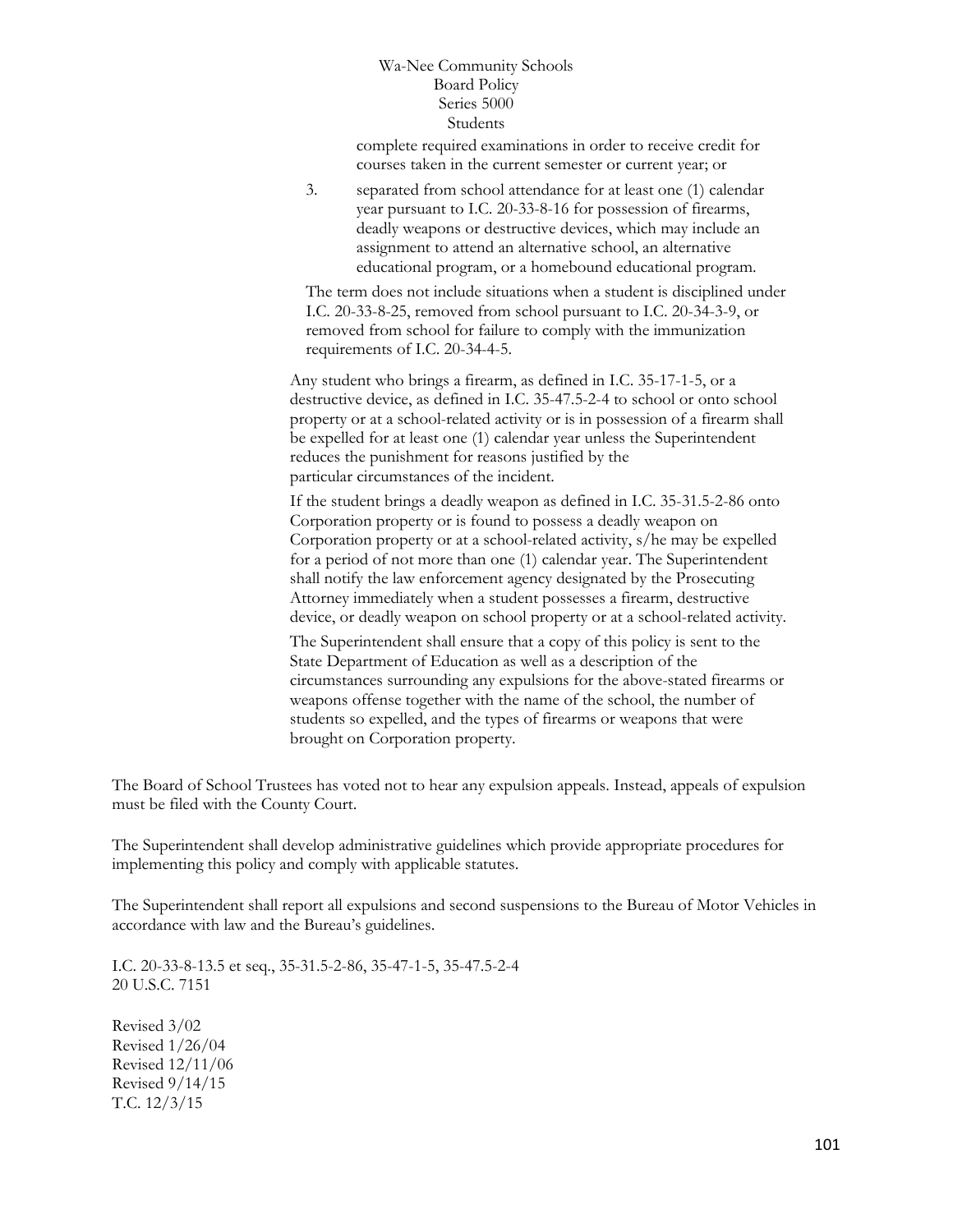## **[5610.02](http://www.neola.com/wanee-in/search/ag/ag5610.02.htm) - IN-SCHOOL DISCIPLINE**

It is the purpose of this policy to provide an alternative to out-of-school suspension. The availability of inschool discipline options is dependent upon the financial ability of the Board to support such programs.

In-school discipline will only be offered at the discretion of the building principal or designee for offenses found in the Student Code of Conduct.

If offered, in-school discipline will be available to all students, regardless of whether or not the student has a disability.

The Superintendent is to establish administrative guidelines for the proper operation of such programs and to ensure that appropriate due-process procedures are followed as applicable.

Revised 9/14/15 T.C. 12/3/15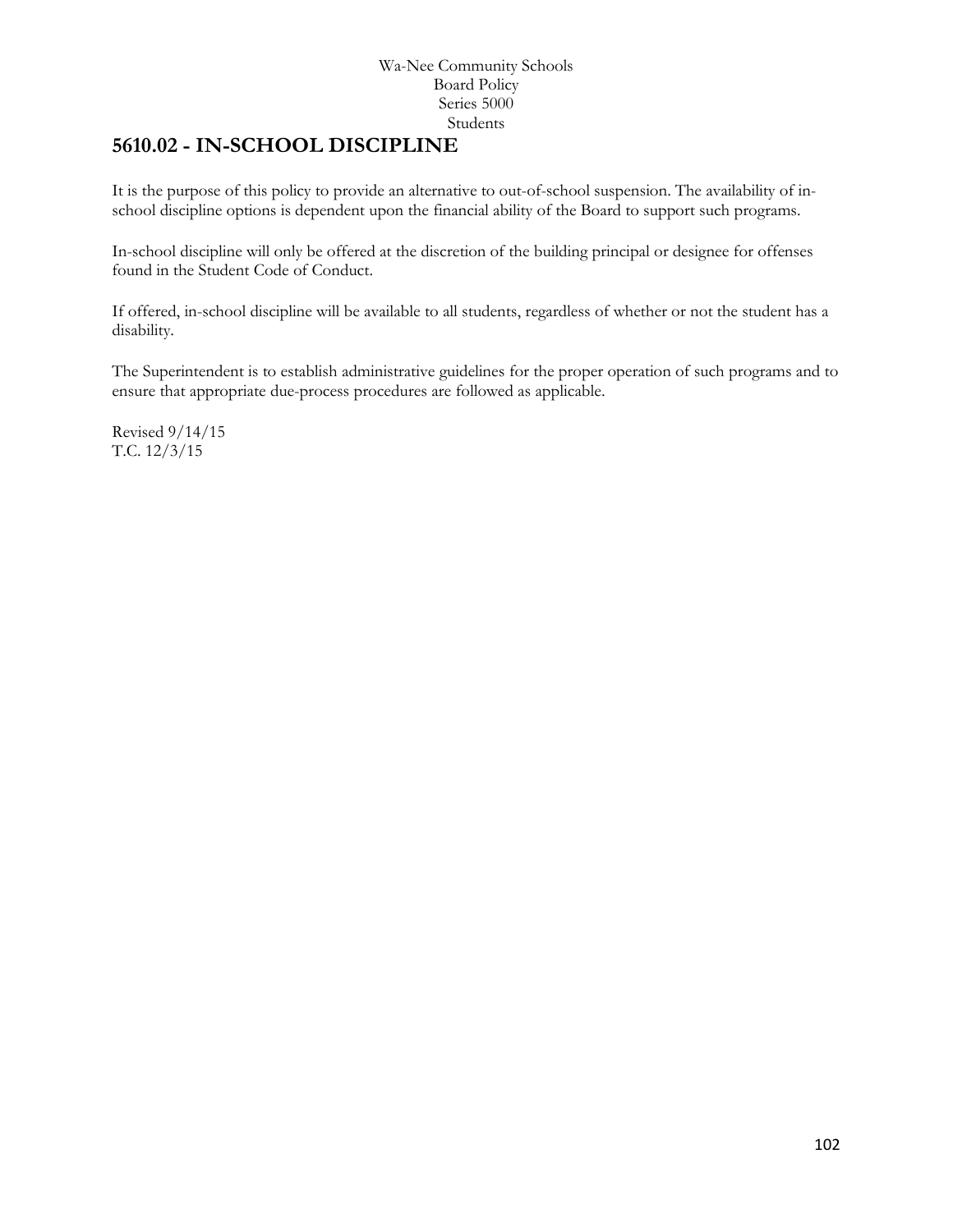## **5611 - DUE PROCESS RIGHTS**

The Board recognizes the importance of safeguarding a student's constitutional rights, particularly when subject to the Corporation's disciplinary procedures.

The Superintendent shall establish administrative guidelines to ensure that all members of the staff follow due process procedures when dealing with students. In addition, a statement of due process rights is to be placed in all student handbooks in a manner that will facilitate understanding by students and their parents.

I.C. 20-33-8-19

T.C. 12/3/15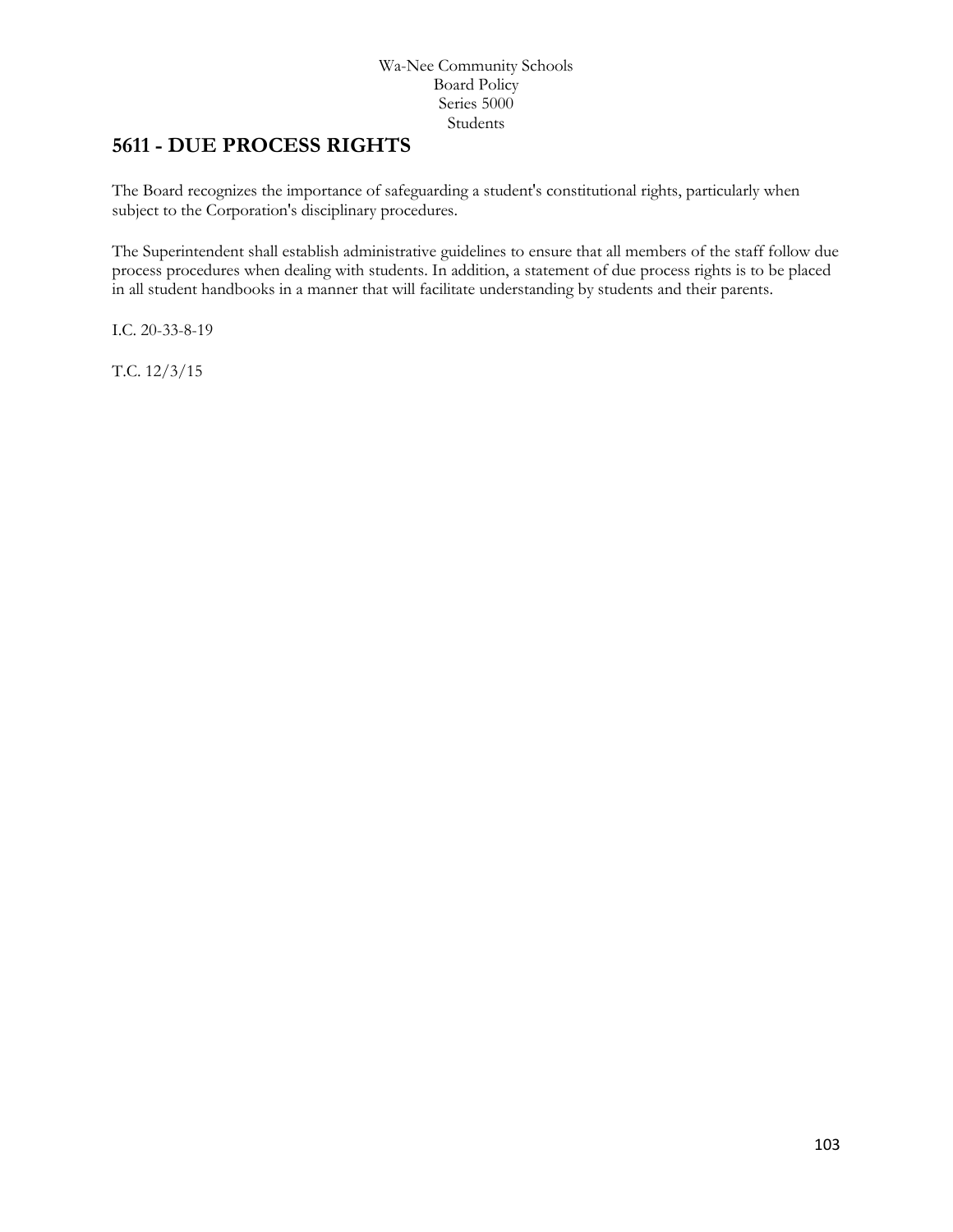# **5630 - USE OF FORCE AND CORPORAL PUNISHMENT IN THE COURSE OF STAFF SUPERVISION OF STUDENTS**

#### **The Limited Use of Force**

The Board recognizes that there are likely to be occasions in which a staff member must use limited physical force in the supervision of students in order to:

- A. prevent a student from injuring him/herself or others including selfdefense and the defense of others by a staff member;
- B. stop a student from damaging the property of the Board or others; or
- C. end the disruption of an educational function or prevent interference with a school activity.

In these circumstances, the staff member shall use no more force than the force that is necessary to accomplish the objective of the use of force.

#### **Corporal Punishment**

For the purposes of this policy corporal punishment means the deliberate infliction of physical pain by hitting, paddling, spanking, slapping, or any other physical force used as means of discipline. Corporal punishment shall not be used by the Board's employees.

I.C. 20-26-5-4 I.C. 20-33-8-8 to 11 Ingraham v. Wright, 430 U.S. 651 (1977) State v. Fettig, 884 N.E. 2d 341 (Ind. App. 2008) Barocas V. State, 949 N.E. 1256 (Ind. App. 2011) Littleton v. State, 954 N.E. 2d 1070 (Ind. App. 2011)

Adopted 5/28/13 T.C. 12/3/15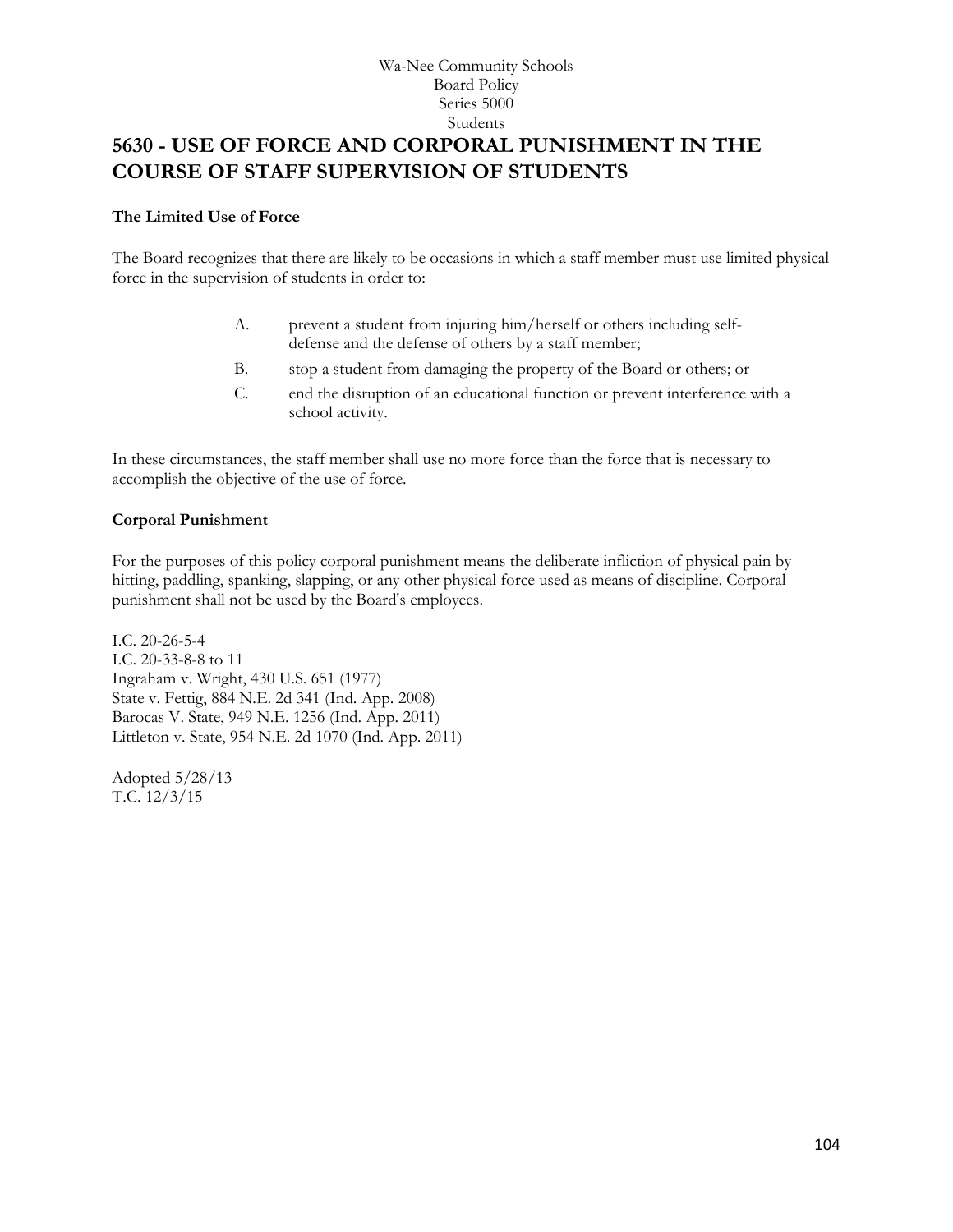## **5630.01 - USE OF SECLUSION AND RESTRAINT WITH STUDENTS**

It is the policy of the Board that all students are to be treated with dignity and respect and to be free from abuse. The Board supports the promotion and training of appropriate student behavior as part of the Corporation's curriculum. It is the policy of the Board to use prevention, positive behavior intervention and support, and conflict de-escalation to eliminate or minimize the need for the use of seclusion or restraint with students. This policy applies to all students, regardless of the existence of a disability.

## **General Guidelines**

Any behavioral intervention shall be consistent with a student's rights to be treated with dignity and respect and to be free from abuse.

Any behavioral intervention used shall be consistent with the student's most current individualized education program (IEP) and with the student's behavioral intervention plan (BIP), if applicable.

Every effort shall be made to eliminate or minimize the need for the use of seclusion or restraint with a student, including the use of prevention, positive behavior intervention and support, and conflict deescalation prior to the use of seclusion or restraint, except in the case of an emergency, as defined in the seclusion and restraint plan.

Seclusion and restraint shall be used only: 1) as a last resort safety procedure employed after another, less restrictive procedure has been implemented without success; and 2) when there is an imminent risk of injury to the student, other students, school employees, or visitors to the school.

Seclusion and restraint shall be used only for a short period of time or until the imminent risk of injury has passed.

Regular training of appropriate school employees/staff members on the proper use of effective alternatives to seclusion and physical restraint and the safe use of seclusion and physical restraint in situations involving imminent danger of serious physical harm to the student, school employees or others is required, as indicated in the seclusion and restraint plan.

The student shall be monitored by a staff member at all times during the use of seclusion or restraint to ensure the appropriateness of its use and the safety of the student and others.

Corporation employees shall never use mechanical restraints to restrict student's freedom of movement and shall never use a drug, medication or other chemical to control behavior or restrict freedom of movement, except as authorized by a licensed physician or other qualified health professional. Corporation employees shall never give a student any drug or medication that is not a standard treatment and dosage for the student's medical or psychiatric condition.

The seclusion and restraint plan shall apply to all students and not only students with disabilities.

Seclusion and restraint shall not be used as a means of punishment or discipline, coercion or retaliation, or as a matter of convenience.

Seclusion and restraint shall never be used in a manner that restricts a student's breathing or intentionally harms the student.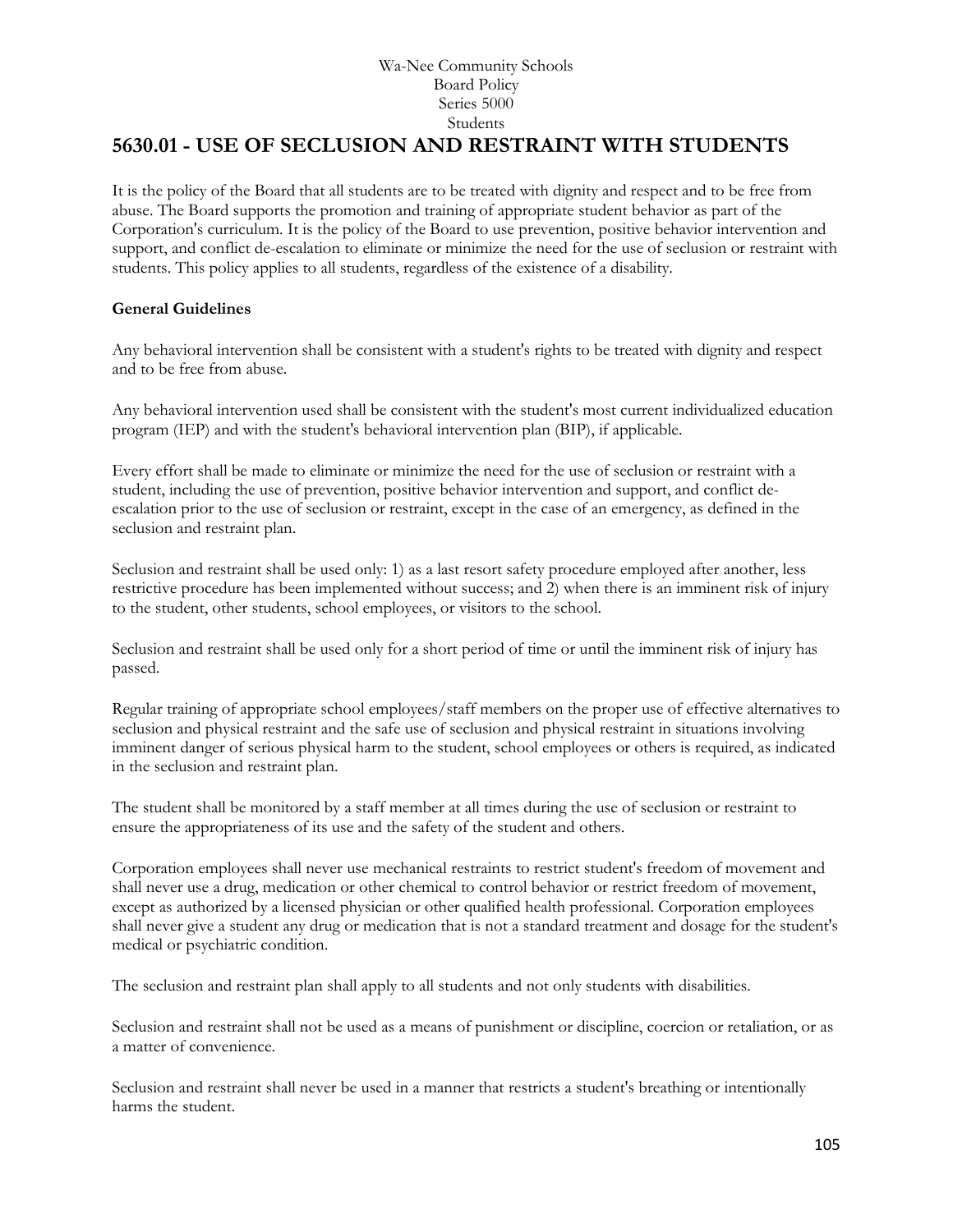The use of seclusion or restraint, particularly when there is repeated use for an individual student, multiple uses within the same classroom, or multiple uses by the same individual, shall trigger a review and, if appropriate, revision of strategies currently in place to address behavior that imposes imminent risk of injury, including engaging in a functional behavioral assessment and reviewing and/or modifying the student's IEP or BIP. If positive strategies are not in place, Corporation employees shall consider developing them.

Behavioral strategies to address behavior that imposes imminent risk of injury that result in the use of seclusion or restraint shall address the underlying cause or purpose of the behavior.

Parents or guardians shall be informed of and have access to the plan on seclusion and restraint at the student's school or other educational setting, as well as applicable Federal, State or local laws.

A student's parent must be notified as soon as possible when an incident involving the student that includes the use of seclusion or restraint occurs.

Staff, including school resource officers, involved in the use of seclusion or restraint must complete an incident report as soon as practical after the use of seclusion or restraint.

The building administrator or designee must send a copy of the incident report to the parent or guardian and place a copy of the report in the student's confidential file.

The building administrator or designee also must send a copy of the incident report to a Corporation administrator designated by the Superintendent, who must maintain records of all such incident reports. The Superintendent is directed to designate a Corporation administrator to serve as the coordinator of data, planning and oversight of the use of seclusion or restraint procedures in the Corporation. The coordinator must maintain records of the use of seclusion or restraint in the Corporation.

Any instance of seclusion or restraint must be documented as indicated in the seclusion and restraint plan. Such documentation shall, at a minimum, be in writing, include sufficient detail to provide for the collection of specific data that would enable teachers, staff and other personnel to review seclusion and restraint policies in order to implement modifications to the Corporation's plan. Data collected from the use of either seclusion or restraint shall be reviewed at least annually in order to improve prevention, positive behavioral intervention and support, and conflict de-escalation techniques in order to avoid the use of seclusion and restraint.

The Board directs the Superintendent or the local Director of Special Education to develop a seclusion and restraint plan that, at a minimum, incorporates these guidelines and specifies the training required, notification procedures, and timelines. The plan must be reviewed annually and updated as needed.

Adopted 5/9/11 Revised 4/28/14 Reviewed 2/12/18 Revised 6/25/18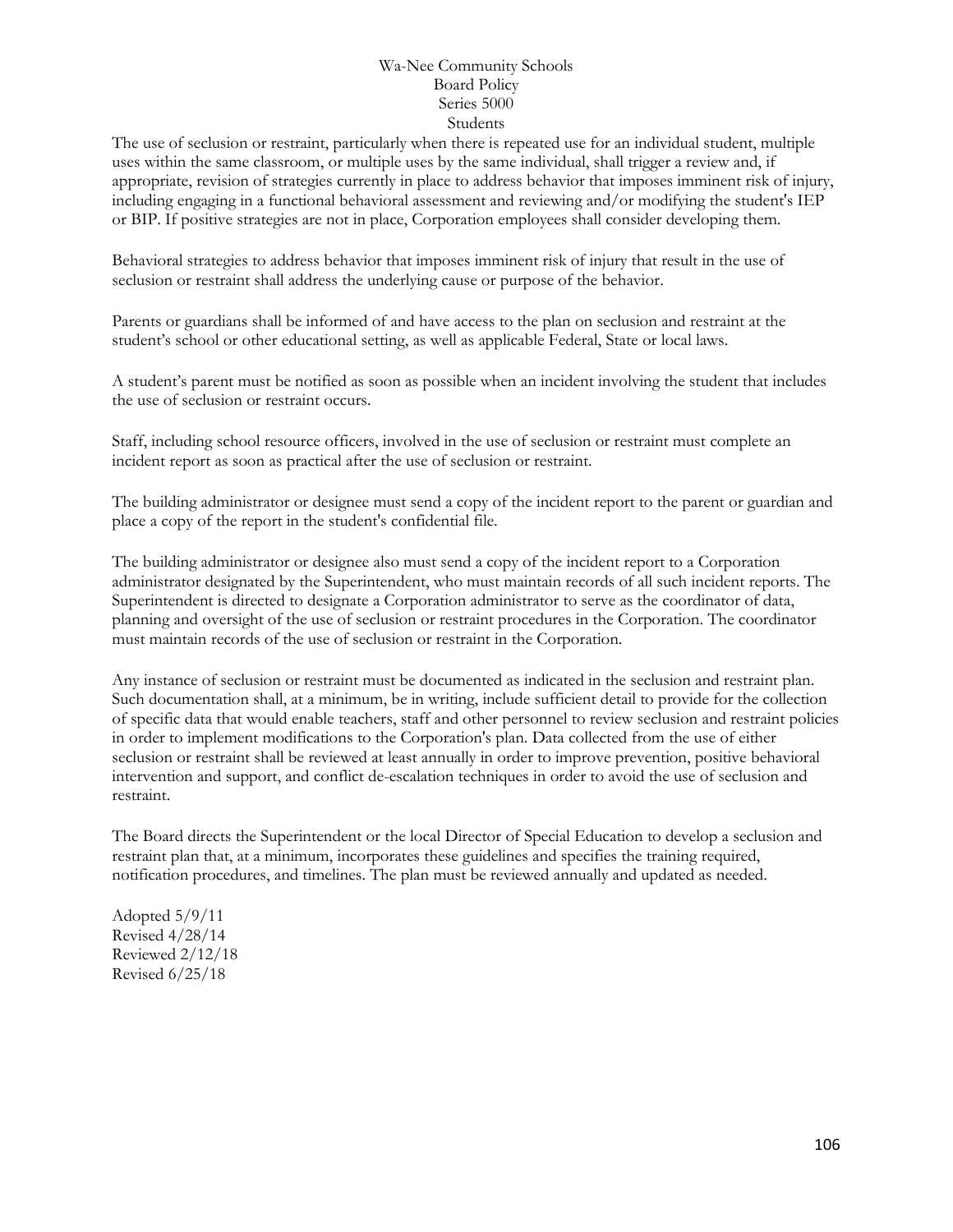## **5710 - STUDENT COMPLAINTS**

The Board recognizes that, as citizens, students have the right to request redress of complaints. Further, the Board believes that the inculcation of respect for lawful procedures is an important part of the educational process. Accordingly, individual and group complaints should be provided for and appropriate appeal procedures implemented.

For purposes of this policy, a student complaint or concern shall be any such that arises out of actions, procedures, and policies of this Board or its employees or the lack of such policy or procedure.

The Board or its employees will hear the complaints of the students of this Corporation provided that such complaints and grievances are made according to the procedures established by the Superintendent and Indiana law.

I.C. 20-33-8-20

T.C. 12/3/15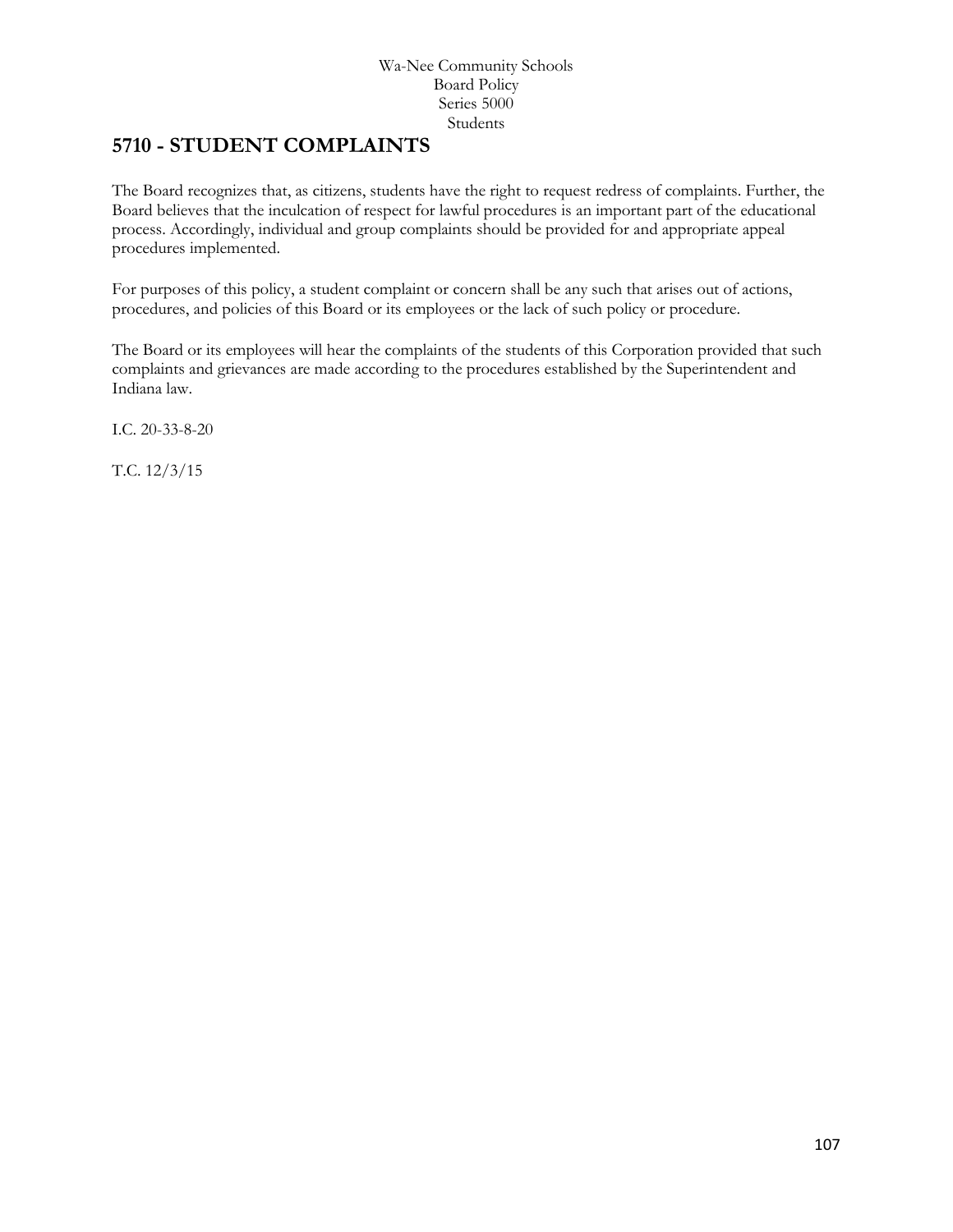## **5720 - STUDENT ACTIVISM**

It is the policy of the Board to encourage students to express opinions and ideas, take stands, and support policies, publicly and privately, orally and in writing. Students may be given this opportunity for expression through established school media. Such expression should not interfere with the educational program or present a health or safety hazard. Students may advocate change of law or school regulations and pursue their advocacy provided they follow administrative guidelines establishing the time, place, and manner.

Students may not use obscenity, slanderous, or libelous statements, or disruptive tactics, or advocate violation of the law or school regulations.

T.C. 12/3/15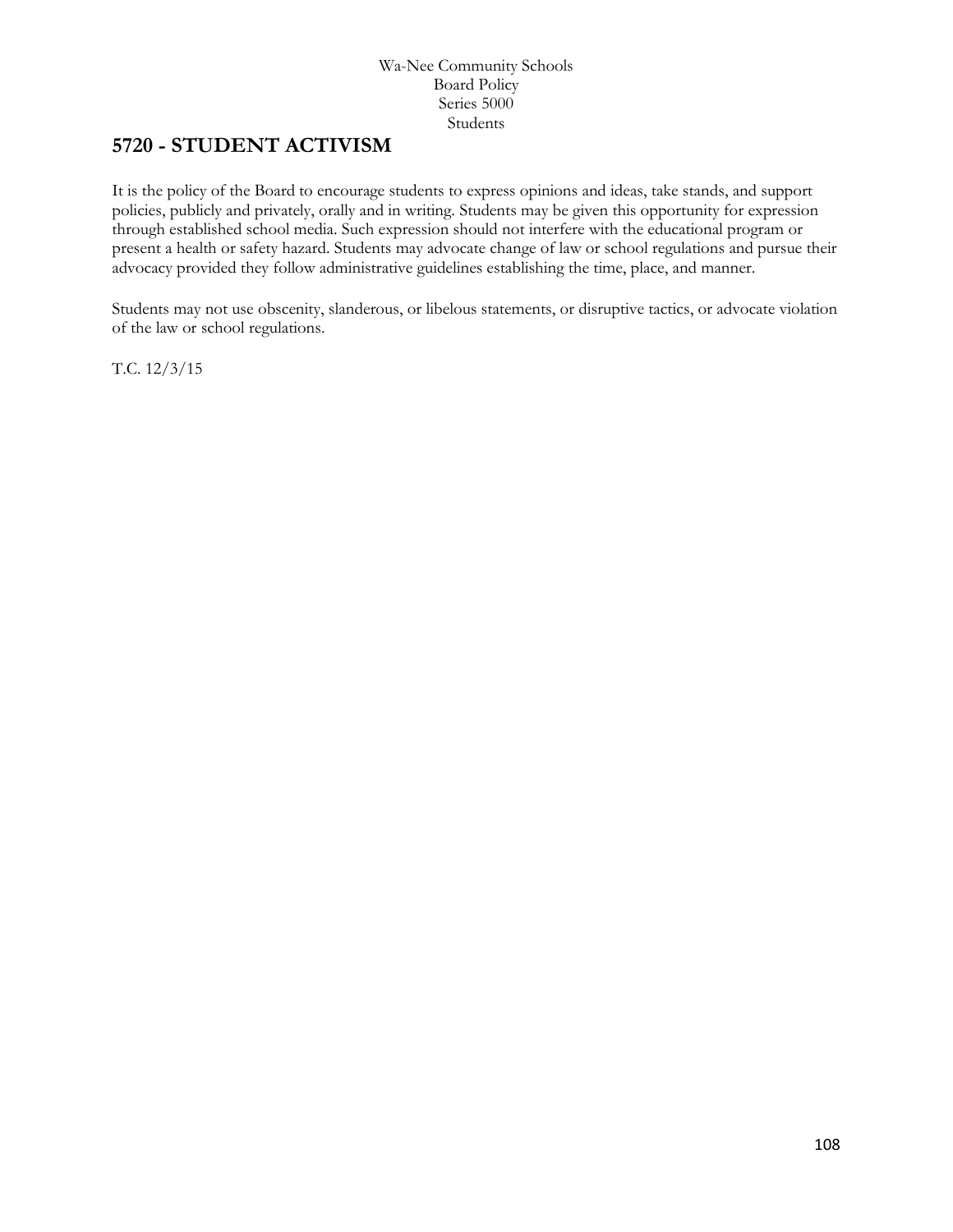# **[5722](http://www.neola.com/wanee-in/search/ag/ag5722.htm) - SCHOOL-SPONSORED PUBLICATIONS AND PRODUCTIONS**

The School Corporation may sponsor student publications and productions as means by which students learn, under adult direction, the rights and responsibilities of public expression in a free society.

The School Board reserves the right to designate and prohibit the school publications or productions. For purposes of this policy, "publications" shall include any audio, visual, or written materials such as tapes, banners, films, pamphlets, notices, newspapers, books, or other like materials. "Productions" shall include theatrical performances as well as impromptu dramatic presentations.

Such publications and productions also play a vital role in the school program by:

- A. serving as a public relations media;
- B. developing skills in communication via the mass media;
- C. developing acceptable methods for preserving the constitutional provision of free speech.

The Board is mindful of the fact that it could be available to any student attending this school, and must, therefore, generally be suitable for all students.

Issues on which opposing points of view have been promulgated by responsible opinion may be introduced in a school-sponsored publication provided equal opportunity is given to present each view.

Advertising is permitted in school newspapers, yearbooks, programs, etc. which are published by student organizations. Permission should be given by the building administrator.

The Board reserves the right to designate and prohibit the publications or productions for any reason that is reasonably related to a legitimate pedagogical interest, including, but not limited to:

- A. Materials this poorly written;
- B. Materials that libels any specific person or persons;
- C. Material that is biased or prejudicial;
- D. Materials that advocates the use or advertise the availability of any substance or material which may reasonably be believed to:
	- 1. constitute a direct and substantial danger to the health of students;
	- 2. contain obscenity or material otherwise deemed to be harmful to impressionable students who may receive them;
	- 3. incite violence, advocate the use of force, or urge the violation of law or school regulations.
- E. Material that addresses potentially sensitive topics, taking into account the emotional maturity of the students.

The Board also prohibits publications and productions which:

- A. fail to identify the student or organization responsible for distribution;
- B. solicit funds for non-school organizations or institutions when such solicitations have not been approved by the Board;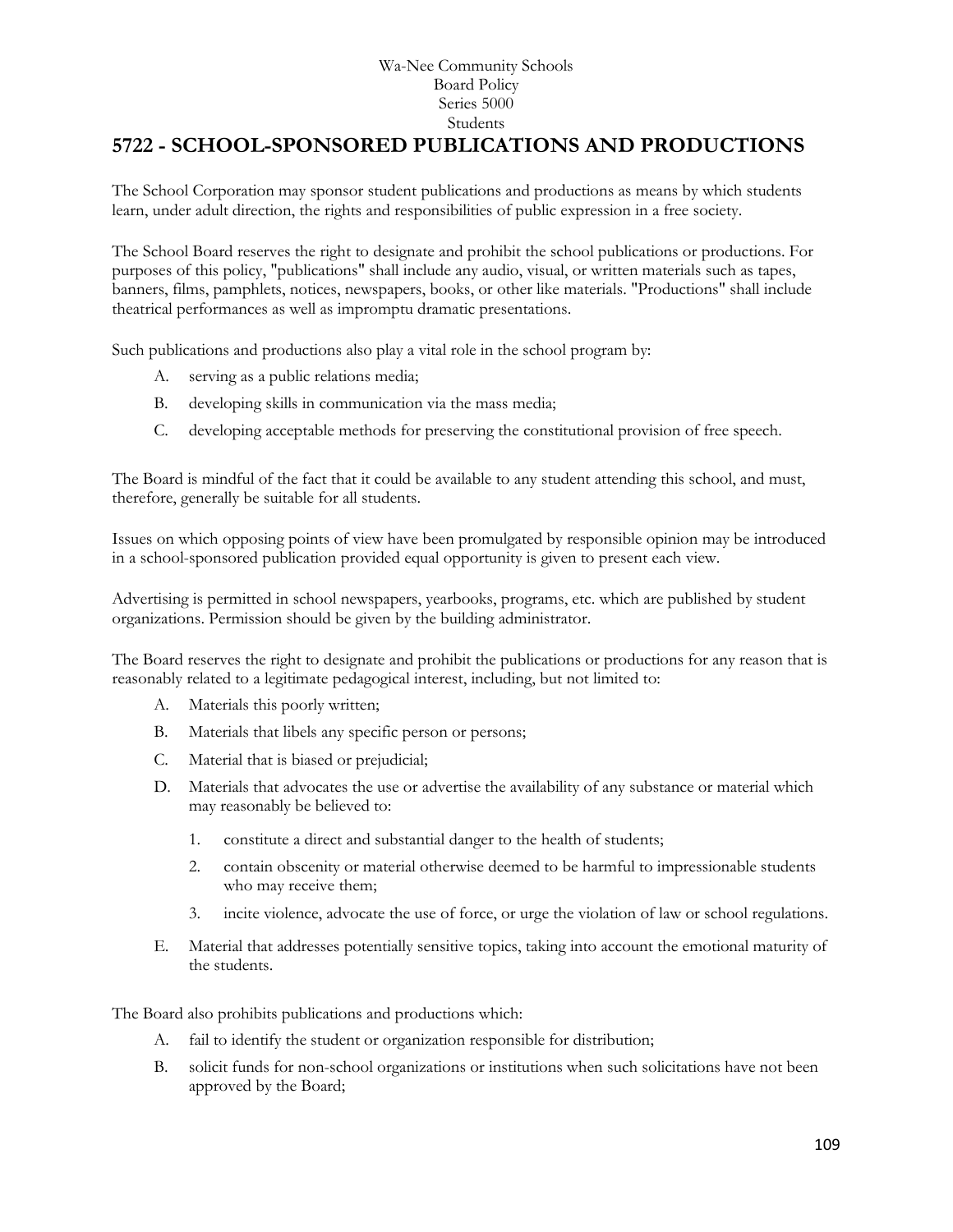C. promote, favor, or oppose any candidate for election to the Board or the adoption of any bond issue, proposal, or question submitted at any election.

T.C. 12/3/15 Revised 11/27/17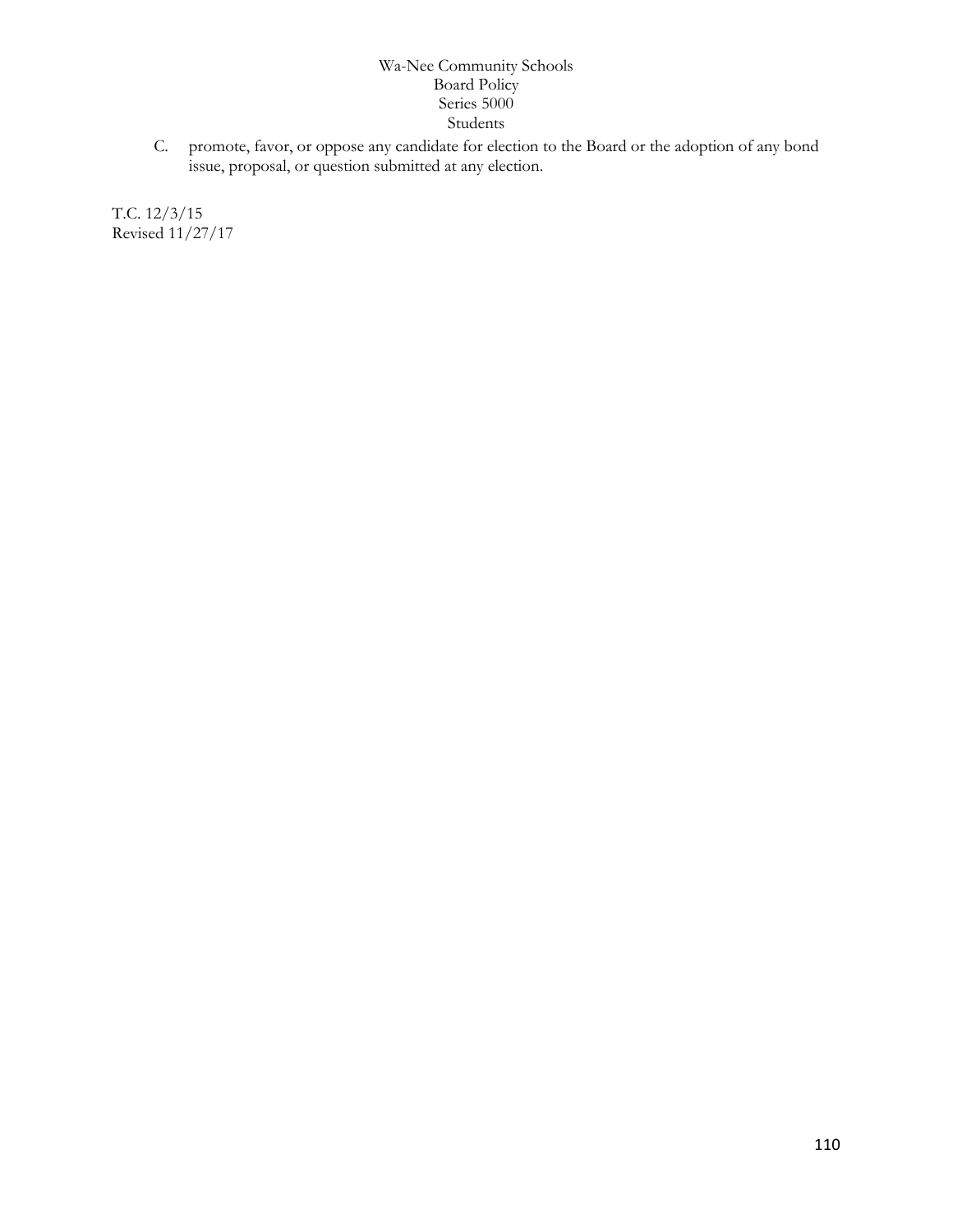#### Wa-Nee Community Schools Board Policy Series 5000 Students **5724 - PREPARING FOR VOTER REGISTRATION**

The Board believes that preparing students to assume the responsibilities which our democratic society places on each of its citizens is an important function of the schools. Supplying our high school students with all pertinent information regarding voter registration is one crucial means of meeting this goal.

Accordingly, the Superintendent, using such resources as the high school administration, faculty and student body, local officials, and others, can provide and develop a nonpartisan, voter education program for the high school.

The administration of the high schools shall offer to all students who reach the age of majority the opportunity to register as voters.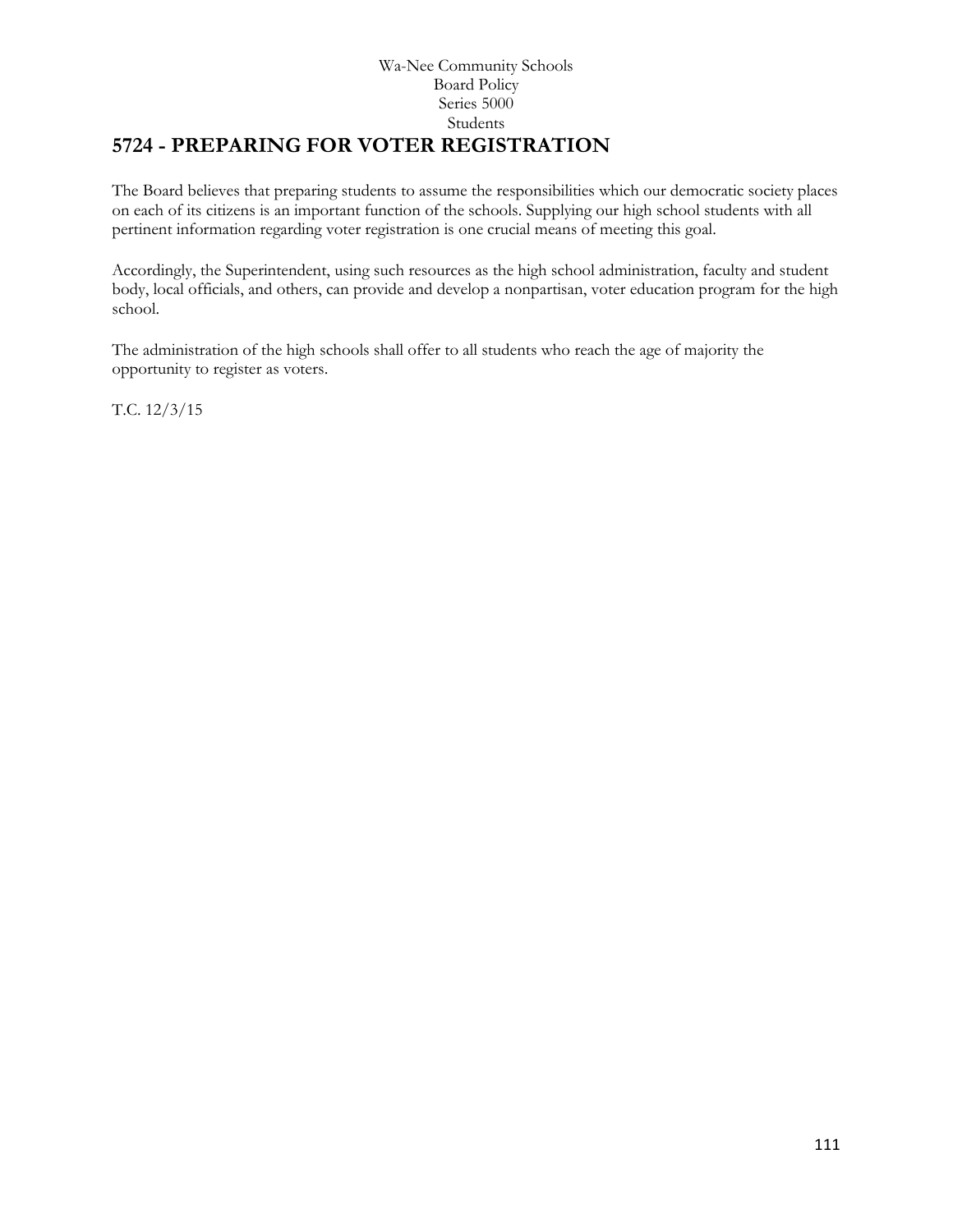# **5730 - EQUAL ACCESS FOR NONCORPORATION-SPONSORED, STUDENT CLUBS AND ACTIVITIES**

The Board will not permit the use of school facilities by noncorporation-sponsored, student clubs and activities or Corporation-sponsored, extra-curricular clubs and activities during instructional hours. During noninstructional time, however, no group of students, regardless of the size of the group, will be denied an opportunity to meet on the basis of the religious, political, philosophical, or other content of the activity.

An application for permission for noncorporation-sponsored, student clubs and activities to meet on school premises shall be made to the building principal, who shall grant permission provided that s/he determines that:

- A. the activity has been initiated by students;
- B. attendance at the meeting is voluntary;
- C. no agent or employee of the Corporation will promote, lead, or participate in the meeting;
- D. the meeting does not materially and substantially interfere with the orderly conduct of instructional activities in the school;
- E. nonschool persons do not direct, conduct, control, or regularly attend the activity.

A student-initiated group granted permission to meet on school premises shall be provided the same rights and access and shall be subject to the same administrative guidelines that govern the meetings of student organizations sponsored by this Board, except as provided by this policy. Participation in a student-initiated meeting must be available to all students who wish to attend and cannot be denied on the basis of a student's race, color, creed, religion, gender, national origin, disability, or social or economic status.

The Board will not permit the organization of a fraternity, sorority, or secret society. A student-initiated meeting may be attended by no more than 3 outside resource person(s). The Superintendent may exclude nonstudents from directing, controlling, or attending any such meetings of students.

A professional staff member may be assigned to attend a student-initiated meeting in a custodial capacity but shall not participate in the activity. No professional staff member shall be compelled to attend a studentinitiated meeting if the content of the speech at the meeting is contrary to his/her beliefs.

The principal may take such actions as may be necessary to maintain order and discipline on school premises and to protect the safety and well-being of students and staff members.

Equal Access Act of 1984, 20 U.S.C. 4071 et seq. Americans with Disabilities Act of 1990, 42 U.S.C. 12101 et seq. Civil Rights Act of 1964, 42 U.S.C. 2000e I.C. 230-33-12

T.C. 12/3/15 Revised 2/12/18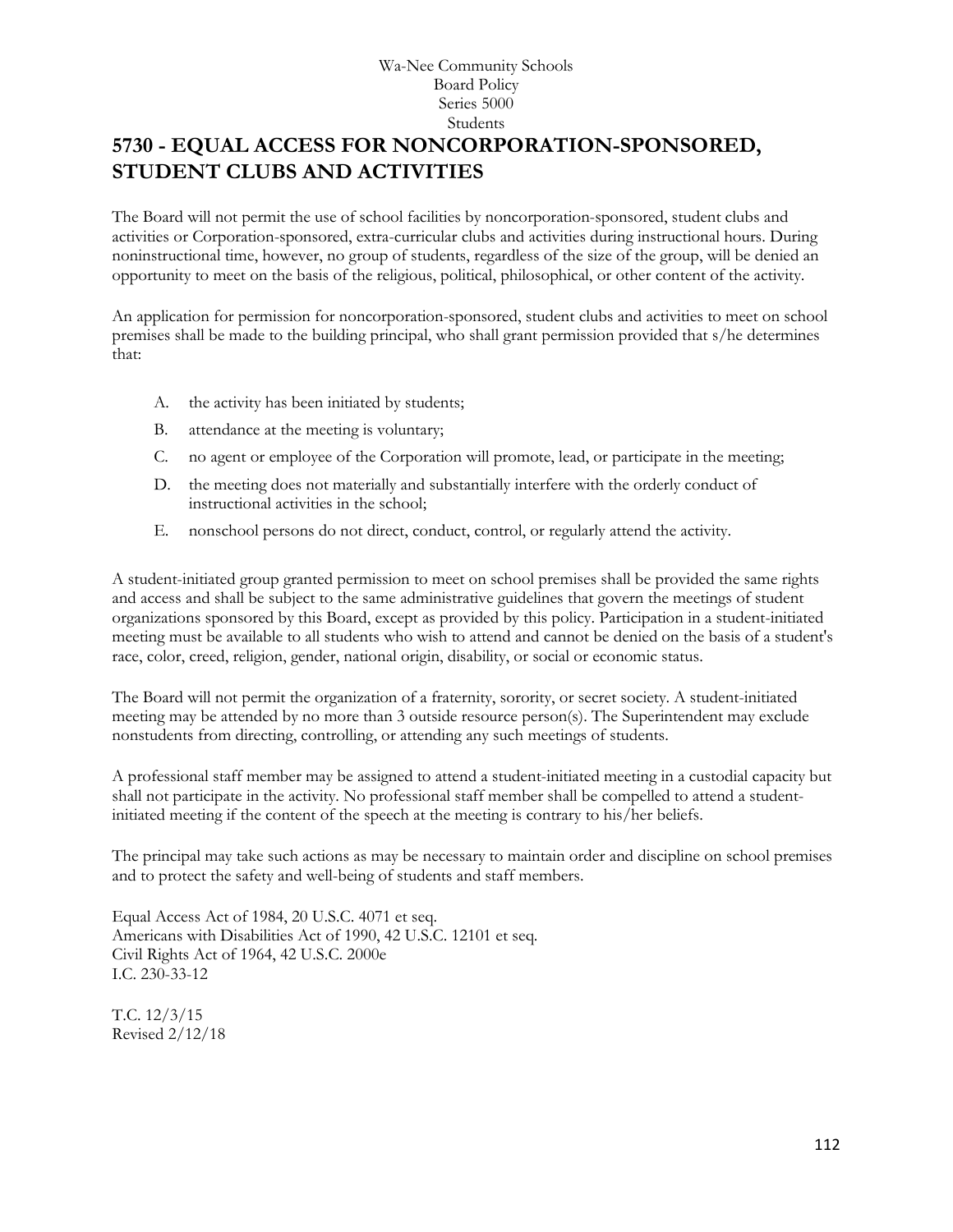#### Wa-Nee Community Schools Board Policy Series 5000 Students **[5751](http://www.neola.com/wanee-in/search/ag/ag5751.htm) - PARENTAL-MARRIED STATUS OF STUDENTS**

Neither marriage nor pregnancy shall be limiting factors for the education of any student in the schools of this Corporation.

The Board's responsibility for the education of all school-age children includes the education of pregnant students, whether married or unmarried. Any variation from continuing regular school classes shall be based upon the assessed needs of such students.

The school may request medical verification of a student's ability to continue in all classes in his/her program.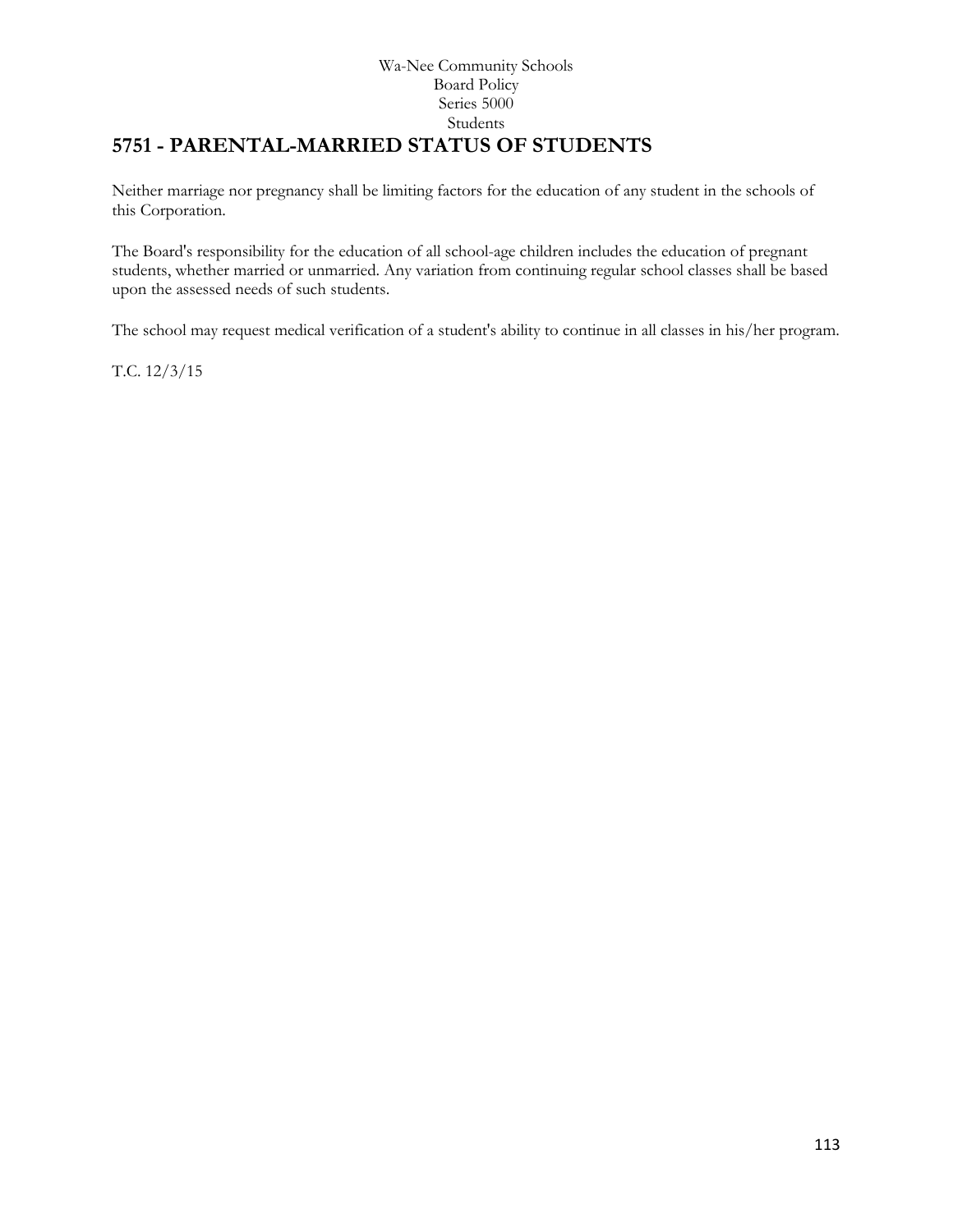## **[5771](http://www.neola.com/wanee-in/search/ag/ag5771.htm) - SEARCH AND SEIZURE**

The Board recognizes its obligation to balance the privacy rights of its students with its responsibility to provide student, faculty, and authorized visitors with a safe, hygienic, and alcohol/drug-free learning environment.

In balancing these competing interests, the Board directs the Superintendent to utilize the following principles:

#### A. **School Property**

School facilities such as lockers and desks are school property provided for student use subject to the right of the Superintendent and his/her designee to enter the facility as needed and inspect all items in the facility searched. Students shall not have an expectation of privacy in any facility provided by the school and shall not be permitted to deny entry to a Corporation administrator by the use of a lock or other device.

#### B. **Student Person and Possession**

Prior to a search of a student's person and personal items in the student's immediate possession, consent of the student shall be sought by an administrator. If the student does not consent, such a search shall be permitted based only upon the administrator's individualized reasonable suspicion to believe that the search will produce evidence of a violation of a law, school rule, or a condition that endangers the safety or health of the student or others. Searches of the person of a student shall be conducted and witnessed by a person of the same gender as the student and shall be conducted in a private place. The student shall be given the option of selecting the witness from the faculty members on the school premises at the time of the search. A searched student's parent or guardian shall be notified of the search within twentyfour (24) hours if possible.

Searches, pursuant to this policy, shall also be permitted in all situations in which the student is under the jurisdiction of the Board as defined by I.C. 20-33-8-14.

#### C. **Breath Test Instruments**

Administrators are authorized to arrange for the use of breath-test instruments for the purpose of determining if a student has consumed an alcoholic beverage. It is not necessary for the test to determine blood-alcohol level, since the Board has established a zero tolerance for alcohol use.

Permission for a student to bring a vehicle on school property shall be conditioned upon consent of the search of the vehicle and all containers inside the vehicle by a school administrator with reasonable suspicion to believe the search will produce evidence of a violation of law, a school rule, or a condition that endangers the safety or health of the student driver or others. The student shall have no expectation of privacy in any vehicle or in the contents of any vehicle operated or parked on school property.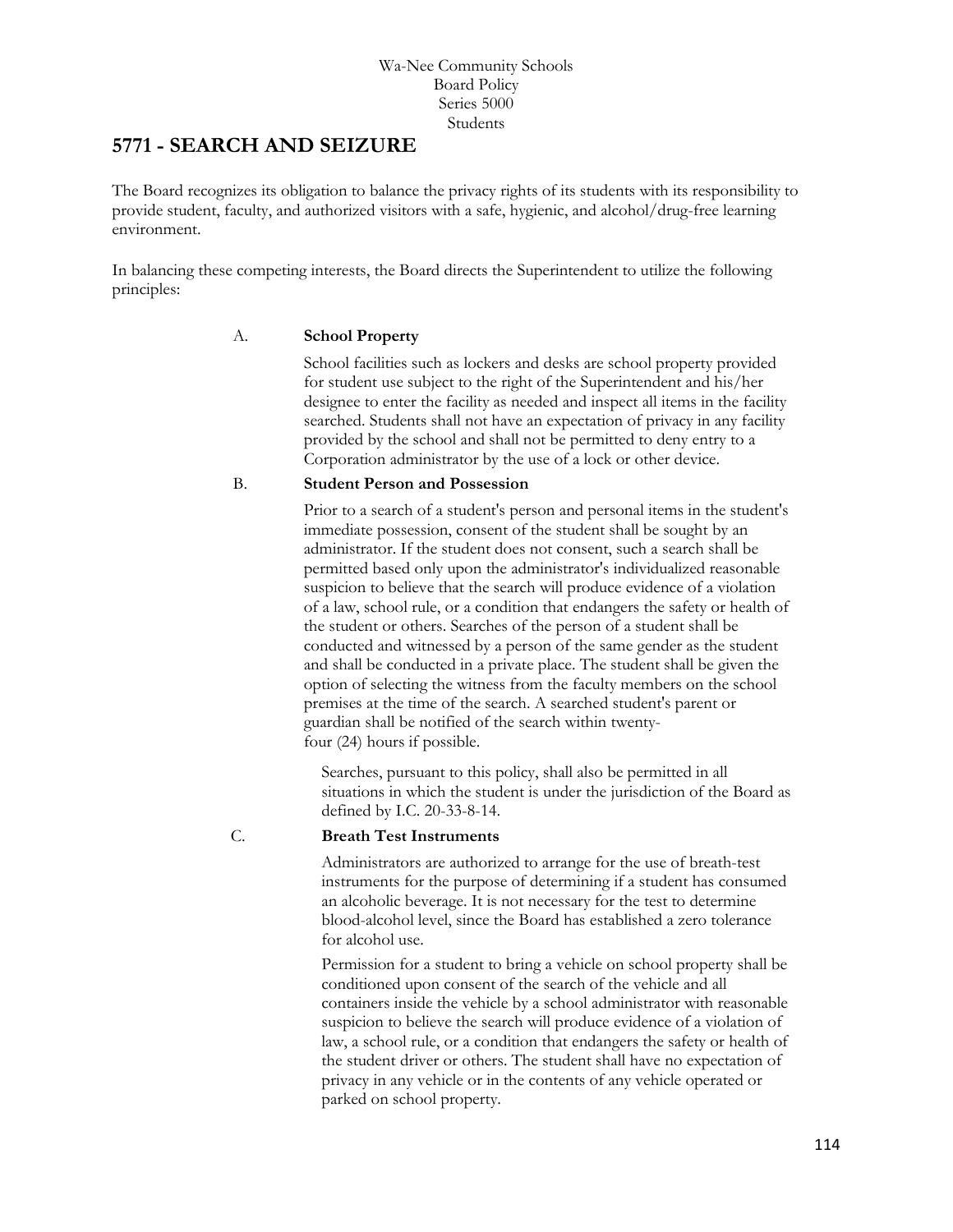The Superintendent may request the assistance of a law enforcement agency in implementing any aspect of this policy. Where law enforcement officers participate in a search on school property or at a school activity pursuant to a request from the Superintendent, the search shall be conducted by the law enforcement officers in accordance with the legal standards applicable to law enforcement officers.

#### D. **Use of Dogs**

The Board authorizes the use of specially-trained dogs to detect the presence of drugs or devices such as bombs on school property under the conditions established in the Superintendent's administrative guidelines.

Anything found in the course of a search pursuant to this policy which constitutes evidence of a violation of a law or a school rule or which endangers the safety or health of any person shall be seized and utilized as evidence if appropriate. Seized items of value shall be returned to the owner if the items may be lawfully possessed by the owner. Seized items of no value and seized items that may not lawfully be possessed by the owner shall be destroyed.

The Principal/Administrator shall promptly record in writing the following information for each search pursuant to this policy:

- A. the information upon which the search was based
- B. the time, date, location, students, or places searched, and persons present
- C. a description of any item seized and its disposition
- D. the time and date of notice to the parent or guardian in the case of the search of the person of a student

The Superintendent shall prepare administrative guidelines to implement this policy.

#### I.C. 20-33-8-32

U.S. Constitution, 4th Amendment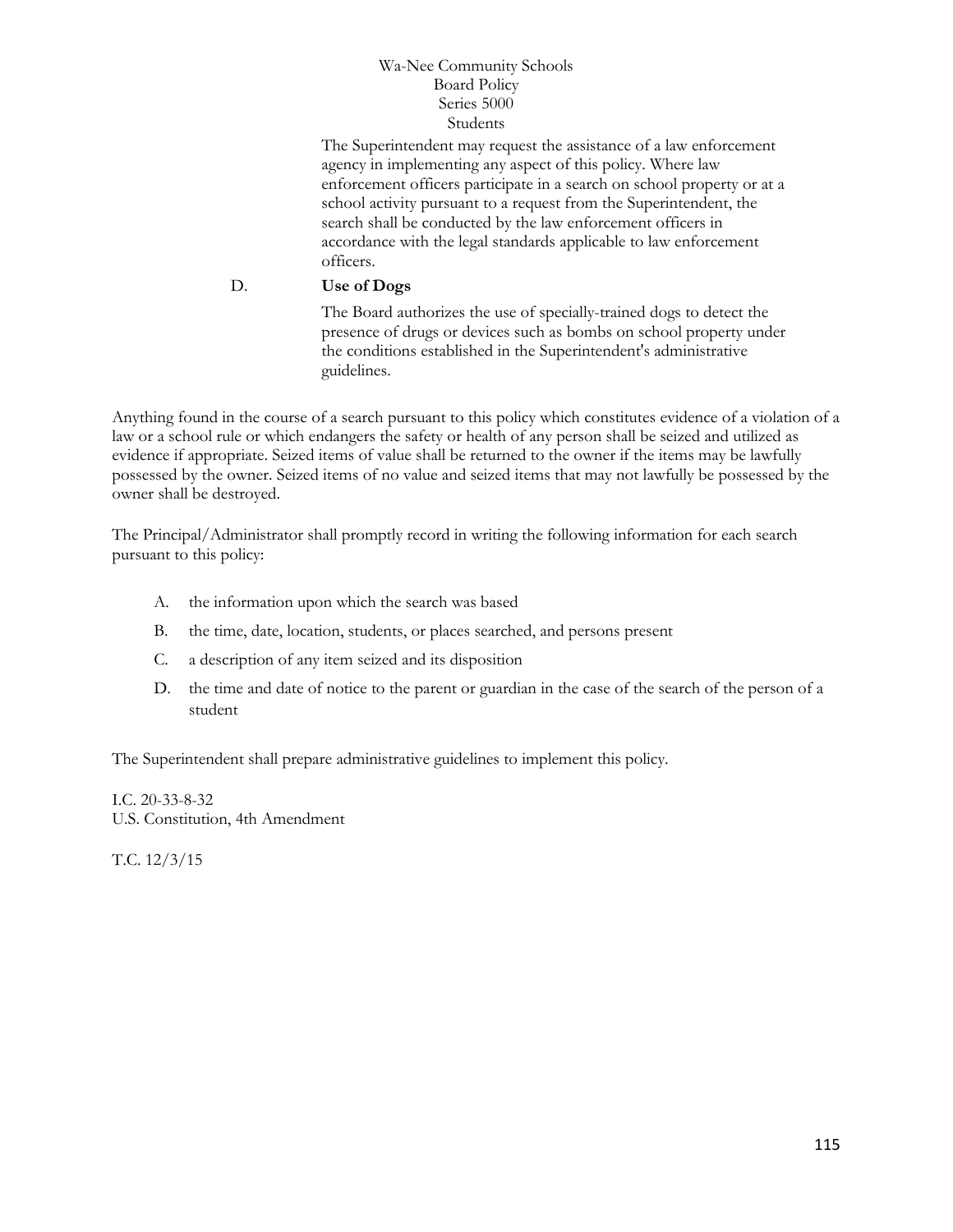## **[5772](http://www.neola.com/wanee-in/search/ag/ag5772.htm) - WEAPONS**

The Board prohibits students from possessing, storing, making, or using a weapon in any setting that is under the control and supervision of the Corporation for the purpose of school activities approved and authorized by the Corporation including, but not limited to, property leased, owned, or contracted for by the Corporation, a school-sponsored event, or in a Corporation vehicle.

Generally, the possession of a firearm in or on school property, in or on property that is being used by a school for a school function, or on a school bus is a felony (I.C. 35-47-9-2) and is prohibited by Board policy. However, State law permits a person who may legally possess a firearm to maintain that firearm if it is locked in the person's trunk, kept in the glove compartment of the person's locked vehicle, or stored out of plain sight in the person's locked vehicle. This exception does not apply to students unless it is a high school student who is a member of a shooting sports team and the principal has approved the student keeping a firearm concealed in the student's motor vehicle on days the student is competing or practicing as a member of a shooting sports team. This exception also does not apply to former students if the person is no longer enrolled in school due to a disciplinary action within the previous twenty-four (24) months.

The term "weapon" means any object which, in the manner in which it is used, intended to be used, or represented, is capable of inflicting serious bodily harm or property damage, as well as endangering the health or safety of persons. Weapons include, but are not limited to, firearms, tasers, handguns, stun guns, guns of any type whatsoever, including air and gas-powered guns (whether loaded or unloaded), knives, razors, clubs, electric weapons, chemical weapons, metallic knuckles, martial arts weapons, ammunition, and destructive devices (bombs, incendiary, grenade, Molotov cocktail, rocket with a propellant charge of more than four (4) ounces, etc.). A "knife" is defined as "an instrument that: 1) consists of a sharp edge or sharp pointed blade capable of inflicting cutting, stabbing, or tearing wounds; and 2) is intended to be used as a weapon." I.C. 35-  $47 - 5 - 2.5(a)$ 

This policy will also encompass such actions as possession of look-alike items, false fire alarms, bomb threats, or intentional calls to falsely report a dangerous condition.

The Superintendent is authorized to establish administrative guidelines on weapons which require students to immediately report knowledge of weapons and threats of violence by students and staff to the building principal. Failure to report such knowledge may subject the student to immediate suspension and potential expulsion from school.

The Superintendent will report any student who violates this policy to the student's parents or guardians and to the law enforcement agency having jurisdiction over the property where the offense occurs. The student also may be subject to disciplinary action, up to and including expulsion.

Exceptions to this policy include:

- A. items pre-approved by the principal as part of a class or individual presentation under adult supervision, if used for the purpose of and in the manner approved; (Working firearms and ammunition shall never be approved.)
- B. theatrical prop used in appropriate settings
- C. starter pistols used in appropriate school related sporting events.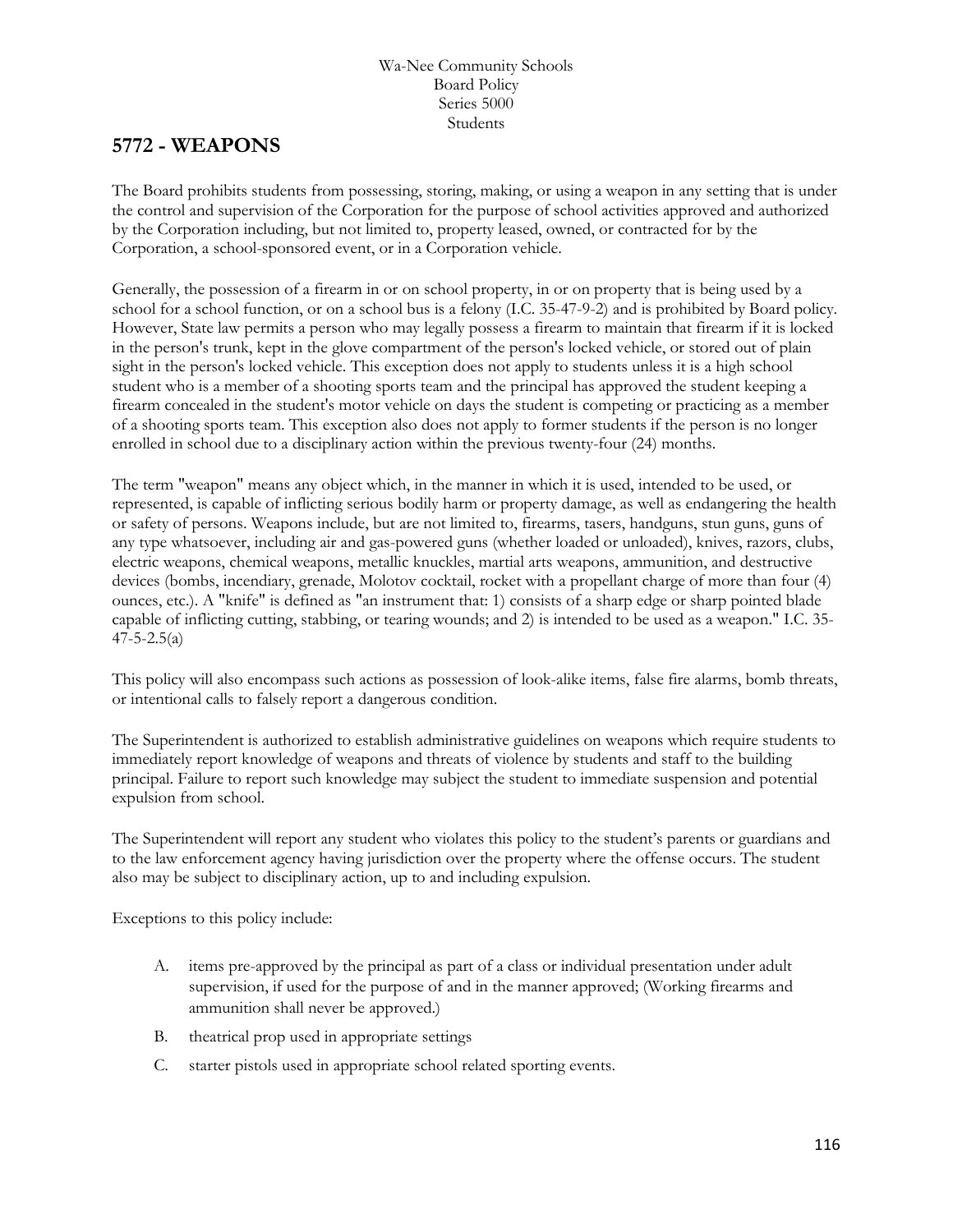I.C. 20-33-8-16 I.C. 20-33-9-1 et seq. I.C. 35-47-5-2.5 I.C. 35-47-9 20 U.S.C. 7151

Revised 3/02 Revised 2/24/03 Revised 12/11/06 Revised 5/9/11 Revised 10/27/14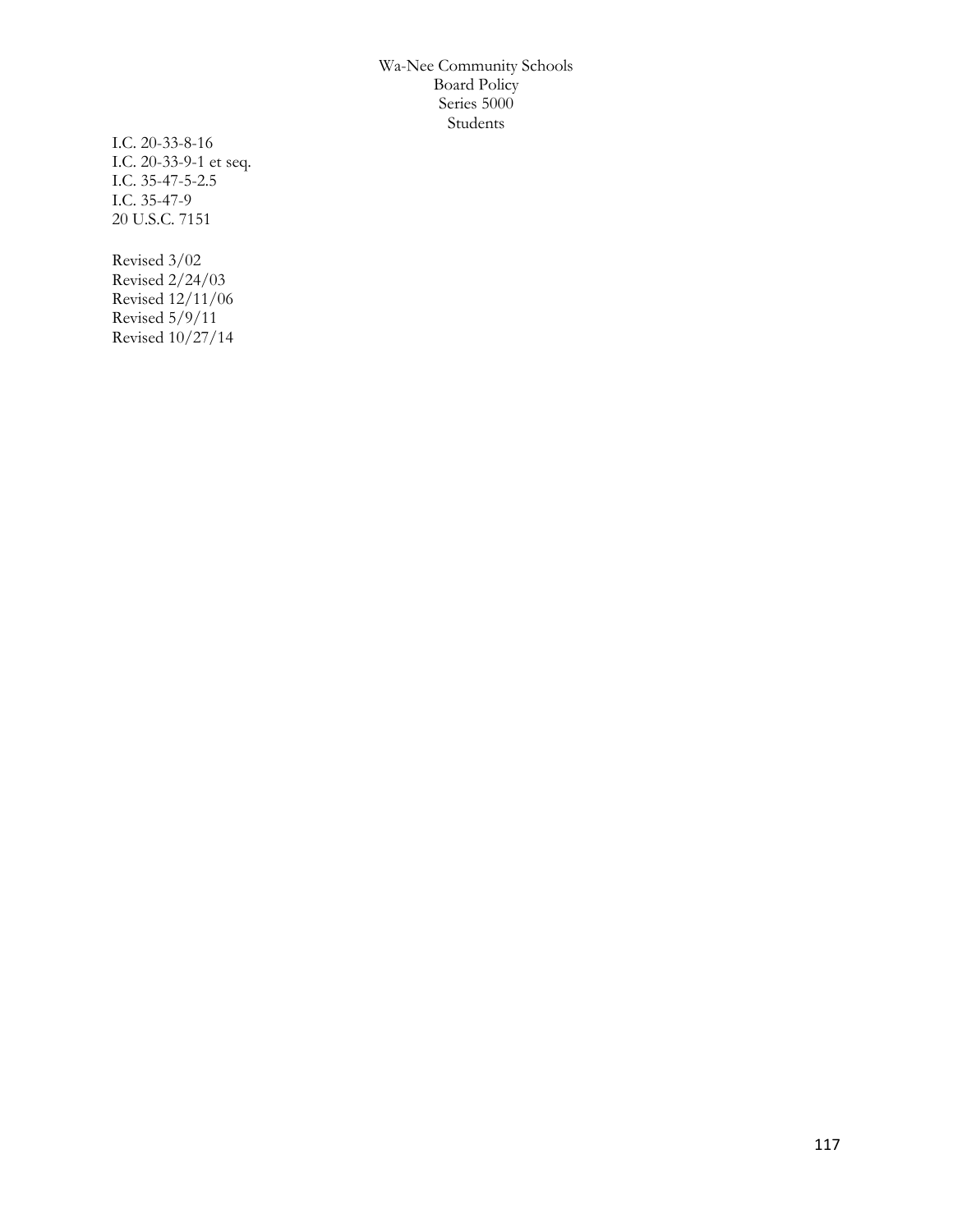### **[5820](http://www.neola.com/wanee-in/search/ag/ag5820.htm) - STUDENT GOVERNMENT**

The Board acknowledges the importance of offering students the opportunity to participate in selfgovernment within the establishment of the schools.

Students shall have the right to organize, conduct meetings, elect officers and representatives, and consult with the administration.

The Board will recognize the Student Council as the official voice of the student body for students in grades 6 - 12 and for the purpose of:

- A. giving students practical experience in organizing, planning, and affecting outcomes;
- B. developing student leadership;
- C. providing a learning experience in democratic decision making.

The Superintendent shall establish administrative guidelines to implement this policy.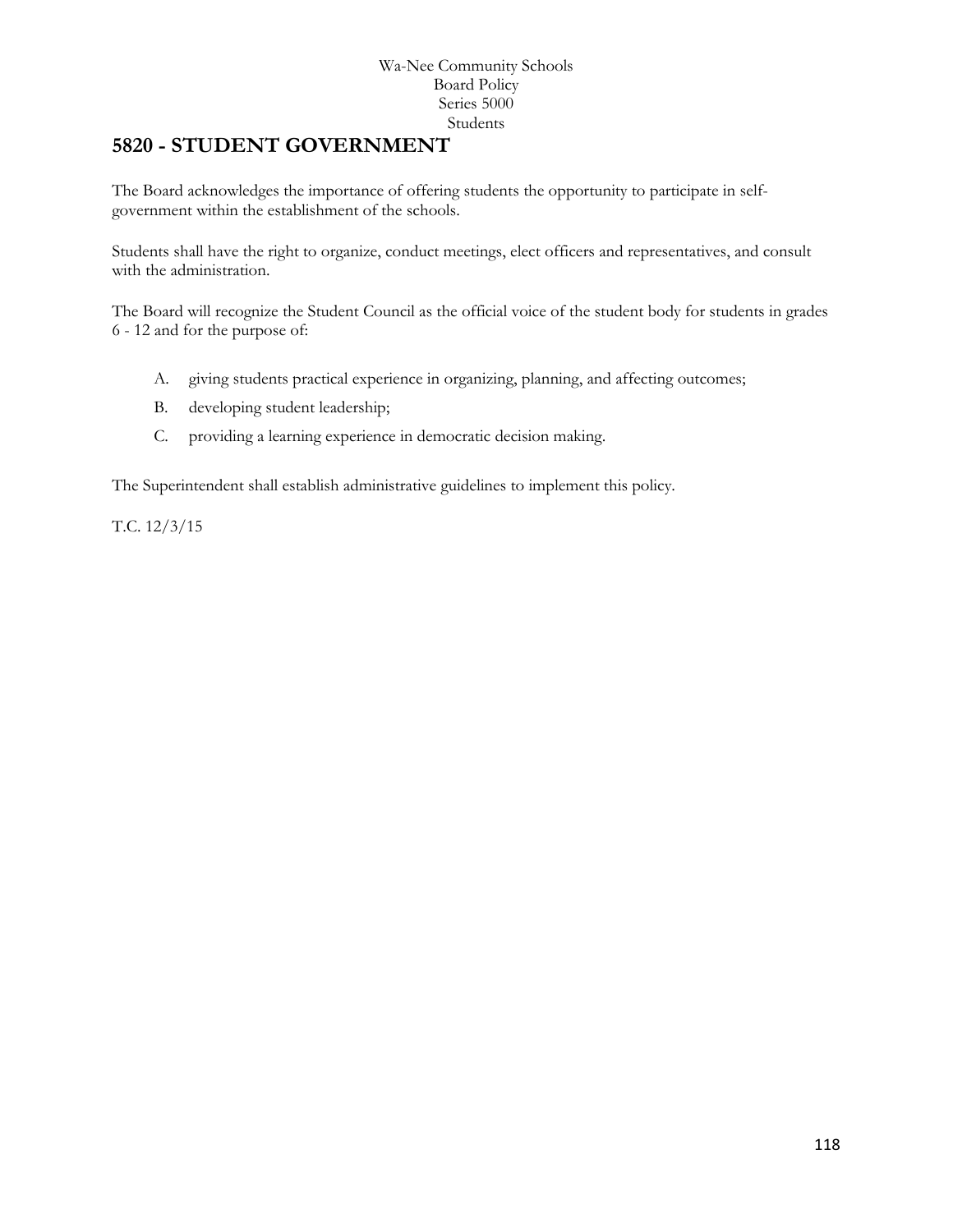### **[5830](http://www.neola.com/wanee-in/search/ag/ag5830.htm) - STUDENT FUNDRAISING**

The Board acknowledges that the solicitation of funds by or from students must be limited since compulsory attendance laws make the student a captive donor and may also disrupt the program of the schools.

For purposes of this policy "student fundraising" shall include the solicitation and collection of money by or from students for any purpose and shall include the collection of money in exchange for tickets, papers, or any other goods or services for approved student activities.

The Board will permit student fundraising by students in school, on school property, or at any schoolsponsored event only when the profit therefrom is to be used for school purposes or for an activity connected with the schools; however, all fundraising activities must be approved by the Superintendent. The Board requires that for any fundraiser by student clubs and organizations, as well as by School Corporationsupport organizations, which involve the sale to students of food items and/or beverages to be consumed on campus, the food and/or beverage items to be sold comply with the current USDA Dietary Guidelines for Americans. Further, if approved, fundraisers that involve the sale to students of food items or beverages to be consumed on campus are conducted only from thirty (30) minutes following the close of the last lunch period until thirty (30) minutes after the end of the school day.

Fundraising by approved school organizations, that is, those organizations whose funds are managed by the Corporation may be permitted in school by the principal. Such fundraising off school grounds may be permitted by the Superintendent.

Fundraising by students on behalf of school-related organizations whose funds are not managed by the Corporation may be permitted on school grounds by the Superintendent.

The Board will permit fundraising that involves any games of chance, such as bingo games, charity game nights, raffles, door prizes, fundraising festivals, activities related to pull tabs, punch-boards, tip-boards, and the like. However, any fundraiser involving games of chance must comply with Indiana law, including obtaining the appropriate license or permits.

Involvement of students under the age of eighteen (18) in fundraisers involving games of chance is limited as follows:

In compliance with I.C. 4-32.2-5-21, no student under the age of eighteen (18) may play, participate in any of the following types of fund-raising events - bingo games, charity game nights, raffles, door prizes, fundraising festivals, activities related to pull tabs, punch-boards, tip-boards, and the like. No student under the age of eighteen (18) may sell tickets for any of the following types of fundraising events - bingo games, charity game nights, raffles, door prizes, fundraising festivals, activities related to pull tabs, punch-boards, tip-boards, and the like. Students, even those under eighteen (18) years of age, may sell tickets or chances for a raffle.

Use of the name, logo, or any assets of the Corporation, including but not limited to facilities, technology, or communication networks, is prohibited without the specific permission of the Superintendent.

Crowdfunding activities aimed at raising funds for a specific classroom or school activity, including extracurricular activity, or to obtain supplemental resources (e.g., supplies or equipment) that are not required to provide a free appropriate public education to any students in the classroom may be permitted, but only with the specific approval of the Superintendent.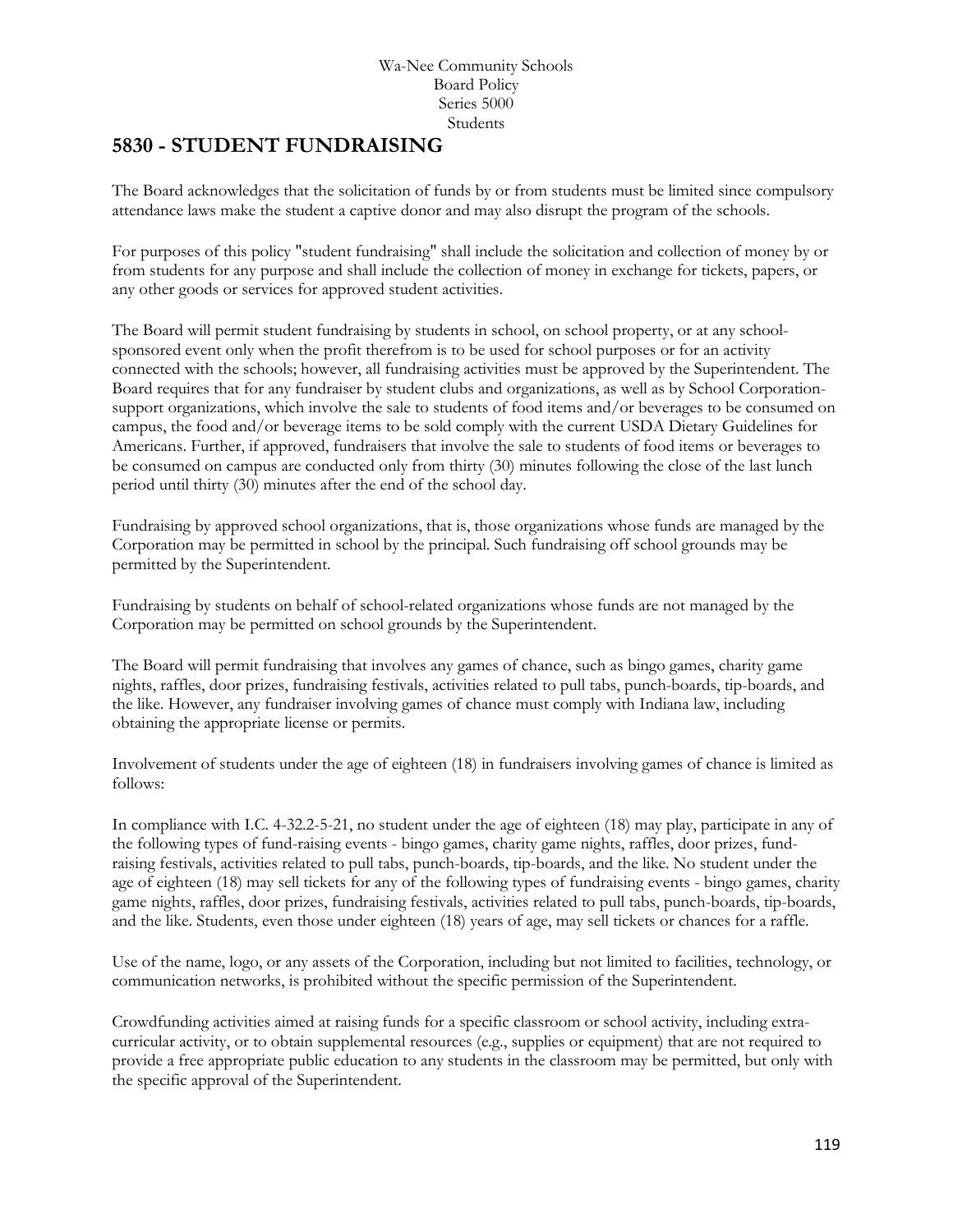All crowdfunding activities are subject to Policy **[6605](http://www.neola.com/wanee-in/search/policies/po6605.htm)** and any administrative guidelines approved by the Superintendent to implement Policy **[6605](http://www.neola.com/wanee-in/search/policies/po6605.htm)**.

All other fundraising by Corporation Support organizations shall be done in accordance with Policy **[9211](http://www.neola.com/wanee-in/search/policies/po9211.htm)** and Policy **[9700](http://www.neola.com/wanee-in/search/policies/po9700.htm)**.

The Superintendent shall establish administrative guidelines for the solicitation of funds which shall:

- A. specify the times and places in which funds may be collected;
- B. describe permitted methods of solicitation which do not place undue pressure on students; and require that for any fundraisers by approved school organizations which involve the sale to students of food items and/or beverages to be consumed on campus, the food and/or beverage items to be sold comply with the current USDA Dietary Guidelines for Americans, as stipulated by this policy;
- C. limit the kind and amount of advertising for solicitation;
- D. ensure proper distribution or liquidation of monies remaining in a student activity account when the organization is defunct or disbanded;
- E. ensure proper supervision of students during such activity.

The Superintendent shall distribute this policy and the guidelines which implement it to each organization granted permission to solicit funds.

I.C. 4-32.2-4 I.C. 4-32.2-5 I.C. 4-32.2-5-21 42 U.S.C. 1779 7 C.F.R. Parts 210 and 220

Revised 2/23/15 T.C. 12/3/15 Revised 5/8/17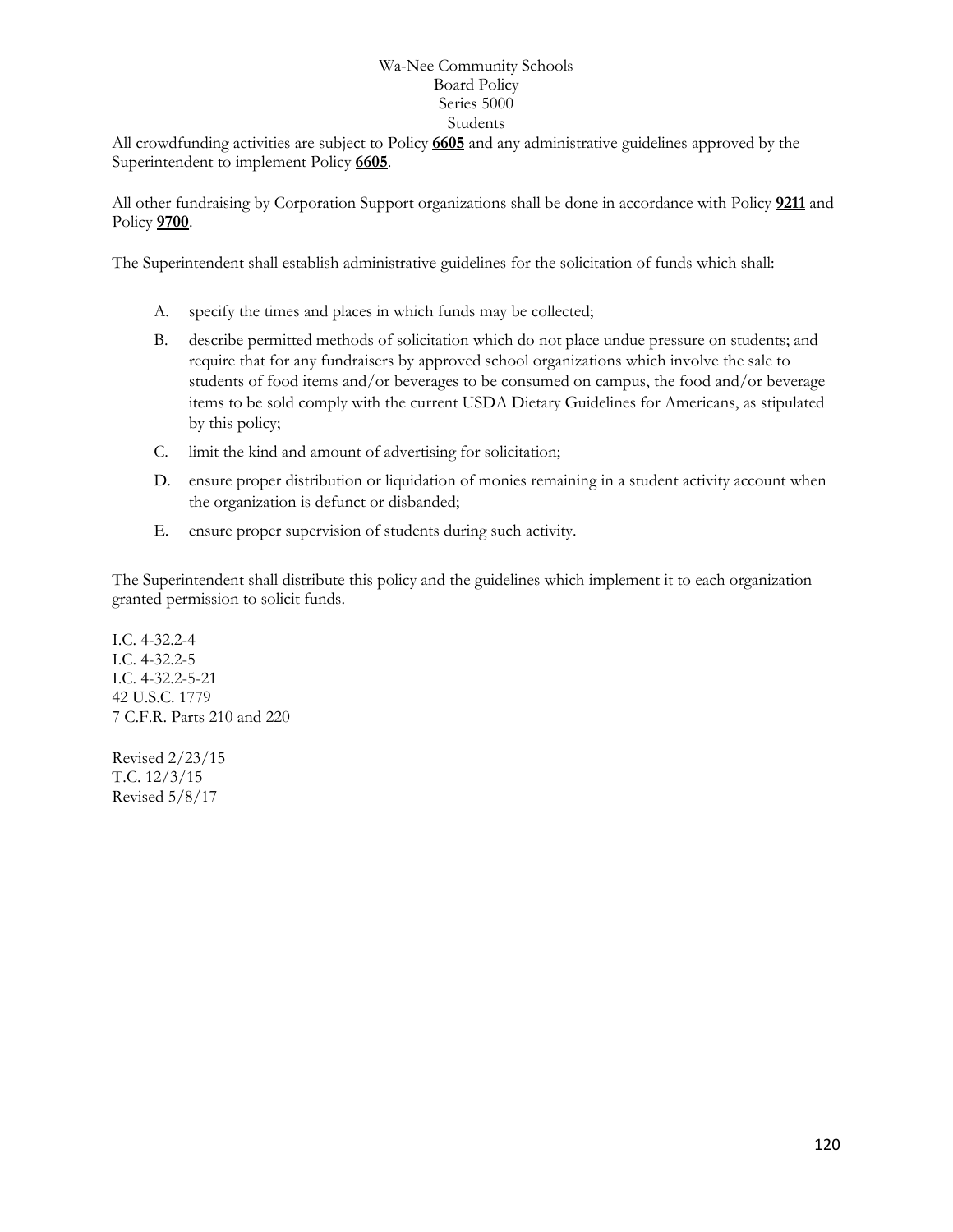# **5840 - CRIMINAL ORGANIZATIONS AND CRIMINAL ORGANIZATION ACTIVITY**

The School Corporation adopts this policy pursuant to State law in order to address the detrimental effects of criminal organizations and criminal organization activity on its students, demonstrate its commitment to preventing and reducing criminal organization membership and eliminating criminal organization activity, educate Corporation students, employees, and parents about criminal organizations and criminal organization activity, and comply with State and Federal laws and regulations.

The Corporation prohibits criminal organization activity and similar destructive or illegal group behavior on Corporation property, on buses owned by the Corporation or used to transport Corporation students, and at school-sponsored functions. The Corporation prohibits reprisal or retaliation against individuals who report criminal organization activity and similar destructive or illegal group behavior or who are victims, witnesses, bystanders, or others with reliable information about an act of criminal organization activity and similar destructive or illegal group behavior.

#### **Definitions**

| А. | "Criminal organization," as used in this policy, means a formal or |
|----|--------------------------------------------------------------------|
|    | informal group with at least three (3) members that specifically:  |

- 1. either:
	- a. promotes, sponsors, or assists in,
	- b. participates in, or
	- c. has as one of its goals; or
- 2. requires as a condition of membership or continued membership

the commission of a felony or an act that would be a felony if committed by an adult or the offense of battery (I.C. 35-42-2-1).

B. "Criminal organization activity," as used in this policy, means to:

- 1. actively participate in a criminal organization;
- 2. knowingly or intentionally commit an act:
	- a. with the intent to benefit, promote, or further the interests of a criminal organization; or
	- b. for the purpose of increasing the person's own standing or position within a criminal organization;
- 3. knowingly or intentionally solicit, recruit, entice, or intimidate another person to join a criminal organization or remain in a criminal organization;
- 4. knowingly or intentionally threaten another person because the other person:
	- a. refuses to join a criminal organization;
	- b. has withdrawn from a criminal organization; or
	- c. wishes to withdraw from a criminal organization;

when engaged in by a student who attends a Corporation school.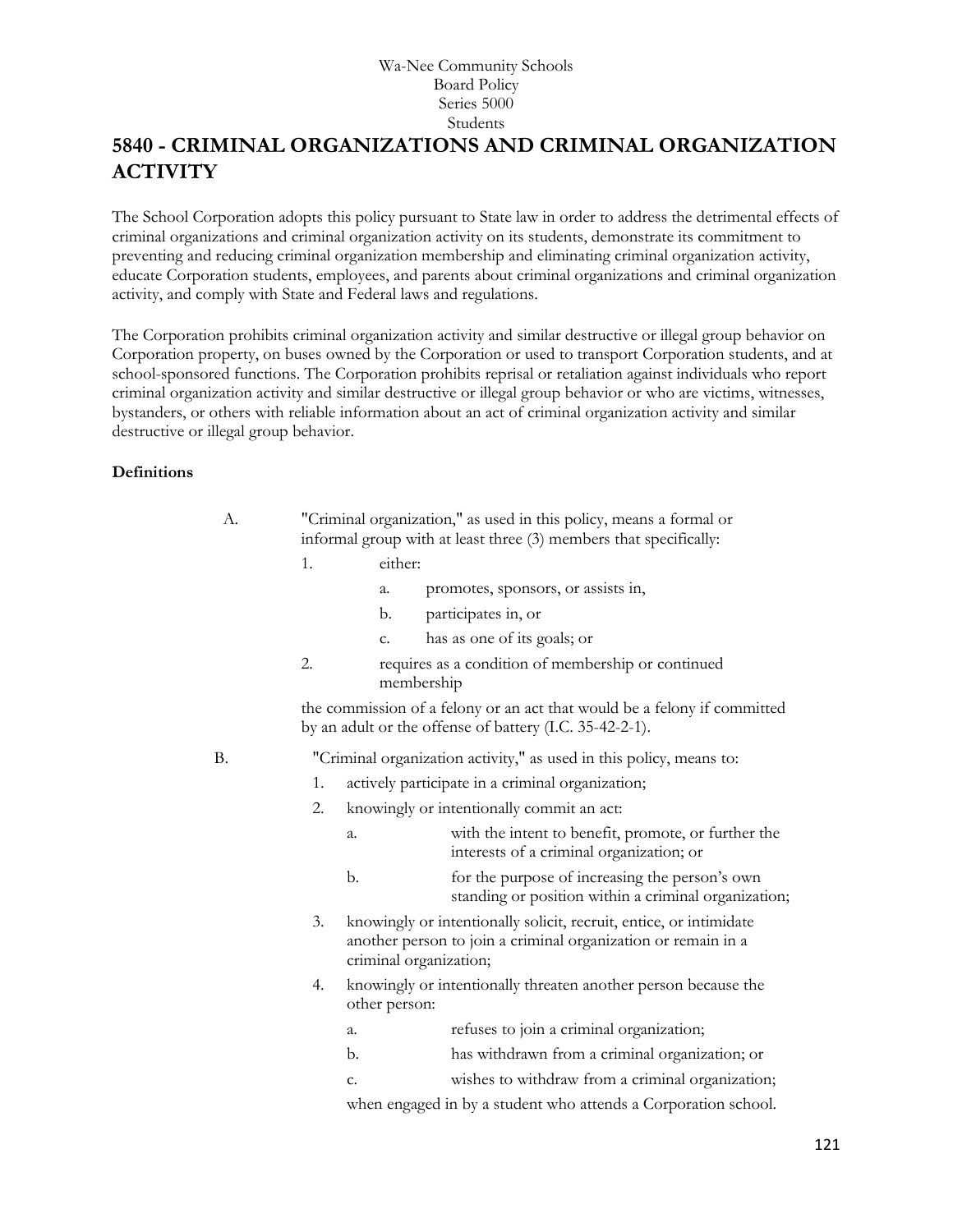#### **Procedures for Reporting and Investigating Suspected Criminal Organization Activity**

All Corporation employees shall report any incidence of suspected criminal organization activity to the principal and the school safety specialist. As well, students and parents, who choose to do so, may report an incident of criminal organization activity to the principal. The principal and the school safety specialist may take appropriate action to maintain a safe and secure school environment, including providing appropriate intervention services.

A Corporation employee who in good faith reports an incident of suspected criminal organization activity in compliance with the procedures of this policy and any Corporation employee, parent, or student who in good faith participates in any judicial or other proceeding resulting from the report or relating to the subject matter of the report is immune from any civil or criminal liability for damages arising from his/her actions.

Each school principal or designee shall conduct a thorough and complete investigation of each report of suspected criminal organization activity and each report of reprisal or retaliation. The principal or designee shall initiate the investigation promptly but no later than two (2) instructional day(s) of the report of the alleged incident. The principal may appoint additional staff and the principal or designee may request the assistance of law enforcement to assist in the investigation for the safety of the administration, Corporation staff, or students. The investigation shall be completed and written findings prepared by the principal or designee as soon as possible but no later than five (5) instructional days from the date of the report of the alleged incident.

The principal or designee shall submit the report to the Superintendent within ten (10) instructional days of completing the investigation. The Superintendent shall report the results of each investigation to the Board on an as needed basis during its scheduled Board meetings.

The Superintendent is authorized to issue guidelines to define the range of ways in which Corporation staff and the principal or designee shall respond once an incident of criminal organization activity is confirmed, according to the parameters described in the Corporation's code of student conduct. The Board recognizes that some acts of criminal organization activity may be isolated incidents requiring that the school officials respond appropriately to the individuals committing the acts while other acts may be so serious or involve individuals outside the school that they require a response by local law enforcement officials.

Appropriate consequences and remedial action will be imposed when students are found to have engaged in criminal organization activity, criminal organization intimidation, or criminal organization recruitment on Corporation property, while riding on Corporation buses or buses used to transport Corporation students, and at school-sponsored events or when they are found to have engaged in retaliatory conduct towards a Corporation employee or student who reported an incident of criminal organization activity, according to the severity of the offense and considering both the developmental age of the student offender and the student's history of inappropriate behavior, per the code of student conduct. Consequences and appropriate remedial action for a student who engages in criminal organization activity may range from positive behavioral interventions up to and including suspension or expulsion. Incidents that result in the expulsion of a student(s) or alternative school placement of a student(s) will be referred to the local law enforcement officials for further investigation. The principal shall proceed in accordance with the code of student conduct, as appropriate, based on the investigation findings and the Superintendent's guidelines. As appropriate, the principal may provide intervention and/or relevant support services (i.e., refer to counseling, establish training programs to reduce criminal organization activity and enhance school climate, enlist parent cooperation and involvement or take other appropriate action). The principal shall inform the parents of all students involved in alleged incidents as provided below, and, as appropriate, may discuss the availability of counseling and other intervention services.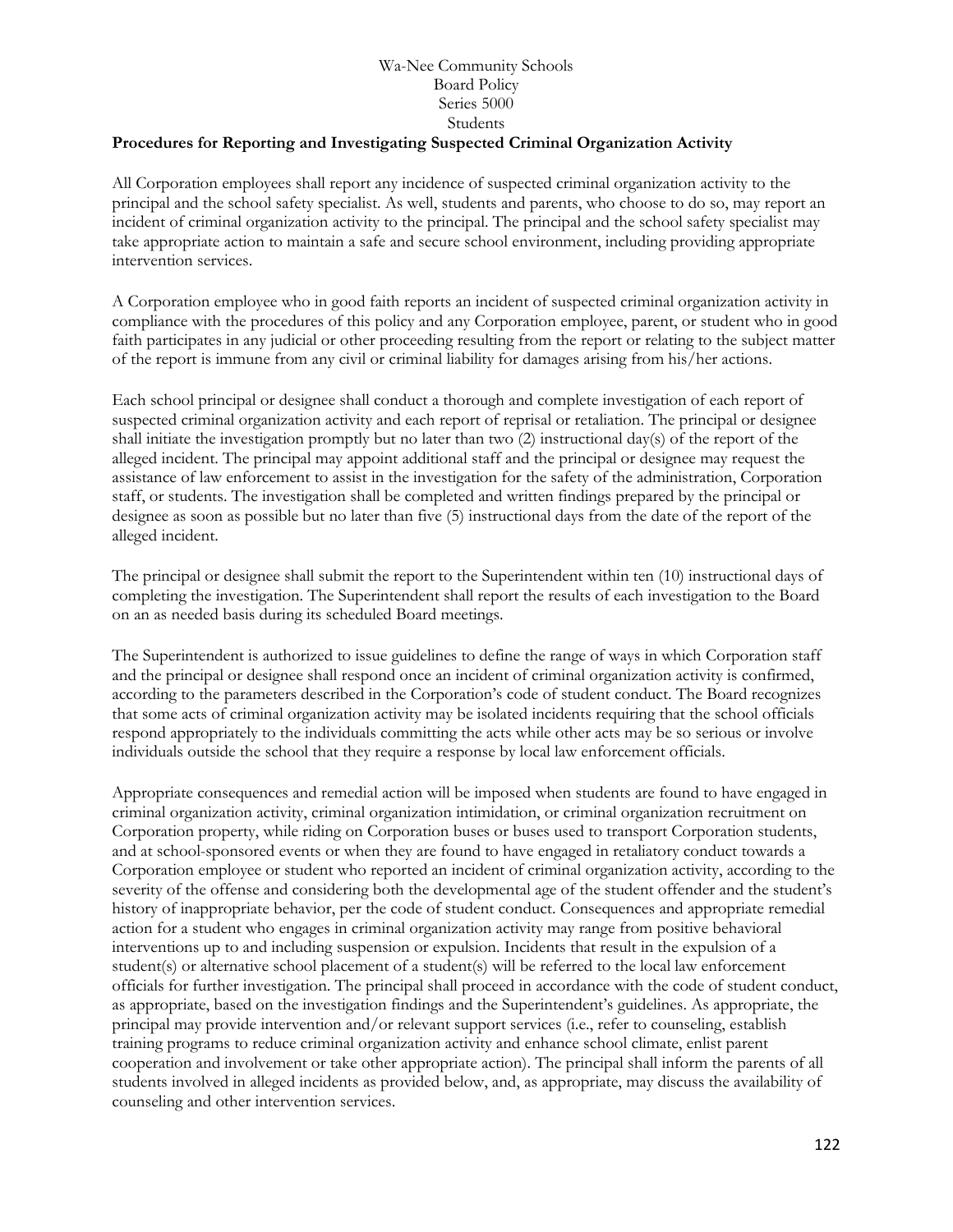The principal shall provide the parents of the students who are parties to any investigation with information about the investigation, in accordance with Federal and State laws and regulations. This information includes the nature of the investigation, whether the Corporation found evidence of criminal organization activity, and whether consequences were imposed or services provided to address the activity. This information is to be provided immediately upon completion of the investigation and issuance of written findings by the principal or designee.

#### **Annual Reporting of Investigations to the State**

Each school principal or designee shall record the number of investigations of criminal organization activity disposed of internally and the number of cases referred to local law enforcement (disaggregated by race, ethnicity, age, and gender) and report this information to the Superintendent before May 15 each year.

The Superintendent shall submit a written report to the Indiana Department of Education, on forms developed by the Department, before June 2 of each year outlining the activities undertaken as part of the Corporation's compliance with I.C. 20-26-18. This report shall include the number of investigations of criminal organization activity disposed of internally and the number of cases referred to local law enforcement for the entire Corporation in the past year, disaggregated by race, ethnicity, age, and gender.

#### **Establishment of Education Programs**

In its efforts to address criminal organization activity, the Board establishes the following educational programs:

- A. An evidence-based educational criminal organization awareness program for students, Corporation employees and parents; and
- B. A Corporation employee development program to provide training to Corporation employees in the implementation of this policy.

#### **Information about the Types of Services, Including Family Support Services, for a Student Suspected of Participating in Criminal Organization Activity**

The Superintendent shall provide information about the supports and services available for students who are "at risk" for and/or suspected of participating in criminal organization activity and their families, including:

- A. criminal organization awareness education for students, parents, faculty/personnel, law enforcement, and community stakeholders that, at a minimum, shows potential for effectiveness based on research, revised and updated regularly to reflect current trends in criminal organization and criminal organization-like activity;
- B. related extra-curricular activities;

#### **Publication of the Policy**

The Superintendent shall ensure that this policy is posted on the Corporation's internet website and annually disseminate this policy to all parents who have children enrolled in a school within the Corporation. This may be done through distribution of student handbooks. The Superintendent shall ensure that notice of the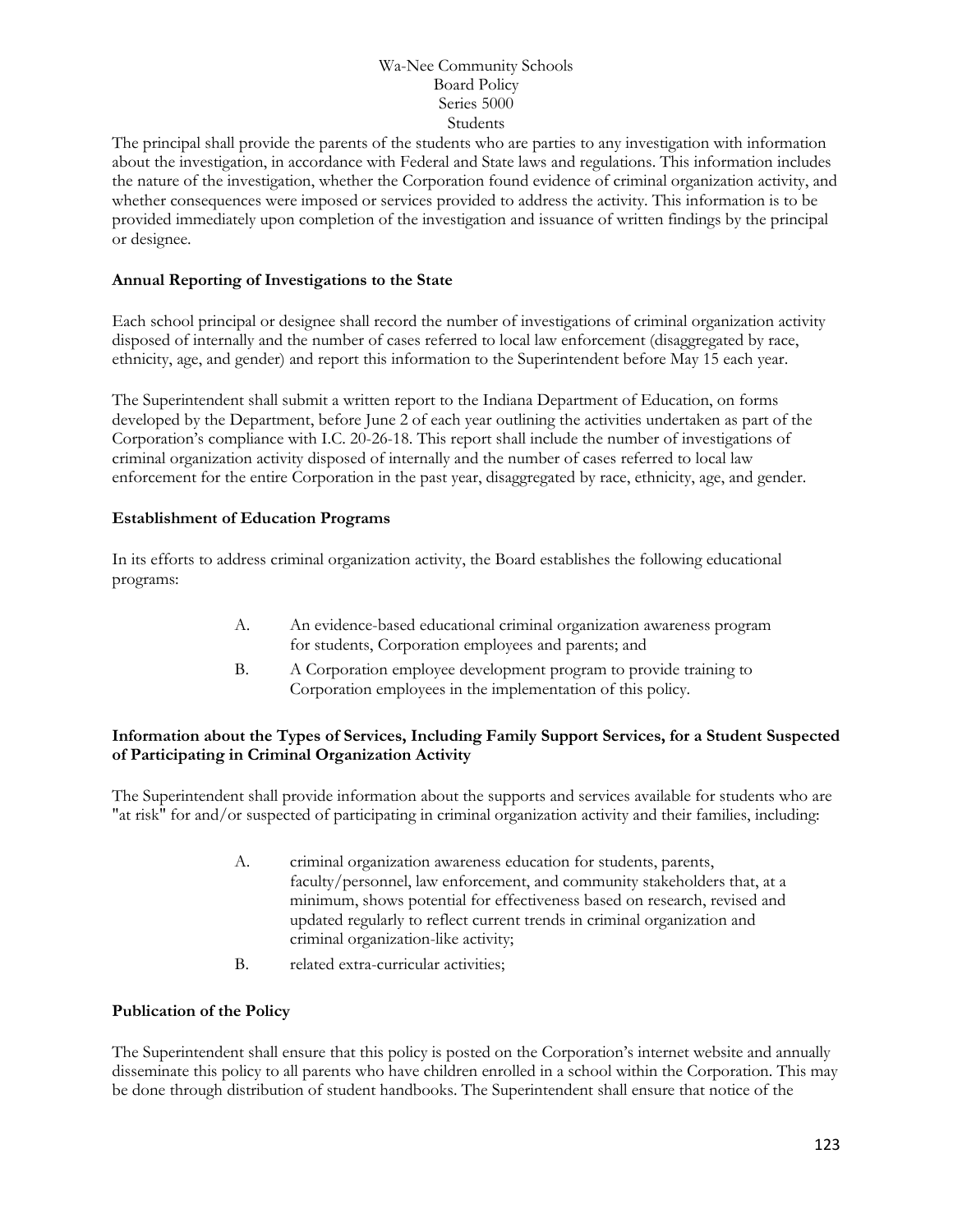Corporation's policy appears in the student handbooks and all other Corporation publications that set forth the comprehensive rules, procedures, and standards for schools within the Corporation.

The Superintendent shall appoint members of the advisory committee.

The advisory committee will collaborate to recommend an appropriate program for students, subject to Board approval.

I.C. 20-18-2-2.8 I.C. 20-19-3-12 I.C. 20-26-18-1 et seq. I.C. 20-33-9-10.5 I.C. 20-33-9-14 I.C. 35-31.5-2-27.4 I.C. 35-31.5-2-74 I.C. 35-31.5-2-264.5 I.C. 35-45-9-1 I.C. 35-45-9-3 I.C. 35-45-9-4 I.C. 35-45-9-5

T.C. 12/3/15 Revised 10/24/16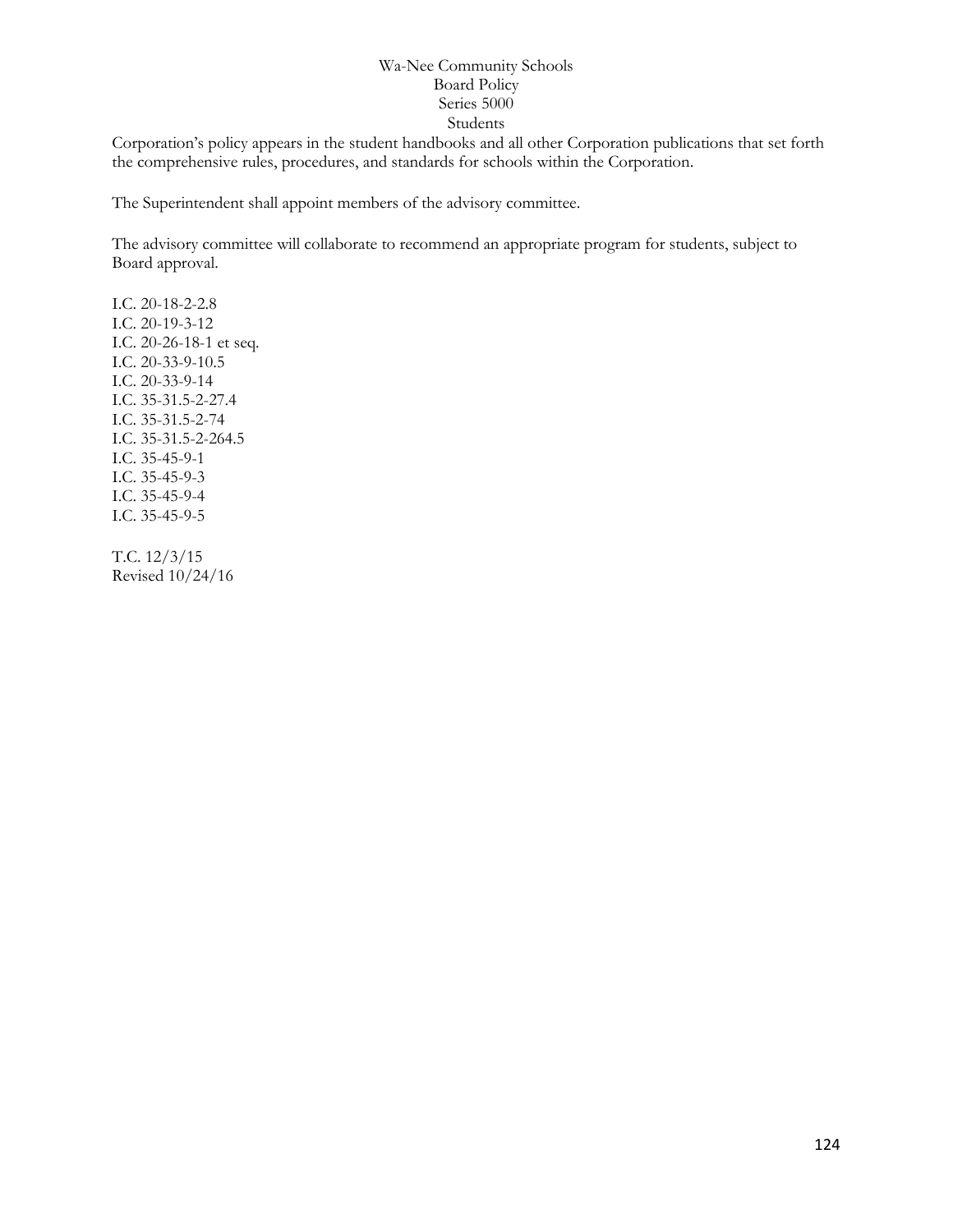# **5850 - SOCIAL EVENTS**

The Board recognizes the value of student social events in enhancing and enriching the educational experience for the children of this community.

The Board will make school facilities available and provide appropriate staff for the conduct of social events within the school facilities which have been approved by the principal.

School social events which take place outside school facilities must be approved by the Superintendent.

As voluntary participants in school social events, students shall be held responsible for compliance with rules set forth for their conduct, and infractions of those rules will be subject to the same disciplinary measures applicable during the regular school program.

Participation in school events is not a right and may be denied to any student who has demonstrated disregard for the rules of the school.

The Superintendent shall develop administrative guidelines for the conduct of student social events which shall include:

- A. designation of a staff member who shall be the Board employee responsible for the event;
- B. provisions for chaperonage, adult supervision, and/or police protection required by the circumstances of the event;
- C. provisions for the safety of all students and adults involved.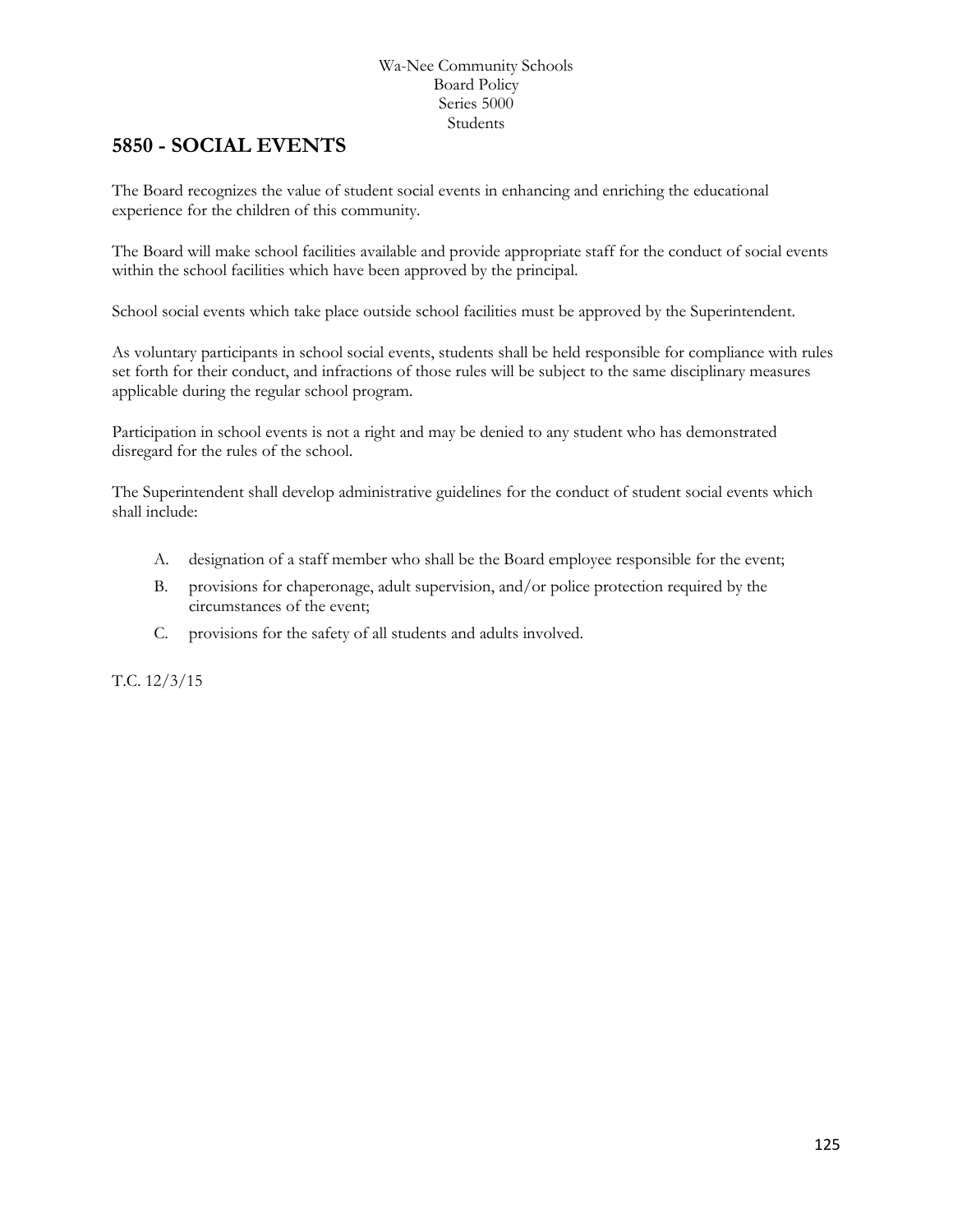### **5850.01 - FAMILY TIME**

In an effort to provide family time for our students in the Wa-Nee Community School Corporation, the following extra-curricular guidelines are adopted:

- A. Wednesday evenings are to be considered family evenings for our students.
	- 1. All extra-curricular practices and contests are to be completed no later than 6:30 P.M. on Wednesday evenings.
	- 2. All scheduled exceptions to this guideline must receive prior approval from the building principal and the Superintendent of Schools or his/her designee.
- B. Sundays are considered to be a family day for our students.
	- 1. Extra-curricular practices and contests are not to be scheduled on Sundays.
	- 2. All scheduled exceptions to this guideline must receive prior approval from the building principal and the Superintendent of Schools or his/her designee.
- C. Practices and contests will conclude by 9:30 P.M. on school nights and 11:30 P.M. on nonschool nights.
- D. Exceptions to these guidelines can only be made by the Superintendent of Schools, his/her designee, or the Board of School Trustees. All requests for exceptions must be made in writing in advance of the activity or contest.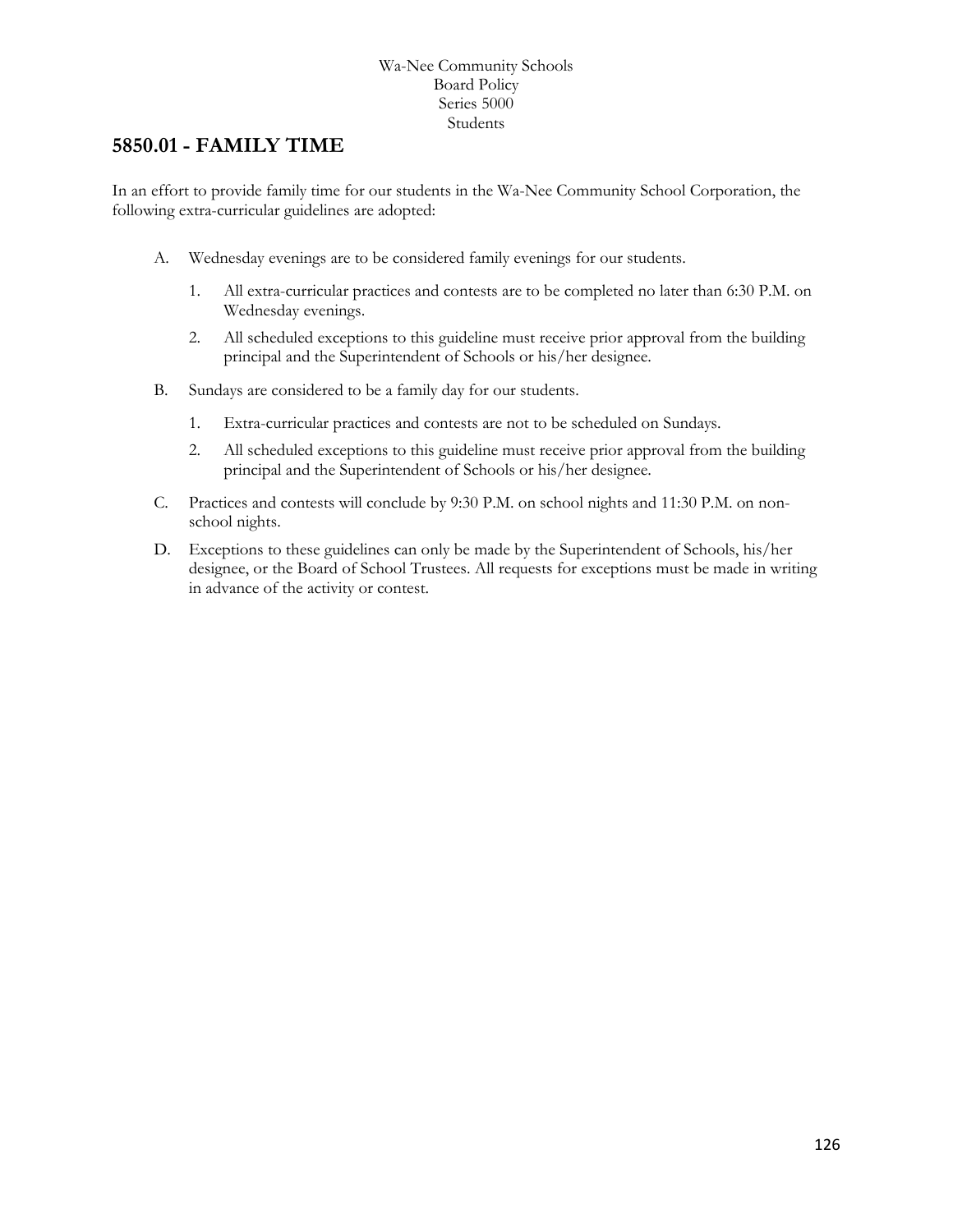#### Wa-Nee Community Schools Board Policy Series 5000 Students **5850.02 - PROTECTING CHURCH ACTIVITIES**

It is the general policy of the school to not schedule school activities on days and dates traditionally used by churches or other civic organizations in the community for regular meetings. This policy is to be followed by the building principals and teachers insofar as possible.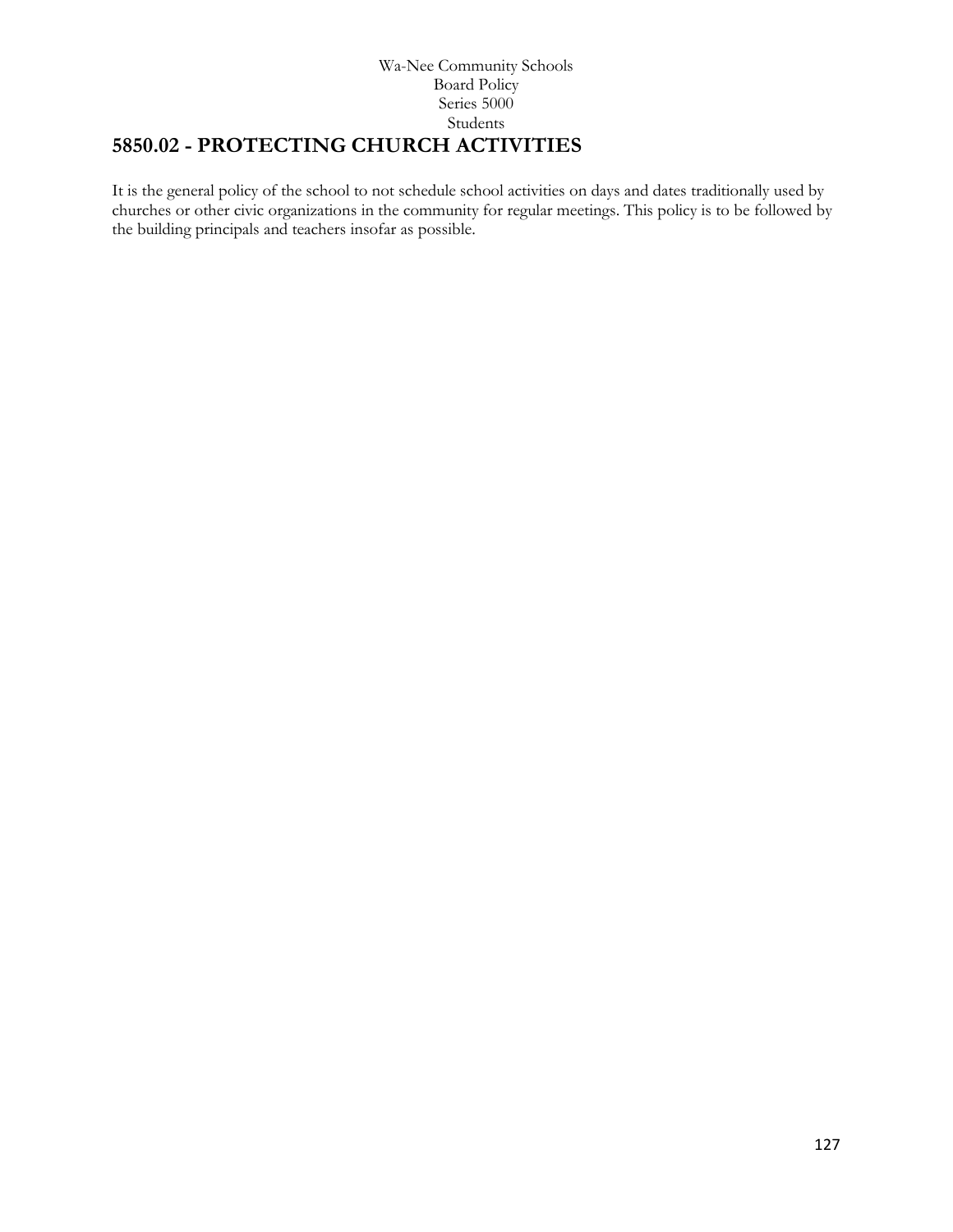#### Wa-Nee Community Schools Board Policy Series 5000 Students **5855 - STUDENT ATTENDANCE AT SCHOOL EVENTS**

The Board encourages students to attend as many school events held after school as possible, without interfering with their school work and home activities. Enthusiastic spectators help to build school spirit and encourage those students who are participating in the event.

However, in order to ensure that students attending as nonparticipants are properly safe-guarded, the Board requires that all elementary and pre-high school students be accompanied by a parent or adult chaperone when they arrive at the event and throughout its duration. Any unaccompanied student will not be allowed to attend the event, and the Board will not be responsible for students who arrive without an adult chaperone.

The Board will continue to provide adequate supervision for all students who are participants in Corporationsponsored events.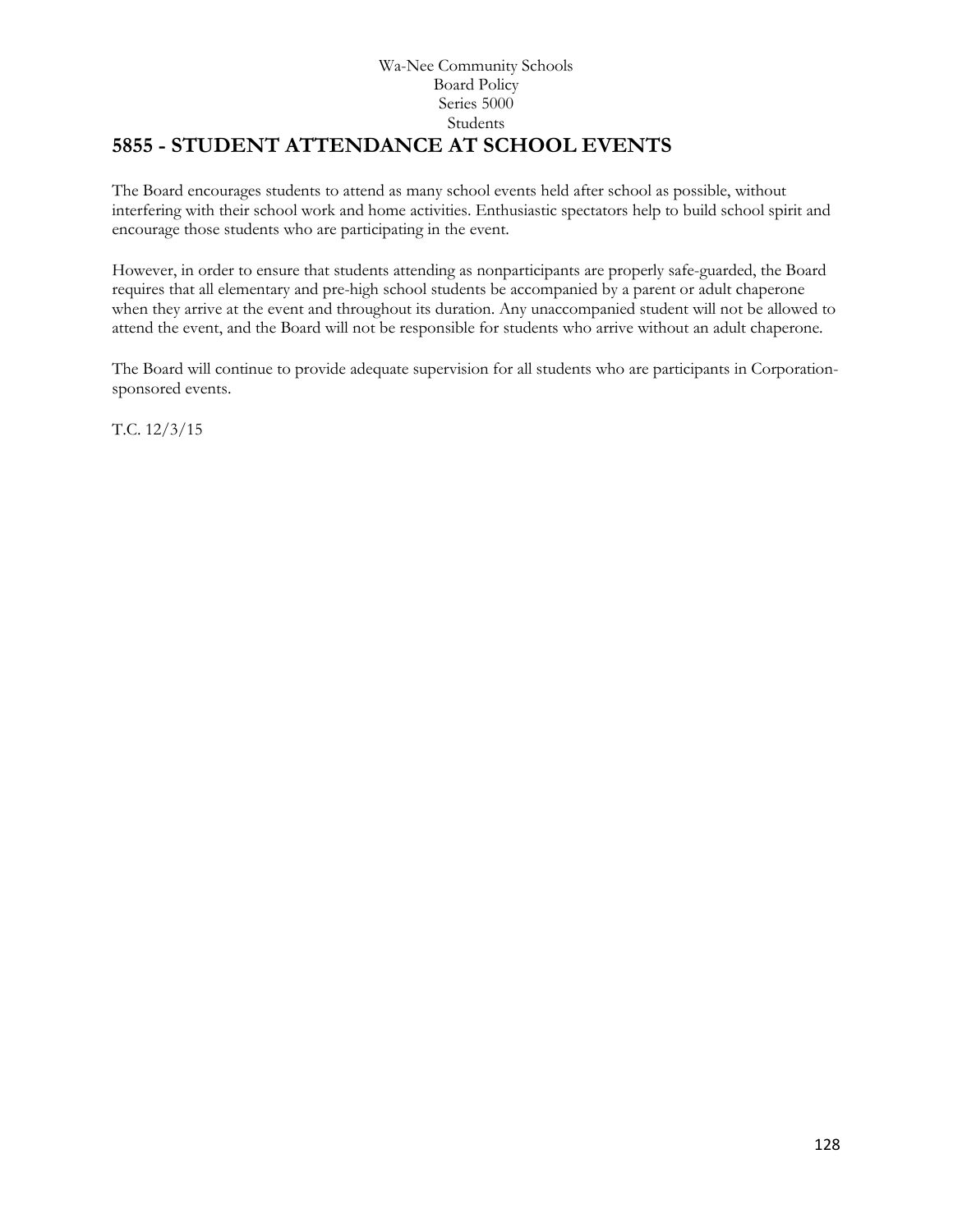# **5870 - STUDENT PRODUCTION OF GOODS AND SERVICES**

It is the policy of the Board that students may produce goods and services for nonprofit community organizations or groups during school hours or in school activities only to the extent that such production furthers the educational development of those students. Care must be exercised by the administration in interpreting this policy to avoid exploitation of the students.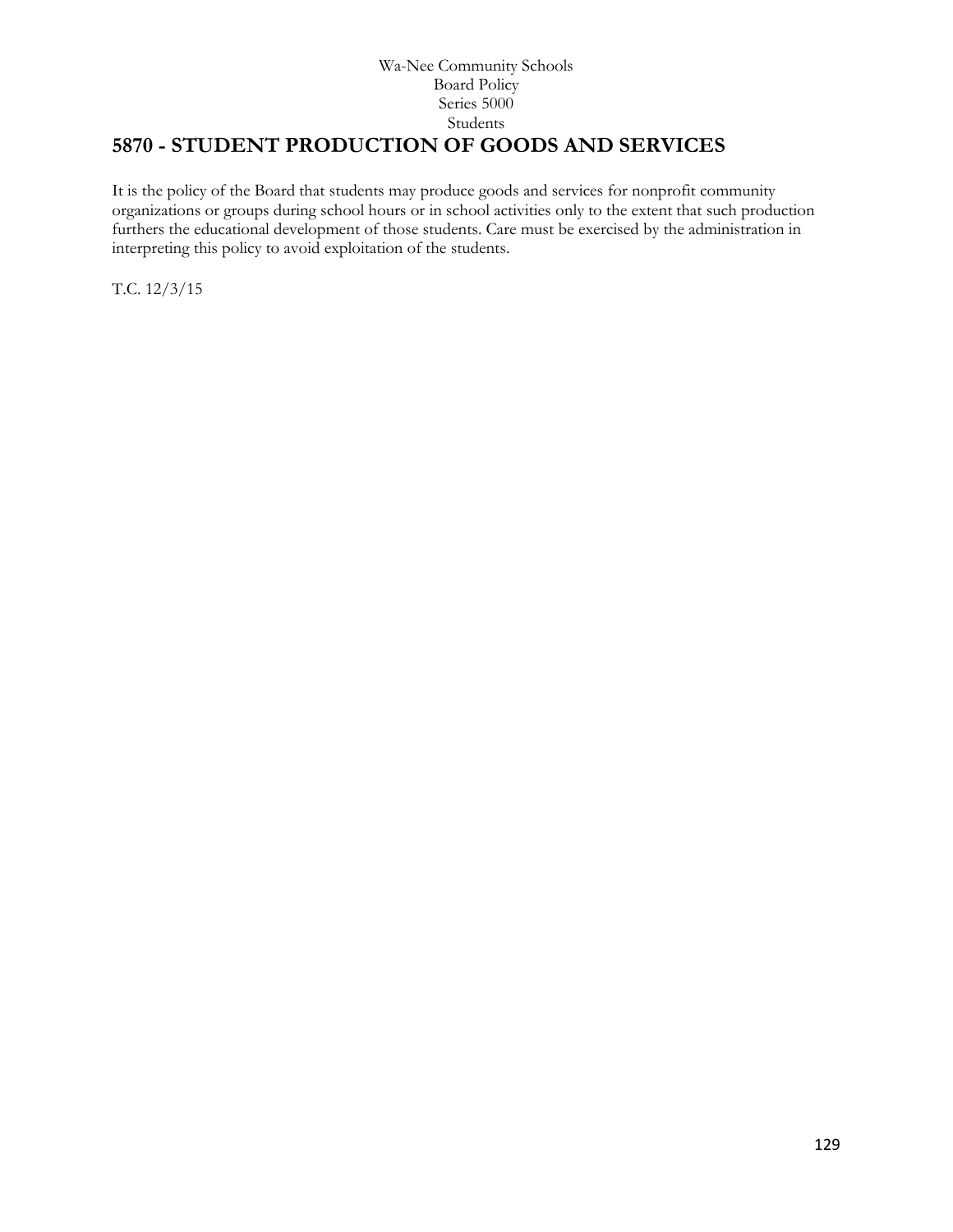#### Wa-Nee Community Schools Board Policy Series 5000 Students **[5880](http://www.neola.com/wanee-in/search/ag/ag5880.htm) - PUBLIC PERFORMANCES BY STUDENTS**

The Board recognizes the value to students of sharing their talents and skills with the community through participation and performances in public events.

The Board endorses such performances when:

- A. they constitute a learning experience which contributes to the educational program;
- B. the circumstances of the event do not pose a threat to the health, safety, and well-being of the students who will be involved.

All requests for public performances by students require the approval of the principal.

The Superintendent shall develop administrative guidelines to implement this policy which include the requirement that parental permission is sought and received before students participate and that the interests of our students are to be protected and guarded against exploitation.